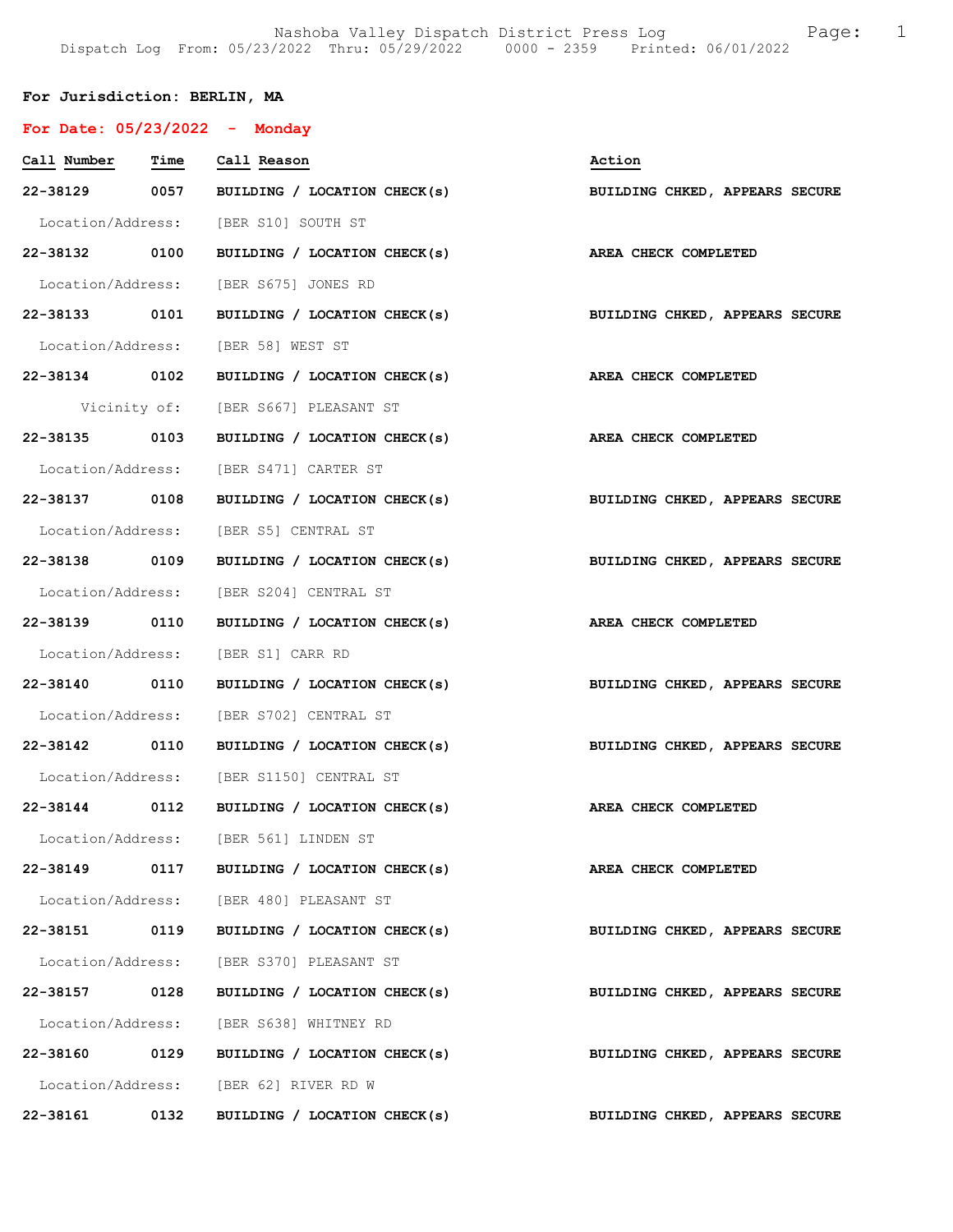|                                 |      | Nashoba Valley Dispatch District Press Log<br>Dispatch Log From: 05/23/2022 Thru: 05/29/2022 0000 - 2359 Printed: 06/01/2022 | 2<br>Page:                     |
|---------------------------------|------|------------------------------------------------------------------------------------------------------------------------------|--------------------------------|
|                                 |      |                                                                                                                              |                                |
|                                 |      | Location/Address: [BER S1249] WEST ST                                                                                        |                                |
|                                 |      | 22-38162 0132 BUILDING / LOCATION CHECK(s)                                                                                   | BUILDING CHKED, APPEARS SECURE |
|                                 |      | Location/Address: [BER 128] BASSETT RD                                                                                       |                                |
| 22-38163 0132                   |      | BUILDING / LOCATION CHECK(s)                                                                                                 | BUILDING CHKED, APPEARS SECURE |
|                                 |      | Location/Address: [BER 444] WEST ST                                                                                          |                                |
| 22-38164 0133                   |      | BUILDING / LOCATION CHECK(s) AREA CHECK COMPLETED                                                                            |                                |
|                                 |      | Vicinity of: [BER 236] TYLER RD                                                                                              |                                |
| 22-38165 0134                   |      | BUILDING / LOCATION CHECK(s)                                                                                                 | BUILDING CHKED, APPEARS SECURE |
| Location/Address:               |      | [BER S375] WEST ST                                                                                                           |                                |
| 22-38168 0136                   |      | BUILDING / LOCATION CHECK(s)                                                                                                 | BUILDING CHKED, APPEARS SECURE |
|                                 |      | Location/Address: [BER 448] NEWSOME RD                                                                                       |                                |
| 22-38169 0137                   |      | BUILDING / LOCATION CHECK(s) AREA CHECK COMPLETED                                                                            |                                |
| Location/Address:               |      | [BER] RIVER RD W                                                                                                             |                                |
| 22-38170 0139                   |      | BUILDING / LOCATION CHECK(s)                                                                                                 | AREA CHECK COMPLETED           |
| Location/Address:               |      | [BER 129] RIVER RD W                                                                                                         |                                |
| 22-38171                        | 0142 | BUILDING / LOCATION CHECK(s)                                                                                                 | BUILDING CHKED, APPEARS SECURE |
| Location/Address:               |      | [BER S360] RIVER RD W                                                                                                        |                                |
| 22-38172 0142                   |      | BUILDING / LOCATION CHECK(s)                                                                                                 | BUILDING CHKED, APPEARS SECURE |
|                                 |      | Location/Address: [BER 587] CENTRAL ST                                                                                       |                                |
|                                 |      | 22-38173 0144 BUILDING / LOCATION CHECK(s)                                                                                   | AREA CHECK COMPLETED           |
|                                 |      | Location/Address: [BER 244] TAYLOR RD                                                                                        |                                |
| 22-38175                        | 0147 | BUILDING / LOCATION CHECK(s)                                                                                                 | AREA CHECK COMPLETED           |
|                                 |      | Location/Address: [BER S222] COOLIDGE RD                                                                                     |                                |
|                                 |      | 22-38176 0149 BUILDING / LOCATION CHECK(s)                                                                                   | BUILDING CHKED, APPEARS SECURE |
|                                 |      | Location/Address: [BER 534] COOLIDGE RD                                                                                      |                                |
| 22-38218 0452:35 UNWANTED PARTY |      |                                                                                                                              | SEARCHED AREA, NEGATIVE RESULT |
|                                 |      | Location/Address: [BER S360] RIVER RD W                                                                                      |                                |
|                                 |      | 22-38227 0552:01 MOTOR VEH - STOP<br>Vicinity of: [BER] RIVER RD W                                                           | <b>VERBAL WARNING</b>          |
|                                 |      | 22-38230 0555 RADAR OPERATIONS<br>Location/Address: [BER S718] SOUTH ST                                                      | SERVICES RENDERED              |
|                                 |      | 22-38231 0557:59 SUSPICIOUS ACTIVITY<br>Location/Address: [BER 532] RIVER RD W                                               | <b>INVESTIGATED</b>            |
|                                 |      | 22-38233 0609 RADAR OPERATIONS<br>Vicinity of: [BER S702] CENTRAL ST                                                         | SERVICES RENDERED              |
|                                 |      | 22-38235 0619 RADAR OPERATIONS<br>Location/Address: [BER S718] SOUTH ST                                                      | SERVICES RENDERED              |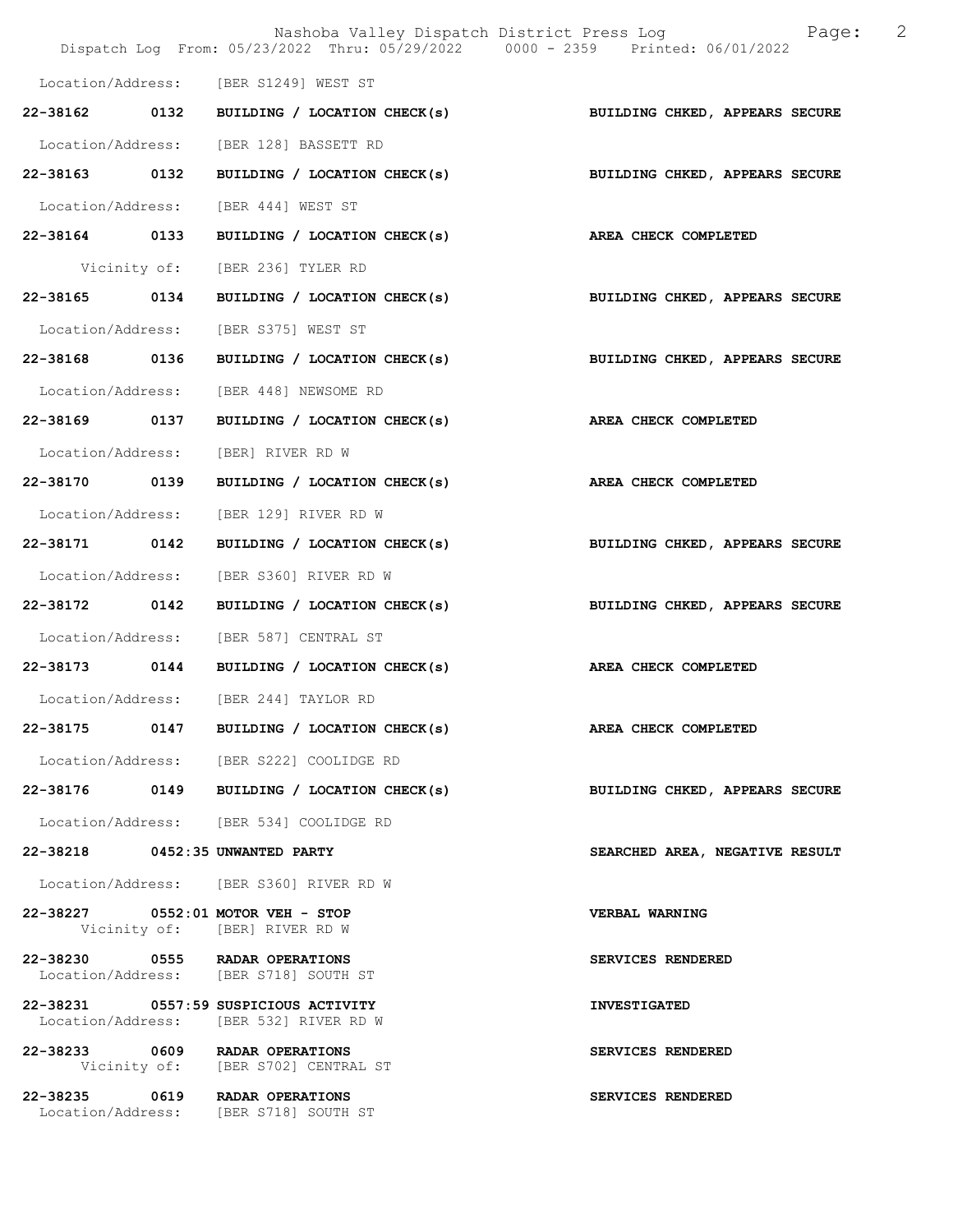|                            | Nashoba Valley Dispatch District Press Log<br>Dispatch Log From: 05/23/2022 Thru: 05/29/2022 0000 - 2359 Printed: 06/01/2022 | 3<br>Page:                     |
|----------------------------|------------------------------------------------------------------------------------------------------------------------------|--------------------------------|
|                            | 22-38236 0623:06 MOTOR VEH - STOP<br>Vicinity of: [BER] SOUTH ST                                                             | VERBAL WARNING                 |
|                            | 22-38239 0638:32 MOTOR VEH - STOP<br>Vicinity of: [BER] CENTRAL ST + BREWER RD                                               | VERBAL WARNING                 |
|                            | 22-38244 0727 RADAR OPERATIONS<br>Location/Address: [BER S1164] MARLBORO RD                                                  | SERVICES RENDERED              |
| 22-38249 0802 GENERAL INFO | Location/Address: [BER S273] LINDEN ST                                                                                       | NOTIFIED                       |
|                            | 22-38251 0813 COMMUNITY POLICING<br>Location/Address: [BER S10] SOUTH ST                                                     | SERVICES RENDERED              |
|                            | 22-38252 0817:51 MOTOR VEH - STOP                                                                                            | CITATION/WRTTN WARNING ISSUED  |
|                            | Vicinity of: [BER] CENTRAL ST                                                                                                |                                |
| 22-38269 0914 GENERAL INFO | Location/Address: [BER S273] LINDEN ST                                                                                       | NOTIFIED                       |
|                            | 22-38282 0953:52 MOTOR VEH - STOP                                                                                            | CITATION/WRTTN WARNING ISSUED  |
|                            | Vicinity of: [BER] WEST ST                                                                                                   |                                |
|                            | 22-38300 1119:47 MOTOR VEH - STOP<br>Vicinity of: [BER S1067] SAWYER HILL RD                                                 | VERBAL WARNING                 |
|                            | 22-38313 1233:01 MOTOR VEH - STOP                                                                                            | CITATION/WRTTN WARNING ISSUED  |
|                            | Vicinity of: [BER S181] WEST ST                                                                                              |                                |
|                            | 22-38316 1301 COMMUNITY POLICING<br>Location/Address: [BER S10] SOUTH ST                                                     | SERVICES RENDERED              |
|                            | 22-38347 1640 BUILDING / LOCATION CHECK(s)                                                                                   | AREA CHECK COMPLETED           |
|                            | Location/Address: [BER S1] CARR RD                                                                                           |                                |
|                            | 22-38348 1657:00 MOTOR VEH - STOP                                                                                            | CITATION/WRTTN WARNING ISSUED  |
|                            | Vicinity of: [BER S770] LANCASTER RD                                                                                         |                                |
|                            | 22-38353 1720:53 MOTOR VEH - STOP<br>Vicinity of: [BER S770] LANCASTER RD                                                    | STOP COMPLETED                 |
|                            | 22-38361 1811:40 MOTOR VEH - STOP                                                                                            | CITATION/WRTTN WARNING ISSUED  |
|                            | Vicinity of: [BER] PLEASANT ST                                                                                               |                                |
| 22-38370 1927 GENERAL INFO | Location/Address: [BER S273] LINDEN ST                                                                                       | SERVICES RENDERED              |
|                            | 22-38371 1928:23 ALARM - COMMERCIAL BURGLARY<br>Location/Address: [BER 62] RIVER RD W                                        | SERVICES RENDERED              |
|                            | 22-38380 2113:34 WELL BEING CHECK<br>Location/Address: [BER S124] PLEASANT ST                                                | <b>REPORT</b>                  |
|                            | 22-38403 2349 BUILDING / LOCATION CHECK(s)                                                                                   | BUILDING CHKED, APPEARS SECURE |
|                            | Location/Address: [BER S1150] CENTRAL ST                                                                                     |                                |

22-38404 2349 BUILDING / LOCATION CHECK(s) BUILDING CHKED, APPEARS SECURE

Location/Address: [BER S702] CENTRAL ST

22-38405 2350 BUILDING / LOCATION CHECK(s) BUILDING CHKED, APPEARS SECURE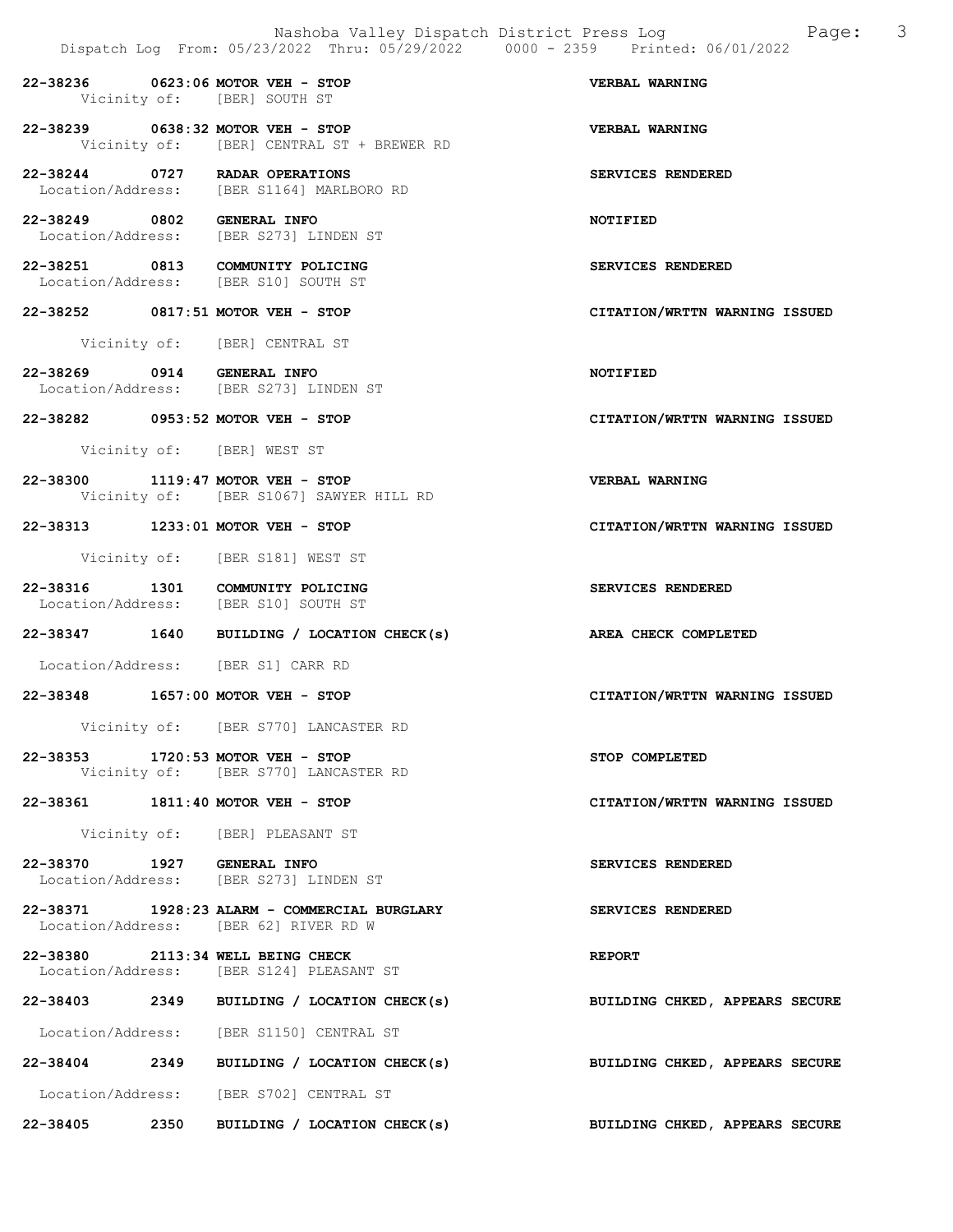Nashoba Valley Dispatch District Press Log Fage: 4 Dispatch Log From: 05/23/2022 Thru: 05/29/2022 0000 - 2359 Printed: 06/01/2022

|               | Location/Address: [BER S204] CENTRAL ST                         |                                |
|---------------|-----------------------------------------------------------------|--------------------------------|
|               | 22-38406 2350 BUILDING / LOCATION CHECK(s) AREA CHECK COMPLETED |                                |
|               | Location/Address: [BER 552] LINDEN ST                           |                                |
|               | 22-38407 2351 BUILDING / LOCATION CHECK(s)                      | BUILDING CHKED, APPEARS SECURE |
|               | Location/Address: [BER S92] CARTER ST                           |                                |
|               | 22-38410 2355 BUILDING / LOCATION CHECK(s)                      | BUILDING CHKED, APPEARS SECURE |
|               | Location/Address: [BER S1] CARR RD                              |                                |
|               | For Date: $05/24/2022 -$ Tuesday                                |                                |
|               | 22-38413 0000 BUILDING / LOCATION CHECK(s)                      | BUILDING CHKED, APPEARS SECURE |
|               |                                                                 |                                |
|               | Location/Address: [BER S313] WEST ST                            |                                |
|               | 22-38415 0001 BUILDING / LOCATION CHECK(s)                      | BUILDING CHKED, APPEARS SECURE |
|               | Location/Address: [BER S1249] WEST ST                           |                                |
|               | 22-38419 0002 BUILDING / LOCATION CHECK(s)                      | AREA CHECK COMPLETED           |
|               | Location/Address: [BER S1333] LANCASTER RD                      |                                |
|               | 22-38418 0003 BUILDING / LOCATION CHECK(s)                      | BUILDING CHKED, APPEARS SECURE |
|               | Location/Address: [BER 444] WEST ST                             |                                |
| 22-38420 0004 | BUILDING / LOCATION CHECK(s)                                    | BUILDING CHKED, APPEARS SECURE |
|               | Location/Address: [BER S375] WEST ST                            |                                |
|               | 22-38422 0008 BUILDING / LOCATION CHECK(s)                      | AREA CHECK COMPLETED           |
|               | Location/Address: [BER S1452] COBURN RD                         |                                |
|               | 22-38423 0010 BUILDING / LOCATION CHECK(s)                      | BUILDING CHKED, APPEARS SECURE |
|               | Location/Address: [BER 58] WEST ST                              |                                |
|               | 22-38424 0010 BUILDING / LOCATION CHECK(s)                      | BUILDING CHKED, APPEARS SECURE |
|               | Location/Address: [BER S383] WEST ST                            |                                |
|               | 22-38425 0011 BUILDING / LOCATION CHECK(s)                      | BUILDING CHKED, APPEARS SECURE |
|               | Location/Address: [BER S184] CARTER ST                          |                                |
|               | 22-38426 0011 BUILDING / LOCATION CHECK(s)                      | BUILDING CHKED, APPEARS SECURE |
|               | Location/Address: [BER S471] CARTER ST                          |                                |
|               | 22-38428 0012 BUILDING / LOCATION CHECK(s)                      | AREA CHECK COMPLETED           |
|               | Location/Address: [BER 545] LANCASTER RD                        |                                |
|               | 22-38429 0014 BUILDING / LOCATION CHECK(s)                      | BUILDING CHKED, APPEARS SECURE |
|               | Location/Address: [BER S5] CENTRAL ST                           |                                |
|               | 22-38430 0017 BUILDING / LOCATION CHECK(s)                      | BUILDING CHKED, APPEARS SECURE |
|               | Location/Address: [BER 96] CENTRAL ST                           |                                |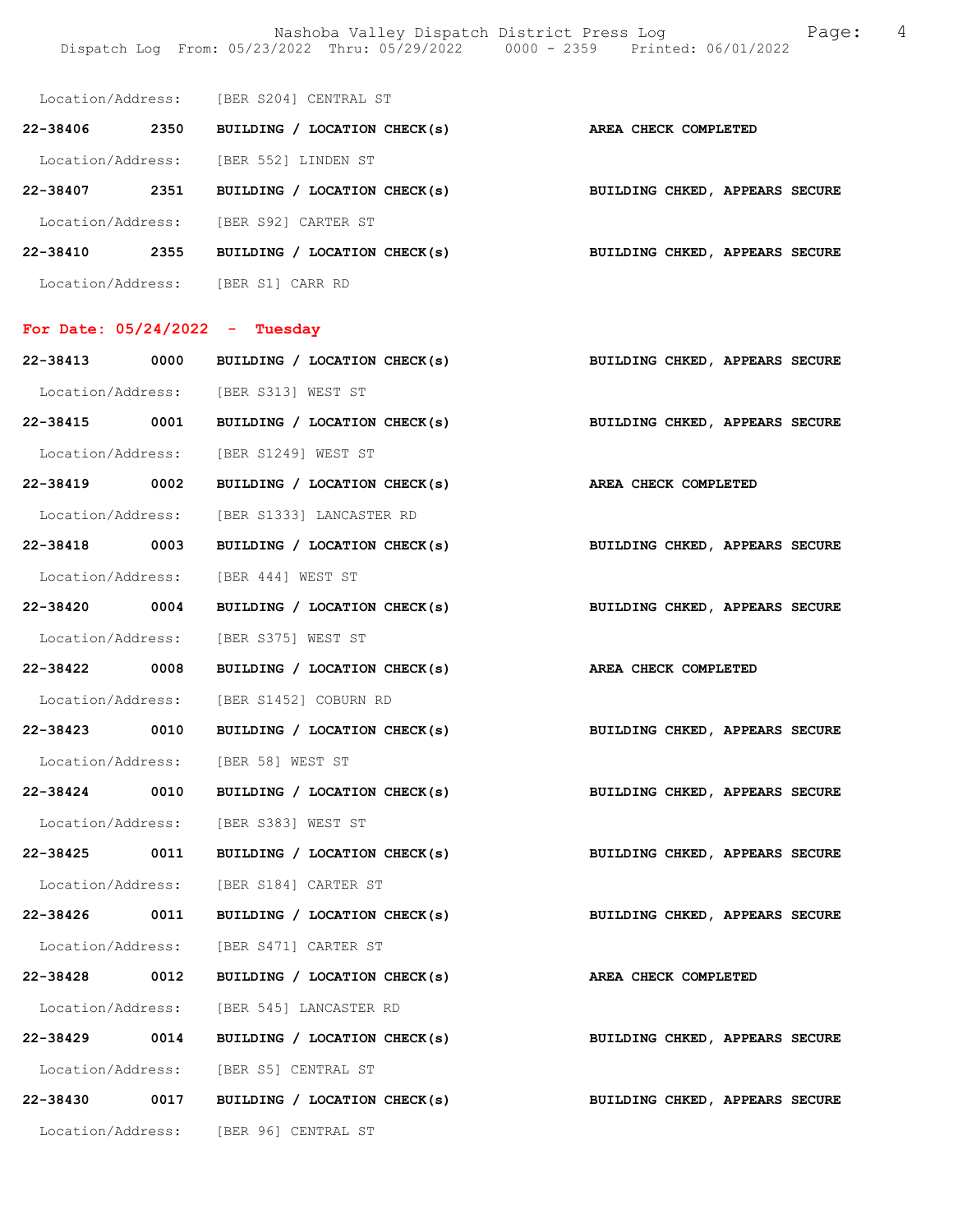|               |      | 22-38431 0018 BUILDING / LOCATION CHECK(s) AREA CHECK COMPLETED                                           |                                |
|---------------|------|-----------------------------------------------------------------------------------------------------------|--------------------------------|
|               |      |                                                                                                           |                                |
|               |      | Location/Address: [BER S91] CENTRAL ST<br>22-38433 0019 BUILDING / LOCATION CHECK(s) AREA CHECK COMPLETED |                                |
|               |      |                                                                                                           |                                |
|               |      | Vicinity of: [BER 244] TAYLOR RD                                                                          |                                |
| 22-38439 0023 |      | BUILDING / LOCATION CHECK(s)                                                                              | AREA CHECK COMPLETED           |
|               |      | Location/Address: [BER S1] CARR RD                                                                        |                                |
|               |      | 22-38444 0026 BUILDING / LOCATION CHECK(s) BUILDING CHKED, APPEARS SECURE                                 |                                |
|               |      | Location/Address: [BER 534] COOLIDGE RD                                                                   |                                |
| 22-38445 0027 |      | BUILDING / LOCATION CHECK(s)                                                                              | BUILDING CHKED, APPEARS SECURE |
|               |      | Location/Address: [BER S16] COOLIDGE RD                                                                   |                                |
| 22-38448 0028 |      | BUILDING / LOCATION CHECK(s)                                                                              | BUILDING CHKED, APPEARS SECURE |
|               |      | Location/Address: [BER S1381] HIGHLAND COMMONS W                                                          |                                |
|               |      | 22-38451 0029 BUILDING / LOCATION CHECK(s) AREA CHECK COMPLETED                                           |                                |
|               |      | Vicinity of: [BER S1464] HIGHLAND COMMONS E                                                               |                                |
| 22-38457 0035 |      | BUILDING / LOCATION CHECK(s)                                                                              | BUILDING CHKED, APPEARS SECURE |
|               |      | Location/Address: [BER S535] GATES POND RD                                                                |                                |
| 22-38459 0035 |      | BUILDING / LOCATION CHECK(s) BUILDING CHKED, APPEARS SECURE                                               |                                |
|               |      | Location/Address: [BER S471] CARTER ST                                                                    |                                |
|               |      | 22-38465 0040 BUILDING / LOCATION CHECK(s) BUILDING CHKED, APPEARS SECURE                                 |                                |
|               |      | Location/Address: [BER 58] WEST ST                                                                        |                                |
|               |      | 22-38466 0040 BUILDING / LOCATION CHECK(s)                                                                | AREA CHECK COMPLETED           |
|               |      | Location/Address: [BER 480] PLEASANT ST                                                                   |                                |
| 22-38471      | 0043 | BUILDING / LOCATION CHECK(s)                                                                              | BUILDING CHKED, APPEARS SECURE |
|               |      | Location/Address: [BER S10] SOUTH ST                                                                      |                                |
| 22-38473 0044 |      | BUILDING / LOCATION CHECK(s)                                                                              | BUILDING CHKED, APPEARS SECURE |
|               |      | Location/Address: [BER S370] PLEASANT ST                                                                  |                                |
| $22 - 38474$  | 0044 | BUILDING / LOCATION CHECK(s)                                                                              | BUILDING CHKED, APPEARS SECURE |
|               |      | Location/Address: [BER S638] WHITNEY RD                                                                   |                                |
| 22-38475 0046 |      | BUILDING / LOCATION CHECK(s)                                                                              | AREA CHECK COMPLETED           |
|               |      | Location/Address: [BER S10] SOUTH ST                                                                      |                                |
| 22-38478 0047 |      | BUILDING / LOCATION CHECK(s)                                                                              | BUILDING CHKED, APPEARS SECURE |
|               |      | Location/Address: [BER S360] RIVER RD W                                                                   |                                |
| 22-38517      | 0154 | BUILDING / LOCATION CHECK(s)                                                                              | BUILDING CHKED, APPEARS SECURE |
|               |      | Location/Address: [BER 128] BASSETT RD                                                                    |                                |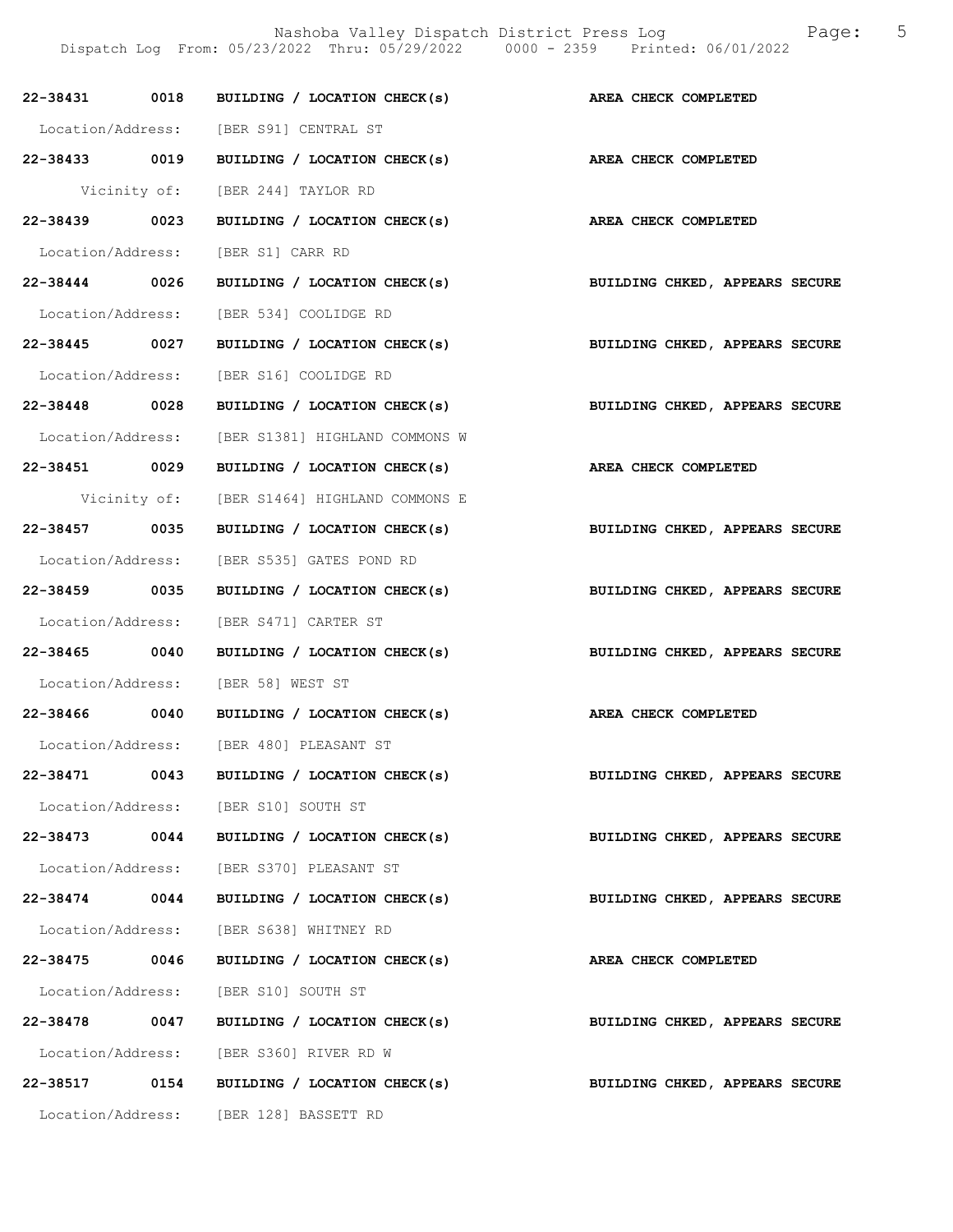|                                | Nashoba Valley Dispatch District Press Log<br>Dispatch Log From: 05/23/2022 Thru: 05/29/2022 0000 - 2359 Printed: 06/01/2022 | Page: 6                        |  |
|--------------------------------|------------------------------------------------------------------------------------------------------------------------------|--------------------------------|--|
| 22-38520                       | 0154 BUILDING / LOCATION CHECK(s)                                                                                            | AREA CHECK COMPLETED           |  |
|                                | Location/Address: [BER S675] JONES RD                                                                                        |                                |  |
| 22-38522 0156                  | BUILDING / LOCATION CHECK(s)                                                                                                 | AREA CHECK COMPLETED           |  |
|                                | Location/Address: [BER 236] TYLER RD                                                                                         |                                |  |
| 22-38523 0157                  | BUILDING / LOCATION CHECK(s)                                                                                                 | AREA CHECK COMPLETED           |  |
| Location/Address:              | [BER] WILSON RD                                                                                                              |                                |  |
| 22-38525 0158                  | BUILDING / LOCATION CHECK(s)                                                                                                 | BUILDING CHKED, APPEARS SECURE |  |
| Location/Address:              | [BER 448] NEWSOME RD                                                                                                         |                                |  |
| 22-38536 0209                  | BUILDING / LOCATION CHECK(s)                                                                                                 | BUILDING CHKED, APPEARS SECURE |  |
|                                | Location/Address: [BER 534] COOLIDGE RD                                                                                      |                                |  |
| 22-38539 0210                  | BUILDING / LOCATION CHECK(s)                                                                                                 | AREA CHECK COMPLETED           |  |
| Location/Address:              | [BER S222] COOLIDGE RD                                                                                                       |                                |  |
| 22-38540 0212                  | BUILDING / LOCATION CHECK(s)                                                                                                 | AREA CHECK COMPLETED           |  |
| Location/Address:              | [BER S1464] HIGHLAND COMMONS E                                                                                               |                                |  |
| 22-38542 0214                  | BUILDING / LOCATION CHECK(s)                                                                                                 | BUILDING CHKED, APPEARS SECURE |  |
| Location/Address:              | [BER S535] GATES POND RD                                                                                                     |                                |  |
| 22-38543 0216                  | BUILDING / LOCATION CHECK(s)                                                                                                 | AREA CHECK COMPLETED           |  |
| Location/Address:              | [BER 127] CENTRAL ST                                                                                                         |                                |  |
| 22-38544 0217                  | BUILDING / LOCATION CHECK(s)                                                                                                 | AREA CHECK COMPLETED           |  |
|                                | Location/Address: [BER 244] TAYLOR RD                                                                                        |                                |  |
| 22-38546 0219                  | BUILDING / LOCATION CHECK(s)                                                                                                 | BUILDING CHKED, APPEARS SECURE |  |
|                                | Location/Address: [BER S91] CENTRAL ST                                                                                       |                                |  |
|                                | 22-38563 0530 TRAFFIC CONTROL                                                                                                | <b>NO SERVICES NEEDED</b>      |  |
|                                | Location/Address: [BER S1105] WOODWARD AVE                                                                                   |                                |  |
|                                | 22-38565 0536 RADAR OPERATIONS<br>Vicinity of: [BER 58] WEST ST                                                              | SERVICES RENDERED              |  |
|                                | 22-38574 0601:56 FD-MEDICAL EMERGENCY<br>Location/Address: [BER S1222] PLEASANT ST<br>Refer To Fire Case: 22BER-237-IN       | <b>TRANSPORTED BLS</b>         |  |
|                                | 22-38585 0647:56 TRAFFIC COMPLAINT<br>Location/Address: [BER S237] BALL HILL RD                                              | SPOKEN TO                      |  |
|                                | 22-38601 0825:29 MOTOR VEH - STOP<br>Vicinity of: [BER 66] BASSETT RD                                                        | <b>VERBAL WARNING</b>          |  |
|                                | 22-38602 0826:09 MOTOR VEH - STOP                                                                                            | CITATION/WRTTN WARNING ISSUED  |  |
|                                | Location/Address: [BER 62] RIVER RD W                                                                                        |                                |  |
| 22-38610 0900:50 FD-INSPECTION | Location/Address: [BER 524] POLLARD RD                                                                                       | SERVICES RENDERED              |  |
|                                | 22-38616 0933:04 MOTOR VEH - STOP                                                                                            | CITATION/WRTTN WARNING ISSUED  |  |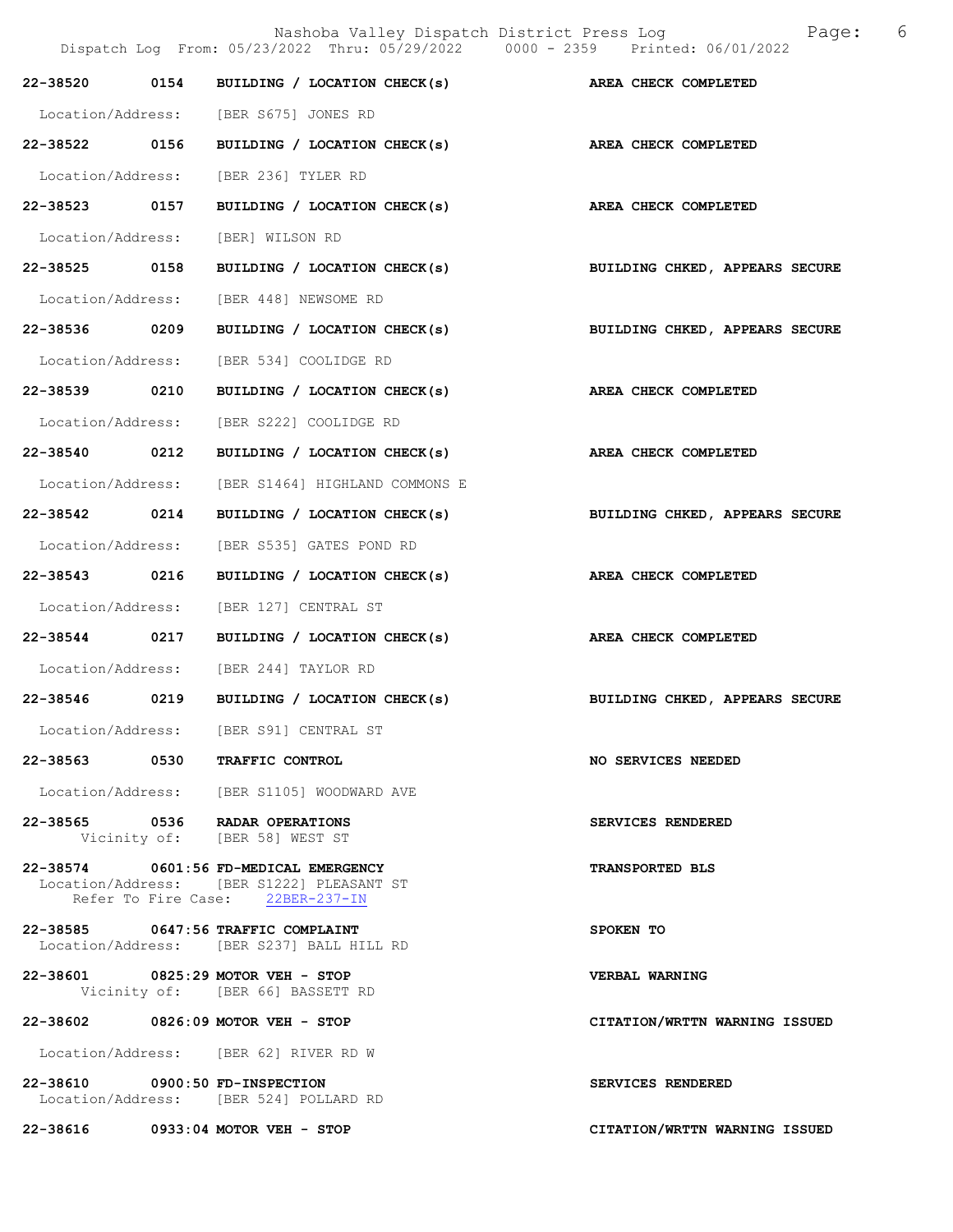Location/Address: [BER] BREWER RD

- 22-38619 0942:36 FD-INSPECTION SERVICES RENDERED Location/Address: [BER 587] CENTRAL ST
- 22-38633 1043:38 MOTOR VEH STOP CITATION/WRTTN WARNING ISSUED

Vicinity of: [BER S90] CENTRAL ST

22-38636 1101:42 FD-INSPECTION SERVICES RENDERED Location/Address: [BER 444] WEST ST

## 22-38699 1622:54 WATER PROBLEM/ BREAK REFERRED TO OTHER AGENCY

Location/Address: [BER 480] PLEASANT ST

### 22-38703 1643:16 MOTOR VEH - STOP CITATION/WRTTN WARNING ISSUED

Location/Address: [BER] RIVER RD W

22-38708 1654 FIREARMS LICENSING<br>
Location/Address: [BER S273] LINDEN ST [BER S273] LINDEN ST

#### 22-38716 1737:35 MOTOR VEH - STOP CITATION/WRTTN WARNING ISSUED

Location/Address: [BER] RIVER RD W

## 22-38722 1829:18 WELL BEING CHECK SERVICES RENDERED Location/Address: [BER 62] RIVER RD W Refer To Fire Case: 22BER-238-IN

## 22-38726 1911:03 FD-MEDICAL EMERGENCY PATIENT REFUSAL, NO TRANSPORT

Location/Address: [BER] PLEASANT ST<br>Refer To Fire Case: 22BER-239-IN Refer To Fire Case:

22-38731 2006:00 PROPERTY - Found or Lost SERVICES RENDERED Vicinity of: [BER] CENTRAL ST

#### 22-38745 2049:24 911 ABANDONED/MISDIAL/HANGUP NO SERVICES NEEDED

Location: [BER] BERLIN, TOWN OF

- 22-38754 2137:01 SUSPICIOUS ACTIVITY SERVICES RENDERED Location/Address: [BER S360] RIVER RD W
- 22-38762 2338 BUILDING / LOCATION CHECK(s) BUILDING CHKED, APPEARS SECURE

Location/Address: [BER S10] SOUTH ST

- 22-38763 2341 BUILDING / LOCATION CHECK(s) SECURED BUILDING<br>
Location/Address: [BER S675] JONES RD [BER S675] JONES RD
- 22-38765 2343 BUILDING / LOCATION CHECK(s) BUILDING CHKED, APPEARS SECURE

Location/Address: [BER 58] WEST ST

- 22-38766 2344 BUILDING / LOCATION CHECK(s) BUILDING CHKED, APPEARS SECURE
- Location/Address: [BER S184] CARTER ST
- 22-38767 2345 BUILDING / LOCATION CHECK(s) BUILDING CHKED, APPEARS SECURE
- Location/Address: [BER S471] CARTER ST
- 22-38768 2349 BUILDING / LOCATION CHECK(s) BUILDING CHKED, APPEARS SECURE

Location/Address: [BER 480] PLEASANT ST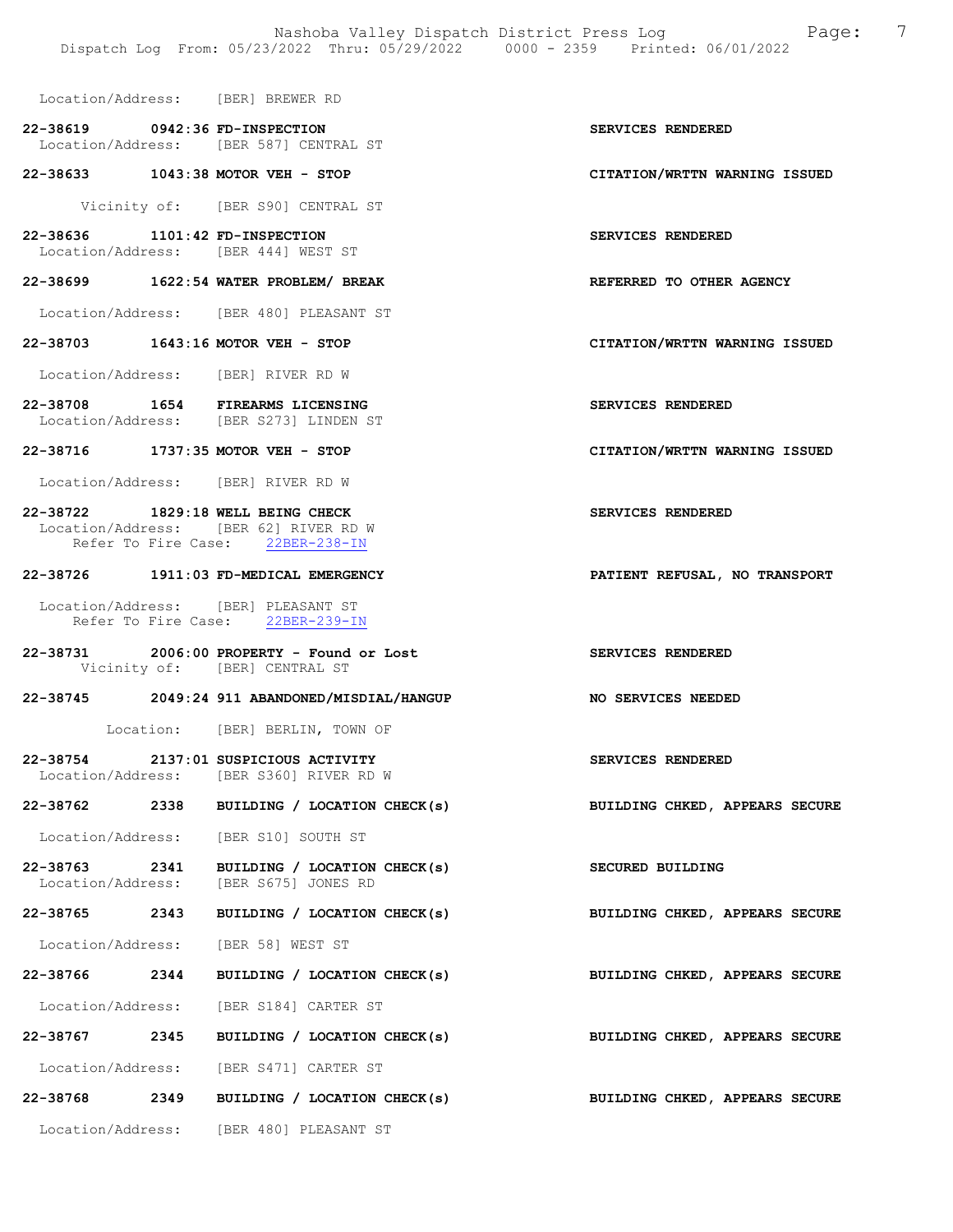Nashoba Valley Dispatch District Press Log Fage: 8

Dispatch Log From: 05/23/2022 Thru: 05/29/2022 0000 - 2359 Printed: 06/01/2022

|               |      | 22-38770 2351 BUILDING / LOCATION CHECK(s)                                | BUILDING CHKED, APPEARS SECURE |
|---------------|------|---------------------------------------------------------------------------|--------------------------------|
|               |      | Location/Address: [BER S1] CARR RD                                        |                                |
|               |      | 22-38771 2351 BUILDING / LOCATION CHECK(s)                                | BUILDING CHKED, APPEARS SECURE |
|               |      | Location/Address: [BER S370] PLEASANT ST                                  |                                |
|               |      | 22-38772 2352 BUILDING / LOCATION CHECK(s) BUILDING CHKED, APPEARS SECURE |                                |
|               |      | Location/Address: [BER S638] WHITNEY RD                                   |                                |
|               |      | 22-38777 2354 BUILDING / LOCATION CHECK(s) BUILDING CHKED, APPEARS SECURE |                                |
|               |      | Location/Address: [BER S360] RIVER RD W                                   |                                |
|               |      | For Date: $05/25/2022 -$ Wednesday                                        |                                |
|               |      | 22-38781 0005 BUILDING / LOCATION CHECK(s) AREA CHECK COMPLETED           |                                |
|               |      | Location/Address: [BER 545] LANCASTER RD                                  |                                |
|               |      | 22-38783 0009 BUILDING / LOCATION CHECK(s)                                | BUILDING CHKED, APPEARS SECURE |
|               |      | Location/Address: [BER 444] WEST ST                                       |                                |
|               |      | 22-38786 0014 BUILDING / LOCATION CHECK(s)                                | BUILDING CHKED, APPEARS SECURE |
|               |      | Location/Address: [BER S1249] WEST ST                                     |                                |
| 22-38787 0018 |      | BUILDING / LOCATION CHECK(s) BUILDING CHKED, APPEARS SECURE               |                                |
|               |      | Location/Address: [BER S375] WEST ST                                      |                                |
| 22-38796 0029 |      | BUILDING / LOCATION CHECK(s)                                              | AREA CHECK COMPLETED           |
|               |      | Location/Address: [BER 552] LINDEN ST                                     |                                |
|               |      | 22-38797 0030 BUILDING / LOCATION CHECK(s) AREA CHECK COMPLETED           |                                |
|               |      | Location/Address: [BER 561] LINDEN ST                                     |                                |
| 22-38802 0038 |      | BUILDING / LOCATION CHECK(s)                                              | BUILDING CHKED, APPEARS SECURE |
|               |      | Location/Address: [BER S91] CENTRAL ST                                    |                                |
|               |      | 22-38805 0041 BUILDING / LOCATION CHECK(s)                                | AREA CHECK COMPLETED           |
|               |      | Location/Address: [BER 244] TAYLOR RD                                     |                                |
| 22-38809 0044 |      | BUILDING / LOCATION CHECK(s)                                              | AREA CHECK COMPLETED           |
|               |      | Location/Address: [BER 127] CENTRAL ST                                    |                                |
| 22-38815 0047 |      | BUILDING / LOCATION CHECK(s)                                              | AREA CHECK COMPLETED           |
|               |      | Location/Address: [BER S222] COOLIDGE RD                                  |                                |
| 22-38817 0047 |      | BUILDING / LOCATION CHECK(s)                                              | BUILDING CHKED, APPEARS SECURE |
|               |      | Location/Address: [BER 534] COOLIDGE RD                                   |                                |
| 22-38822      | 0050 | BUILDING / LOCATION CHECK(s)                                              | AREA CHECK COMPLETED           |
|               |      | Location/Address: [BER S1464] HIGHLAND COMMONS E                          |                                |
| 22-38825      | 0053 | BUILDING / LOCATION CHECK(s)                                              | BUILDING CHKED, APPEARS SECURE |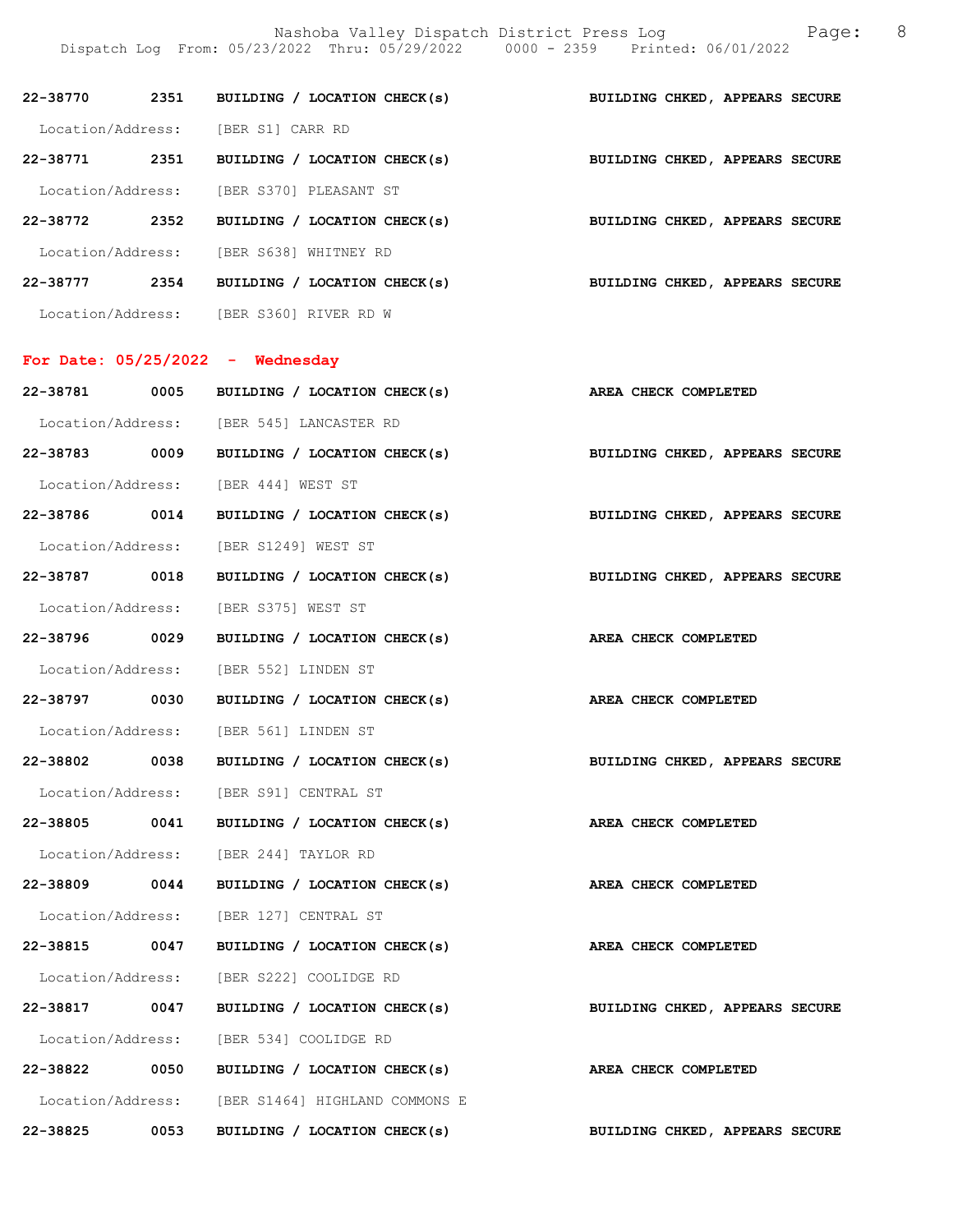Location/Address: [BER 128] BASSETT RD 22-38838 0105 BUILDING / LOCATION CHECK(s) BUILDING CHKED, APPEARS SECURE Location/Address: [BER] HIGHLAND COMMONS E 22-38839 0110 BUILDING / LOCATION CHECK(s) BUILDING CHKED, APPEARS SECURE Location/Address: [BER 534] COOLIDGE RD 22-38841 0112 BUILDING / LOCATION CHECK(s) BUILDING CHKED, APPEARS SECURE Location/Address: [BER 543] TAYLOR RD 22-38852 0118 BUILDING / LOCATION CHECK(s) BUILDING CHKED, APPEARS SECURE Location/Address: [BER S1150] CENTRAL ST 22-38870 0226 BUILDING / LOCATION CHECK(s) BUILDING CHKED, APPEARS SECURE Location/Address: [BER 444] WEST ST 22-38872 0228 BUILDING / LOCATION CHECK(s) BUILDING CHKED, APPEARS SECURE Location/Address: [BER S375] WEST ST 22-38877 0239 BUILDING / LOCATION CHECK(s) BUILDING CHKED, APPEARS SECURE Location/Address: [BER S1484] WEST ST 22-38882 0248:01 ASSIST CITIZEN SERVICES RENDERED Location/Address: [BER 587] CENTRAL ST 22-38914 0732:06 MOTOR VEH - STOP CITATION/WRTTN WARNING ISSUED Vicinity of: [BER 96] CENTRAL ST 22-38934 0845:26 MOTOR VEH - STOP CITATION/WRTTN WARNING ISSUED Vicinity of: [BER S90] CENTRAL ST 22-38952 0944:31 MOTOR VEH - STOP VERBAL WARNING Location/Address: [BER S768] LINDEN ST 22-38957 1000:17 MOTOR VEH - STOP CITATION/WRTTN WARNING ISSUED Location/Address: [BER S1099] SOUTH ST 22-38968 1045:00 FD-INSPECTION SERVICES RENDERED Location/Address: [BER S1236] PLEASANT ST 22-38974 1058:47 MOTOR VEH - COMPLAINT SPOKEN TO Location/Address: [BER S230] ALLEN RD 22-38978 1117:24 FD-MEDICAL EMERGENCY TRANSPORTED ALS Location/Address: [BER 349] BASSETT RD Refer To Fire Case: 22BER-241-IN 22-38987 1131:49 LARCENY/ FORGERY/ FRAUD SPOKEN TO Location/Address: [BER S898] CENTRAL ST 22-38996 1208:49 LARCENY/ FORGERY/ FRAUD REPORT Location/Address: [BER 394] BASSETT RD 22-39001 1234:39 ALARM - COMMERCIAL BURGLARY BUILDING CHKED, APPEARS SECURE Location/Address: [BER S1381] HIGHLAND COMMONS W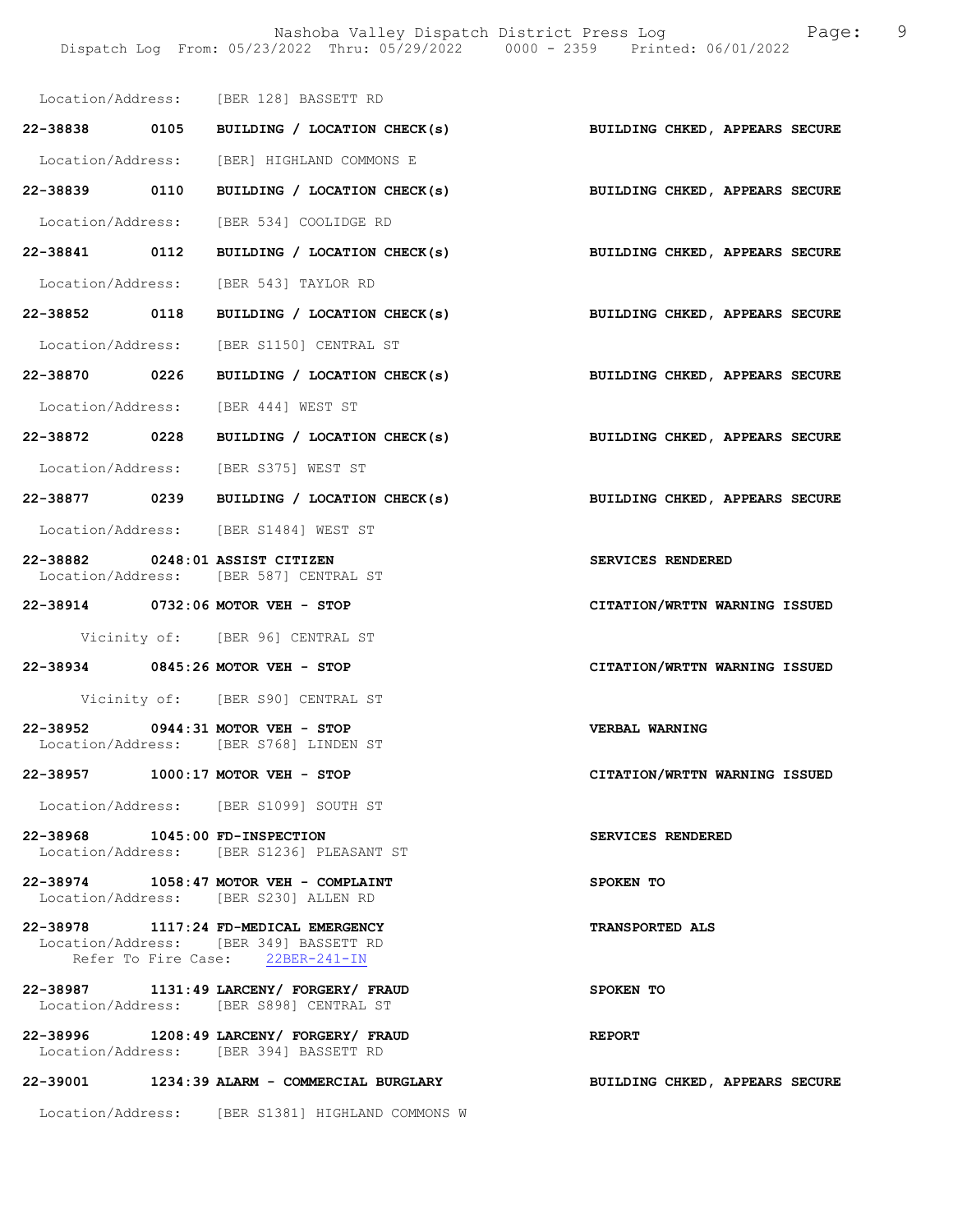|                                   |      | Nashoba Valley Dispatch District Press Log<br>Dispatch Log From: 05/23/2022 Thru: 05/29/2022 0000 - 2359 Printed: 06/01/2022                                   | Page: 10                       |
|-----------------------------------|------|----------------------------------------------------------------------------------------------------------------------------------------------------------------|--------------------------------|
|                                   |      | 22-39024 1439:53 MOTOR VEH - ACCIDENT NO INJURY<br>Location/Address: [BER S1475] HIGHLAND COMMONS E                                                            | <b>INVESTIGATED</b>            |
| 22-39031 1520:40 FD-INSPECTION    |      | Location/Address: [BER 534] COOLIDGE RD                                                                                                                        | SERVICES RENDERED              |
|                                   |      | 22-39045 1715 FIREARMS LICENSING<br>Location/Address: [BER S273] LINDEN ST                                                                                     | SERVICES RENDERED              |
|                                   |      | 22-39059 1835:00 FD-MEDICAL EMERGENCY<br>Location/Address: [BER 39] HIGHLAND COMMONS E<br>Refer To Fire Case: 22BER-242-IN<br>Refer To Fire Case: 22BOL-422-IN | <b>TRANSPORTED BLS</b>         |
|                                   |      | 22-39081 2040 TRAFFIC CONTROL<br>Location/Address: [BER S702] CENTRAL ST                                                                                       | SERVICES RENDERED              |
|                                   |      | 22-39088 2105 BUILDING / LOCATION CHECK(s) AREA CHECK COMPLETED                                                                                                |                                |
|                                   |      | Location/Address: [BER S204] CENTRAL ST                                                                                                                        |                                |
|                                   |      | 22-39090 2109 BUILDING / LOCATION CHECK(s)                                                                                                                     | AREA CHECK COMPLETED           |
|                                   |      | Location/Address: [BER S638] WHITNEY RD                                                                                                                        |                                |
|                                   |      | 22-39091 2114 BUILDING / LOCATION CHECK(s) AREA CHECK COMPLETED                                                                                                |                                |
|                                   |      | Location/Address: [BER 305] NEWSOME RD                                                                                                                         |                                |
|                                   |      | 22-39104 2206 BUILDING / LOCATION CHECK(s)                                                                                                                     | AREA CHECK COMPLETED           |
|                                   |      | Location/Address: [BER S65] RIVER RD W                                                                                                                         |                                |
|                                   |      | 22-39106 2212 BUILDING / LOCATION CHECK(s)                                                                                                                     | AREA CHECK COMPLETED           |
|                                   |      | Location/Address: [BER S638] WHITNEY RD                                                                                                                        |                                |
|                                   |      | 22-39107 2215 BUILDING / LOCATION CHECK(s) AREA CHECK COMPLETED                                                                                                |                                |
|                                   |      | Location/Address: [BER S360] RIVER RD W                                                                                                                        |                                |
| 22-39113 2226                     |      | BUILDING / LOCATION CHECK(s) AREA CHECK COMPLETED                                                                                                              |                                |
|                                   |      | Location/Address: [BER S1484] WEST ST                                                                                                                          |                                |
| 22-39118                          |      | 2231 BUILDING / LOCATION CHECK(s)                                                                                                                              | AREA CHECK COMPLETED           |
|                                   |      | Location/Address: [BER S375] WEST ST                                                                                                                           |                                |
| 22-39127                          | 2357 | BUILDING / LOCATION CHECK(s)                                                                                                                                   | BUILDING CHKED, APPEARS SECURE |
|                                   |      | Location/Address: [BER S10] SOUTH ST                                                                                                                           |                                |
| For Date: $05/26/2022 - Thursday$ |      |                                                                                                                                                                |                                |
| 22-39130                          | 0001 | BUILDING / LOCATION CHECK(s)                                                                                                                                   | BUILDING CHKED, APPEARS SECURE |

| 22-39134<br>0002  | <b>BUILDING</b>    | LOCATION CHECK(s)            | BUILDING CHKED, APPEARS SECURE |  |
|-------------------|--------------------|------------------------------|--------------------------------|--|
| Location/Address: | [BER 58] WEST ST   |                              |                                |  |
| 22-39132<br>0002  |                    | BUILDING / LOCATION CHECK(s) | BUILDING CHKED, APPEARS SECURE |  |
| Location/Address: | [BER S675]         | JONES RD                     |                                |  |
| 0001<br>22-39131  |                    | BUILDING / LOCATION CHECK(s) | BUILDING CHKED, APPEARS SECURE |  |
| Location/Address: | [BER S333] WEST ST |                              |                                |  |
|                   |                    |                              |                                |  |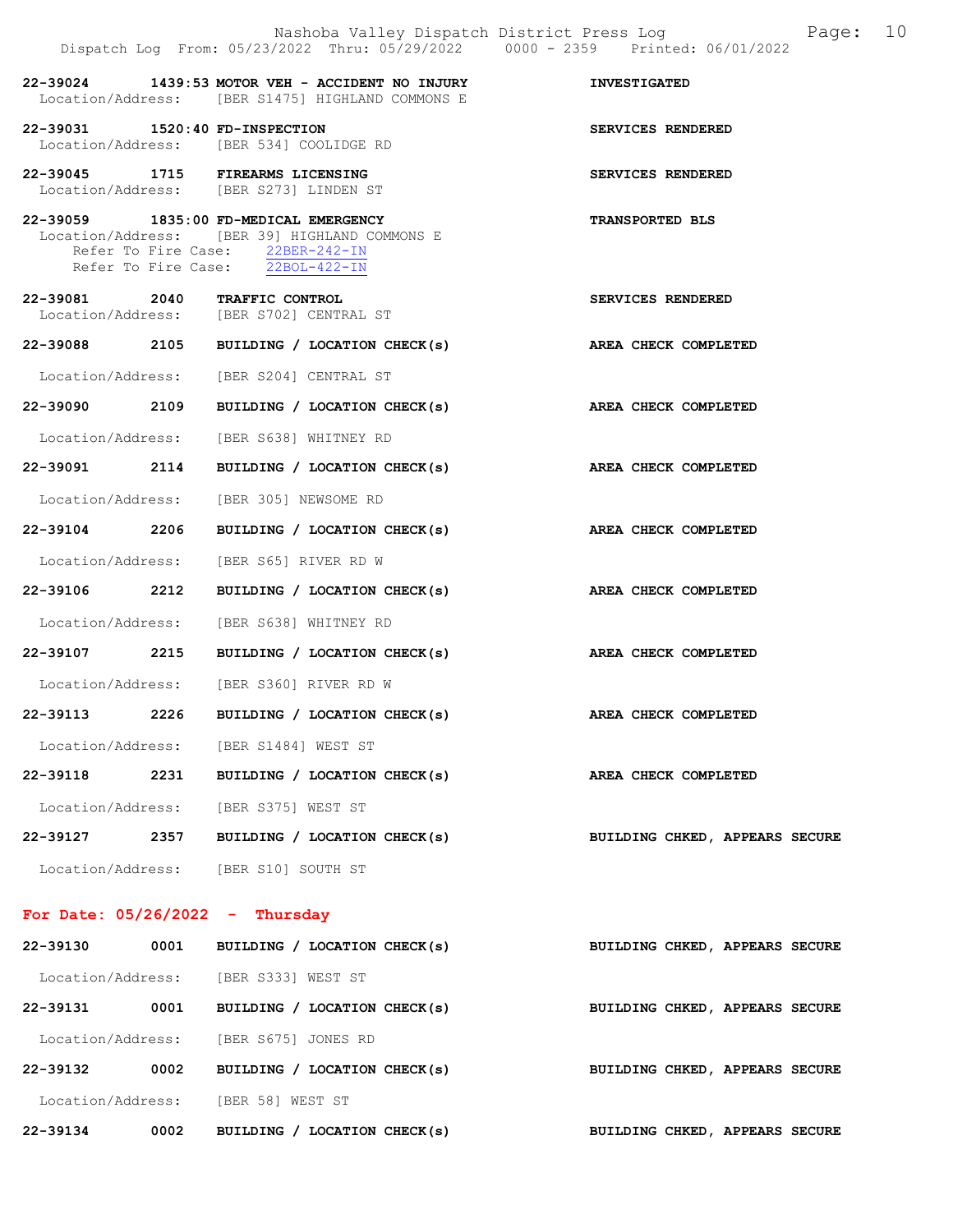Nashoba Valley Dispatch District Press Log Fage: 11 Dispatch Log From: 05/23/2022 Thru: 05/29/2022 0000 - 2359 Printed: 06/01/2022

|               |      | Location/Address: [BER 480] PLEASANT ST                                   |                                |
|---------------|------|---------------------------------------------------------------------------|--------------------------------|
|               |      | 22-39135 0002 BUILDING / LOCATION CHECK(s) AREA CHECK COMPLETED           |                                |
|               |      | Location/Address: [BER S471] CARTER ST                                    |                                |
| 22-39137 0005 |      | BUILDING / LOCATION CHECK(s) BUILDING CHKED, APPEARS SECURE               |                                |
|               |      | Location/Address: [BER S370] PLEASANT ST                                  |                                |
| 22-39138 0006 |      | BUILDING / LOCATION CHECK(s)                                              | AREA CHECK COMPLETED           |
|               |      | Location/Address: [BER 156] WHEELER HILL RD                               |                                |
|               |      | 22-39139 0007 BUILDING / LOCATION CHECK(s) BUILDING CHKED, APPEARS SECURE |                                |
|               |      | Location/Address: [BER S638] WHITNEY RD                                   |                                |
|               |      | 22-39140 0008 BUILDING / LOCATION CHECK(s) BUILDING CHKED, APPEARS SECURE |                                |
|               |      | Location/Address: [BER S360] RIVER RD W                                   |                                |
|               |      | 22-39142 0014 BUILDING / LOCATION CHECK(s) BUILDING CHKED, APPEARS SECURE |                                |
|               |      | Location/Address: [BER 128] BASSETT RD                                    |                                |
|               |      | 22-39143 0015 BUILDING / LOCATION CHECK(s) AREA CHECK COMPLETED           |                                |
|               |      | Location/Address: [BER S1] CARR RD                                        |                                |
|               |      | 22-39151 0027 BUILDING / LOCATION CHECK(s)                                | BUILDING CHKED, APPEARS SECURE |
|               |      | Location/Address: [BER] HIGHLAND COMMONS E                                |                                |
| 22-39152 0029 |      | BUILDING / LOCATION CHECK(s) AREA CHECK COMPLETED                         |                                |
|               |      | Location/Address: [BER 545] LANCASTER RD                                  |                                |
|               |      | 22-39153 0031 BUILDING / LOCATION CHECK(s) BUILDING CHKED, APPEARS SECURE |                                |
|               |      | Location/Address: [BER S1249] WEST ST                                     |                                |
|               |      | 22-39154 0032 BUILDING / LOCATION CHECK(s) BUILDING CHKED, APPEARS SECURE |                                |
|               |      | Location/Address: [BER 444] WEST ST                                       |                                |
| 22-39155      |      | 0034 BUILDING / LOCATION CHECK(s)                                         | BUILDING CHKED, APPEARS SECURE |
|               |      | Location/Address: [BER S375] WEST ST                                      |                                |
|               |      | 22-39157 0037 BUILDING / LOCATION CHECK(s)                                | BUILDING CHKED, APPEARS SECURE |
|               |      | Location/Address: [BER 534] COOLIDGE RD                                   |                                |
| 22-39159 0038 |      | BUILDING / LOCATION CHECK(s)                                              | BUILDING CHKED, APPEARS SECURE |
|               |      | Location/Address: [BER 543] TAYLOR RD                                     |                                |
| 22-39162      | 0043 | BUILDING / LOCATION CHECK(s)                                              | BUILDING CHKED, APPEARS SECURE |
|               |      | Location/Address: [BER 96] CENTRAL ST                                     |                                |
|               |      | 22-39163 0044 BUILDING / LOCATION CHECK(s)                                | <b>AREA CHECK COMPLETED</b>    |
|               |      | Location/Address: [BER S1484] WEST ST                                     |                                |
| 22-39165      | 0046 | BUILDING / LOCATION CHECK(s)                                              | BUILDING CHKED, APPEARS SECURE |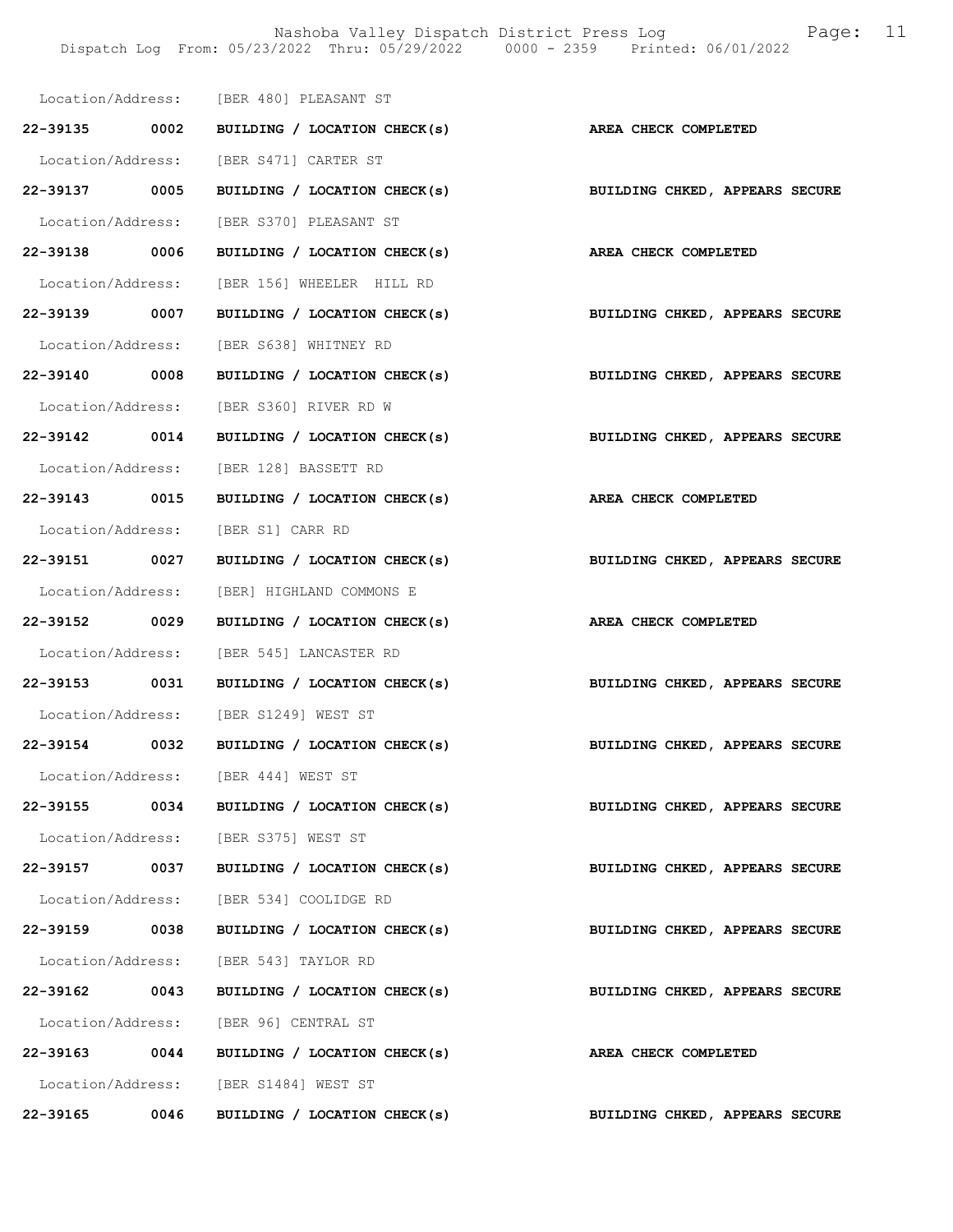|                                    | Nashoba Valley Dispatch District Press Log<br>Dispatch Log From: 05/23/2022 Thru: 05/29/2022 0000 - 2359 Printed: 06/01/2022 | 12<br>Page:                    |
|------------------------------------|------------------------------------------------------------------------------------------------------------------------------|--------------------------------|
|                                    | Location/Address: [BER S471] CARTER ST                                                                                       |                                |
| 22-39167 0049                      | BUILDING / LOCATION CHECK(s)                                                                                                 | BUILDING CHKED, APPEARS SECURE |
|                                    | Location/Address: [BER 58] WEST ST                                                                                           |                                |
| 22-39169 0051                      | BUILDING / LOCATION CHECK(s)                                                                                                 |                                |
|                                    |                                                                                                                              | BUILDING CHKED, APPEARS SECURE |
| 22-39172 0053                      | Location/Address: [BER S360] RIVER RD W                                                                                      | BUILDING CHKED, APPEARS SECURE |
|                                    | BUILDING / LOCATION CHECK(s)                                                                                                 |                                |
| Location/Address:<br>22-39174 0054 | [BER 444] WEST ST                                                                                                            |                                |
| Location/Address:                  | BUILDING / LOCATION CHECK(s)<br>[BER S375] WEST ST                                                                           | UNABLE TO SERVE                |
| 22-39183 0112<br>Location/Address: | RADAR OPERATIONS<br>[BER 62] RIVER RD W                                                                                      | SERVICES RENDERED              |
|                                    | 22-39214 0151 COMMUNITY POLICING<br>Location/Address: [BER S360] RIVER RD W                                                  | SERVICES RENDERED              |
| 22-39234 0337                      | BUILDING / LOCATION CHECK(s)                                                                                                 | BUILDING CHKED, APPEARS SECURE |
|                                    | Location/Address: [BER S1150] CENTRAL ST                                                                                     |                                |
|                                    | 22-39261 0614 COMMUNITY POLICING<br>Location/Address: [BER 527] RIVER RD W                                                   | SERVICES RENDERED              |
|                                    | 22-39271 0726:57 MOTOR VEH - STOP                                                                                            | CITATION/WRTTN WARNING ISSUED  |
|                                    | Vicinity of: [BER S90] CENTRAL ST                                                                                            |                                |
| 22-39277 0756 TRAFFIC CONTROL      | Location/Address: [BER 243] WEST ST                                                                                          | SERVICES RENDERED              |
| 22-39283 0825:22 FD-INSPECTION     | Location/Address: [BER S634] CROSBY RD                                                                                       | SERVICES RENDERED              |
| 22-39284 0833 RADAR OPERATIONS     | Location/Address: [BER S507] SOUTH ST                                                                                        | SERVICES RENDERED              |
| 22-39306 0934 TRAFFIC CONTROL      | Location: [BER] WOODWARD AT CENTRAL                                                                                          | SERVICES RENDERED              |
| 22-39311 1006:04 MOTOR VEH - STOP  |                                                                                                                              | CITATION/WRTTN WARNING ISSUED  |
|                                    | Vicinity of: [BER] CENTRAL ST                                                                                                |                                |
|                                    | 22-39325 1123:52 MOTOR VEH - DISABLED<br>Location/Address: [BER] CROSBY RD + JONES RD                                        | SPOKEN TO                      |
|                                    | 22-39328 1206:16 FD-MEDICAL EMERGENCY<br>Location/Address: [BER] RIVER RD W<br>Refer To Fire Case: 22BER-243-IN              | <b>TRANSPORTED BLS</b>         |
| 22-39339 1309:56 MOTOR VEH - STOP  |                                                                                                                              | CITATION/WRTTN WARNING ISSUED  |
|                                    | Vicinity of: [BER 58] WEST ST                                                                                                |                                |
|                                    | 22-39357 1505 COMMUNITY POLICING<br>Location/Address: [BER S10] SOUTH ST                                                     | SERVICES RENDERED              |
| 22-39365 1543:39 ILLEGAL DUMPING   | Location/Address: [BER S638] WHITNEY RD                                                                                      | <b>UNFOUNDED</b>               |
| 22-39367 1558:06 MOTOR VEH - STOP  | Vicinity of: [BER S532] PLEASANT ST                                                                                          | VERBAL WARNING                 |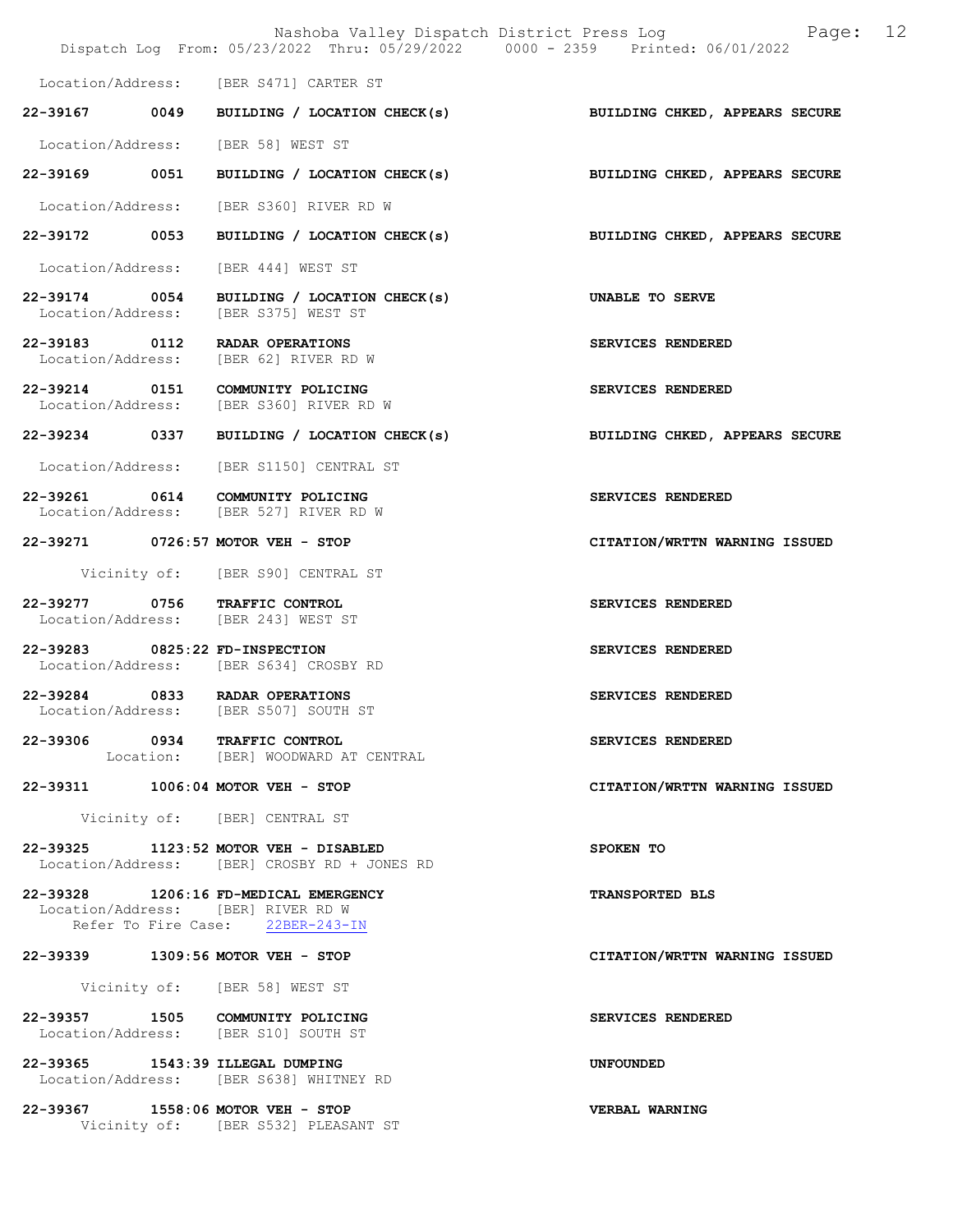| 22-39374 | 1649:19 TRAFFIC COMPLAINT<br>Vicinity of: [BER S1221] PLEASANT ST | VERBAL WARNING    |
|----------|-------------------------------------------------------------------|-------------------|
| 22-39383 | 1721:52 RADAR OPERATIONS<br>Vicinity of: [BER S1221] PLEASANT ST  | SERVICES RENDERED |

22-39387 1755:43 MOTOR VEH - STOP VEHICLE TOWED

22-39393 1825:12 MOTOR VEH - DISABLED SERVICES RENDERED

| 22-39395          | 1831:21 ALARM - COMMERCIAL BURGLARY | SPOKEN TO |
|-------------------|-------------------------------------|-----------|
| Location/Address: | [BER S1493] HIGHLAND COMMONS E      |           |

22-39444 2356 RADAR OPERATIONS SERVICES RENDERED Vicinity of: [BER S1150] CENTRAL ST

Vicinity of: [BER S1140] WEST ST

Vicinity of: [BER] CENTRAL ST

## For Date: 05/27/2022 - Friday

| 22-39456 0026 | BUILDING / LOCATION CHECK(s)               |                                                                           | BUILDING CHKED, APPEARS SECURE |  |
|---------------|--------------------------------------------|---------------------------------------------------------------------------|--------------------------------|--|
|               | Location/Address: [BER S375] WEST ST       |                                                                           |                                |  |
| 22-39458 0028 |                                            | BUILDING / LOCATION CHECK(s) BUILDING CHKED, APPEARS SECURE               |                                |  |
|               | Location/Address: [BER S1249] WEST ST      |                                                                           |                                |  |
| 22-39461 0030 |                                            | BUILDING / LOCATION CHECK(s)                                              | BUILDING CHKED, APPEARS SECURE |  |
|               | Location/Address: [BER 444] WEST ST        |                                                                           |                                |  |
| 22-39469 0039 |                                            | BUILDING / LOCATION CHECK(s)                                              | BUILDING CHKED, APPEARS SECURE |  |
|               | Location/Address: [BER S638] WHITNEY RD    |                                                                           |                                |  |
| 22-39473 0041 |                                            | BUILDING / LOCATION CHECK(s) BUILDING CHKED, APPEARS SECURE               |                                |  |
|               | Location/Address: [BER S1150] CENTRAL ST   |                                                                           |                                |  |
| 22-39475 0042 |                                            | BUILDING / LOCATION CHECK(s) BUILDING CHKED, APPEARS SECURE               |                                |  |
|               | Location/Address: [BER S702] CENTRAL ST    |                                                                           |                                |  |
|               | 22-39476 0042 BUILDING / LOCATION CHECK(s) |                                                                           | BUILDING CHKED, APPEARS SECURE |  |
|               | Location/Address: [BER S204] CENTRAL ST    |                                                                           |                                |  |
|               |                                            | 22-39478 0043 BUILDING / LOCATION CHECK(s)                                | BUILDING CHKED, APPEARS SECURE |  |
|               | Location/Address: [BER S360] RIVER RD W    |                                                                           |                                |  |
|               |                                            | 22-39479 0043 BUILDING / LOCATION CHECK(s)                                | BUILDING CHKED, APPEARS SECURE |  |
|               | Location/Address: [BER S5] CENTRAL ST      |                                                                           |                                |  |
|               |                                            | 22-39481 0047:39 BUILDING / LOCATION CHECK(s)                             | BUILDING CHKED, APPEARS SECURE |  |
|               | Location/Address: [BER 128] BASSETT RD     |                                                                           |                                |  |
|               |                                            | 22-39487 0054 BUILDING / LOCATION CHECK(s) BUILDING CHKED, APPEARS SECURE |                                |  |
|               | Location/Address: [BER 96] CENTRAL ST      |                                                                           |                                |  |
|               | 22-39489 0055 BUILDING / LOCATION CHECK(s) |                                                                           | BUILDING CHKED, APPEARS SECURE |  |
|               | Location/Address: [BER S91] CENTRAL ST     |                                                                           |                                |  |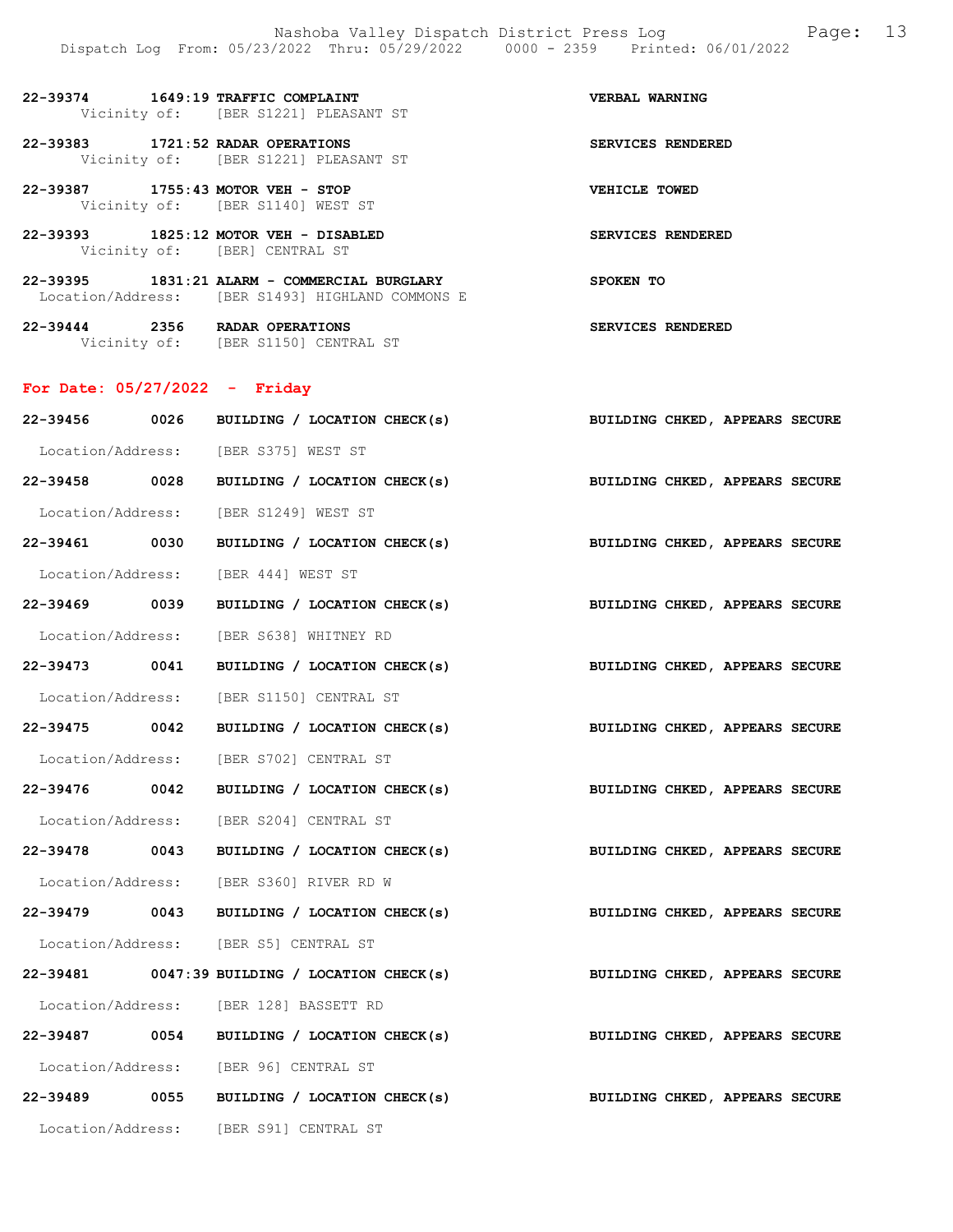|               | 22-39496 0106:47 MOTOR VEH - STOP<br>Vicinity of: [BER 127] CENTRAL ST                                  | VERBAL WARNING                 |
|---------------|---------------------------------------------------------------------------------------------------------|--------------------------------|
|               | 22-39514 0106 RADAR OPERATIONS<br>Location/Address: [BER S901] CENTRAL ST                               | SERVICES RENDERED              |
|               | 22-39523 0142 BUILDING / LOCATION CHECK(s)                                                              | BUILDING CHKED, APPEARS SECURE |
|               | Location/Address: [BER S1464] HIGHLAND COMMONS E                                                        |                                |
| 22-39540 0307 | BUILDING / LOCATION CHECK(s)                                                                            | BUILDING CHKED, APPEARS SECURE |
|               | Location/Address: [BER S1] CARR RD                                                                      |                                |
| 22-39541 0310 | BUILDING / LOCATION CHECK(s)                                                                            | BUILDING CHKED, APPEARS SECURE |
|               | Location/Address: [BER S10] SOUTH ST                                                                    |                                |
| 22-39542 0313 | BUILDING / LOCATION CHECK(s)                                                                            | BUILDING CHKED, APPEARS SECURE |
|               | Location/Address: [BER S675] JONES RD                                                                   |                                |
| 22-39543 0315 | BUILDING / LOCATION CHECK(s)                                                                            | BUILDING CHKED, APPEARS SECURE |
|               | Location/Address: [BER 480] PLEASANT ST                                                                 |                                |
| 22-39544 0317 | BUILDING / LOCATION CHECK(s)                                                                            | BUILDING CHKED, APPEARS SECURE |
|               | Location/Address: [BER S370] PLEASANT ST                                                                |                                |
| 22-39545 0320 | BUILDING / LOCATION CHECK(s)                                                                            | BUILDING CHKED, APPEARS SECURE |
|               | Location/Address: [BER 62] RIVER RD W                                                                   |                                |
| 22-39546 0322 | BUILDING / LOCATION CHECK(s)                                                                            | BUILDING CHKED, APPEARS SECURE |
|               | Location/Address: [BER 263] RIVER RD W                                                                  |                                |
|               | 22-39547 0324 BUILDING / LOCATION CHECK(s)                                                              | BUILDING CHKED, APPEARS SECURE |
|               | Location/Address: [BER S2] DONALD LYNCH BLVD                                                            |                                |
| 22-39556      | $0517:12$ FD-BRUSH FIRE<br>Vicinity of: [BER 71] HIGHLAND COMMONS E<br>Refer To Fire Case: 22BER-247-IN | <b>INVESTIGATED</b>            |
|               | 22-39576 0725 TRAFFIC CONTROL<br>Location/Address: [BER S976] HIGHLAND ST                               | SERVICES RENDERED              |
|               | 22-39581 0815:46 MOTOR VEH - STOP                                                                       | CITATION/WRTTN WARNING ISSUED  |
|               | Location/Address: [BER S90] CENTRAL ST                                                                  |                                |
|               | 22-39605 0916:24 MOTOR VEH - STOP                                                                       | CITATION/WRTTN WARNING ISSUED  |
|               | Vicinity of: [BER 58] WEST ST                                                                           |                                |
|               | 22-39634 1000 COMMUNITY POLICING<br>Location/Address: [BER S997] JONES RD                               | SPOKEN TO                      |
|               | 22-39615 1004:35 COOKING FIRE REQUEST                                                                   | NO SERVICES NEEDED             |
|               | Location/Address: [BER] WALNUT ST                                                                       |                                |
|               | 22-39622 1034:07 MOTOR VEH - STOP<br>Location/Address: [BER 62] RIVER RD W                              | <b>VERBAL WARNING</b>          |
|               | 22-39625 1040:25 ASSIST OTHER AGENCY                                                                    | SERVICES RENDERED              |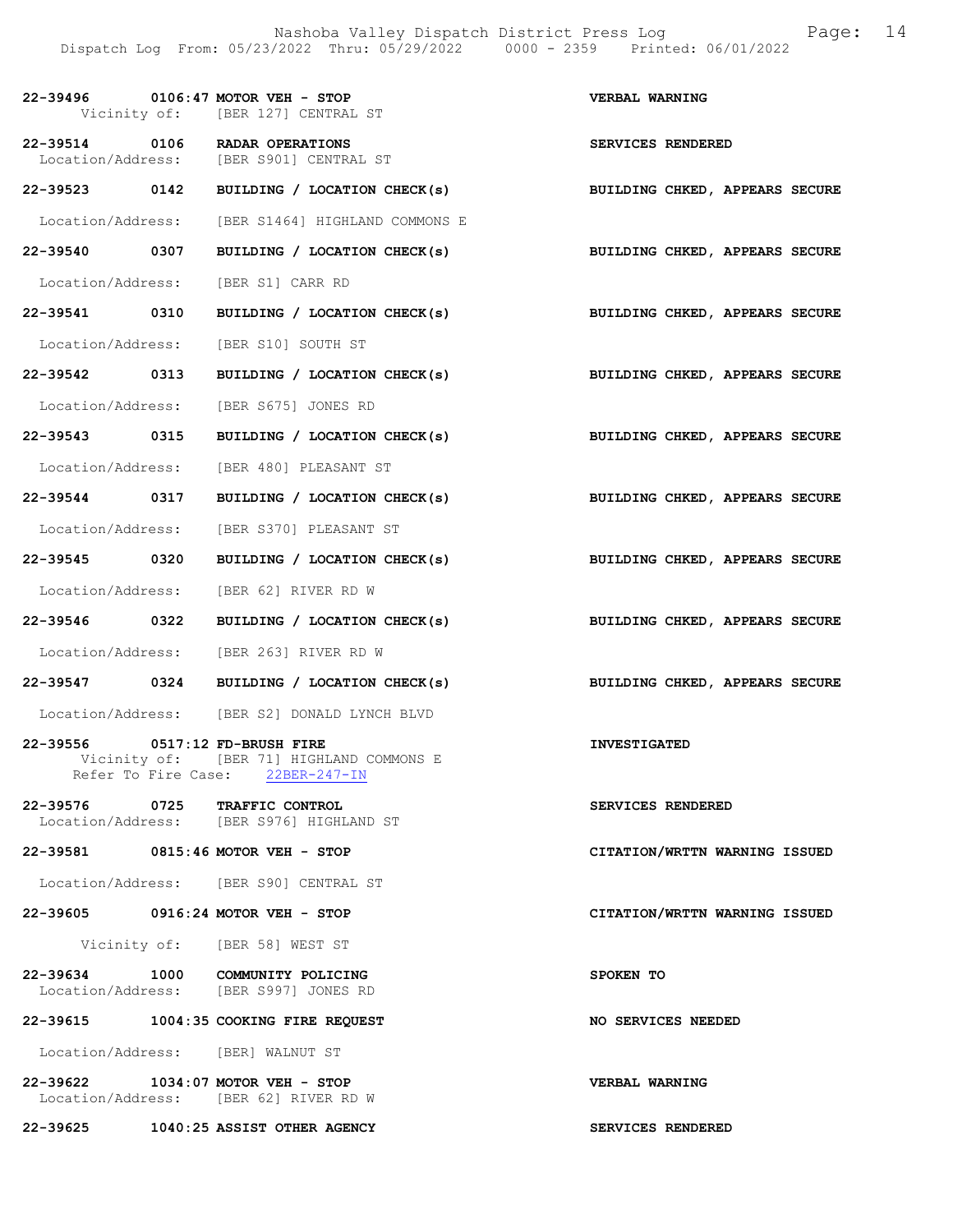|                              |                                                                                                                                   | Nashoba Valley Dispatch District Press Log Nashoba Valley Dispatch District Press Log<br>Dispatch Log From: 05/23/2022 Thru: 05/29/2022 0000 - 2359 Printed: 06/01/2022 |
|------------------------------|-----------------------------------------------------------------------------------------------------------------------------------|-------------------------------------------------------------------------------------------------------------------------------------------------------------------------|
|                              | Vicinity of: [BER] PLEASANT ST + SOUTH ST                                                                                         |                                                                                                                                                                         |
|                              | 22-39632 1120 TRAFFIC CONTROL<br>Location/Address: [BER 243] WEST ST                                                              | SERVICES RENDERED                                                                                                                                                       |
|                              | 22-39639 1205:06 MOTOR VEH - STOP                                                                                                 | CITATION/WRTTN WARNING ISSUED                                                                                                                                           |
|                              | Location/Address: [BER S16] COOLIDGE RD                                                                                           |                                                                                                                                                                         |
|                              | 22-39664 1520:41 FD-MEDICAL EMERGENCY                                                                                             | PATIENT REFUSAL, NO TRANSPORT                                                                                                                                           |
|                              | Location/Address: [BER S1] CARR RD<br>Refer To Fire Case: 22BER-248-IN<br>Refer To Fire Case: $\frac{22BOL-430-IN}{22BOL-430-IN}$ |                                                                                                                                                                         |
|                              | 22-39680 1603 COMMUNITY POLICING<br>Location/Address: [BER S360] RIVER RD W                                                       | SERVICES RENDERED                                                                                                                                                       |
|                              | 22-39685 1611:20 MOTOR VEH - ACCIDENT NO INJURY<br>Location/Address: [BER 71] HIGHLAND COMMONS E                                  | <b>INVESTIGATED</b>                                                                                                                                                     |
|                              | 22-39693 1703:02 MOTOR VEH - STOP<br>Location/Address: [BER S90] CENTRAL ST                                                       | <b>VERBAL WARNING</b>                                                                                                                                                   |
|                              | 22-39694 1703:25 TRAFFIC COMPLAINT<br>Vicinity of: [BER S297] HIGHLAND ST                                                         | SPOKEN TO                                                                                                                                                               |
|                              | 22-39708 1750 COMMUNITY POLICING<br>Location/Address: [BER] HIGHLAND COMMONS E                                                    | SERVICES RENDERED                                                                                                                                                       |
|                              | 22-39709 1755:44 MOTOR VEH - STOP<br>Vicinity of: [BER] RIVER RD W                                                                | <b>VERBAL WARNING</b>                                                                                                                                                   |
|                              | 22-39712 1809 RADAR OPERATIONS<br>Location/Address: [BER S370] PLEASANT ST                                                        | SERVICES RENDERED                                                                                                                                                       |
|                              | 22-39716 1817 TRAFFIC CONTROL<br>Location/Address: [BER S1105] WOODWARD AVE                                                       | SERVICES RENDERED                                                                                                                                                       |
| 22-39730 1938:04 ANIMAL CALL | Vicinity of: [BER 127] CENTRAL ST                                                                                                 | SERVICES RENDERED                                                                                                                                                       |
| 22-39741                     | 2045:28 MOTOR VEH - DISABLED<br>Location/Address: [BER S1075] SAWYER HILL RD                                                      | SPOKEN TO                                                                                                                                                               |
|                              | 22-39744 2057 BUILDING / LOCATION CHECK(s)                                                                                        | AREA CHECK COMPLETED                                                                                                                                                    |
|                              | Location/Address: [BER 244] TAYLOR RD                                                                                             |                                                                                                                                                                         |
|                              | 22-39751 2127 BUILDING / LOCATION CHECK(s)                                                                                        | AREA CHECK COMPLETED                                                                                                                                                    |
|                              | Location/Address: [BER S10] SOUTH ST                                                                                              |                                                                                                                                                                         |
|                              | 22-39776 2313 RADAR OPERATIONS                                                                                                    | NO SERVICES NEEDED                                                                                                                                                      |
|                              | Location/Address: [BER S1150] CENTRAL ST                                                                                          |                                                                                                                                                                         |
|                              | 22-39786 2359 BUILDING / LOCATION CHECK(s)                                                                                        | <b>BUILDING CHKED, APPEARS SECURE</b>                                                                                                                                   |
|                              | Location/Address: [BER S10] SOUTH ST                                                                                              |                                                                                                                                                                         |
|                              | For Date: $05/28/2022 -$ Saturday                                                                                                 |                                                                                                                                                                         |

| 22-39787          | 0002 |                     | BUILDING / LOCATION CHECK(s) | BUILDING CHKED, APPEARS SECURE |  |  |
|-------------------|------|---------------------|------------------------------|--------------------------------|--|--|
| Location/Address: |      | [BER S675] JONES RD |                              |                                |  |  |
| 22-39788          | 0004 |                     | BUILDING / LOCATION CHECK(s) | BUILDING CHKED, APPEARS SECURE |  |  |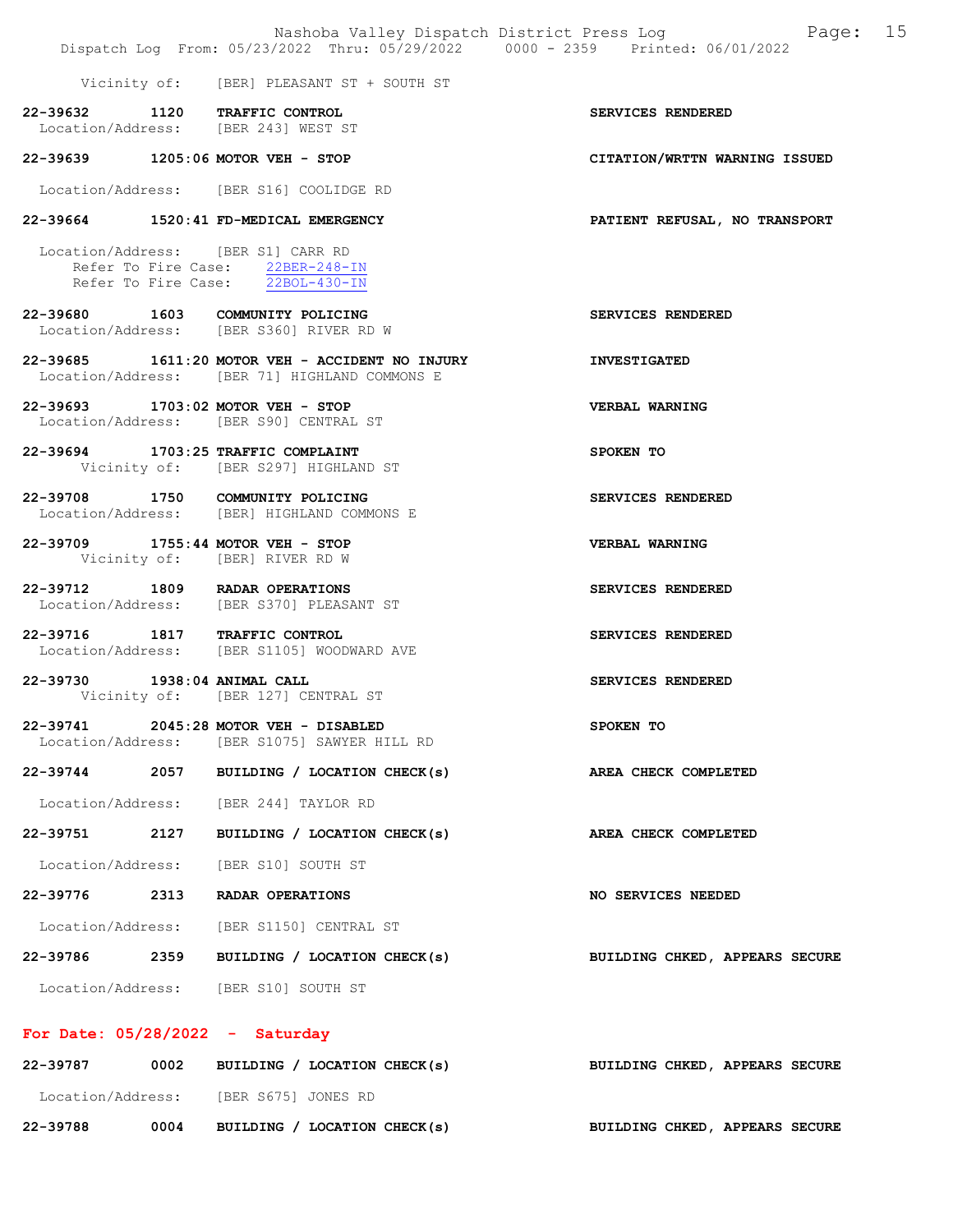Nashoba Valley Dispatch District Press Log Fage: 16 Dispatch Log From: 05/23/2022 Thru: 05/29/2022 0000 - 2359 Printed: 06/01/2022

|               |      | Location/Address: [BER 480] PLEASANT ST                                   |                                |
|---------------|------|---------------------------------------------------------------------------|--------------------------------|
|               |      | 22-39789 0006 BUILDING / LOCATION CHECK(s)                                | BUILDING CHKED, APPEARS SECURE |
|               |      | Location/Address: [BER S370] PLEASANT ST                                  |                                |
| 22-39790 0009 |      | BUILDING / LOCATION CHECK(s)                                              | BUILDING CHKED, APPEARS SECURE |
|               |      | Location/Address: [BER S638] WHITNEY RD                                   |                                |
|               |      | 22-39792 0012 BUILDING / LOCATION CHECK(s) BUILDING CHKED, APPEARS SECURE |                                |
|               |      | Location/Address: [BER 527] RIVER RD W                                    |                                |
|               |      | 22-39795 0014 BUILDING / LOCATION CHECK(s)                                | BUILDING CHKED, APPEARS SECURE |
|               |      | Location/Address: [BER 128] BASSETT RD                                    |                                |
| 22-39804 0026 |      | BUILDING / LOCATION CHECK(s)                                              | BUILDING CHKED, APPEARS SECURE |
|               |      | Location/Address: [BER] HIGHLAND COMMONS E                                |                                |
|               |      | 22-39809 0039 BUILDING / LOCATION CHECK(s) BUILDING CHKED, APPEARS SECURE |                                |
|               |      | Location/Address: [BER S1150] CENTRAL ST                                  |                                |
|               |      | 22-39810 0040 BUILDING / LOCATION CHECK(s)                                | BUILDING CHKED, APPEARS SECURE |
|               |      | Location/Address: [BER S702] CENTRAL ST                                   |                                |
|               |      | 22-39811 0040 BUILDING / LOCATION CHECK(s) BUILDING CHKED, APPEARS SECURE |                                |
|               |      | Location/Address: [BER 543] TAYLOR RD                                     |                                |
|               |      | 22-39812 0041 BUILDING / LOCATION CHECK(s) BUILDING CHKED, APPEARS SECURE |                                |
|               |      | Location/Address: [BER S204] CENTRAL ST                                   |                                |
|               |      | 22-39814 0041 BUILDING / LOCATION CHECK(s)                                | BUILDING CHKED, APPEARS SECURE |
|               |      | Location/Address: [BER S5] CENTRAL ST                                     |                                |
| 22-39816 0042 |      | BUILDING / LOCATION CHECK(s)                                              | BUILDING CHKED, APPEARS SECURE |
|               |      | Location/Address: [BER S92] CARTER ST                                     |                                |
|               |      | 22-39817 0044 BUILDING / LOCATION CHECK(s)                                | BUILDING CHKED, APPEARS SECURE |
|               |      | Location/Address: [BER S91] CENTRAL ST                                    |                                |
| 22-39818      | 0045 | BUILDING / LOCATION CHECK(s)                                              | BUILDING CHKED, APPEARS SECURE |
|               |      | Location/Address: [BER S471] CARTER ST                                    |                                |
| 22-39820      | 0046 | BUILDING / LOCATION CHECK(s)                                              | BUILDING CHKED, APPEARS SECURE |
|               |      | Location/Address: [BER S184] CARTER ST                                    |                                |
| 22-39821 0047 |      | BUILDING / LOCATION CHECK(s)                                              | BUILDING CHKED, APPEARS SECURE |
|               |      | Location/Address: [BER S383] WEST ST                                      |                                |
| 22-39823      | 0048 | BUILDING / LOCATION CHECK(s)                                              | BUILDING CHKED, APPEARS SECURE |
|               |      | Location/Address: [BER 58] WEST ST                                        |                                |
| 22-39825      | 0048 | BUILDING / LOCATION CHECK(s)                                              | BUILDING CHKED, APPEARS SECURE |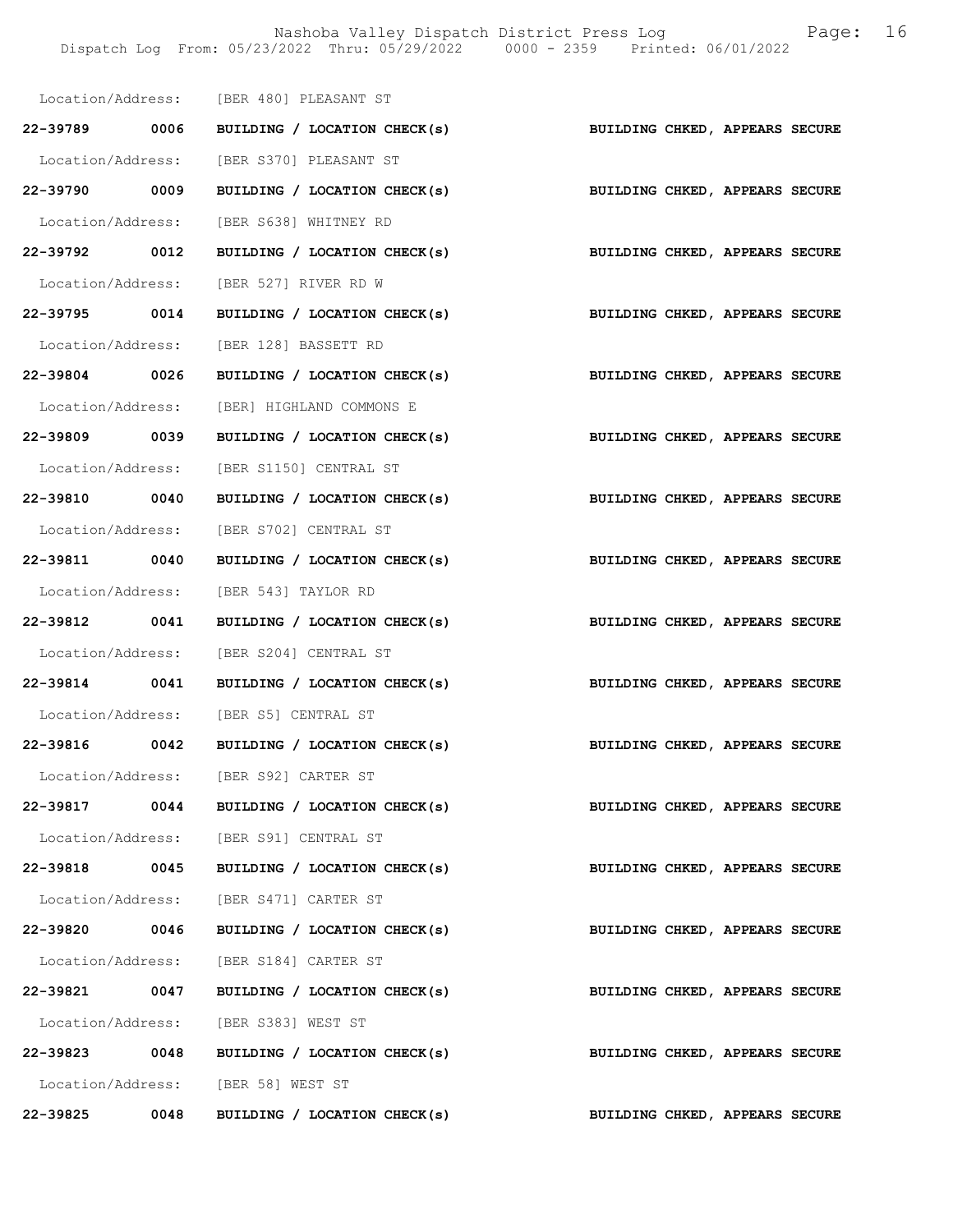|                   | Dispatch Log From: 05/23/2022 Thru: 05/29/2022 0000 - 2359 Printed: 06/01/2022              | Page: 17<br>Nashoba Valley Dispatch District Press Log                    |
|-------------------|---------------------------------------------------------------------------------------------|---------------------------------------------------------------------------|
|                   |                                                                                             |                                                                           |
|                   | Location/Address: [BER S1484] WEST ST                                                       |                                                                           |
|                   |                                                                                             | 22-39832 0051 BUILDING / LOCATION CHECK(s) BUILDING CHKED, APPEARS SECURE |
|                   | Location/Address: [BER S313] WEST ST                                                        |                                                                           |
|                   |                                                                                             | 22-39833 0052 BUILDING / LOCATION CHECK(s) BUILDING CHKED, APPEARS SECURE |
|                   | Location/Address: [BER 444] WEST ST                                                         |                                                                           |
|                   |                                                                                             | 22-39835 0052 BUILDING / LOCATION CHECK(s) BUILDING CHKED, APPEARS SECURE |
|                   | Location/Address: [BER S1249] WEST ST                                                       |                                                                           |
|                   | 22-39837 0053 BUILDING / LOCATION CHECK(s)                                                  | BUILDING CHKED, APPEARS SECURE                                            |
|                   | Location/Address: [BER S375] WEST ST                                                        |                                                                           |
|                   | 22-39842 0055:11 BUILDING / LOCATION CHECK(s)<br>Vicinity of: [BER] LINDEN ST               | <b>INVESTIGATED</b>                                                       |
|                   | 22-39864 0115 BUILDING / LOCATION CHECK(s)                                                  | BUILDING CHKED, APPEARS SECURE                                            |
|                   | Location/Address: [BER S1] CARR RD                                                          |                                                                           |
|                   | 22-39869 0119 COMMUNITY POLICING<br>Location/Address: [BER S360] RIVER RD W                 | SERVICES RENDERED                                                         |
|                   |                                                                                             | 22-39871 0124 BUILDING / LOCATION CHECK(s) BUILDING CHKED, APPEARS SECURE |
|                   | Location/Address: [BER S1333] LANCASTER RD                                                  |                                                                           |
|                   | 22-39874 0133:13 MOTOR VEH - STOP<br>Vicinity of: [BER S313] WEST ST                        | <b>VERBAL WARNING</b>                                                     |
|                   | 22-39903 0352 BUILDING / LOCATION CHECK(s)                                                  | BUILDING CHKED, APPEARS SECURE                                            |
|                   | Location/Address: [BER S471] CARTER ST                                                      |                                                                           |
|                   | 22-39906 0418 TRAFFIC CONTROL                                                               | NO SERVICES NEEDED                                                        |
| Location/Address: | [BER] WEST ST + DERBY RD                                                                    |                                                                           |
|                   | 22-39908 0533 RADAR OPERATIONS<br>Vicinity of: [BER] CENTRAL ST + WOODWARD AVE              | SERVICES RENDERED                                                         |
|                   | 22-39930 0731 COMMUNITY POLICING<br>Location/Address: [BER 527] RIVER RD W                  | SERVICES RENDERED                                                         |
|                   | 22-39936 0805 RADAR OPERATIONS<br>Location/Address: [BER S507] SOUTH ST                     | SERVICES RENDERED                                                         |
|                   | 22-39940 0823 BUILDING / LOCATION CHECK(s)                                                  | BUILDING CHKED, APPEARS SECURE                                            |
|                   | Location/Address: [BER S222] COOLIDGE RD                                                    |                                                                           |
|                   | 22-39944 0832:51 MOTOR VEH - ACCIDENT NO INJURY<br>Vicinity of: [BER] SOUTH ST + WHITNEY RD | <b>REPORT</b>                                                             |
|                   | 22-39945 0834 TRAFFIC CONTROL<br>Location/Address: [BER] HIGHLAND ST + CARTER ST            | <b>VERBAL WARNING</b>                                                     |
|                   | 22-39948 0914:43 MOTOR VEH - STOP                                                           | CITATION/WRTTN WARNING ISSUED                                             |
|                   | Vicinity of: [BER] SOUTH ST                                                                 |                                                                           |
|                   | 22-39949 0919:02 MOTOR VEH - STOP<br>Location/Address: [BER] WEST ST + LINCOLN RD           | <b>VERBAL WARNING</b>                                                     |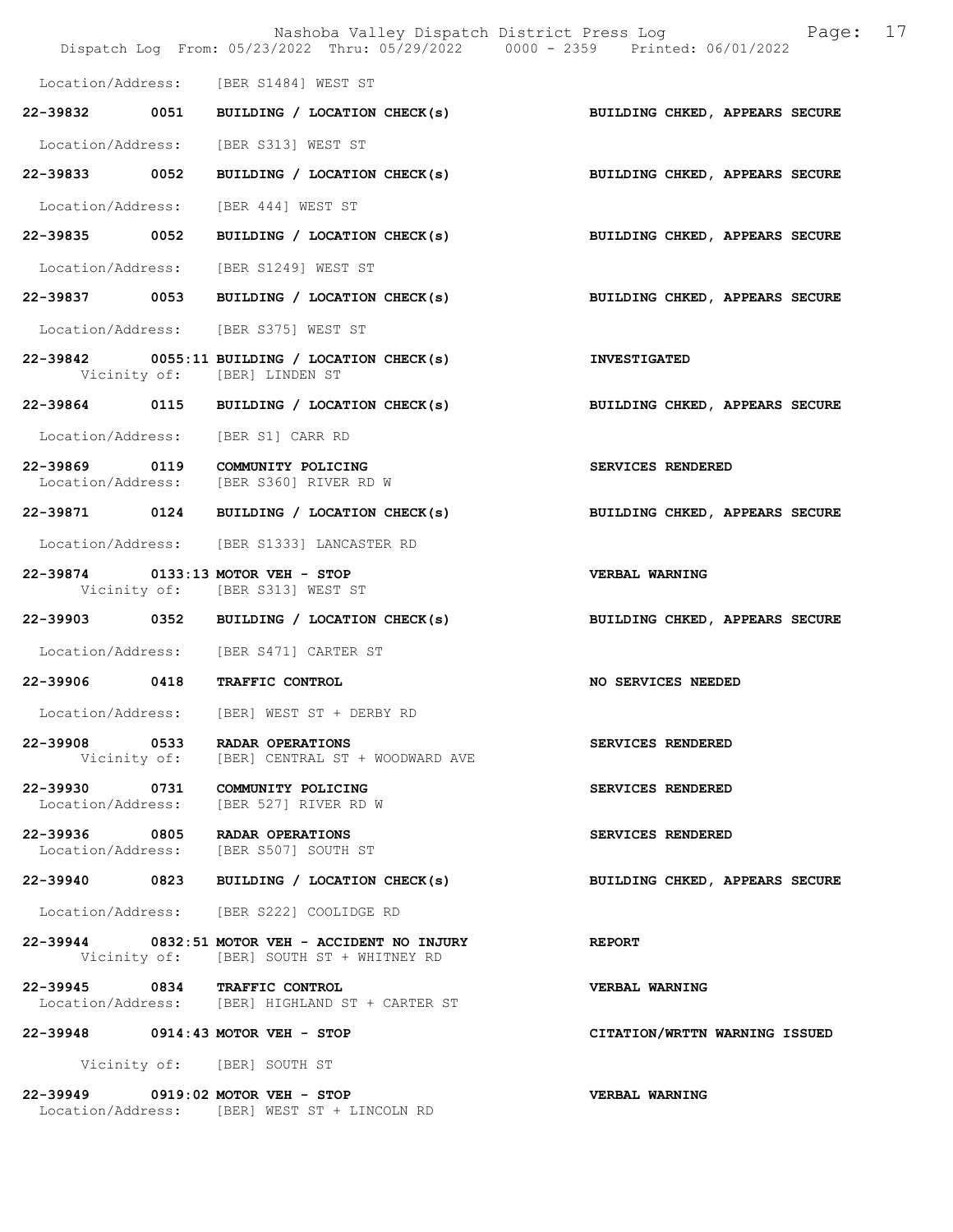|                              |                                                                                                                        | Nashoba Valley Dispatch District Press Log Fage: 18<br>Dispatch Log From: 05/23/2022 Thru: 05/29/2022 0000 - 2359 Printed: 06/01/2022 |
|------------------------------|------------------------------------------------------------------------------------------------------------------------|---------------------------------------------------------------------------------------------------------------------------------------|
|                              |                                                                                                                        | 22-39951 0941 BUILDING / LOCATION CHECK(s) BUILDING CHKED, APPEARS SECURE                                                             |
|                              | Location/Address: [BER S1333] LANCASTER RD                                                                             |                                                                                                                                       |
|                              | 22-39952 0948:01 REQUEST TO SPEAK TO AN OFFICER SPOKEN TO<br>Location/Address: [BER 527] RIVER RD W                    |                                                                                                                                       |
|                              | 22-39961 1024:21 FD-MEDICAL EMERGENCY                                                                                  | PATIENT REFUSAL, NO TRANSPORT                                                                                                         |
|                              | Location/Address: [BER] PLEASANT ST<br>Refer To Fire Case: 22BER-250-IN<br>Refer To Fire Case: 22BOL-433-IN            |                                                                                                                                       |
|                              | 22-39981 1147 RADAR OPERATIONS<br>Vicinity of: [BER S25] LANCASTER RD                                                  | SERVICES RENDERED                                                                                                                     |
|                              |                                                                                                                        | 22-39989 1248 BUILDING / LOCATION CHECK(s) BUILDING CHKED, APPEARS SECURE                                                             |
|                              | Location/Address: [BER S1484] WEST ST                                                                                  |                                                                                                                                       |
|                              | 22-39991 1252:38 WELL BEING CHECK<br>Location/Address: [BER 129] RIVER RD W                                            | SPOKEN TO                                                                                                                             |
| 22-40003 1500:10 DISTURBANCE | Location/Address: [BER 62] RIVER RD W                                                                                  | <b>PEACE RESTORED</b>                                                                                                                 |
|                              | 22-40019 1622 BUILDING / LOCATION CHECK(s)                                                                             | AREA CHECK COMPLETED                                                                                                                  |
|                              | Location/Address: [BER S222] COOLIDGE RD                                                                               |                                                                                                                                       |
|                              | 22-40023 1702 TRAFFIC CONTROL<br>Location/Address: [BER 62] RIVER RD W                                                 | SERVICES RENDERED                                                                                                                     |
|                              | 22-40027 1722:40 FD-MEDICAL EMERGENCY<br>Location/Address: [BER S1432] PLEASANT ST<br>Refer To Fire Case: 22BER-252-IN | TRANSPORTED BLS                                                                                                                       |
|                              | 22-40034 1756:22 WELL BEING CHECK<br>Vicinity of: [BER] RIVER RD W + BROOK LN                                          | SPOKEN TO                                                                                                                             |
|                              | 22-40037 1824 RADAR OPERATIONS<br>Location/Address: [BER S638] WHITNEY RD                                              | SERVICES RENDERED                                                                                                                     |
|                              | 22-40070 2151 BUILDING / LOCATION CHECK(s) AREA CHECK COMPLETED                                                        |                                                                                                                                       |
|                              | Location/Address: [BER 244] TAYLOR RD                                                                                  |                                                                                                                                       |
|                              | 22-40071 2152:58 SUSPICIOUS ACTIVITY<br>Vicinity of: [BER S16] COOLIDGE RD                                             | SPOKEN TO                                                                                                                             |
|                              | 22-40073 2204 TRAFFIC CONTROL<br>Location/Address: [BER 534] COOLIDGE RD                                               | SERVICES RENDERED                                                                                                                     |
|                              | 22-40084 2304 RADAR OPERATIONS<br>Vicinity of: [BER S1118] WEST ST                                                     | SERVICES RENDERED                                                                                                                     |
|                              | 22-40085 2307 BUILDING / LOCATION CHECK(s)                                                                             | AREA CHECK COMPLETED                                                                                                                  |
|                              | Location/Address: [BER S1484] WEST ST                                                                                  |                                                                                                                                       |
|                              | 22-40088 2312:25 MOTOR VEH - STOP<br>Vicinity of: [BER 58] WEST ST                                                     | VERBAL WARNING                                                                                                                        |
|                              | 22-40089 2318 BUILDING / LOCATION CHECK(s)                                                                             | BUILDING CHKED, APPEARS SECURE                                                                                                        |
|                              | Location/Address: [BER S1] CARR RD                                                                                     |                                                                                                                                       |
|                              | 22-40091 2332:02 MOTOR VEH - STOP<br>Vicinity of: [BER S313] WEST ST                                                   | ARREST(S) MADE                                                                                                                        |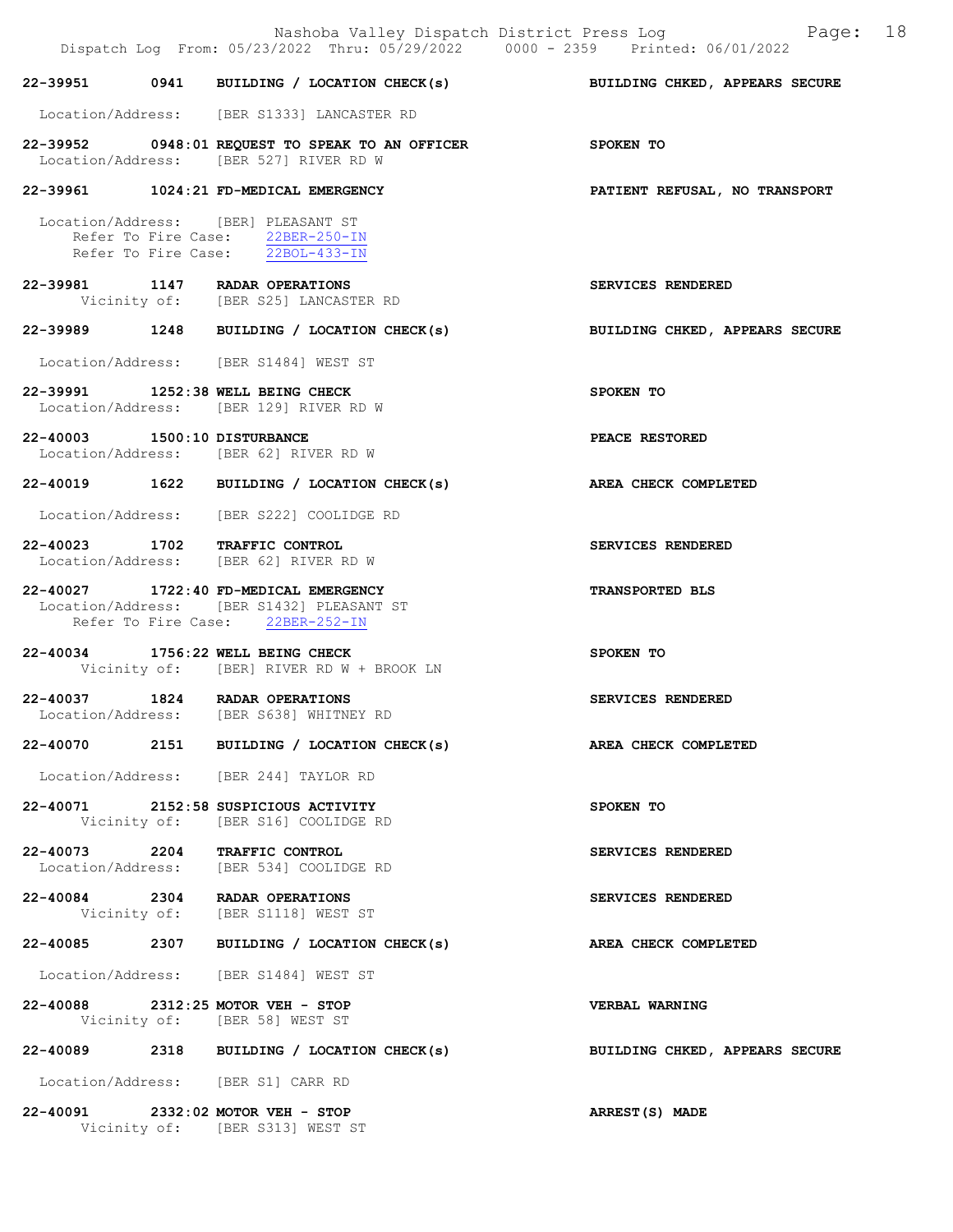Nashoba Valley Dispatch District Press Log Fage: 19 Dispatch Log From: 05/23/2022 Thru: 05/29/2022 0000 - 2359 Printed: 06/01/2022

22-40097 2355:22 FD-INVESTIGATION INVESTIGATED

Refer To Arrest: 22BER-53-AR

| 22-40097            |  |  | 2355:22 FD-INVESTIGATION |  |
|---------------------|--|--|--------------------------|--|
| Location/Address:   |  |  | [BER 457] TYLER RD       |  |
| Refer To Fire Case: |  |  | $22BER-253-TN$           |  |

# For Date: 05/29/2022 - Sunday

| 22-40156 0218 |              | BUILDING / LOCATION CHECK(s)                                              | BUILDING CHKED, APPEARS SECURE                              |
|---------------|--------------|---------------------------------------------------------------------------|-------------------------------------------------------------|
|               |              | Location/Address: [BER S10] SOUTH ST                                      |                                                             |
| 22-40169 0403 |              |                                                                           | BUILDING / LOCATION CHECK(s) BUILDING CHKED, APPEARS SECURE |
|               |              | Location/Address: [BER S360] RIVER RD W                                   |                                                             |
| 22-40170 0403 |              |                                                                           | BUILDING / LOCATION CHECK(s) BUILDING CHKED, APPEARS SECURE |
|               |              | Location/Address: [BER 62] RIVER RD W                                     |                                                             |
| 22-40171 0404 |              |                                                                           | BUILDING / LOCATION CHECK(s) BUILDING CHKED, APPEARS SECURE |
|               |              | Location/Address: [BER S638] WHITNEY RD                                   |                                                             |
| 22-40172 0405 |              | BUILDING / LOCATION CHECK(s)                                              | BUILDING CHKED, APPEARS SECURE                              |
|               |              | Location/Address: [BER 128] BASSETT RD                                    |                                                             |
| 22-40173 0406 |              | BUILDING / LOCATION CHECK(s) AREA CHECK COMPLETED                         |                                                             |
|               |              | Vicinity of: [BER 236] TYLER RD                                           |                                                             |
| 22-40174 0408 |              |                                                                           | BUILDING / LOCATION CHECK(s) BUILDING CHKED, APPEARS SECURE |
|               |              | Location/Address: [BER 448] NEWSOME RD                                    |                                                             |
|               |              | 22-40176 0410 BUILDING / LOCATION CHECK(s) BUILDING CHKED, APPEARS SECURE |                                                             |
|               |              | Location/Address: [BER S370] PLEASANT ST                                  |                                                             |
| 22-40177 0411 |              | BUILDING / LOCATION CHECK(s) AREA CHECK COMPLETED                         |                                                             |
|               |              | Location/Address: [BER 480] PLEASANT ST                                   |                                                             |
| 22-40178 0417 |              |                                                                           | BUILDING / LOCATION CHECK(s) BUILDING CHKED, APPEARS SECURE |
|               |              | Location/Address: [BER 96] CENTRAL ST                                     |                                                             |
|               |              | 22-40180 0418 BUILDING / LOCATION CHECK(s)                                | BUILDING CHKED, APPEARS SECURE                              |
|               |              | Location/Address: [BER S91] CENTRAL ST                                    |                                                             |
|               |              | 22-40181 0419 BUILDING / LOCATION CHECK(s) BUILDING CHKED, APPEARS SECURE |                                                             |
|               |              | Location/Address: [BER 534] COOLIDGE RD                                   |                                                             |
| 22-40182 0420 |              | BUILDING / LOCATION CHECK(s)                                              | BUILDING CHKED, APPEARS SECURE                              |
|               |              | Location/Address: [BER S16] COOLIDGE RD                                   |                                                             |
| 22-40183 0420 |              | BUILDING / LOCATION CHECK(s)                                              | BUILDING CHKED, APPEARS SECURE                              |
|               |              | Location/Address: [BER S1381] HIGHLAND COMMONS W                          |                                                             |
| 22-40184 0423 |              | BUILDING / LOCATION CHECK(s)                                              | AREA CHECK COMPLETED                                        |
|               | Vicinity of: | [BER S1464] HIGHLAND COMMONS E                                            |                                                             |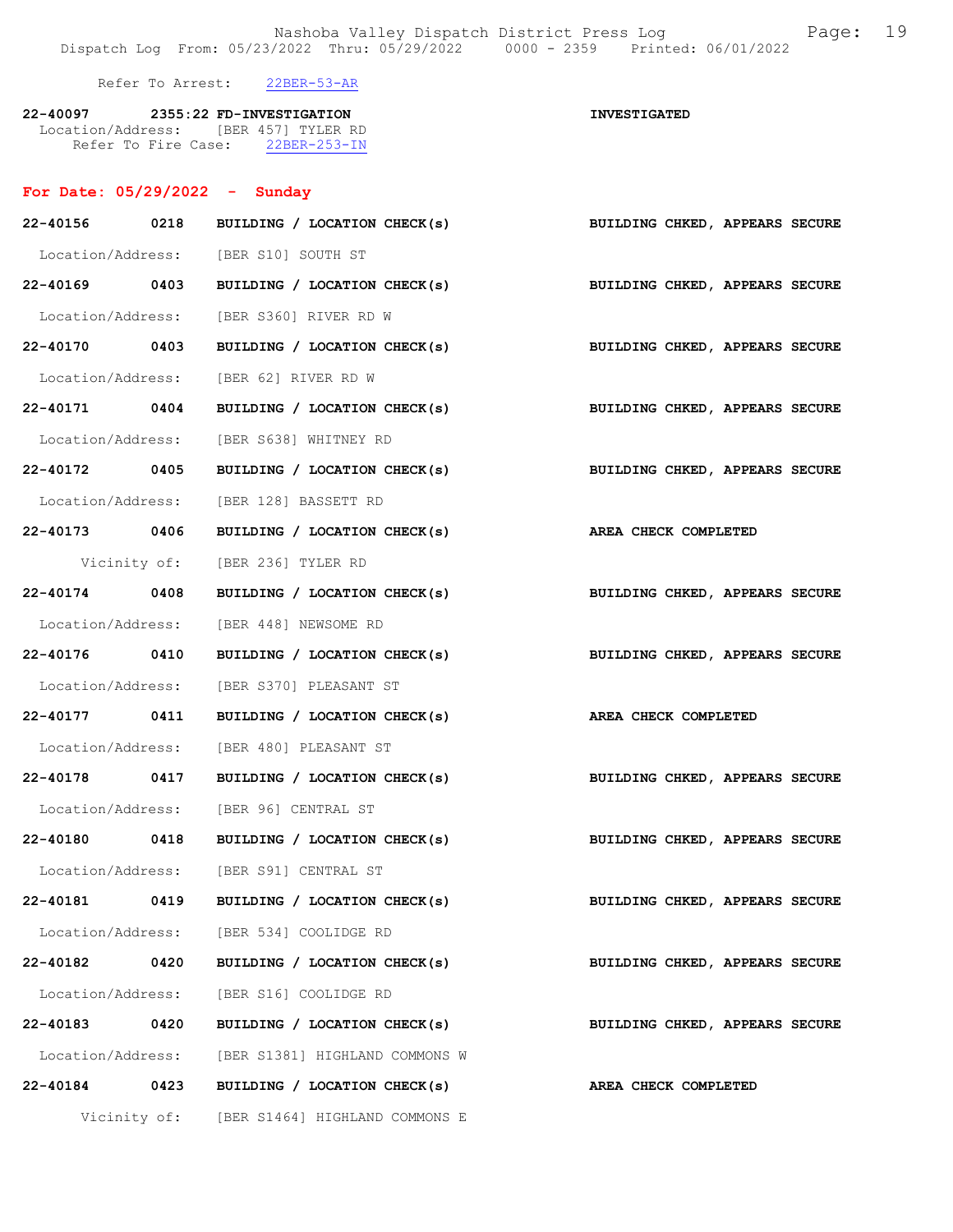Nashoba Valley Dispatch District Press Log  $P = \begin{bmatrix} 20 & 202 & 208 \\ 200 & 200 & 2359 & 206 \\ 200 & 200 & 2359 & 206 \end{bmatrix}$ Dispatch Log From:  $05/23/2022$  Thru:  $05/29/2022$  0000 - 2359 22-40188 0432 BUILDING / LOCATION CHECK(s) BUILDING CHKED, APPEARS SECURE Location/Address: [BER S5] CENTRAL ST 22-40189 0432 BUILDING / LOCATION CHECK(s) BUILDING CHKED, APPEARS SECURE Location/Address: [BER S204] CENTRAL ST 22-40190 0432 BUILDING / LOCATION CHECK(s) BUILDING CHKED, APPEARS SECURE Location/Address: [BER S702] CENTRAL ST 22-40191 0433 BUILDING / LOCATION CHECK(s) BUILDING CHKED, APPEARS SECURE Location/Address: [BER S1150] CENTRAL ST 22-40192 0433 BUILDING / LOCATION CHECK(s) BUILDING CHKED, APPEARS SECURE Location/Address: [BER S92] CARTER ST 22-40193 0434 BUILDING / LOCATION CHECK(s) BUILDING CHKED, APPEARS SECURE Location/Address: [BER S471] CARTER ST 22-40194 0434 BUILDING / LOCATION CHECK(s) BUILDING CHKED, APPEARS SECURE Location/Address: [BER S184] CARTER ST 22-40195 0435 BUILDING / LOCATION CHECK(s) BUILDING CHKED, APPEARS SECURE Location/Address: [BER 58] WEST ST 22-40196 0436 BUILDING / LOCATION CHECK(s) BUILDING CHKED, APPEARS SECURE Location/Address: [BER S383] WEST ST 22-40208 0553 RADAR OPERATIONS SERVICES RENDERED Vicinity of: [BER 62] RIVER RD W 22-40215 0731 COMMUNITY POLICING SERVICES RENDERED Location/Address: [BER 527] RIVER RD W 22-40222 0837:36 MOTOR VEH - STOP CITATION/WRTTN WARNING ISSUED Location/Address: [BER S273] LINDEN ST 22-40225 0951 TRAFFIC CONTROL SERVICES RENDERED<br>Location/Address: [BER] WOODWARD AVE + CENTRAL ST [BER] WOODWARD AVE + CENTRAL ST 22-40227 0956:53 MOTOR VEH - STOP CITATION/WRTTN WARNING ISSUED Vicinity of: [BER S204] CENTRAL ST 22-40226 0959:20 MOTOR VEH - STOP CITATION/WRTTN WARNING ISSUED Vicinity of: [BER] WEST ST + COBURN RD 22-40231 1025:15 JUVENILE PROBLEM GENERAL SPOKEN TO Location/Address: [BER S785] CARTER ST 22-40232 1035:29 MOTOR VEH - STOP CITATION/WRTTN WARNING ISSUED Vicinity of: [BER S90] CENTRAL ST 22-40235 1044 RADAR OPERATIONS SERVICES RENDERED Location/Address: [BER S507] SOUTH ST

22-40238 1053:59 MOTOR VEH - STOP CITATION/WRTTN WARNING ISSUED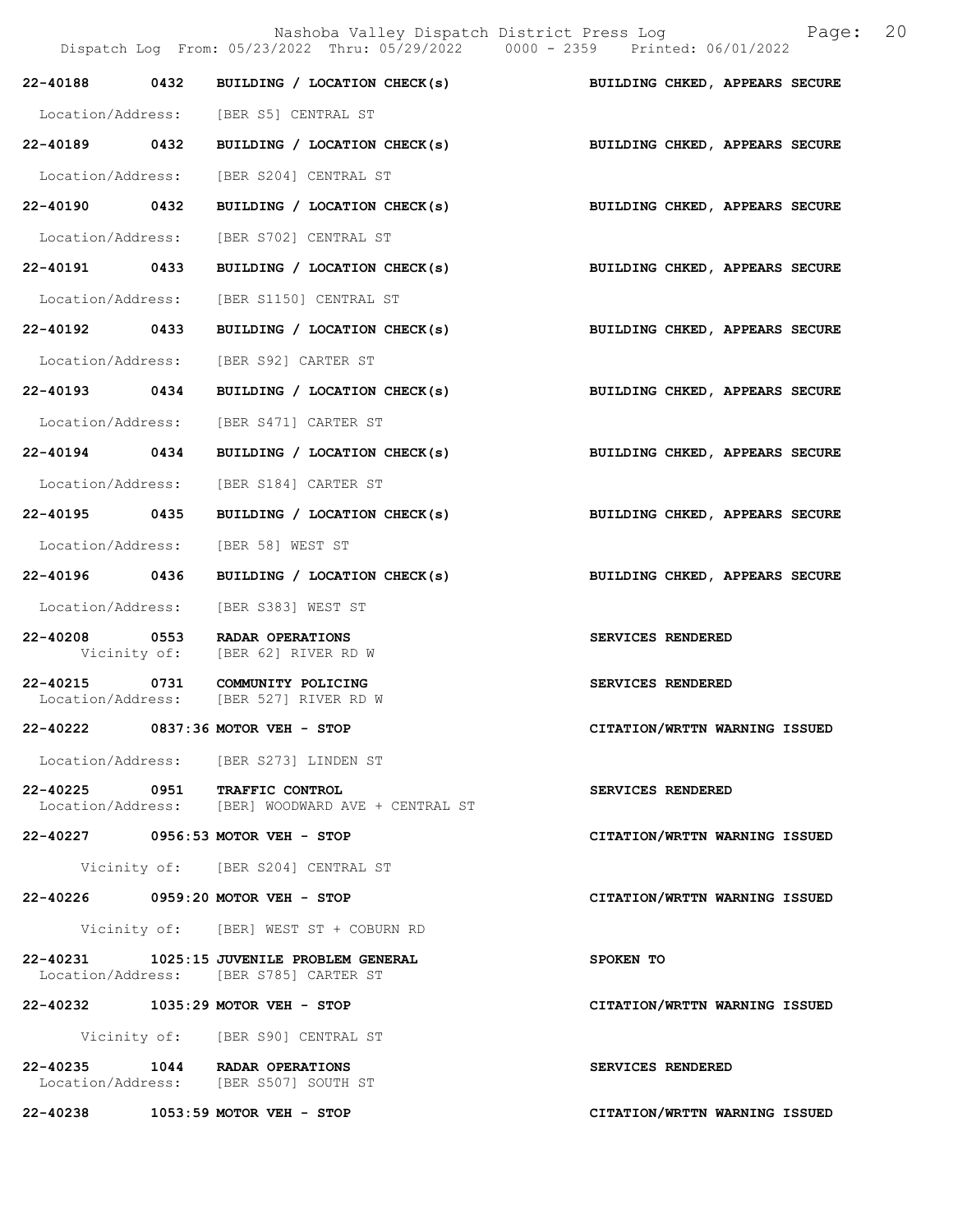|                   |      |                                                                                  | Nashoba Valley Dispatch District Press Log Mashoba Valley Dispatch District Press Log<br>Dispatch Log From: 05/23/2022 Thru: 05/29/2022 0000 - 2359 Printed: 06/01/2022 |  |
|-------------------|------|----------------------------------------------------------------------------------|-------------------------------------------------------------------------------------------------------------------------------------------------------------------------|--|
|                   |      |                                                                                  |                                                                                                                                                                         |  |
|                   |      | Vicinity of: [BER S10] SOUTH ST                                                  |                                                                                                                                                                         |  |
|                   |      | 22-40241 1102:55 MOTOR VEH - STOP                                                | CITATION/WRTTN WARNING ISSUED                                                                                                                                           |  |
|                   |      | Vicinity of: [BER] CENTRAL ST                                                    |                                                                                                                                                                         |  |
|                   |      | 22-40243 1117:05 MOTOR VEH - STOP<br>Vicinity of: [BER S41] SOUTH ST             | VERBAL WARNING                                                                                                                                                          |  |
|                   |      | 22-40252 1256 COMMUNITY POLICING<br>Location/Address: [BER S1099] SOUTH ST       | SERVICES RENDERED                                                                                                                                                       |  |
|                   |      | 22-40253 1307:57 MOTOR VEH - STOP<br>Vicinity of: [BER S1464] HIGHLAND COMMONS E | <b>VERBAL WARNING</b>                                                                                                                                                   |  |
|                   |      | 22-40285 1727:16 MOTOR VEH - STOP<br>Vicinity of: [BER 62] RIVER RD W            | <b>VERBAL WARNING</b>                                                                                                                                                   |  |
|                   |      | 22-40288 1738 RADAR OPERATIONS<br>Location/Address: [BER S718] SOUTH ST          | SERVICES RENDERED                                                                                                                                                       |  |
|                   |      | 22-40289 1740:30 MOTOR VEH - STOP                                                | CITATION/WRTTN WARNING ISSUED                                                                                                                                           |  |
|                   |      | Location/Address: [BER] SOUTH ST                                                 |                                                                                                                                                                         |  |
|                   |      | 22-40294 1754 RADAR OPERATIONS<br>Location/Address: [BER 444] WEST ST            | SERVICES RENDERED                                                                                                                                                       |  |
|                   |      | 22-40296 1814:10 MOTOR VEH - STOP                                                | CITATION/WRTTN WARNING ISSUED                                                                                                                                           |  |
|                   |      | Vicinity of: [BER] LANCASTER RD                                                  |                                                                                                                                                                         |  |
|                   |      | 22-40328 2057 BUILDING / LOCATION CHECK(s)                                       | AREA CHECK COMPLETED                                                                                                                                                    |  |
|                   |      | Location/Address: [BER S222] COOLIDGE RD                                         |                                                                                                                                                                         |  |
|                   |      | 22-40336 2138 BUILDING / LOCATION CHECK(s)                                       | BUILDING CHKED, APPEARS SECURE                                                                                                                                          |  |
|                   |      | Location/Address: [BER S1] CARR RD                                               |                                                                                                                                                                         |  |
|                   |      |                                                                                  | 22-40345 2339 BUILDING / LOCATION CHECK(s) BUILDING CHKED, APPEARS SECURE                                                                                               |  |
|                   |      | Location/Address: [BER 444] WEST ST                                              |                                                                                                                                                                         |  |
| 22-40346          | 2340 | BUILDING / LOCATION CHECK(s)                                                     | BUILDING CHKED, APPEARS SECURE                                                                                                                                          |  |
|                   |      | Location/Address: [BER S1249] WEST ST                                            |                                                                                                                                                                         |  |
| 22-40347          | 2340 | BUILDING / LOCATION CHECK(s)                                                     | BUILDING CHKED, APPEARS SECURE                                                                                                                                          |  |
| Location/Address: |      | [BER S375] WEST ST                                                               |                                                                                                                                                                         |  |
| 22-40350          | 2358 | BUILDING / LOCATION CHECK(s)                                                     | AREA CHECK COMPLETED                                                                                                                                                    |  |
|                   |      | Location/Address: [BER S1] CARR RD                                               |                                                                                                                                                                         |  |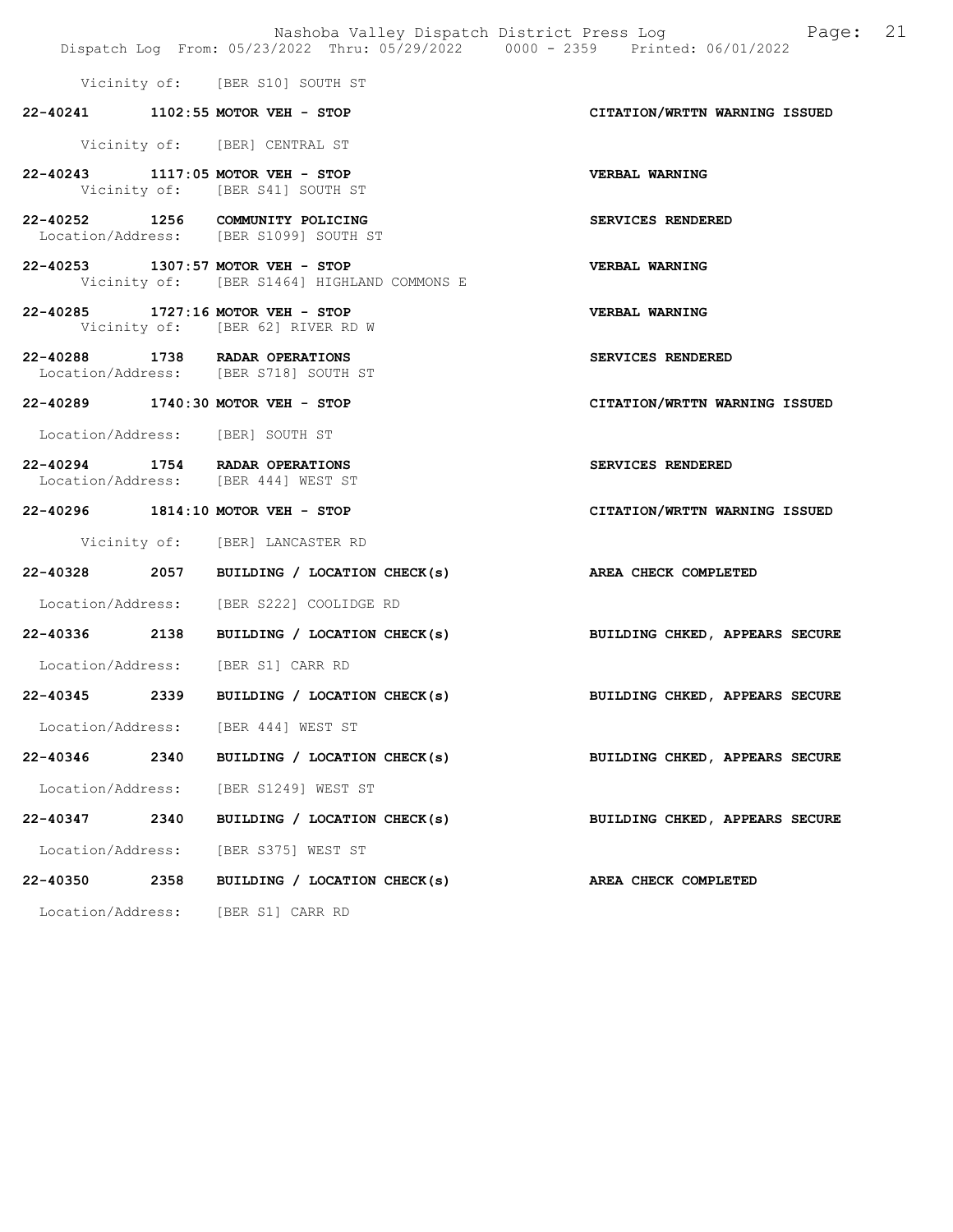Nashoba Valley Dispatch District Press Log Fage: 22 Dispatch Log From: 05/23/2022 Thru: 05/29/2022 0000 - 2359 Printed: 06/01/2022

For Jurisdiction: BOLTON, MA

# For Date: 05/23/2022 - Monday

|                                 | 22-38108 0000 BUILDING / LOCATION CHECK(s)                                             | AREA CHECK COMPLETED          |
|---------------------------------|----------------------------------------------------------------------------------------|-------------------------------|
|                                 | Location: [BOL WEST] WEST SECTOR                                                       |                               |
|                                 | 22-38121 0035 RADAR OPERATIONS                                                         | <b>NO SERVICES NEEDED</b>     |
| Location/Address: [BOL] MAIN ST |                                                                                        |                               |
|                                 | 22-38198 0222 BUILDING / LOCATION CHECK(s) AREA CHECK COMPLETED                        |                               |
|                                 | Location: [BOL EAST] EAST SECTOR                                                       |                               |
|                                 | 22-38210 0246 TRAFFIC CONTROL                                                          | <b>NO SERVICES NEEDED</b>     |
|                                 | Location/Address: [BOL] WATTAQUADOCK HILL RD + MAIN ST                                 |                               |
| 22-38246 0758:49 VANDALISM      | Location/Address: [BOL L0000059] MAIN ST                                               | REPORT                        |
|                                 | 22-38250 0811 COMMUNITY POLICING<br>Location/Address: [BOL L0000027] MAIN ST           | SERVICES RENDERED             |
|                                 | 22-38257 0828 TRAFFIC CONTROL<br>Location/Address: [BOL] MAIN ST + MECHANIC ST         | SERVICES RENDERED             |
|                                 | 22-38259 0840 RADAR OPERATIONS<br>Vicinity of: [BOL L0000070] MAIN ST                  | <b>SERVICES RENDERED</b>      |
|                                 | 22-38261 0843:00 MOTOR VEH - STOP                                                      | CITATION/WRTTN WARNING ISSUED |
|                                 | Vicinity of: [BOL] MAIN ST                                                             |                               |
|                                 | 22-38265 0903:10 MOTOR VEH - STOP                                                      | CITATION/WRTTN WARNING ISSUED |
|                                 | Vicinity of: [BOL L0000033] MAIN ST                                                    |                               |
|                                 | 22-38271 0928:00 MOTOR VEH - STOP<br>Vicinity of: [BOL 1731] MAIN ST                   | STOP COMPLETED                |
|                                 | 22-38273 0932:19 MOTOR VEH - STOP<br>Vicinity of: [BOL] MAIN ST + WATTAQUADOCK HILL RD | <b>VERBAL WARNING</b>         |
|                                 | 22-38284 1001:13 MOTOR VEH - STOP                                                      | CITATION/WRTTN WARNING ISSUED |
|                                 | Vicinity of: [BOL] MAIN ST + MECHANIC ST                                               |                               |
|                                 | 22-38290 1030 RADAR OPERATIONS<br>Location/Address: [BOL] MAIN ST                      | SERVICES RENDERED             |
|                                 | 22-38291 1031 RADAR OPERATIONS<br>Location/Address: [BOL] WATTAQUADOCK HILL RD         | SERVICES RENDERED             |
|                                 | 22-38292 1035:58 MOTOR VEH - STOP                                                      | CITATION/WRTTN WARNING ISSUED |
|                                 | Vicinity of: [BOL 1586] MAIN ST                                                        |                               |
|                                 | 22-38297 1056:11 MOTOR VEH - STOP                                                      | CITATION/WRTTN WARNING ISSUED |
|                                 | Vicinity of: [BOL] MAIN ST                                                             |                               |
|                                 | 22-38299 1058:24 MOTOR VEH - LOCKOUT<br>Location/Address: [BOL L0000027] MAIN ST       | SERVICES RENDERED             |
|                                 | 22-38308 1210:31 FD-FIRE ALARM, TROUBLE                                                | <b>INVESTIGATED</b>           |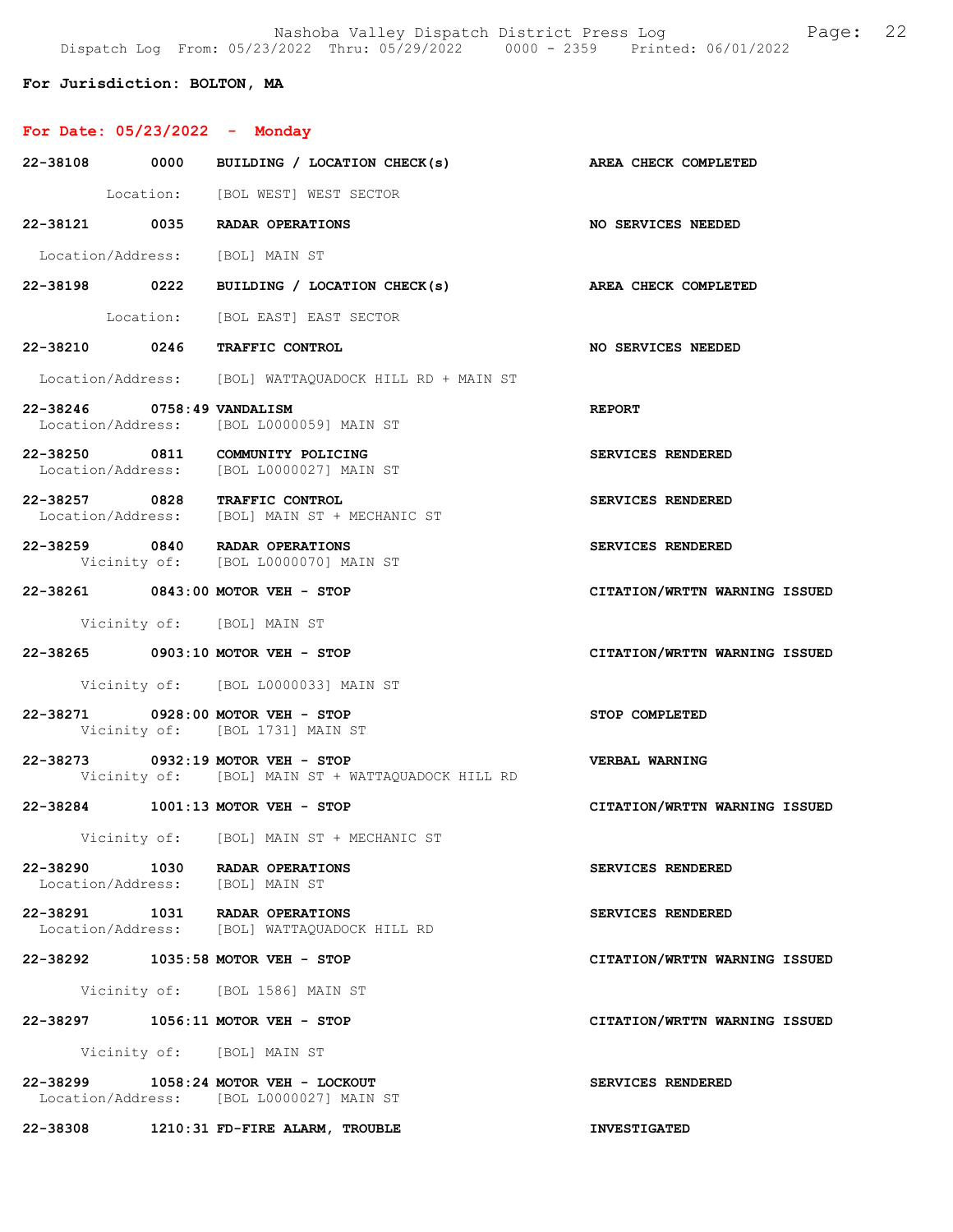|                                  |      | Dispatch Log From: 05/23/2022 Thru: 05/29/2022 0000 - 2359 Printed: 06/01/2022       | Nashoba Valley Dispatch District Press Log Mashoba Valley Dispatch District Press Log |
|----------------------------------|------|--------------------------------------------------------------------------------------|---------------------------------------------------------------------------------------|
|                                  |      | Location/Address: [BOL 1221] HOUGHTON FARM LN<br>Refer To Fire Case: 22BOL-415-IN    |                                                                                       |
|                                  |      | 22-38318 1321:14 MOTOR VEH - STOP                                                    | CITATION/WRTTN WARNING ISSUED                                                         |
|                                  |      | Vicinity of: [BOL] MAIN ST + JOHN POWERS LN                                          |                                                                                       |
|                                  |      | 22-38323 1351:11 MOTOR VEH - STOP<br>Vicinity of: [BOL 1027] MAIN ST                 | VERBAL WARNING                                                                        |
| 22-38332 1514:10 TRAFFIC CONTROL |      | Location/Address: [BOL L0000034] MECHANIC ST                                         | SERVICES RENDERED                                                                     |
|                                  |      | 22-38341 1605:23 MOTOR VEH - COMPLAINT<br>Location/Address: [BOL L0000072] WILDER RD | NEGATIVE CONTACT                                                                      |
|                                  |      | 22-38345 1631 RADAR OPERATIONS<br>Location/Address: [BOL] FORBUSH MILL RD            | SERVICES RENDERED                                                                     |
|                                  |      | 22-38349 1706:28 MOTOR VEH - STOP<br>Vicinity of: [BOL 26] FORBUSH MILL RD           | <b>VERBAL WARNING</b>                                                                 |
|                                  |      | 22-38358 1742:27 SUSPICIOUS ACTIVITY<br>Vicinity of: [BOL] GREEN RD                  | Gone on Arrival                                                                       |
|                                  |      | 22-38369 1923:01 MOTOR VEH - STOP                                                    | CITATION/WRTTN WARNING ISSUED                                                         |
|                                  |      | Vicinity of: [BOL] MAIN ST                                                           |                                                                                       |
|                                  |      | 22-38373 1933:03 MOTOR VEH - STOP                                                    | CITATION/WRTTN WARNING ISSUED                                                         |
|                                  |      | Vicinity of: [BOL] MAIN ST                                                           |                                                                                       |
|                                  |      | 22-38383 2145 BUILDING / LOCATION CHECK(s)                                           | AREA CHECK COMPLETED                                                                  |
|                                  |      | Location/Address: [BOL 1242] MAIN ST                                                 |                                                                                       |
|                                  |      | 22-38384 2145 BUILDING / LOCATION CHECK(s)                                           | AREA CHECK COMPLETED                                                                  |
|                                  |      | Location/Address: [BOL 29] MAIN ST                                                   |                                                                                       |
| 22-38385                         | 2148 | BUILDING / LOCATION CHECK(s)                                                         | AREA CHECK COMPLETED                                                                  |
|                                  |      | Location/Address: [BOL L0000034] MECHANIC ST                                         |                                                                                       |
| 22-38386 2149                    |      | BUILDING / LOCATION CHECK(s)                                                         | AREA CHECK COMPLETED                                                                  |
| Location/Address:                |      | [BOL L0000037] MECHANIC ST                                                           |                                                                                       |
| 22-38388                         | 2151 | BUILDING / LOCATION CHECK(s)                                                         | AREA CHECK COMPLETED                                                                  |
|                                  |      | Location/Address: [BOL L0000070] MAIN ST                                             |                                                                                       |
| 22-38389 2152                    |      | BUILDING / LOCATION CHECK(s)                                                         | AREA CHECK COMPLETED                                                                  |
|                                  |      | Location/Address: [BOL 1586] MAIN ST                                                 |                                                                                       |
|                                  |      | $22-38390$ 2158:33 BUILDING / LOCATION CHECK(s)                                      | AREA CHECK COMPLETED                                                                  |
|                                  |      | Location/Address: [BOL L0000033] MAIN ST                                             |                                                                                       |
| 22-38391                         | 2200 | BUILDING / LOCATION CHECK(s)                                                         | AREA CHECK COMPLETED                                                                  |
|                                  |      | Location/Address: [BOL L0000027] MAIN ST                                             |                                                                                       |
| 22-38392                         | 2202 | BUILDING / LOCATION CHECK(s)                                                         | AREA CHECK COMPLETED                                                                  |
|                                  |      | Location/Address: [BOL L0000076] HUDSON RD                                           |                                                                                       |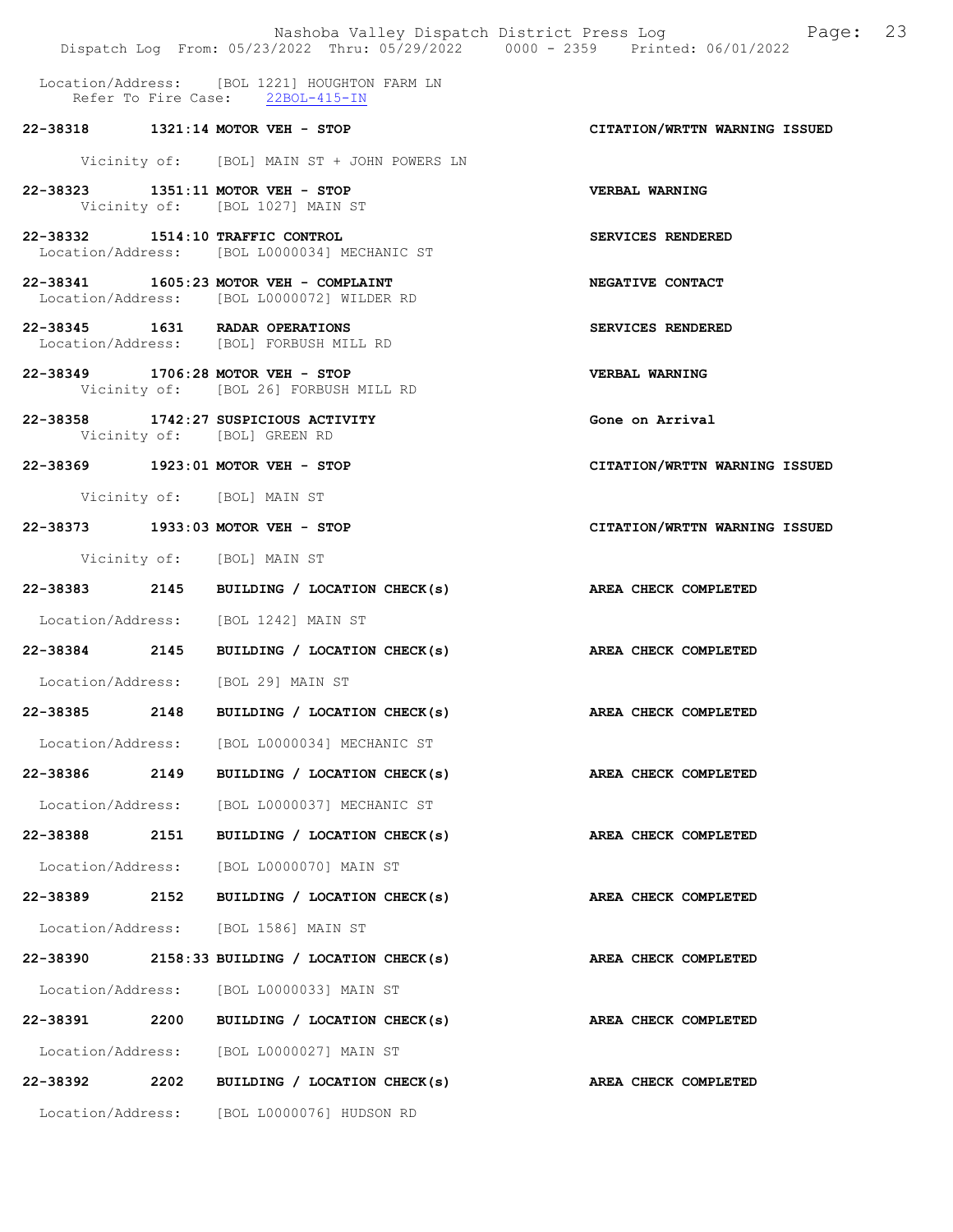|                                         | Nashoba Valley Dispatch District Press Log Mashoba Valley Dispatch District Press Log<br>Dispatch Log From: 05/23/2022 Thru: 05/29/2022 0000 - 2359 Printed: 06/01/2022 |                               |  |
|-----------------------------------------|-------------------------------------------------------------------------------------------------------------------------------------------------------------------------|-------------------------------|--|
| 22-38393 2220:51 MOTOR VEH - STOP       | Location/Address: [BOL 1146] WATTAQUADOCK HILL RD                                                                                                                       | VEHICLE TOWED                 |  |
|                                         | 22-38408 2352 BUILDING / LOCATION CHECK(s) AREA CHECK COMPLETED                                                                                                         |                               |  |
|                                         | Location: [BOL WEST] WEST SECTOR                                                                                                                                        |                               |  |
| For Date: $05/24/2022 - Tuesday$        |                                                                                                                                                                         |                               |  |
| 22-38442 0024 RADAR OPERATIONS          |                                                                                                                                                                         | NO SERVICES NEEDED            |  |
| Location/Address: [BOL] MAIN ST         |                                                                                                                                                                         |                               |  |
| 22-38470 0043 RADAR OPERATIONS          |                                                                                                                                                                         | NO SERVICES NEEDED            |  |
| Location/Address: [BOL] MAIN ST         |                                                                                                                                                                         |                               |  |
|                                         | 22-38486 0111 BUILDING / LOCATION CHECK(s)                                                                                                                              | AREA CHECK COMPLETED          |  |
|                                         | Location: [BOL EAST] EAST SECTOR                                                                                                                                        |                               |  |
|                                         | 22-38534 0209 BUILDING / LOCATION CHECK(s) AREA CHECK COMPLETED                                                                                                         |                               |  |
| Location/Address: [BOL 1] GREEN RD      |                                                                                                                                                                         |                               |  |
| 22-38547 0222                           | BUILDING / LOCATION CHECK(s) AREA CHECK COMPLETED                                                                                                                       |                               |  |
|                                         | Location/Address: [BOL L0000027] MAIN ST                                                                                                                                |                               |  |
| 22-38569 0551 RADAR OPERATIONS          | Location/Address: [BOL] WATTAQUADOCK HILL RD                                                                                                                            | SERVICES RENDERED             |  |
| 22-38572 0559:54 MOTOR VEH - STOP       | Vicinity of: [BOL 675] WATTAQUADOCK HILL RD                                                                                                                             | <b>VERBAL WARNING</b>         |  |
| 22-38575 0604 RADAR OPERATIONS          |                                                                                                                                                                         | NO SERVICES NEEDED            |  |
| Location/Address: [BOL] FORBUSH MILL RD |                                                                                                                                                                         |                               |  |
| 22-38577 0609:30 MOTOR VEH - STOP       | Vicinity of: [BOL] WATTAQUADOCK HILL RD + OLD BAY RD                                                                                                                    | <b>VERBAL WARNING</b>         |  |
| 22-38583 0632:45 MOTOR VEH - STOP       | Vicinity of: [BOL] FORBUSH MILL RD + MAIN ST                                                                                                                            | <b>VERBAL WARNING</b>         |  |
|                                         | 22-38604 0826 TRAFFIC CONTROL<br>Location/Address: [BOL] MAIN ST + MECHANIC ST                                                                                          | SERVICES RENDERED             |  |
| 22-38609 0851:57 MOTOR VEH - COMPLAINT  | Location/Address: [BOL] WATTAQUADOCK HILL RD                                                                                                                            | NEGATIVE CONTACT              |  |
| 22-38618 0941:50 FD-MEDICAL EMERGENCY   | Location/Address: [BOL 680] PONDSIDE DR<br>Refer To Fire Case: 22BOL-416-IN                                                                                             | <b>TRANSPORTED ALS</b>        |  |
| 22-38625 1015 RADAR OPERATIONS          | Vicinity of: [BOL L0000070] MAIN ST                                                                                                                                     | VERBAL WARNING                |  |
| 22-38627 1023:09 MOTOR VEH - STOP       | Vicinity of: [BOL 842] MAIN ST                                                                                                                                          | VERBAL WARNING                |  |
| 22-38628 1029:33 RADAR OPERATIONS       | Vicinity of: [BOL L0000070] MAIN ST                                                                                                                                     | SERVICES RENDERED             |  |
| 22-38635 1056:10 MOTOR VEH - STOP       |                                                                                                                                                                         | CITATION/WRTTN WARNING ISSUED |  |
|                                         | Vicinity of: [BOL 1227] MAIN ST                                                                                                                                         |                               |  |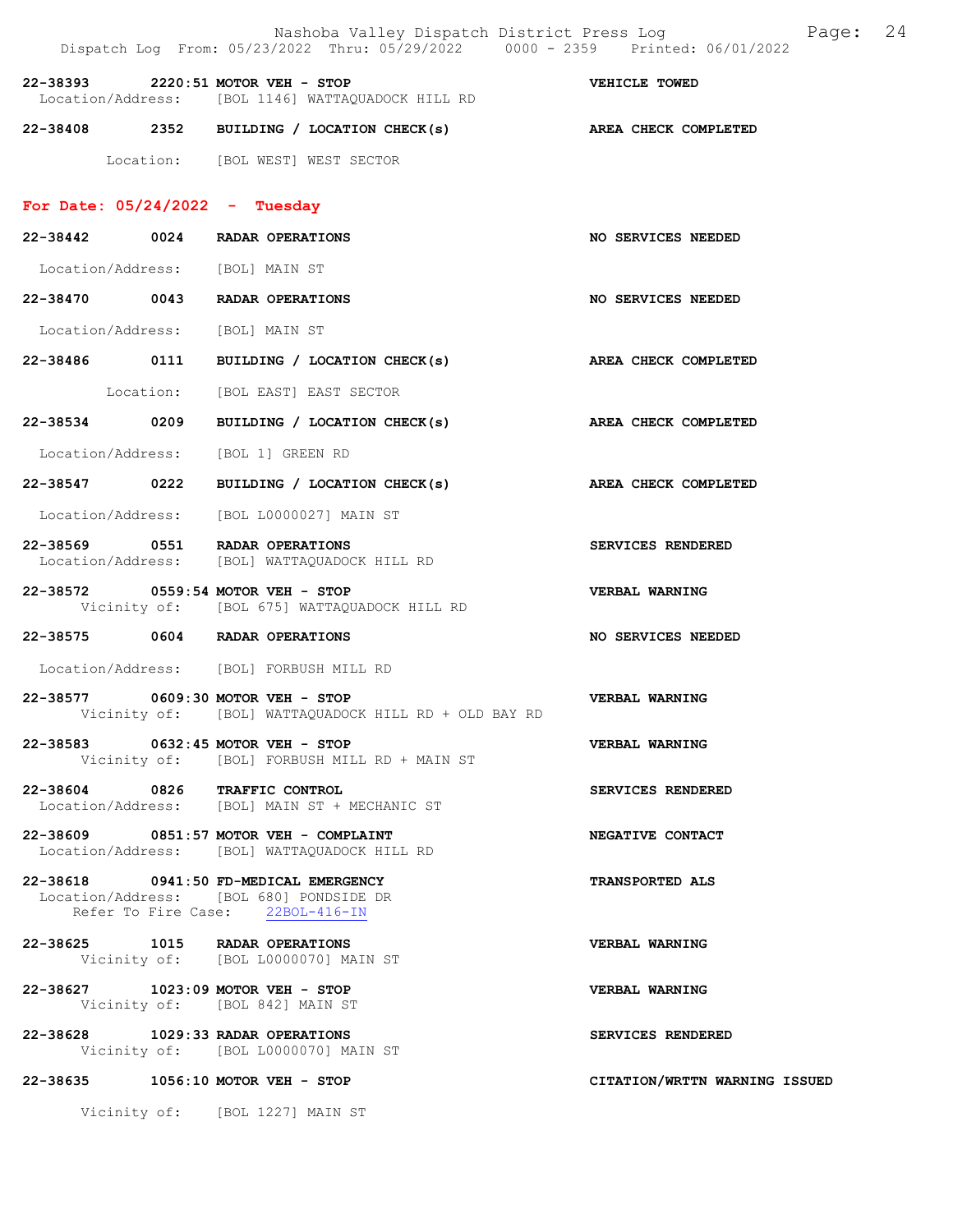|                                                                        |                                                                                                 | 25<br>Nashoba Valley Dispatch District Press Log<br>Page:<br>Dispatch Log From: 05/23/2022 Thru: 05/29/2022 0000 - 2359 Printed: 06/01/2022 |
|------------------------------------------------------------------------|-------------------------------------------------------------------------------------------------|---------------------------------------------------------------------------------------------------------------------------------------------|
| 22-38639 1132:21 FD-INSPECTION<br>Location/Address: [BOL] OLD BAY RD   |                                                                                                 | SERVICES RENDERED                                                                                                                           |
| 22-38640 1152:07 FD-INSPECTION                                         | Location/Address: [BOL 413] ANNIE MOORE RD                                                      | SERVICES RENDERED                                                                                                                           |
| 22-38644 1215 RADAR OPERATIONS<br>Location/Address: [BOL] LONG HILL RD |                                                                                                 | SERVICES RENDERED                                                                                                                           |
|                                                                        | 22-38648 1224:38 CHILD ABUSE/ NEGLECT<br>Location/Address: [BOL 565] WATTAQUADOCK HILL RD       | <b>REPORT</b>                                                                                                                               |
| 22-38650 1230:01 MOTOR VEH - STOP                                      |                                                                                                 | CITATION/WRTTN WARNING ISSUED                                                                                                               |
|                                                                        | Vicinity of: [BOL 237] LONG HILL RD                                                             |                                                                                                                                             |
|                                                                        | 22-38659 1301:46 LARCENY/ FORGERY/ FRAUD<br>Location/Address: [BOL 831] SUNSET RIDGE LN         | <b>REPORT</b>                                                                                                                               |
| 22-38661 1312:31 MOTOR VEH - STOP                                      |                                                                                                 | CITATION/WRTTN WARNING ISSUED                                                                                                               |
|                                                                        | Vicinity of: [BOL 1138] WATTAQUADOCK HILL RD                                                    |                                                                                                                                             |
| 22-38667 1332:00 MOTOR VEH - STOP                                      | Location/Address: [BOL 675] WATTAOUADOCK HILL RD                                                | <b>VERBAL WARNING</b>                                                                                                                       |
| 22-38689 1538:29 MOTOR VEH - STOP                                      |                                                                                                 | CITATION/WRTTN WARNING ISSUED                                                                                                               |
| Location/Address: [BOL] MAIN ST                                        |                                                                                                 |                                                                                                                                             |
|                                                                        | 22-38690 1541:51 SOLICITING COMPLAINT                                                           | SEARCHED AREA, NEGATIVE RESULT                                                                                                              |
|                                                                        | Location/Address: [BOL 181] BARE HILL RD                                                        |                                                                                                                                             |
| 22-38692 1550:29 MOTOR VEH - STOP                                      |                                                                                                 | CITATION/WRTTN WARNING ISSUED                                                                                                               |
|                                                                        | Location/Address: [BOL L0000027] MAIN ST                                                        |                                                                                                                                             |
| 22-38695 1610:23 MOTOR VEH - STOP                                      |                                                                                                 | CITATION/WRTTN WARNING ISSUED                                                                                                               |
|                                                                        | Location/Address: [BOL] MAIN ST + 495 HWY                                                       |                                                                                                                                             |
| 22-38700                                                               | 1627:34 MOTOR VEH - STOP<br>Vicinity of: [BOL] WATTAQUADOCK HILL RD                             | STOP COMPLETED                                                                                                                              |
|                                                                        | $22-38701$ 1631:47 MOTOR VEH - PLATE LISTING                                                    | CITATION/WRTTN WARNING ISSUED                                                                                                               |
|                                                                        | Location/Address: [BOL 2] WATTAQUADOCK HILL RD                                                  |                                                                                                                                             |
| 22-38707 1652:16 MOTOR VEH - STOP                                      |                                                                                                 | CITATION/WRTTN WARNING ISSUED                                                                                                               |
|                                                                        | Location/Address: [BOL] MAIN ST + FOX RUN RD                                                    |                                                                                                                                             |
|                                                                        | 22-38710 1708:57 MOTOR VEH - ACCIDENT NO INJURY<br>Location/Address: [BOL] MAIN ST + FOX RUN RD | SERVICES RENDERED                                                                                                                           |
| 22-38713 1717 RADAR OPERATIONS<br>Location/Address: [BOL] SUGAR RD     |                                                                                                 | SERVICES RENDERED                                                                                                                           |
|                                                                        | 22-38737 2022 BUILDING / LOCATION CHECK(s)                                                      | AREA CHECK COMPLETED                                                                                                                        |
| Location/Address: [BOL 1] GREEN RD                                     |                                                                                                 |                                                                                                                                             |
| 22-38741 2036:41 SUSPICIOUS ACTIVITY                                   | Location/Address: [BOL L0000075] MAIN ST                                                        | SPOKEN TO                                                                                                                                   |
| 22-38743 2044 COMMUNITY POLICING                                       | Location/Address: [BOL L0000027] MAIN ST                                                        | SERVICES RENDERED                                                                                                                           |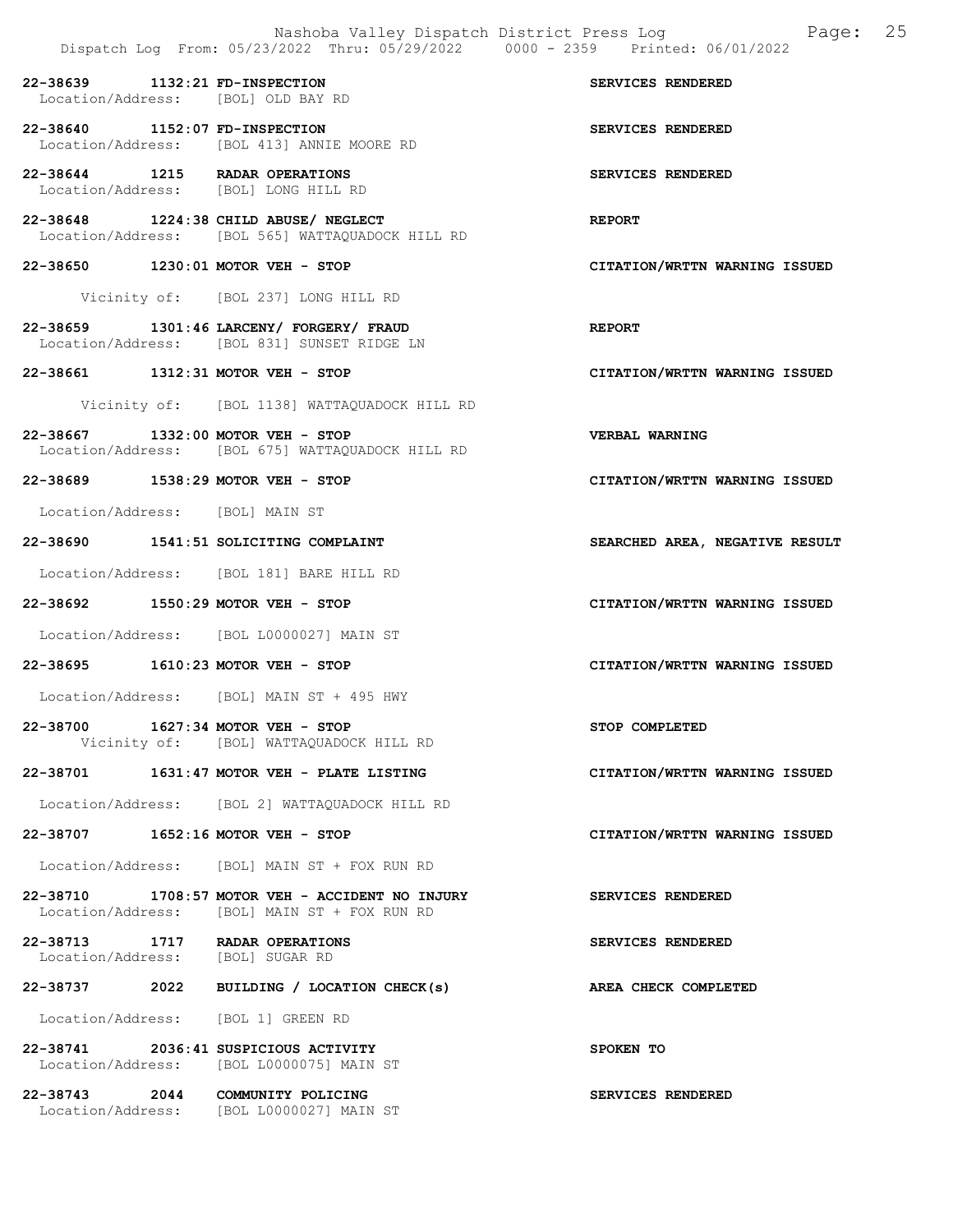|  | 22-38748 2108 BUILDING / LOCATION CHECK(s) AREA CHECK COMPLETED                                                       |                          |
|--|-----------------------------------------------------------------------------------------------------------------------|--------------------------|
|  | Location/Address: [BOL 1] GREEN RD                                                                                    |                          |
|  | 22-38750 2129:06 ASSIST OTHER AGENCY<br>Location/Address: [BOL 368] OLD SUGAR RD                                      | SERVICES RENDERED        |
|  | $22-38758$ 2147:55 BUILDING / LOCATION CHECK(s)<br>Location/Address: [BOL 1] GREEN RD                                 | <b>SERVICES RENDERED</b> |
|  | 22-38759 2200:58 FD-FIRE ALARM, RESIDENTAL<br>Location/Address: [BOL] OLD BAY RD<br>Refer To Fire Case: 22BOL-417-IN  | <b>FALSE ALARM</b>       |
|  | 22-38761 2235:17 FD-MEDICAL EMERGENCY<br>Location/Address: [BOL 1733] S BOLTON RD<br>Refer To Fire Case: 22BOL-418-IN | <b>TRANSPORTED ALS</b>   |
|  |                                                                                                                       |                          |
|  | 22-38769 2351 BUILDING / LOCATION CHECK(s)                                                                            | AREA CHECK COMPLETED     |
|  | Location/Address: [BOL 1] GREEN RD                                                                                    |                          |
|  | 22-38776 2354 BUILDING / LOCATION CHECK(s)                                                                            | AREA CHECK COMPLETED     |
|  | Location: [BOL WEST] WEST SECTOR                                                                                      |                          |

| 22-38779          | 0000 | RADAR OPERATIONS | SERVICES RENDERED |
|-------------------|------|------------------|-------------------|
| Location/Address: |      | [BOL] MAIN ST    |                   |
|                   |      |                  |                   |

| 22-38782 | $0006:40$ MOTOR VEH - STOP |  |                                          |  | VERBAL WARNING |
|----------|----------------------------|--|------------------------------------------|--|----------------|
|          |                            |  | Vicinity of: [BOL] MAIN ST + MECHANIC ST |  |                |

22-38804 0039 RADAR OPERATIONS SERVICES RENDERED Location/Address: [BOL] MAIN ST

AREA CHECK COMPLETED

22-38812 0045 BUILDING / LOCATION CHECK(s) AREA CHECK COMPLETED Location: [BOL EAST] EAST SECTOR

| 22-38858 | 0134 | BUILDING / LOCATION CHECK(s) |  |
|----------|------|------------------------------|--|

Location/Address: [BOL 1] GREEN RD

22-38867 0201 BUILDING / LOCATION CHECK(s) AREA CHECK COMPLETED

Location/Address: [BOL L0000027] MAIN ST

22-38875 0236 BUILDING / LOCATION CHECK(s) AREA CHECK COMPLETED

Location/Address: [BOL 1] GREEN RD

```
22-38893 0416:33 FD-MEDICAL EMERGENCY PATIENT REFUSAL, NO TRANSPORT
```

| Location/Address:   | [BOL 300] MAIN ST |
|---------------------|-------------------|
| Refer To Fire Case: | $22BOL-419-TN$    |

| 22-38900                      | 0536 | BUILDING / LOCATION CHECK(s)        | AREA CHECK COMPLETED |
|-------------------------------|------|-------------------------------------|----------------------|
| Location/Address:             |      | [BOL 1] GREEN RD                    |                      |
| 22-38901<br>Location/Address: | 0541 | RADAR OPERATIONS<br>[BOL] HUDSON RD | SERVICES RENDERED    |
| 22-38902                      | 0602 | RADAR OPERATIONS                    | NO SERVICES NEEDED   |
| Location/Address:             |      | [BOL] WATTAOUADOCK HILL RD          |                      |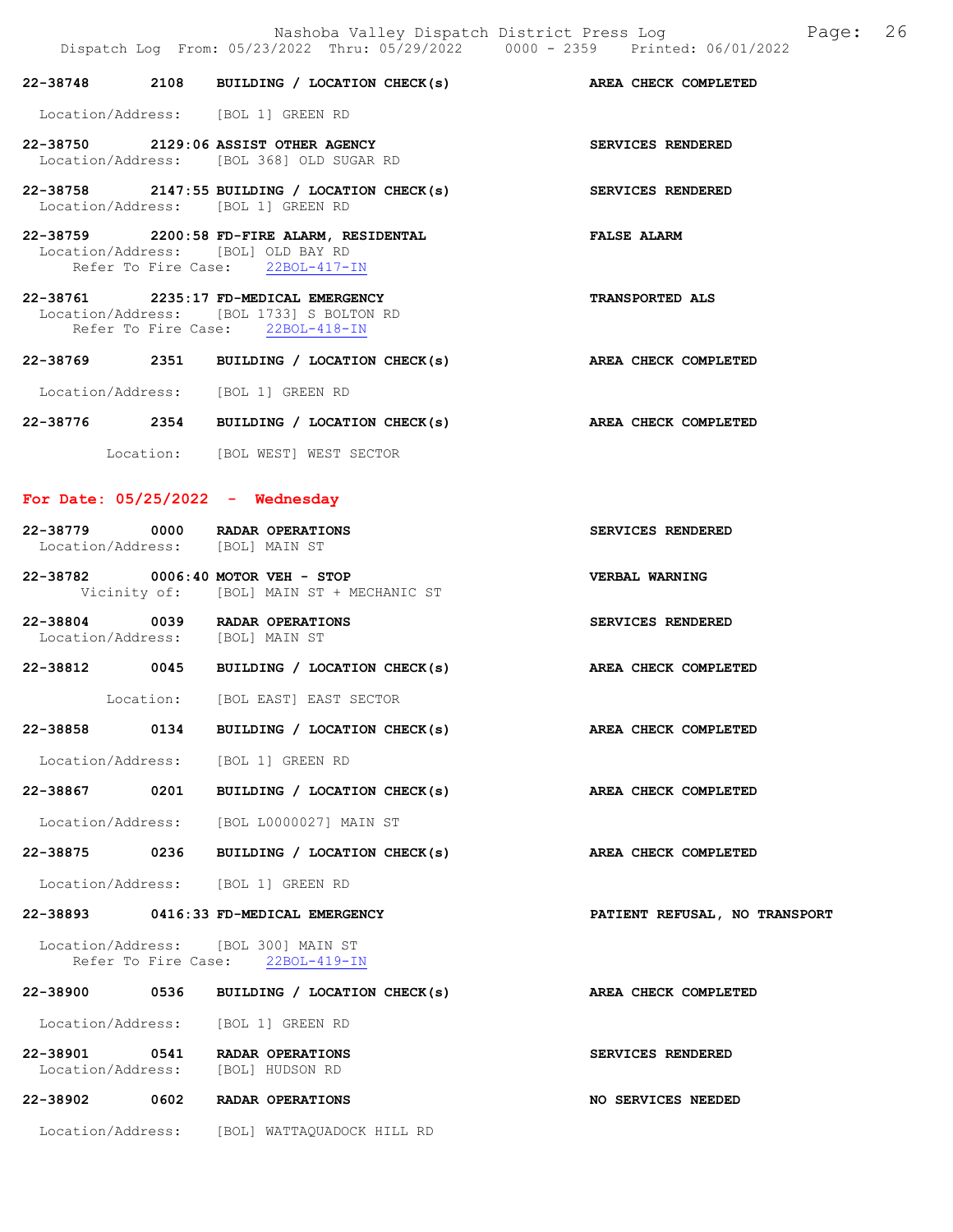Nashoba Valley Dispatch District Press Log Fage: 27 Dispatch Log From: 05/23/2022 Thru: 05/29/2022 0000 - 2359 Printed: 06/01/2022

22-38904 0606:44 MOTOR VEH - STOP CITATION/WRTTN WARNING ISSUED Vicinity of: [BOL 928] HUDSON RD 22-38908 0708:53 ROAD HAZARDS REFERRED TO OTHER AGENCY Vicinity of: [BOL] MAIN ST + WILDER RD 22-38912 0725:38 MOTOR VEH - ACCIDENT W/INJURY PATIENT REFUSAL, NO TRANSPORT Location/Address: [BOL 9] ROUTE 495 NORTH HWY Refer To Fire Case:  $\frac{22BER-240-IN}{22BOL-420-IN}$ Refer To Fire Case: 22-38917 0758 COMMUNITY POLICING<br>
Location/Address: [BOL L0000027] MAIN ST Location/Address: [BOL L0000027] MAIN ST 22-38918 0800:19 MOTOR VEH - STOP CITATION/WRTTN WARNING ISSUED Vicinity of: [BOL] WATTAQUADOCK HILL RD + LANCASTER RD 22-38922 0813 TRAFFIC CONTROL SERVICES RENDERED Location/Address: [BOL L0000034] MECHANIC ST 22-38926 0824 RADAR OPERATIONS SERVICES RENDERED Location/Address: [BOL] WATTAQUADOCK HILL RD 22-38935 0847:41 RADAR OPERATIONS SERVICES RENDERED Location/Address: [BOL] FORBUSH MILL RD 22-38936 0851:12 MOTOR VEH - STOP CITATION/WRTTN WARNING ISSUED Vicinity of: [BOL L0000017] FORBUSH MILL RD 22-38938 0901:13 MOTOR VEH - STOP CITATION/WRTTN WARNING ISSUED Vicinity of: [BOL] MAIN ST + GREEN RD 22-38939 0903:30 MOTOR VEH - STOP STOP COMPLETED Location/Address: [BOL 835] WATTAQUADOCK HILL RD 22-38941 0911:17 MENTAL HEALTH EVALUATION REPORT Location/Address: [BOL 1] GREEN RD 22-38946 0928:05 MOTOR VEH - STOP VEHICLE TOWED Location/Address: [BOL] FORBUSH MILL RD 22-38959 1017:02 MOTOR VEH - STOP VERBAL WARNING Vicinity of: [BOL 982] MAIN ST 22-38960 1019:42 VANDALISM REPORT Location/Address: [BOL 2] WATTAQUADOCK HILL RD 22-38976 1108:04 FD-INSPECTION SERVICES RENDERED Location/Address: [BOL 1726] BOLTON WOODS WAY 22-38983 1125:23 FD-INSPECTION SERVICES RENDERED Location/Address: [BOL 630] NOURSE RD 22-38986 1127:19 MOTOR VEH - STOP VERBAL WARNING Vicinity of: [BOL] WATTAQUADOCK HILL RD + BERLIN RD 22-38999 1218 RADAR OPERATIONS NO SERVICES NEEDED Location/Address: [BOL] MAIN ST 22-39002 1248 RADAR OPERATIONS SERVICES RENDERED Location/Address: [BOL 1403] MAIN ST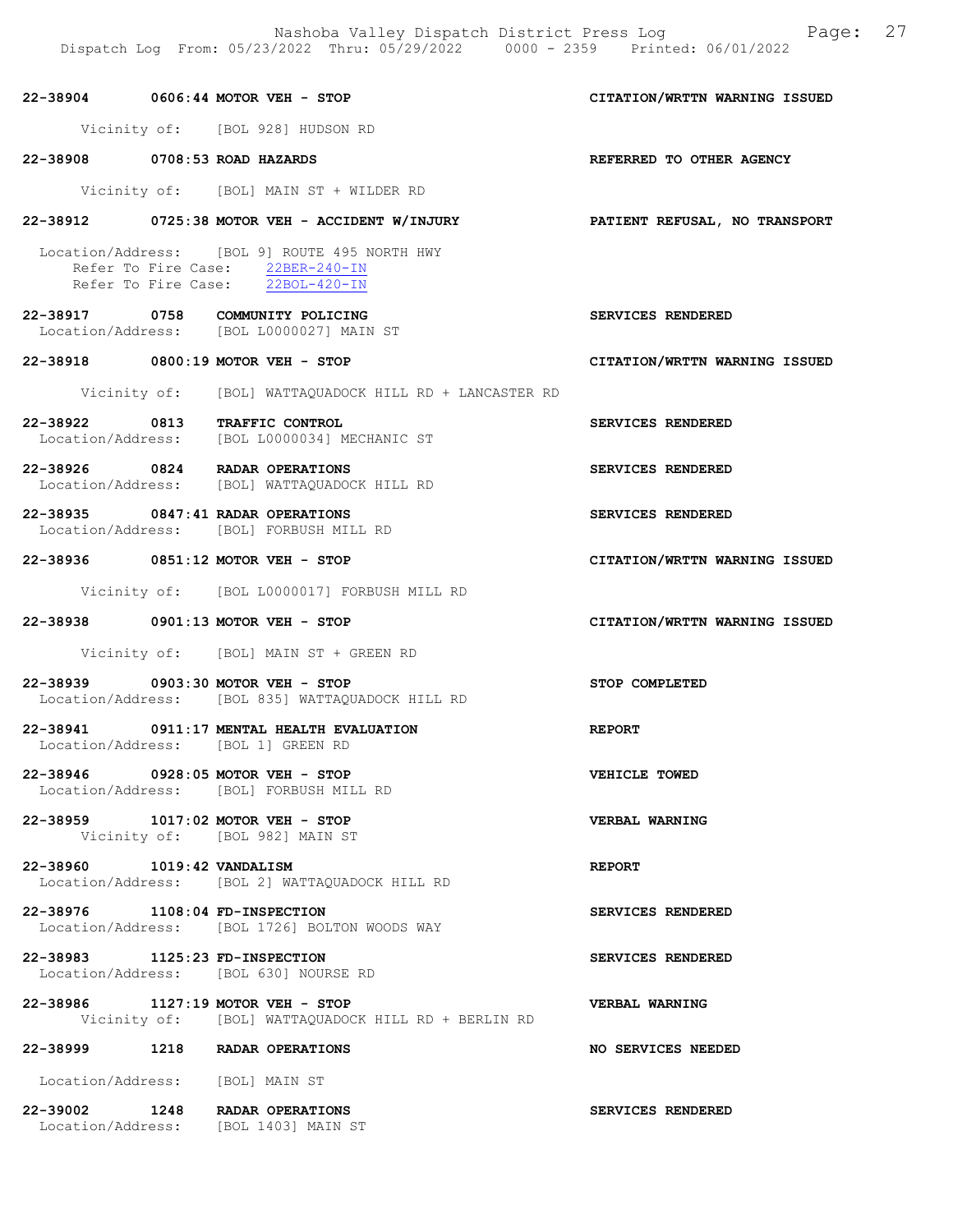22-39003 1257:13 MOTOR VEH - STOP VEHICLE TOWED Vicinity of: [BOL 1569] MAIN ST 22-39004 1257:58 MOTOR VEH - ACCIDENT HIT & RUN REPORT<br>Vicinity of: [BOL] MAIN ST + WATTAOUADOCK HILL RD Vicinity of: [BOL] MAIN ST + WATTAQUADOCK HILL RD 22-39015 1343:29 MOTOR VEH - STOP NO SERVICES NEEDED Location/Address: [BOL] MAIN ST 22-39016 1345 RADAR OPERATIONS<br>
Location/Address: [BOL] WATTAOUADOCK HILL RD Location/Address: [BOL] WATTAQUADOCK HILL RD 22-39017 1352:29 MOTOR VEH - STOP CITATION/WRTTN WARNING ISSUED Vicinity of: [BOL] MAIN ST + WATTAQUADOCK HILL RD 22-39018 1408:40 MOTOR VEH - STOP CITATION/WRTTN WARNING ISSUED Location/Address: [BOL 916] WATTAQUADOCK HILL RD 22-39032 1520:19 REQUEST TO SPEAK TO AN OFFICER SPOKEN TO Location/Address: [BOL 93] MAIN ST 22-39038 1632:33 MOTOR VEH - COMPLAINT SEARCHED AREA, NEGATIVE RESULT Vicinity of: [BOL] FORBUSH MILL RD 22-39043 1703:37 ASSIST OTHER AGENCY ARREST(S) MADE Location/Address: [BOL 1616] MAIN ST<br>Refer To Arrest: 22BOL-17-AR Refer To Arrest: 22-39044 1710:03 MOTOR VEH - STOP VERBAL WARNING Vicinity of: [BOL] MAIN ST + I-495 NB RAMP 22-39056 1812:44 ALARM - RESIDENTIAL BURGLARY BUILDING CHKED, APPEARS SECURE Location/Address: [BOL] GOOSE POND PATH 22-39069 1925:31 MOTOR VEH - STOP CITATION/WRTTN WARNING ISSUED Location/Address: [BOL] MAIN ST + MECHANIC ST 22-39070 1941:27 MOTOR VEH - STOP CITATION/WRTTN WARNING ISSUED Vicinity of: [BOL] MAIN ST + FORBUSH MILL RD 22-39073 1957:51 MOTOR VEH - STOP CITATION/WRTTN WARNING ISSUED Vicinity of: [BOL] MAIN ST + MECHANIC ST 22-39077 2029:54 MOTOR VEH - STOP CITATION/WRTTN WARNING ISSUED Vicinity of: [BOL] MAIN ST + MECHANIC ST 22-39082 2042:15 MOTOR VEH - STOP CITATION/WRTTN WARNING ISSUED Vicinity of: [BOL] MAIN ST + FORBUSH MILL RD 22-39087 2055:48 MOTOR VEH - STOP CITATION/WRTTN WARNING ISSUED Vicinity of: [BOL L0000067] MAIN ST 22-39093 2119:10 MOTOR VEH - STOP VERBAL WARNING Vicinity of: [BOL] MAIN ST + MANOR RD

22-39095 2128 BUILDING / LOCATION CHECK(s) AREA CHECK COMPLETED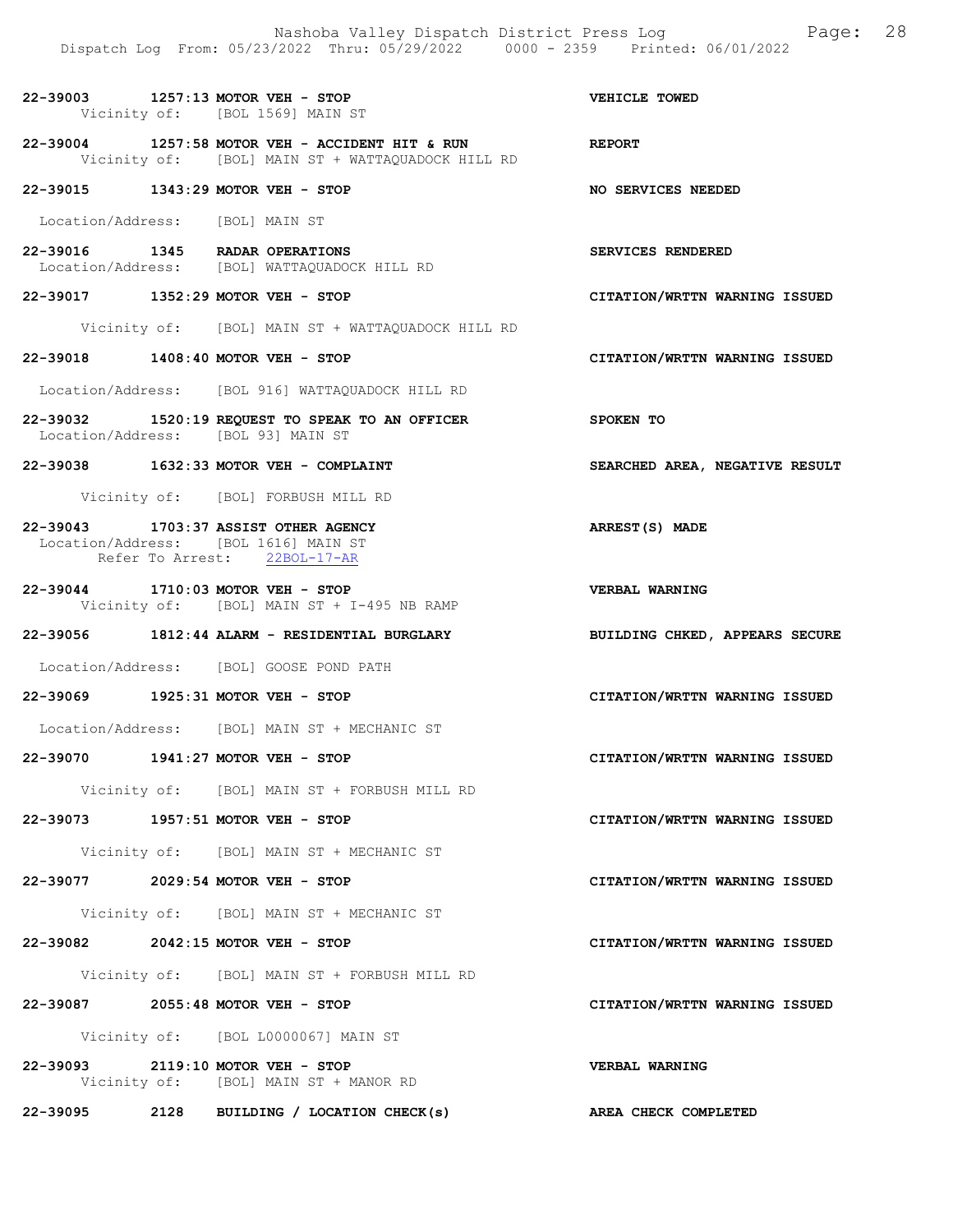|               |      | Nashoba Valley Dispatch District Press Log<br>Dispatch Log From: 05/23/2022 Thru: 05/29/2022 0000 - 2359 Printed: 06/01/2022 | 29<br>Page:                    |
|---------------|------|------------------------------------------------------------------------------------------------------------------------------|--------------------------------|
|               |      | Location/Address: [BOL 1] GREEN RD                                                                                           |                                |
|               |      | 22-39096 2134 BUILDING / LOCATION CHECK(s)                                                                                   | AREA CHECK COMPLETED           |
|               |      | Location/Address: [BOL 26] FORBUSH MILL RD                                                                                   |                                |
|               |      | 22-39097 2135:41 MOTOR VEH - STOP                                                                                            | CITATION/WRTTN WARNING ISSUED  |
|               |      | Vicinity of: [BOL L0000067] MAIN ST                                                                                          |                                |
|               |      | 22-39099 2136 BUILDING / LOCATION CHECK(s)                                                                                   | AREA CHECK COMPLETED           |
|               |      | Location/Address: [BOL 654] FORBUSH MILL RD                                                                                  |                                |
|               |      | 22-39100 2138 BUILDING / LOCATION CHECK(s)                                                                                   | AREA CHECK COMPLETED           |
|               |      | Location/Address: [BOL 785] FORBUSH MILL RD                                                                                  |                                |
|               |      | 22-39102 2158:48 MOTOR VEH - STOP                                                                                            | CITATION/WRTTN WARNING ISSUED  |
|               |      | Vicinity of: [BOL L0000067] MAIN ST                                                                                          |                                |
|               |      | 22-39105 2207 BUILDING / LOCATION CHECK(s)                                                                                   | AREA CHECK COMPLETED           |
|               |      | Location/Address: [BOL 1] GREEN RD                                                                                           |                                |
|               |      | 22-39109 2219:34 MOTOR VEH - STOP                                                                                            | CITATION/WRTTN WARNING ISSUED  |
|               |      | Vicinity of: [BOL] MAIN ST + MECHANIC ST                                                                                     |                                |
| 22-39110 2222 |      | BUILDING / LOCATION CHECK(s)                                                                                                 | <b>AREA CHECK COMPLETED</b>    |
|               |      | Location/Address: [BOL 1242] MAIN ST                                                                                         |                                |
| 22-39111 2224 |      | BUILDING / LOCATION CHECK(s)                                                                                                 | BUILDING CHKED, APPEARS SECURE |
|               |      | Location/Address: [BOL 29] MAIN ST                                                                                           |                                |
|               |      | 22-39112 2225 BUILDING / LOCATION CHECK(s)                                                                                   | BUILDING CHKED, APPEARS SECURE |
|               |      | Location/Address: [BOL L0000037] MECHANIC ST                                                                                 |                                |
| 22-39115      | 2227 | BUILDING / LOCATION CHECK(s)                                                                                                 | BUILDING CHKED, APPEARS SECURE |
|               |      | Location/Address: [BOL L0000034] MECHANIC ST                                                                                 |                                |
| 22-39116 2230 |      | BUILDING / LOCATION CHECK(s)                                                                                                 | BUILDING CHKED, APPEARS SECURE |
|               |      | Location/Address: [BOL 376] MAIN ST                                                                                          |                                |
| 22-39117      |      | 2231 BUILDING / LOCATION CHECK(s)                                                                                            | BUILDING CHKED, APPEARS SECURE |
|               |      | Location/Address: [BOL L0000070] MAIN ST                                                                                     |                                |
|               |      | 22-39119 2233:22 MOTOR VEH - STOP                                                                                            | CITATION/WRTTN WARNING ISSUED  |
|               |      | Vicinity of: [BOL] MAIN ST + MECHANIC ST                                                                                     |                                |
|               |      | $22-39120$ 2237 BUILDING / LOCATION CHECK(s)                                                                                 | AREA CHECK COMPLETED           |
|               |      | Location/Address: [BOL 1] GREEN RD                                                                                           |                                |
|               |      | 22-39121 2245:38 MOTOR VEH - STOP                                                                                            | CITATION/WRTTN WARNING ISSUED  |
|               |      | Vicinity of: [BOL] MAIN ST + WATTAQUADOCK HILL RD                                                                            |                                |
| 22-39128      |      | 2357 BUILDING / LOCATION CHECK(s) AREA CHECK COMPLETED                                                                       |                                |
|               |      | Location/Address: [BOL 1] GREEN RD                                                                                           |                                |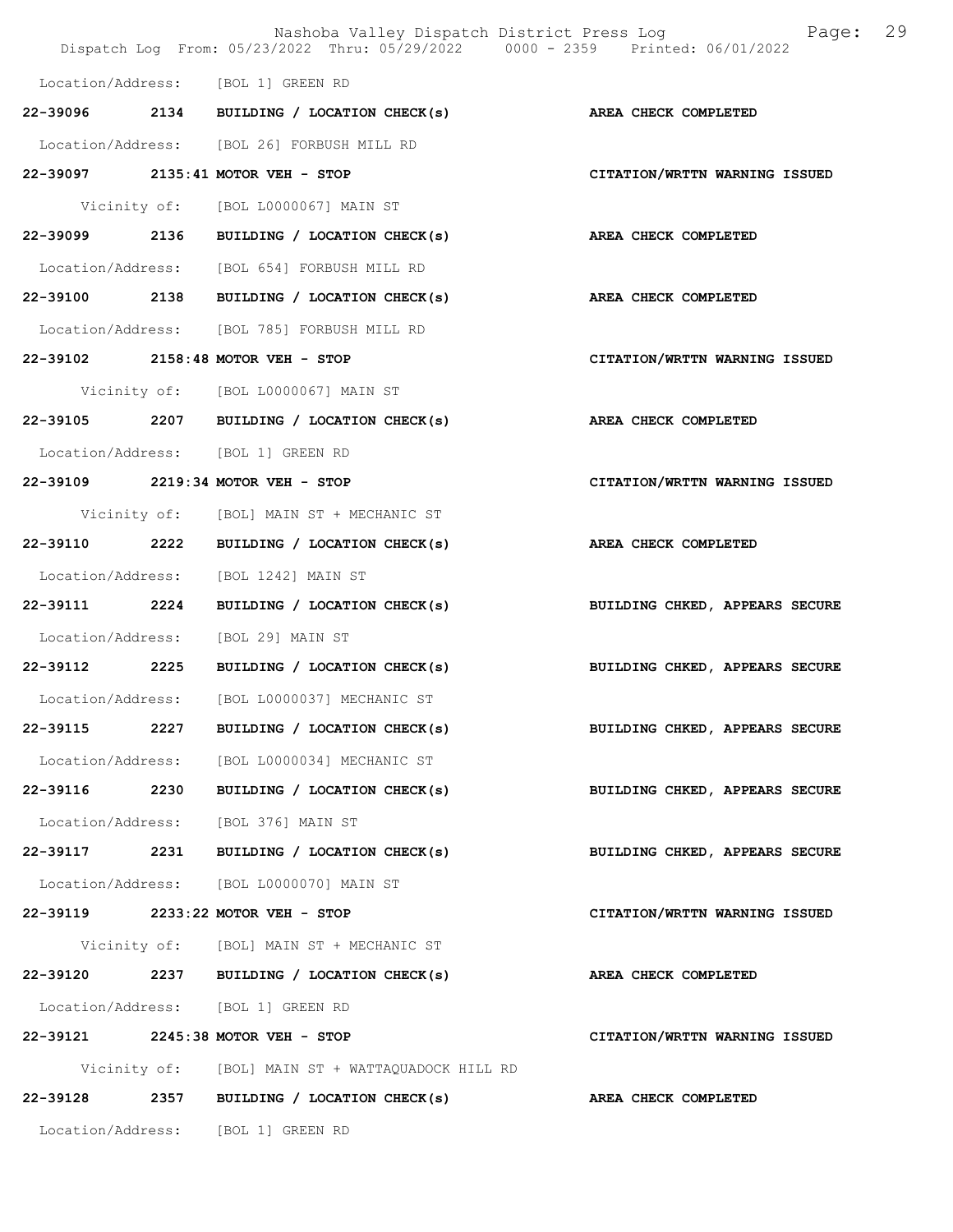# For Date: 05/26/2022 - Thursday

| Location/Address: [BOL] MAIN ST | 22-39133 0002 RADAR OPERATIONS                                               | SERVICES RENDERED             |
|---------------------------------|------------------------------------------------------------------------------|-------------------------------|
|                                 | 22-39141 0013 RADAR OPERATIONS<br>Location/Address: [BOL 982] MAIN ST        | SERVICES RENDERED             |
|                                 | 22-39168 0049:45 MOTOR VEH - STOP<br>Vicinity of: [BOL] MAIN ST              | VERBAL WARNING                |
|                                 | 22-39173 0052:53 MOTOR VEH - STOP                                            | CITATION/WRTTN WARNING ISSUED |
|                                 | Vicinity of: [BOL] MAIN ST + PONDSIDE DR                                     |                               |
|                                 | 22-39178 0105 BUILDING / LOCATION CHECK(s)                                   | AREA CHECK COMPLETED          |
|                                 | Location/Address: [BOL L0000027] MAIN ST                                     |                               |
|                                 | 22-39189 0118 BUILDING / LOCATION CHECK(s)                                   | AREA CHECK COMPLETED          |
|                                 | Location: [BOL WEST] WEST SECTOR                                             |                               |
|                                 | 22-39194 0122:41 MOTOR VEH - STOP                                            | CITATION/WRTTN WARNING ISSUED |
|                                 | Vicinity of: [BOL] MAIN ST + MECHANIC ST                                     |                               |
|                                 | 22-39203 0134 BUILDING / LOCATION CHECK(s)                                   | AREA CHECK COMPLETED          |
|                                 | Location: [BOL EAST] EAST SECTOR                                             |                               |
|                                 | 22-39220 0211:31 MOTOR VEH - STOP<br>Vicinity of: [BOL 982] MAIN ST          | <b>VERBAL WARNING</b>         |
|                                 | 22-39226 0217 BUILDING / LOCATION CHECK(s)                                   | AREA CHECK COMPLETED          |
|                                 | Location/Address: [BOL 1] GREEN RD                                           |                               |
|                                 | 22-39228 0221:46 BUILDING / LOCATION CHECK(s)                                | Merge: 22-39226 By: 0171      |
|                                 | Location/Address: [BOL 1] GREEN RD                                           |                               |
|                                 | 22-39250 0534 BUILDING / LOCATION CHECK(s) AREA CHECK COMPLETED              |                               |
|                                 | Location/Address: [BOL 1] GREEN RD                                           |                               |
|                                 | 22-39251 0538 RADAR OPERATIONS<br>Location/Address: [BOL] FORBUSH MILL RD    | SERVICES RENDERED             |
|                                 | 22-39254 0541 BUILDING / LOCATION CHECK(s)                                   | AREA CHECK COMPLETED          |
|                                 | Location/Address: [BOL 1] GREEN RD                                           |                               |
|                                 | 22-39256 0548 RADAR OPERATIONS<br>Location/Address: [BOL] LONG HILL RD       | SERVICES RENDERED             |
|                                 | 22-39257 0553:27 MOTOR VEH - STOP                                            | CITATION/WRTTN WARNING ISSUED |
|                                 | Vicinity of: [BOL] LONG HILL RD                                              |                               |
|                                 | 22-39264 0625 COMMUNITY POLICING<br>Location/Address: [BOL L0000027] MAIN ST | SERVICES RENDERED             |
|                                 | 22-39263 0626:00 MOTOR VEH - STOP                                            | CITATION/WRTTN WARNING ISSUED |
|                                 | Vicinity of: [BOL] LONG HILL RD                                              |                               |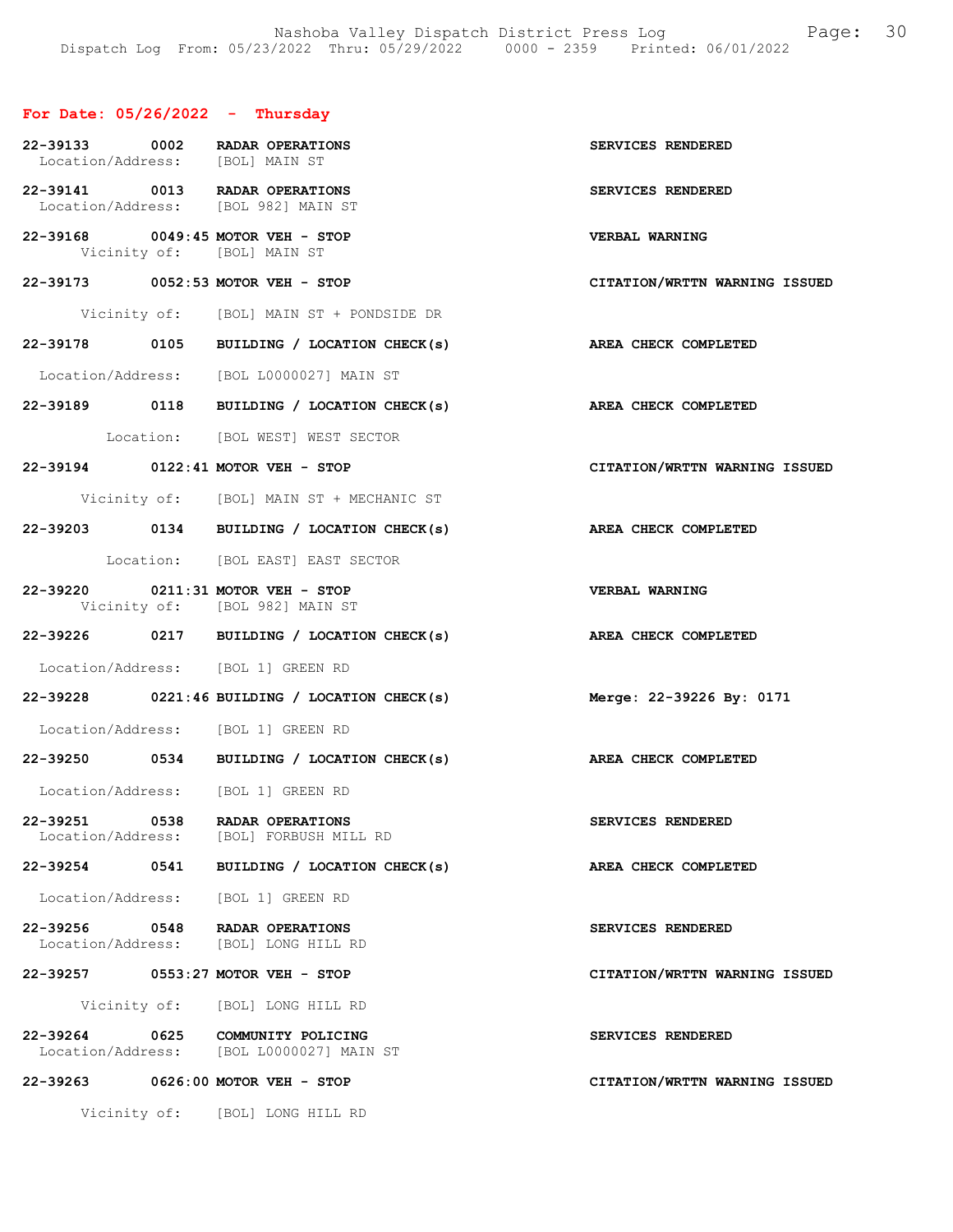22-39273 0737 RADAR OPERATIONS<br>
Location/Address: [BOL] FORBUSH MILL RD Location/Address: [BOL] FORBUSH MILL RD 22-39276 0751:16 MOTOR VEH - STOP CITATION/WRTTN WARNING ISSUED Vicinity of: [BOL] FORBUSH MILL RD 22-39278 0806:33 MOTOR VEH - STOP CITATION/WRTTN WARNING ISSUED Vicinity of: [BOL 1348] MAIN ST 22-39281 0822 COMMUNITY POLICING SERVICES RENDERED Location/Address: [BOL L0000027] MAIN ST 22-39282 0824 TRAFFIC CONTROL SERVICES RENDERED<br>Location/Address: [BOL] MAIN ST + MECHANIC ST Location/Address: [BOL] MAIN ST + MECHANIC ST 22-39288 0842:13 MOTOR VEH - STOP VERBAL WARNING Location/Address: [BOL 297] SUGAR RD 22-39293 0849:31 MOTOR VEH - STOP CITATION/WRTTN WARNING ISSUED Location/Address: [BOL 232] SUGAR RD 22-39295 0856 RADAR OPERATIONS SERVICES RENDERED Location/Address: [BOL] SUGAR RD 22-39297 0857:18 MOTOR VEH - STOP VERBAL WARNING Vicinity of: [BOL] SUGAR RD 22-39300 0907:33 MOTOR VEH - STOP VERBAL WARNING Vicinity of: [BOL] SUGAR RD 22-39302 0916:06 MOTOR VEH - STOP CITATION/WRTTN WARNING ISSUED Vicinity of: [BOL 1022] SUGAR RD 22-39304 0932:03 MOTOR VEH - STOP CITATION/WRTTN WARNING ISSUED Vicinity of: [BOL] MAIN ST 22-39305 0933:59 MOTOR VEH - STOP CITATION/WRTTN WARNING ISSUED Vicinity of: [BOL 232] SUGAR RD 22-39307 0948:00 MOTOR VEH - STOP VEHICLE TOWED Vicinity of: [BOL 1586] MAIN ST 22-39310 0959:56 REQUEST TO SPEAK TO AN OFFICER SPOKEN TO Location/Address: [BOL 2] WATTAQUADOCK HILL RD 22-39316 1024:23 MOTOR VEH - STOP CITATION/WRTTN WARNING ISSUED Vicinity of: [BOL] WOOBLY RD 22-39324 1103:54 FD-INSPECTION SERVICES RENDERED Location/Address: [BOL] BERLIN RD 22-39326 1124:41 FD-INSPECTION SERVICES RENDERED Location/Address: [BOL] SAMPSON RD 22-39327 1151:24 FD-INSPECTION SERVICES RENDERED Location/Address: [BOL 630] NOURSE RD 22-39329 1211 RADAR OPERATIONS SERVICES RENDERED Location/Address: [BOL] MAIN ST 22-39331 1223:33 MOTOR VEH - STOP CITATION/WRTTN WARNING ISSUED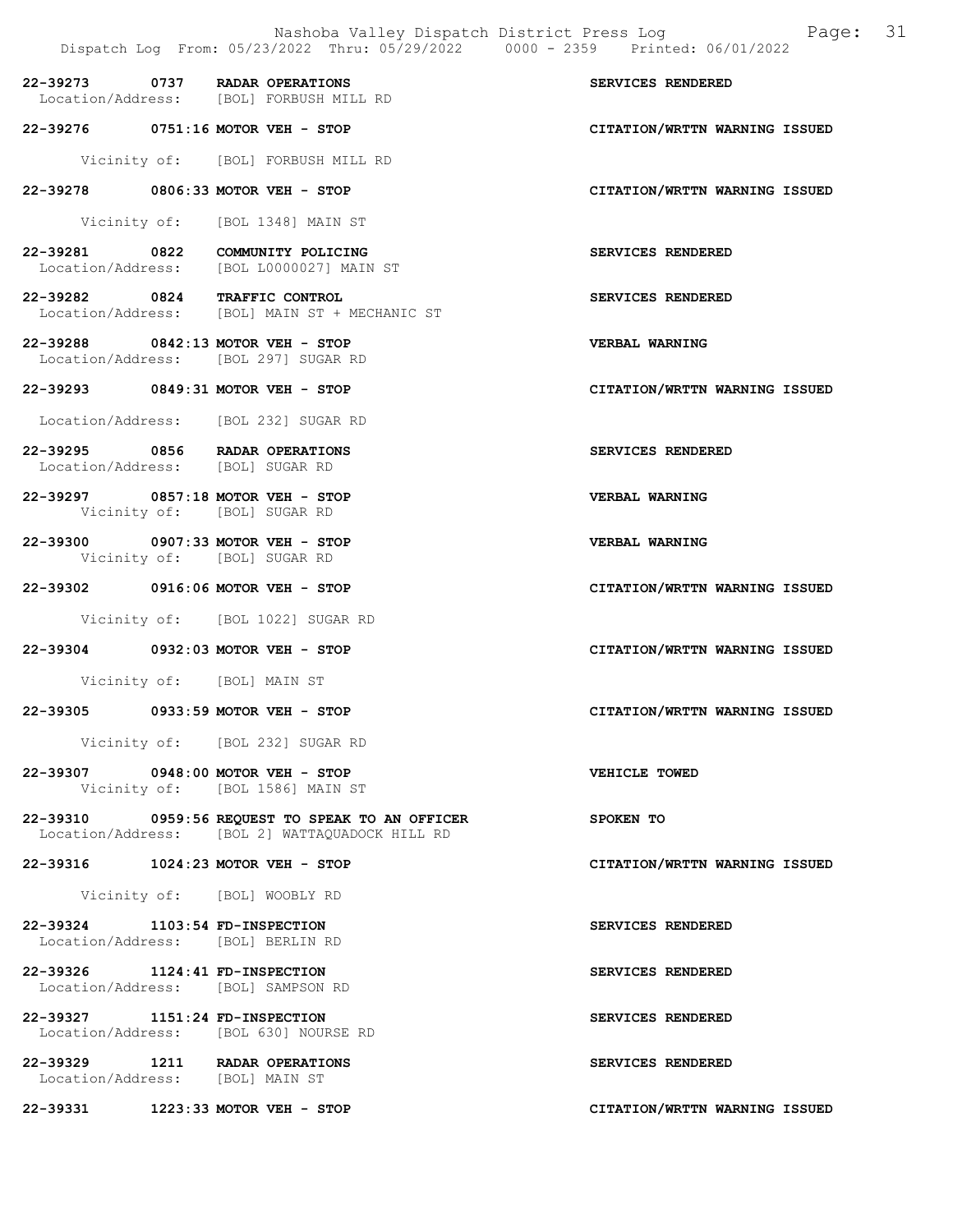Vicinity of: [BOL 212] MAIN ST

- 22-39369 1620:48 FD-MEDICAL EMERGENCY TRANSPORTED ALS Vicinity of: [BOL] MAIN ST + HUDSON RD<br>Refer To Fire Case: 22BOL-425-IN Refer To Fire Case:
- 22-39385 1737:43 ANIMAL CALL Gone on Arrival Location/Address: [BOL] MAIN ST + HUDSON RD
- 22-39388 1753 RADAR OPERATIONS NO SERVICES NEEDED
- Location/Address: [BOL] MAIN ST
- 22-39389 1802:12 MOTOR VEH STOP VERBAL WARNING<br>Vicinity of: [BOL L0000059] MAIN ST [BOL L0000059] MAIN ST
- 22-39391 1814:04 MOTOR VEH STOP VERBAL WARNING Vicinity of: [BOL 1038] MAIN ST
- 22-39392 1822:08 MOTOR VEH STOP SERVICES RENDERED Vicinity of: [BOL L0000059] MAIN ST
- 22-39397 1858 RADAR OPERATIONS SERVICES RENDERED Location/Address: [BOL] MAIN ST
- 22-39400 1918:13 MOTOR VEH STOP VERBAL WARNING Vicinity of: [BOL] MAIN ST
- 22-39401 1923:47 MOTOR VEH STOP CITATION/WRTTN WARNING ISSUED

Vicinity of: [BOL 1242] MAIN ST

- 22-39403 1930:36 MOTOR VEH STOP VERBAL WARNING Vicinity of: [BOL 1027] MAIN ST
- 22-39416 2128 BUILDING / LOCATION CHECK(s) AREA CHECK COMPLETED
- Location/Address: [BOL L0000027] MAIN ST
- 22-39417 2137 BUILDING / LOCATION CHECK(s) AREA CHECK COMPLETED
- Location/Address: [BOL L0000070] MAIN ST
- 22-39418 2139 BUILDING / LOCATION CHECK(s) AREA CHECK COMPLETED
- Location/Address: [BOL L0000020] FLANAGAN RD
- 22-39419 2142 BUILDING / LOCATION CHECK(s) AREA CHECK COMPLETED Location/Address: [BOL L0000037] MECHANIC ST
- 22-39421 2143:54 FD-FIRE ALARM, RESIDENTAL SERVICES RENDERED Location/Address: [BOL] FOX RUN RD Refer To Fire Case: 22BOL-427-IN
- 22-39420 2144 BUILDING / LOCATION CHECK(s) AREA CHECK COMPLETED Location/Address: [BOL 1] GREEN RD
- Location/Address: [BOL 1] GREEN RD
- 22-39427 2211:52 BUILDING / LOCATION CHECK(s) AREA CHECK COMPLETED
- Location/Address: [BOL 26] FORBUSH MILL RD
- 22-39428 2214 BUILDING / LOCATION CHECK(s) SERVICES RENDERED Location/Address: [BOL L0000014] STILL RIVER RD
- 
- 
- 
- 
- 
- 
- 
- 
- 
- 
- 
- 
- 
- 
- 
- 22-39425 2156 BUILDING / LOCATION CHECK(s) AREA CHECK COMPLETED
	-
	-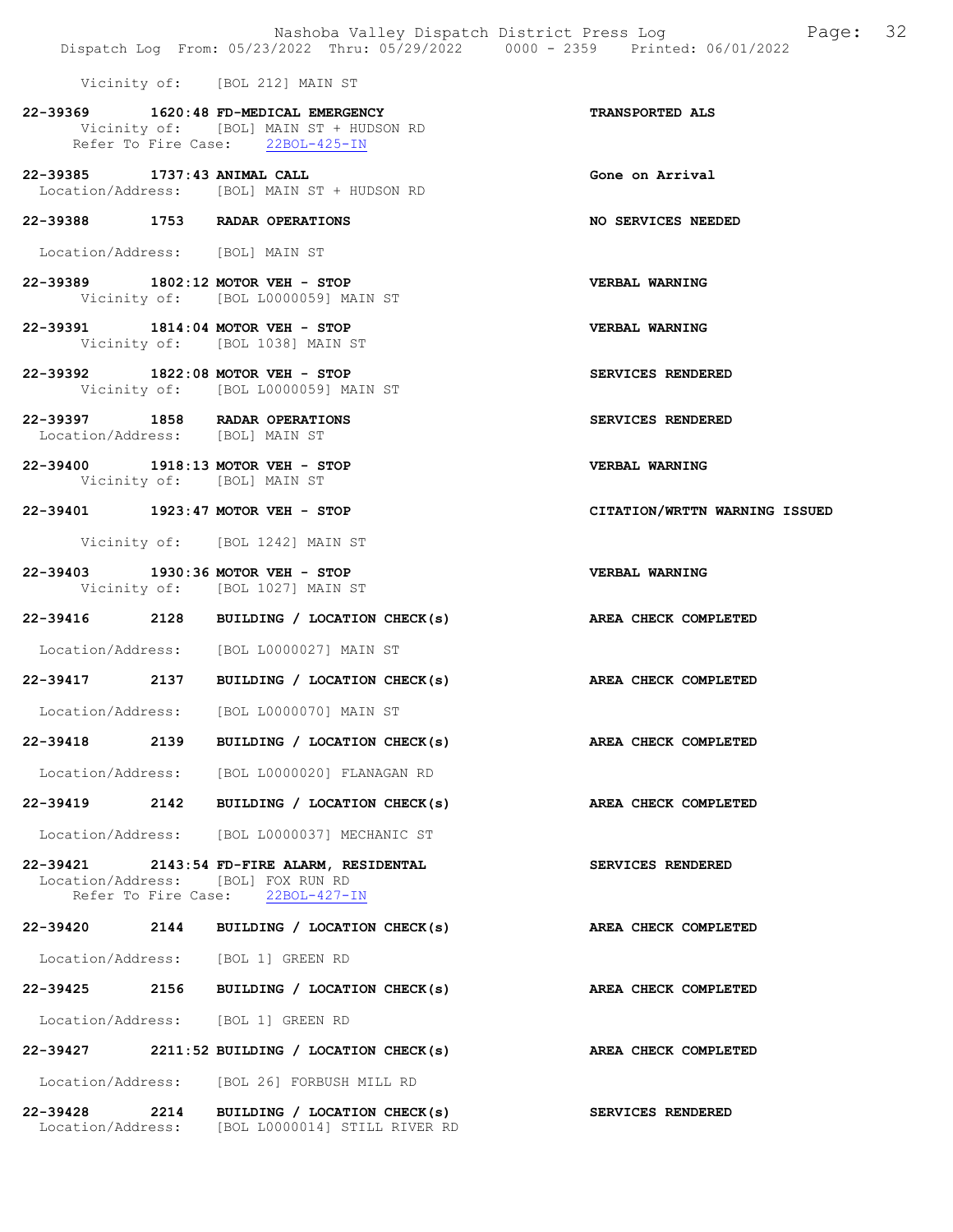Nashoba Valley Dispatch District Press Log Fage: 33 Dispatch Log From: 05/23/2022 Thru: 05/29/2022 0000 - 2359 Printed: 06/01/2022

| 22-39429 2217                      |           | BUILDING / LOCATION CHECK(s)                              | AREA CHECK COMPLETED        |
|------------------------------------|-----------|-----------------------------------------------------------|-----------------------------|
| Location/Address:                  |           | [BOL 785] FORBUSH MILL RD                                 |                             |
| 22-39430 2219<br>Location/Address: |           | BUILDING / LOCATION CHECK(s)<br>[BOL 654] FORBUSH MILL RD | SERVICES RENDERED           |
| 22-39432 2220                      |           | BUILDING / LOCATION CHECK(s)                              | AREA CHECK COMPLETED        |
| Location/Address:                  |           | [BOL L0000017] FORBUSH MILL RD                            |                             |
| 22-39433 2220                      |           | BUILDING / LOCATION CHECK(s)                              | AREA CHECK COMPLETED        |
| Location/Address:                  |           | [BOL L0000069] HUDSON RD                                  |                             |
| 22-39434 2221                      |           | BUILDING / LOCATION CHECK(s)                              | AREA CHECK COMPLETED        |
|                                    |           | Location/Address: [BOL 26] FORBUSH MILL RD                |                             |
| 22-39435 2225                      |           | BUILDING / LOCATION CHECK(s)                              | AREA CHECK COMPLETED        |
| Location/Address:                  |           | [BOL 1242] MAIN ST                                        |                             |
| 22-39436 2236                      |           | BUILDING / LOCATION CHECK(s)                              | AREA CHECK COMPLETED        |
|                                    |           | Location/Address: [BOL 29] MAIN ST                        |                             |
| 22-39442 2348<br>Location/Address: |           | RADAR OPERATIONS<br>[BOL] MAIN ST                         | <b>SERVICES RENDERED</b>    |
|                                    |           | 22-39443 2356 BUILDING / LOCATION CHECK(s)                | <b>AREA CHECK COMPLETED</b> |
|                                    | Location: | [BOL WEST] WEST SECTOR                                    |                             |

# For Date: 05/27/2022 - Friday

|                                    | 22-39462 0031:14 MOTOR VEH - STOP<br>Location/Address: [BOL] MAIN ST + HARVARD RD          | VERBAL WARNING           |
|------------------------------------|--------------------------------------------------------------------------------------------|--------------------------|
| Location/Address: [BOL] MAIN ST    | 22-39471 0039 RADAR OPERATIONS                                                             | SERVICES RENDERED        |
| 22-39505 0118                      | BUILDING / LOCATION CHECK(s)                                                               | AREA CHECK COMPLETED     |
|                                    | Location: [BOL EAST] EAST SECTOR                                                           |                          |
| 22-39515 0129                      | BUILDING / LOCATION CHECK(s)                                                               | AREA CHECK COMPLETED     |
|                                    | Location/Address: [BOL 1] GREEN RD                                                         |                          |
|                                    | $22 - 39529$ 0201:39 MOTOR VEH - STOP<br>Location/Address: [BOL] MAIN ST + GOOSE POND PATH | VERBAL WARNING           |
| 22-39530 0208                      | BUILDING / LOCATION CHECK(s)                                                               | AREA CHECK COMPLETED     |
|                                    | Location/Address: [BOL 1] GREEN RD                                                         |                          |
| 22-39534 0222                      | BUILDING / LOCATION CHECK(s)                                                               | AREA CHECK COMPLETED     |
|                                    | Location/Address: [BOL L0000027] MAIN ST                                                   |                          |
| 22-39562 0545<br>Location/Address: | RADAR OPERATIONS<br>[BOL] LONG HILL RD                                                     | <b>SERVICES RENDERED</b> |
| 22-39564 0604                      | BUILDING / LOCATION CHECK(s)                                                               | AREA CHECK COMPLETED     |
|                                    | Location/Address: [BOL 1] GREEN RD                                                         |                          |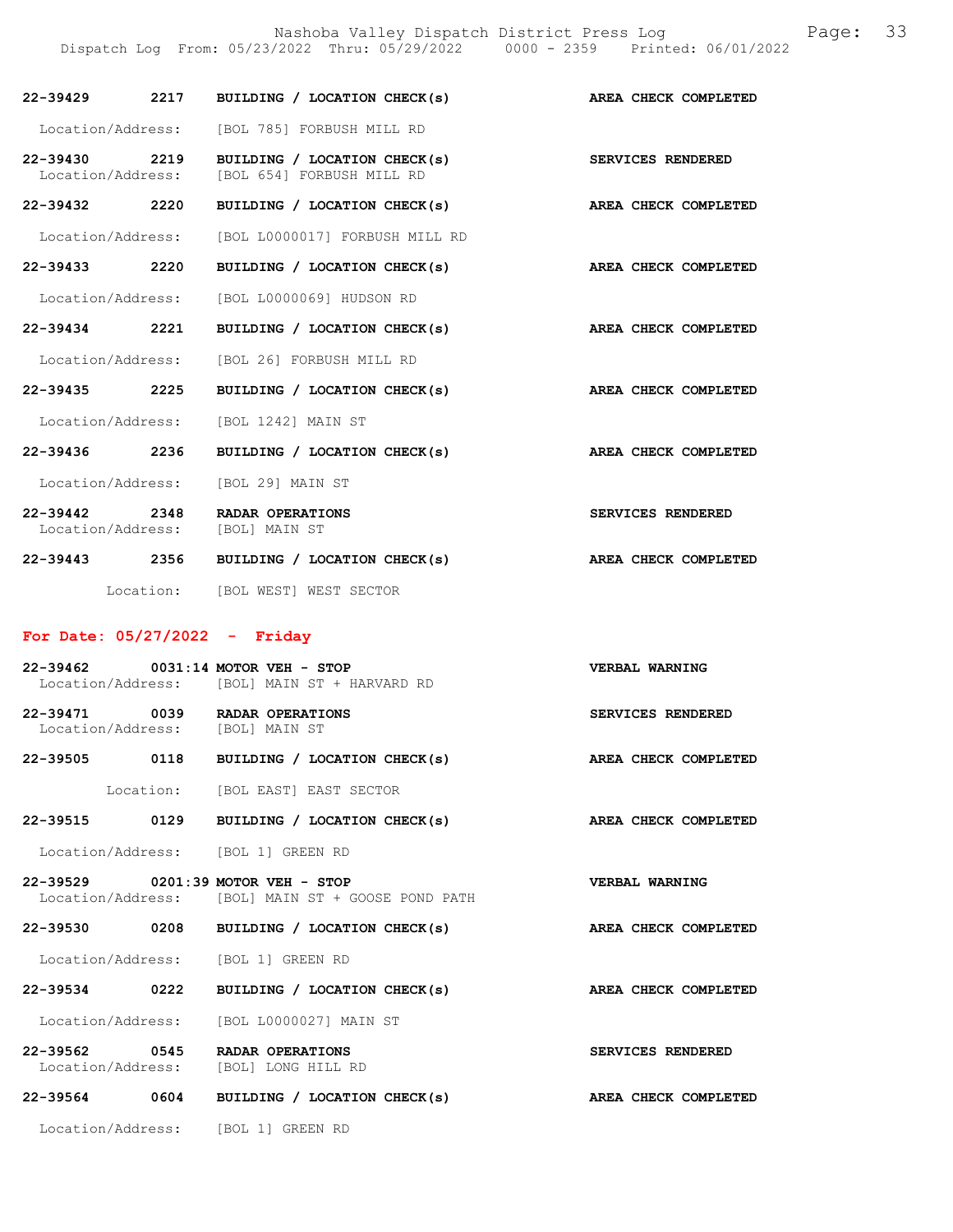|                                | Dispatch Log From: 05/23/2022 Thru: 05/29/2022 0000 - 2359 Printed: 06/01/2022                                                                                                    |                               |
|--------------------------------|-----------------------------------------------------------------------------------------------------------------------------------------------------------------------------------|-------------------------------|
|                                | 22-39565 0608 RADAR OPERATIONS                                                                                                                                                    | NO SERVICES NEEDED            |
|                                | Location/Address: [BOL] FORBUSH MILL RD                                                                                                                                           |                               |
|                                | 22-39568 0634 COMMUNITY POLICING<br>Location/Address: [BOL L0000027] MAIN ST                                                                                                      | SERVICES RENDERED             |
|                                | 22-39572 0652:40 MOTOR VEH - STOP                                                                                                                                                 | CITATION/WRTTN WARNING ISSUED |
|                                | Vicinity of: [BOL 1586] MAIN ST                                                                                                                                                   |                               |
| 22-39574 0727:25 GENERAL INFO  | Location/Address: [BOL 1] GREEN RD                                                                                                                                                | <b>REPORT</b>                 |
|                                | 22-39580 0814:51 PROPERTY - Found or Lost<br>Location/Address: [BOL 2] WATTAQUADOCK HILL RD                                                                                       | SERVICES RENDERED             |
|                                | 22-39583 0817 TRAFFIC CONTROL<br>Location/Address: [BOL] MAIN ST + MECHANIC ST                                                                                                    | SERVICES RENDERED             |
|                                | 22-39589 0833 RADAR OPERATIONS<br>Location/Address: [BOL] MAIN ST                                                                                                                 | SERVICES RENDERED             |
|                                | 22-39592 0847:28 MOTOR VEH - STOP<br>Vicinity of: [BOL L0000059] MAIN ST                                                                                                          | VERBAL WARNING                |
|                                | 22-39598 0859:37 MOTOR VEH - STOP<br>Location/Address: [BOL 1569] MAIN ST<br>Refer To Arrest: 22BOL-18-AR<br>Refer To Fire Case: 22BOL-429-IN<br>Refer To Fire Case: 22LAN-456-IN | TRANSPORTED BLS               |
| 22-39641 1232:21 FD-INSPECTION | Location/Address: [BOL 925] STILL RIVER RD                                                                                                                                        | SERVICES RENDERED             |
|                                | 22-39667 1510 TRAFFIC CONTROL<br>Location/Address: [BOL] MAIN ST + MECHANIC ST                                                                                                    | SERVICES RENDERED             |
| 22-39668 1522:00 GENERAL INFO  |                                                                                                                                                                                   | REFERRED TO OTHER AGENCY      |
|                                | Location/Address: [BOL 1242] MAIN ST                                                                                                                                              |                               |
|                                | 22-39669 1526 RADAR OPERATIONS<br>Location/Address: [BOL] MAIN ST                                                                                                                 | SERVICES RENDERED             |
|                                | 22-39670 1529:32 COOKING FIRE REQUEST<br>Location/Address: [BOL 1158] WHITCOMB RD                                                                                                 | SERVICES RENDERED             |
|                                | 22-39673 1536:34 MOTOR VEH - STOP                                                                                                                                                 | CITATION/WRTTN WARNING ISSUED |
|                                | Location/Address: [BOL 212] MAIN ST                                                                                                                                               |                               |
|                                | 22-39678 1558:34 MOTOR VEH - STOP                                                                                                                                                 | CITATION/WRTTN WARNING ISSUED |
|                                | Vicinity of: [BOL] WATTAQUADOCK HILL RD + OLD BAY RD                                                                                                                              |                               |
|                                | 22-39683 1609:09 MOTOR VEH - STOP                                                                                                                                                 | CITATION/WRTTN WARNING ISSUED |
|                                | Vicinity of: [BOL] MAIN ST + MECHANIC ST                                                                                                                                          |                               |
|                                | 22-39714 1811 RADAR OPERATIONS<br>Location/Address: [BOL 122] LONG HILL RD                                                                                                        | SERVICES RENDERED             |
|                                | 22-39720 1850:02 MOTOR VEH - STOP                                                                                                                                                 | CITATION/WRTTN WARNING ISSUED |
|                                | Location/Address: [BOL] LONG HILL RD                                                                                                                                              |                               |

22-39723 1902 RADAR OPERATIONS SERVICES RENDERED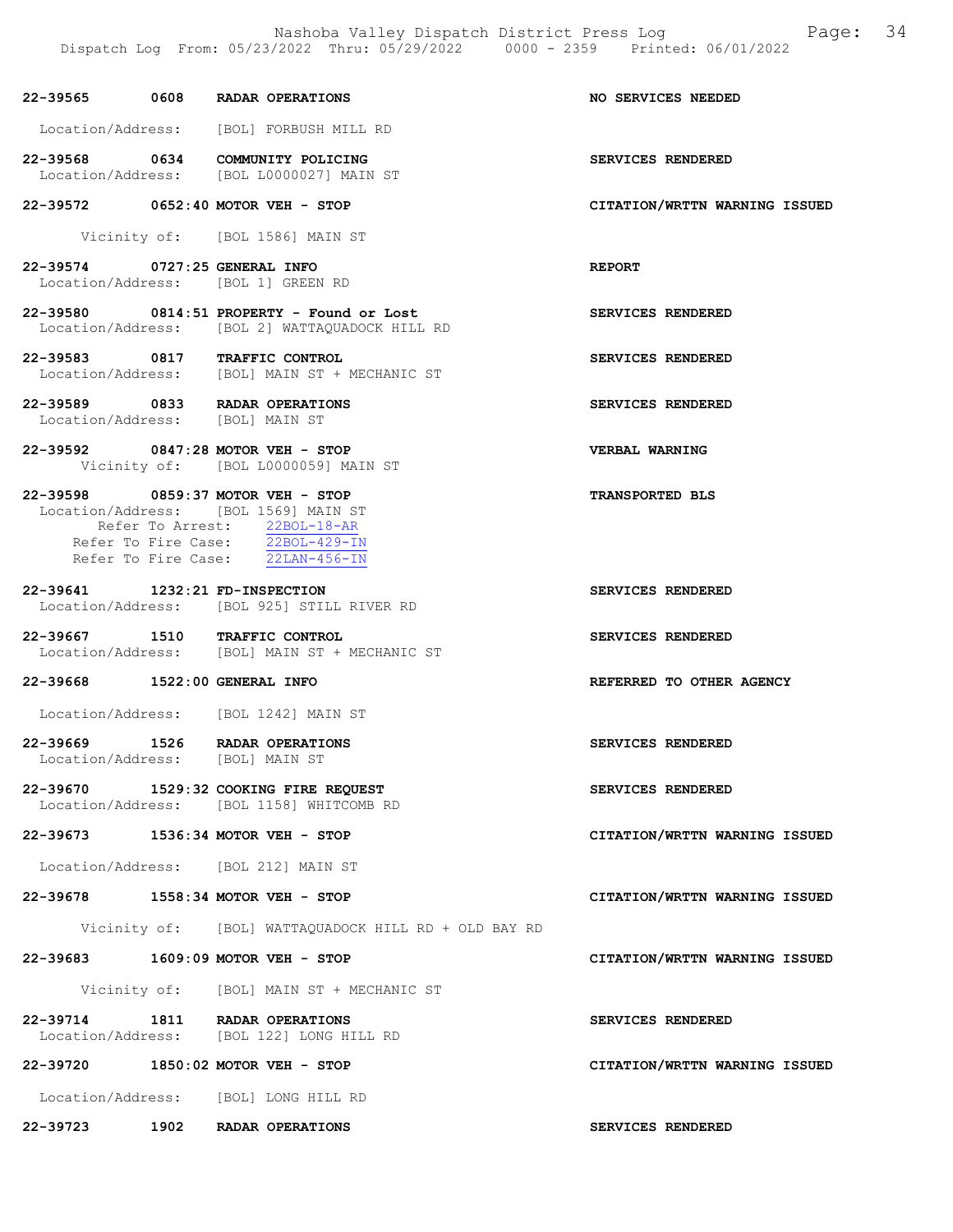|                                    |      | Nashoba Valley Dispatch District Press Log<br>Dispatch Log From: 05/23/2022 Thru: 05/29/2022 0000 - 2359 Printed: 06/01/2022 | Page: 35                      |  |
|------------------------------------|------|------------------------------------------------------------------------------------------------------------------------------|-------------------------------|--|
| Location/Address: [BOL] MAIN ST    |      |                                                                                                                              |                               |  |
|                                    |      | 22-39725 1909 RADAR OPERATIONS<br>Location/Address: [BOL] WATTAQUADOCK HILL RD + LANCASTER RD                                | SERVICES RENDERED             |  |
|                                    |      | 22-39727 1924:58 MOTOR VEH - STOP                                                                                            | CITATION/WRTTN WARNING ISSUED |  |
|                                    |      | Location/Address: [BOL] MAIN ST + MECHANIC ST                                                                                |                               |  |
|                                    |      | 22-39732 1946:05 MOTOR VEH - STOP                                                                                            | CITATION/WRTTN WARNING ISSUED |  |
|                                    |      | Location/Address: [BOL 2] WATTAQUADOCK HILL RD                                                                               |                               |  |
|                                    |      | 22-39753 2136 BUILDING / LOCATION CHECK(s)<br>Location/Address: [BOL L0000020] FLANAGAN RD                                   | SERVICES RENDERED             |  |
|                                    |      | 22-39757 2150 BUILDING / LOCATION CHECK(s)<br>Location/Address: [BOL 1] GREEN RD                                             | SERVICES RENDERED             |  |
|                                    |      | 22-39758 2150 BUILDING / LOCATION CHECK(s)                                                                                   | AREA CHECK COMPLETED          |  |
|                                    |      | Location/Address: [BOL L0000037] MECHANIC ST                                                                                 |                               |  |
| 22-39759 2152                      |      | BUILDING / LOCATION CHECK(s)                                                                                                 | AREA CHECK COMPLETED          |  |
|                                    |      | Location/Address: [BOL L0000034] MECHANIC ST                                                                                 |                               |  |
|                                    |      | 22-39760 2154 BUILDING / LOCATION CHECK(s)                                                                                   | AREA CHECK COMPLETED          |  |
|                                    |      | Location/Address: [BOL L0000059] MAIN ST                                                                                     |                               |  |
| Location/Address: [BOL] MAIN ST    |      | 22-39761 2157:22 MOTOR VEH - STOP                                                                                            | VEHICLE TOWED                 |  |
|                                    |      | 22-39762 2202 BUILDING / LOCATION CHECK(s)<br>Location/Address: [BOL 26] FORBUSH MILL RD                                     | SERVICES RENDERED             |  |
|                                    |      | 22-39763 2203 BUILDING / LOCATION CHECK(s)                                                                                   | AREA CHECK COMPLETED          |  |
|                                    |      | Location/Address: [BOL L0000069] HUDSON RD                                                                                   |                               |  |
| 22-39765                           | 2209 | BUILDING / LOCATION CHECK(s)                                                                                                 | AREA CHECK COMPLETED          |  |
|                                    |      | Location/Address: [BOL L0000070] MAIN ST                                                                                     |                               |  |
|                                    |      | 22-39767 2211 BUILDING / LOCATION CHECK(s)                                                                                   | AREA CHECK COMPLETED          |  |
|                                    |      | Location/Address: [BOL 1242] MAIN ST                                                                                         |                               |  |
| 22-39768 2212                      |      | BUILDING / LOCATION CHECK(s)                                                                                                 | AREA CHECK COMPLETED          |  |
|                                    |      | Location/Address: [BOL 29] MAIN ST                                                                                           |                               |  |
| 22-39770 2220<br>Location/Address: |      | BUILDING / LOCATION CHECK(s)<br>[BOL 654] FORBUSH MILL RD                                                                    | SERVICES RENDERED             |  |
|                                    |      | 22-39771 2223 BUILDING / LOCATION CHECK(s)<br>Location/Address: [BOL 785] FORBUSH MILL RD                                    | SERVICES RENDERED             |  |
|                                    |      | 22-39782 2339 RADAR OPERATIONS<br>Location/Address: [BOL 29] MAIN ST                                                         | SERVICES RENDERED             |  |
|                                    |      | 22-39783 2345:01 MOTOR VEH - STOP<br>Vicinity of: [BOL 29] MAIN ST                                                           | STOP COMPLETED                |  |
|                                    |      |                                                                                                                              |                               |  |

# For Date: 05/28/2022 - Saturday

| 22-39801 | 0023 | RADAR OPERATIONS |
|----------|------|------------------|
|          |      |                  |

SERVICES RENDERED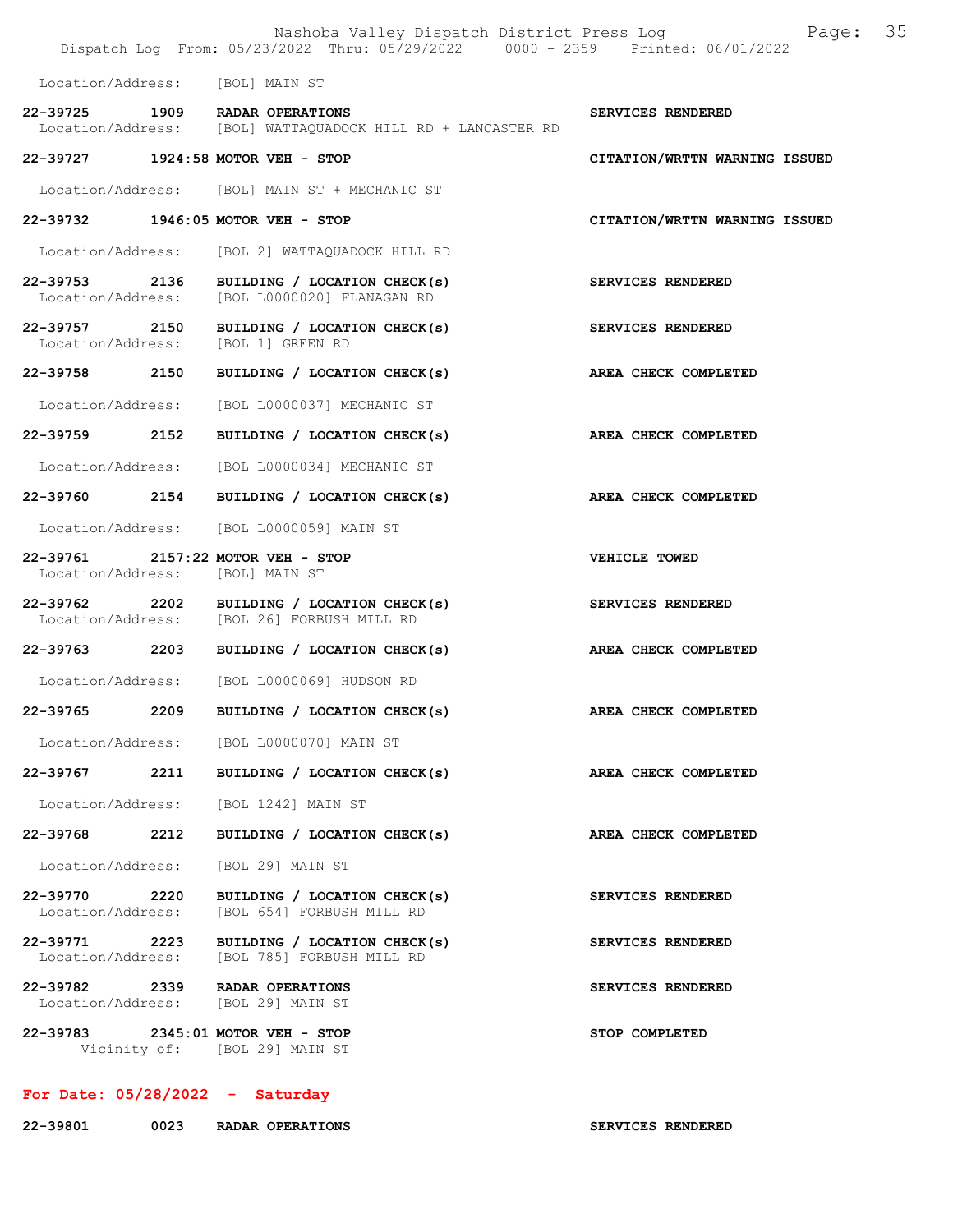|                              | Nashoba Valley Dispatch District Press Log<br>Dispatch Log From: 05/23/2022 Thru: 05/29/2022 0000 - 2359 Printed: 06/01/2022 | Page: 36                      |
|------------------------------|------------------------------------------------------------------------------------------------------------------------------|-------------------------------|
|                              | Location/Address: [BOL] OLD BAY RD + WATTAQUADOCK HILL RD                                                                    |                               |
|                              | 22-39805 0028 BUILDING / LOCATION CHECK(s) AREA CHECK COMPLETED                                                              |                               |
|                              | Location: [BOL EAST] EAST SECTOR                                                                                             |                               |
|                              | 22-39827 0049 TRAFFIC CONTROL                                                                                                | <b>NO SERVICES NEEDED</b>     |
|                              | Location/Address: [BOL] WATTAQUADOCK HILL RD + MAIN ST                                                                       |                               |
|                              | 22-39867 0118:46 RADAR OPERATIONS<br>Location/Address: [BOL] MAIN ST                                                         | SERVICES RENDERED             |
|                              | 22-39876 0135:56 MOTOR VEH - STOP<br>Vicinity of: [BOL 1196] GREEN RD                                                        | <b>VERBAL WARNING</b>         |
|                              | 22-39890 0205 BUILDING / LOCATION CHECK(s) AREA CHECK COMPLETED                                                              |                               |
|                              | Location: [BOL WEST] WEST SECTOR                                                                                             |                               |
|                              | 22-39896 0316:17 MOTOR VEH - DISABLED<br>Vicinity of: [BOL 167] HARVARD RD                                                   | <b>INVESTIGATED</b>           |
|                              | 22-39923 0627:43 MOTOR VEH - STOP<br>Location/Address: [BOL] MAIN ST + MECHANIC ST                                           | <b>VERBAL WARNING</b>         |
|                              | 22-39926 0637:28 MOTOR VEH - STOP<br>Location/Address: [BOL] MAIN ST + MECHANIC ST                                           | <b>VERBAL WARNING</b>         |
|                              | 22-39964 1030 RADAR OPERATIONS<br>Location/Address: [BOL 2] WATTAQUADOCK HILL RD                                             | <b>SERVICES RENDERED</b>      |
|                              | 22-39967 1045 RADAR OPERATIONS                                                                                               | <b>NO SERVICES NEEDED</b>     |
|                              | Location/Address: [BOL] MAIN ST                                                                                              |                               |
|                              | 22-39968 1046 RADAR OPERATIONS<br>Location/Address: [BOL L0000059] MAIN ST                                                   | SERVICES RENDERED             |
|                              | 22-39970 1049:08 MOTOR VEH - STOP                                                                                            | CITATION/WRTTN WARNING ISSUED |
|                              | Location/Address: [BOL 29] MAIN ST                                                                                           |                               |
|                              | 22-39971 1049:34 MOTOR VEH - STOP<br>Location/Address: [BOL] MAIN ST + GREEN RD                                              | <b>VERBAL WARNING</b>         |
|                              | 22-39973 1104:19 ALARM - COMMERCIAL BURGLARY<br>Location/Address: [BOL 902] MAIN ST                                          | <b>FALSE ALARM</b>            |
|                              | 22-39977 1120 RADAR OPERATIONS<br>Location/Address: [BOL L0000070] MAIN ST                                                   | SERVICES RENDERED             |
|                              | 22-39978 1121:15 MOTOR VEH - STOP<br>Location/Address: [BOL 1236] MAIN ST                                                    | VEHICLE TOWED                 |
|                              | 22-39984 1209:01 FD-FIRE ALARM, RESIDENTAL<br>Location/Address: [BOL 374] POWDER HILL RD<br>Refer To Fire Case: 22BOL-434-IN | SERVICES RENDERED             |
|                              | 22-39992 1322:33 LARCENY/ FORGERY/ FRAUD<br>Location/Address: [BOL 2] WATTAQUADOCK HILL RD                                   | <b>REPORT</b>                 |
| 22-40012 1547:03 ANIMAL CALL | Location/Address: [BOL] WHEELER RD                                                                                           | <b>NOTIFIED</b>               |
|                              | 22-40016 1600:45 MOTOR VEH - PLATE LISTING<br>Location/Address: [BOL 2] WATTAQUADOCK HILL RD                                 | <b>NOTIFIED</b>               |
|                              | 22-40025 1709:56 FD-INVESTIGATION<br>Location/Address: [BOL] MAIN ST                                                         | SERVICES RENDERED             |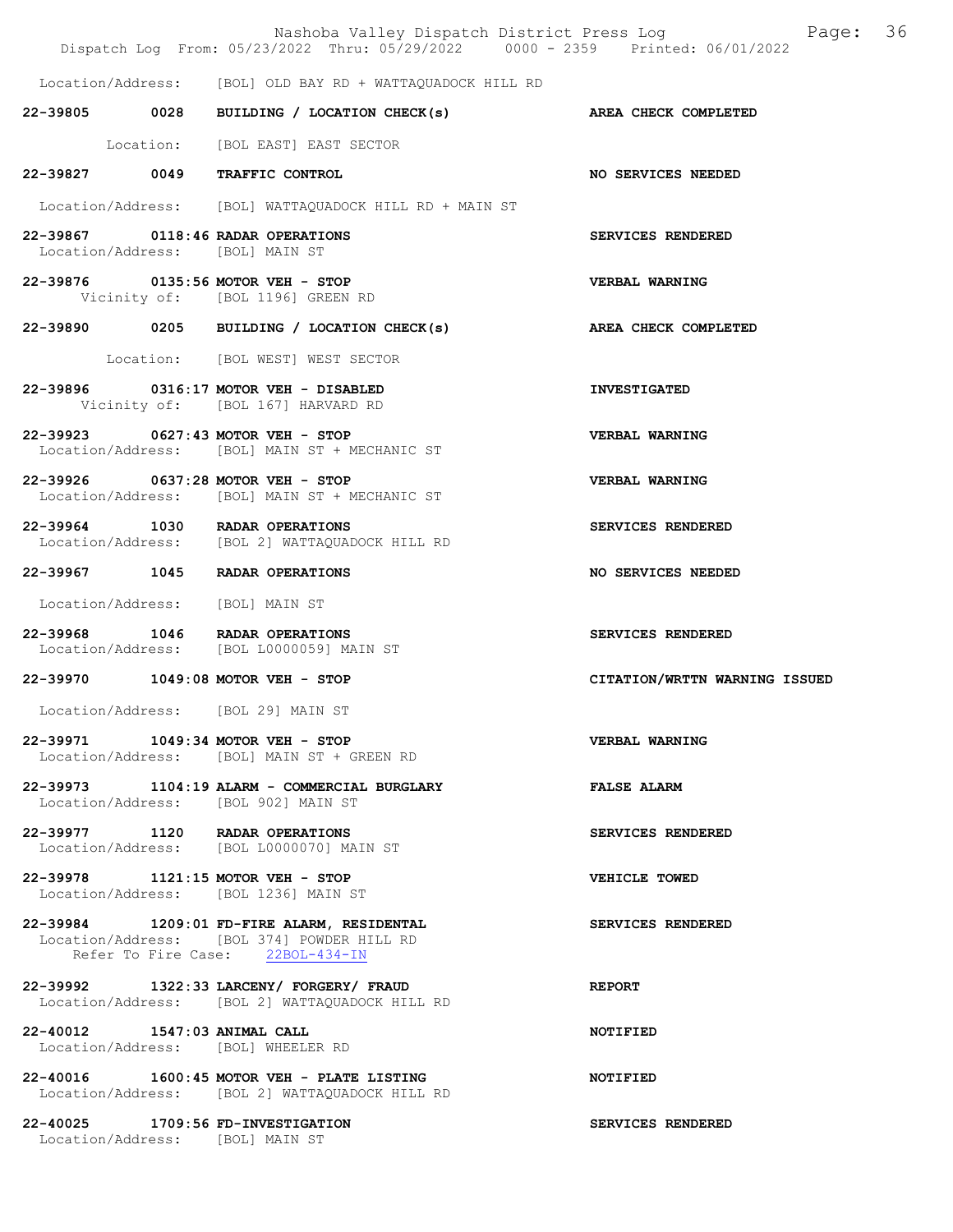|                                 | Nashoba Valley Dispatch District Press Log<br>Dispatch Log From: 05/23/2022 Thru: 05/29/2022 0000 - 2359 Printed: 06/01/2022 |                               | Page: 37 |  |
|---------------------------------|------------------------------------------------------------------------------------------------------------------------------|-------------------------------|----------|--|
|                                 | Refer To Fire Case: 22BOL-436-IN                                                                                             |                               |          |  |
|                                 | 22-40028 1728:37 MOTOR VEH - DISABLED<br>Vicinity of: [BOL] MAIN ST + I-495 OVPS                                             | SPOKEN TO                     |          |  |
|                                 | 22-40058 2050:13 COMMUNITY POLICING<br>Location/Address: [BOL L0000027] MAIN ST                                              | SERVICES RENDERED             |          |  |
|                                 | 22-40065 2125 BUILDING / LOCATION CHECK(s)                                                                                   | AREA CHECK COMPLETED          |          |  |
|                                 | Location: [BOL EAST] EAST SECTOR                                                                                             |                               |          |  |
|                                 | 22-40068 2138 TRAFFIC CONTROL                                                                                                | NO SERVICES NEEDED            |          |  |
|                                 | Location/Address: [BOL] WATTAQUADOCK HILL RD + MAIN ST                                                                       |                               |          |  |
|                                 | 22-40076 2223 BUILDING / LOCATION CHECK(s) AREA CHECK COMPLETED                                                              |                               |          |  |
|                                 | Location: [BOL] WEST SECTOR CHECKS                                                                                           |                               |          |  |
| For Date: $05/29/2022 -$ Sunday |                                                                                                                              |                               |          |  |
|                                 | 22-40114 0038 BUILDING / LOCATION CHECK(s) AREA CHECK COMPLETED                                                              |                               |          |  |
|                                 | Location: [BOL WEST] WEST SECTOR                                                                                             |                               |          |  |
|                                 | 22-40134 0109 RADAR OPERATIONS<br>Location/Address: [BOL] MAIN ST                                                            | SERVICES RENDERED             |          |  |
|                                 | 22-40187 0428 BUILDING / LOCATION CHECK(s)                                                                                   | AREA CHECK COMPLETED          |          |  |
|                                 | Location: [BOL EAST] EAST SECTOR                                                                                             |                               |          |  |
| Location/Address: [BOL] MAIN ST | 22-40201 0457 RADAR OPERATIONS                                                                                               | SERVICES RENDERED             |          |  |
|                                 | 22-40246 1213 RADAR OPERATIONS                                                                                               | NO SERVICES NEEDED            |          |  |
|                                 | Location/Address: [BOL] MAIN ST                                                                                              |                               |          |  |
|                                 | 22-40247 1227 RADAR OPERATIONS<br>Location/Address: [BOL] WATTAQUADOCK HILL RD                                               | SERVICES RENDERED             |          |  |
|                                 | 22-40256 1352 RADAR OPERATIONS<br>Location/Address: [BOL L0000040] MAIN ST                                                   | SERVICES RENDERED             |          |  |
|                                 | 22-40258 1431:53 MOTOR VEH - STOP<br>Vicinity of: [BOL 2] WATTAQUADOCK HILL RD                                               | <b>VERBAL WARNING</b>         |          |  |
|                                 | 22-40261 1504:00 REQUEST TO SPEAK TO AN OFFICER<br>Location/Address: [BOL] MEADOW RD                                         | <b>REPORT</b>                 |          |  |
|                                 | 22-40263 1525:52 MOTOR VEH - DISABLED                                                                                        | NO SERVICES NEEDED            |          |  |
|                                 | Location/Address: [BOL] MAIN ST                                                                                              |                               |          |  |
|                                 | 22-40264 1530:14 FD-MEDICAL LIFT ASSIST<br>Location/Address: [BOL] SPECTACLE HILL RD<br>Refer To Fire Case: 22BOL-439-IN     | SERVICES RENDERED             |          |  |
|                                 | 22-40280 1714 RADAR OPERATIONS<br>Location/Address: [BOL] WATTAQUADOCK HILL RD                                               | SERVICES RENDERED             |          |  |
|                                 | 22-40281 1714 RADAR OPERATIONS                                                                                               | NO SERVICES NEEDED            |          |  |
| Location/Address: [BOL] MAIN ST |                                                                                                                              |                               |          |  |
|                                 | 22-40282 1719:55 MOTOR VEH - STOP                                                                                            | CITATION/WRTTN WARNING ISSUED |          |  |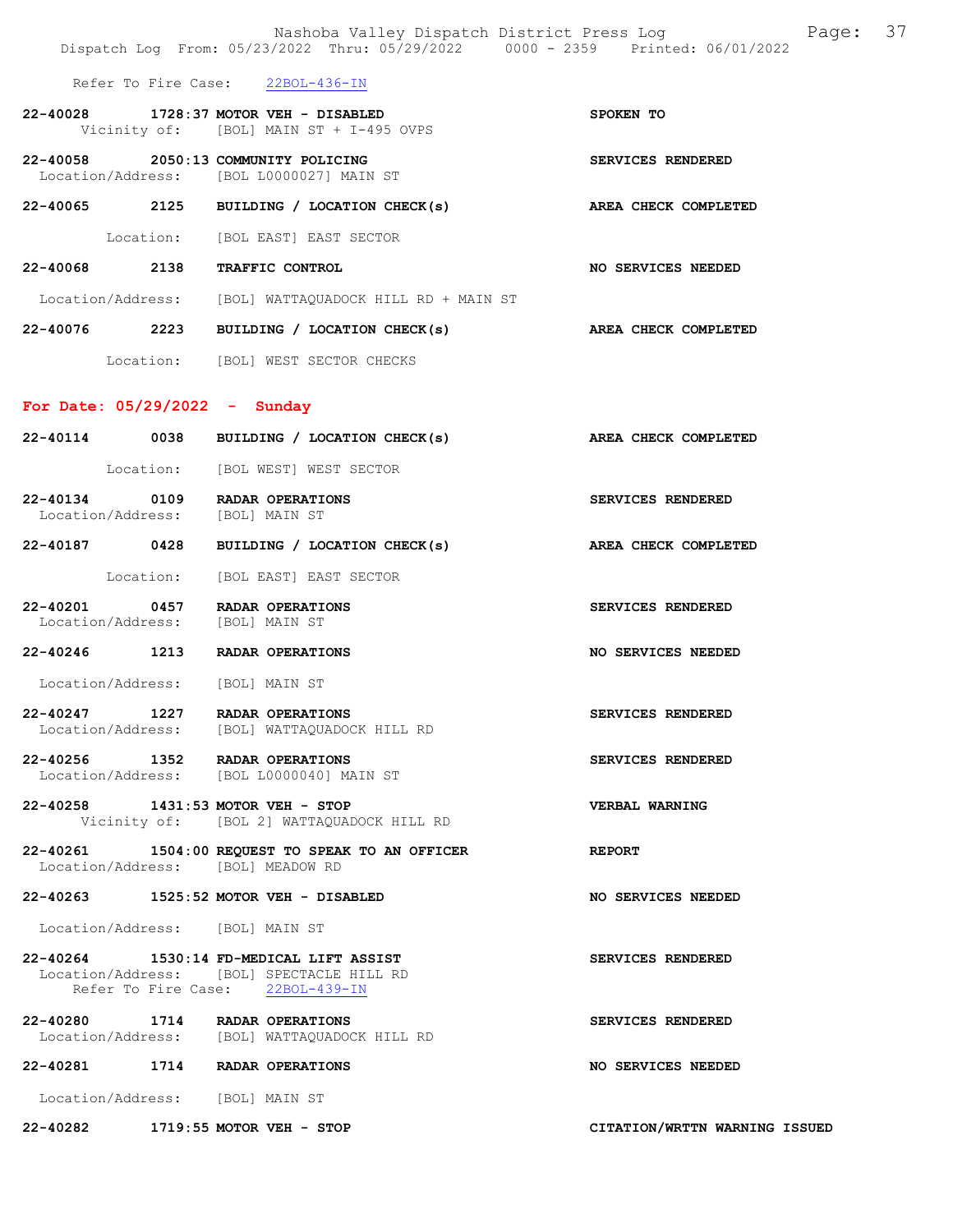|                                   | Vicinity of: [BOL L0000055] WATTAOUADOCK HILL RD                                                                                 |                |
|-----------------------------------|----------------------------------------------------------------------------------------------------------------------------------|----------------|
| 22-40293 1751:26 MOTOR VEH - STOP | Location/Address: [BOL 2] WATTAOUADOCK HILL RD                                                                                   | VERBAL WARNING |
|                                   | 22-40299 1824:15 MOTOR VEH - ACCIDENT NO INJURY<br>Location/Address: [BOL 29] MAIN ST + MANOR RD<br>Refer To Arrest: 22BOL-19-AR | ARREST(S) MADE |
| 22-40303 1833:24 ASSIST CITIZEN   | Location/Address: [BOL 565] WATTAQUADOCK HILL RD                                                                                 | UNITS ADVISED  |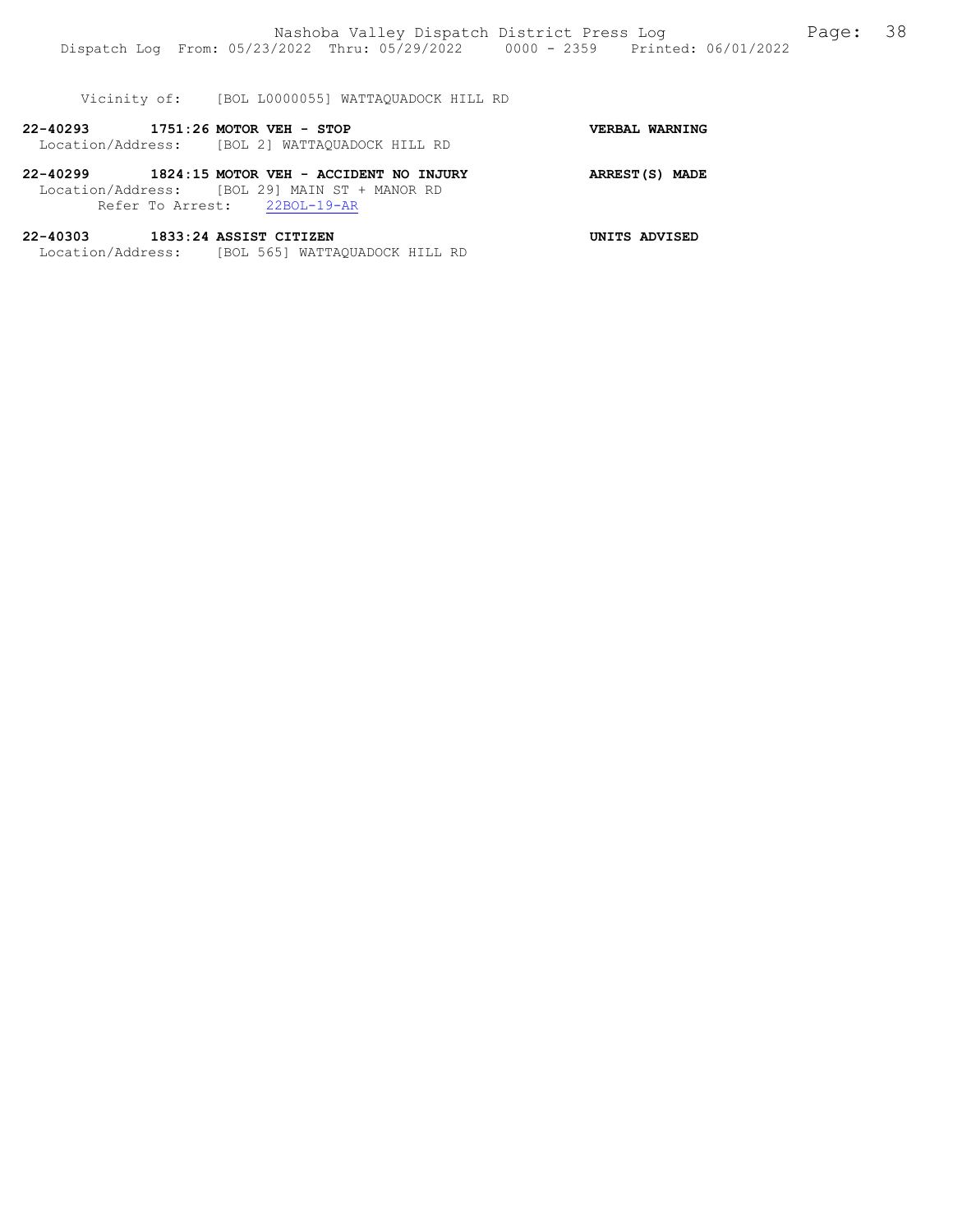For Jurisdiction: DEVENS, MA

### For Date: 05/23/2022 - Monday

- 22-38216 0355:33 ALARM COMMERCIAL BURGLARY INVESTIGATED Location/Address: [DEV 243] JACKSON RD 22-38217 0402:04 ALARM - COMMERCIAL BURGLARY INVESTIGATED Location/Address: [DEV 208] SARATOGA BLVD 22-38220 0519:26 FD-FIRE ALARM, MASTER BOX INVESTIGATED Location/Address: [DEV 145] ANTIETAM ST Refer To Fire Case: 22DEV-316-IN 22-38264 0847:01 FD-FIRE ALARM (BOX DETAIL) SERVICES RENDERED Location/Address: [DEV 558] JACKSON RD Refer To Fire Case: 22DEV-317-IN 22-38283 0952:58 SUSPICIOUS ACTIVITY SERVICES RENDERED Vicinity of: [DEV] BARNUM RD + PATTON RD 22-38320 1330:13 DISTURBANCE SPOKEN TO Location/Address: [DEV 23] PATTON RD
- 22-38326 1408:05 FD-FIRE ALARM (BOX DETAIL) SERVICES RENDERED Location/Address: [DEV 279] JACKSON RD

22-38342 1607:19 ANIMAL CALL SERVICES RENDERED Location/Address: [DEV 546] HOSPITAL RD

## For Date: 05/24/2022 - Tuesday

22-38551 0324:12 FD-MEDICAL EMERGENCY TRANSPORTED ALS Location/Address: [DEV 474] BARNUM RD Refer To Fire Case: 22DEV-318-IN

22-38590 0727:51 FD-INSPECTION SERVICES RENDERED Location/Address: [DEV BMS] JACKSON RD

22-38598 0815:32 FD-FIRE ALARM (BOX DETAIL) SERVICES RENDERED Location/Address: [DEV 523] WALKER RD Refer To Fire Case: 22DEV-322-IN

- 22-38638 1108:05 FD-FIRE ALARM (BOX DETAIL) SERVICES RENDERED Location/Address: [DEV 292] SHERIDAN RD
- 22-38647 1221:07 FD-FIRE ALARM (BOX DETAIL) SERVICES RENDERED Location/Address: [DEV 407] PATTON RD
- 22-38654 1252:33 ESCORT TRANSPORTED PARTY Location/Address: [DEV] QUEENSTOWN ST + PATTON RD

22-38662 1312:45 FD-FIRE ALARM (BOX DETAIL) SERVICES RENDERED Location/Address: [DEV 407] PATTON RD

### 22-38665 1325:30 FD-FIRE ALARM (BOX DETAIL) NO SERVICES NEEDED

Location/Address: [DEV 6] MACPHERSON RD

22-38676 1414:15 FD-MEDICAL EMERGENCY TRANSPORTED BLS Location/Address: [DEV 23] PATTON RD Refer To Fire Case: 22DEV-320-IN

### 22-38681 1503:36 PROPERTY - Found or Lost RETURNED TO HOME OR FAMILY

Location/Address: [DEV 348] ANDREWS PKWY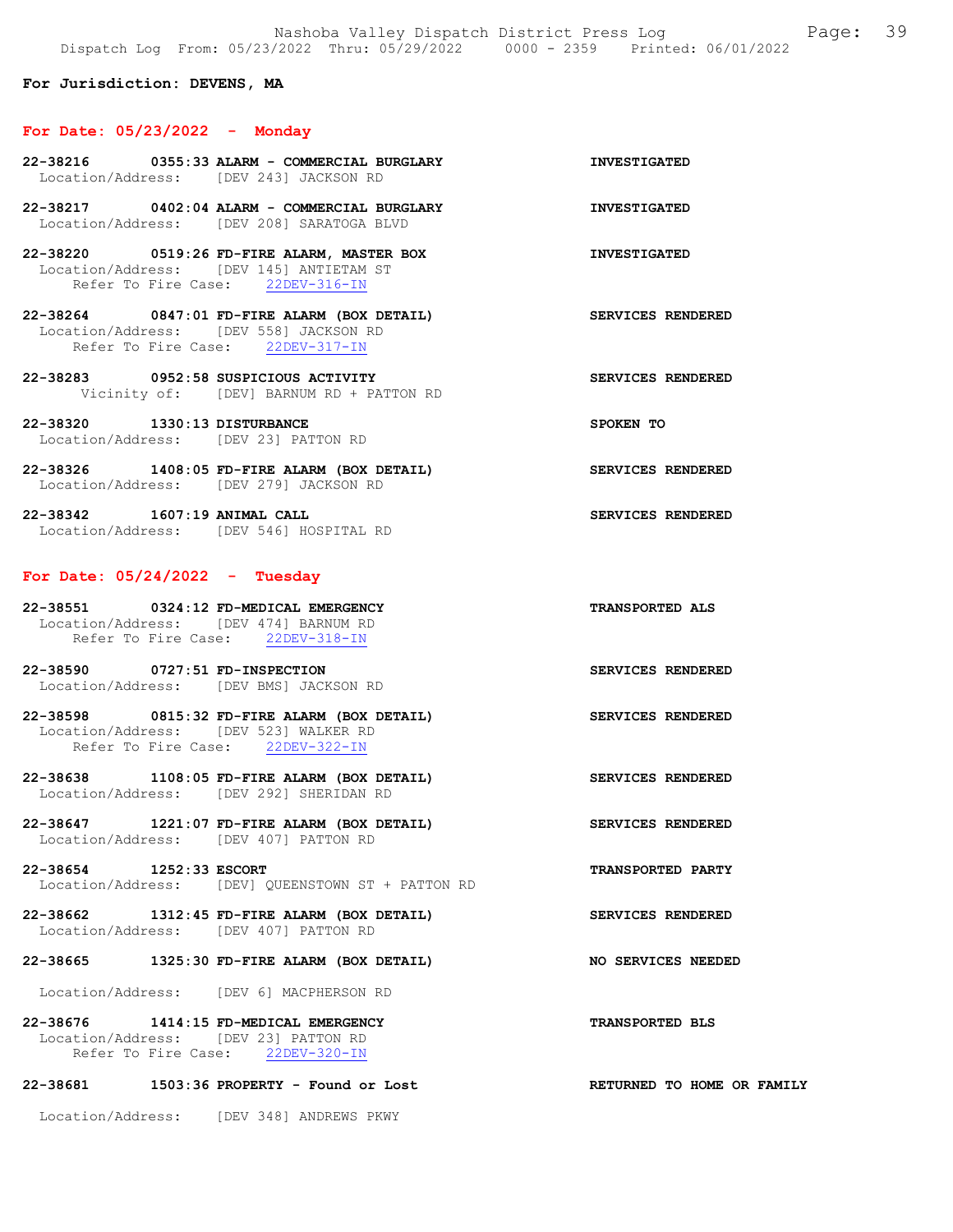22-38687 1524:36 ASSIST CITIZEN SERVICES RENDERED Vicinity of: [DEV 456] HOSPITAL RD 22-38686 1527:46 FD-MEDICAL EMERGENCY TRANSPORTED BLS Location/Address: [DEV 279] JACKSON RD Refer To Fire Case: 22DEV-321-IN

22-38693 1550:42 MOTOR VEH - ACCIDENT NO INJURY VEHICLE TOWED Location/Address: [DEV] JACKSON RD

### For Date: 05/25/2022 - Wednesday

- 22-38929 0829:26 FD-FIRE ALARM (BOX DETAIL) SERVICES RENDERED Location/Address: [DEV 558] JACKSON RD Refer To Fire Case: 22DEV-324-IN
- 22-38967 1042:30 FD-INSPECTION SERVICES RENDERED Location/Address: [DEV] POWELL ST
- 22-39047 1718:55 ASSIST CITIZEN SERVICES RENDERED Location/Address: [DEV 42] BUENA VISTA ST
- 22-39092 2114:38 MOTOR VEH DISABLED SPOKEN TO Vicinity of: [DEV] HOSPITAL RD

## For Date: 05/26/2022 - Thursday

| 22-39287          | 0838:13 FD-FIRE ALARM (BOX DETAIL) |  | <b>SERVICES RENDERED</b> |
|-------------------|------------------------------------|--|--------------------------|
| Location/Address: | TDEV 2331 PATTON RD                |  |                          |
| 22-39308          | 0954:52 FD-FD/EMS DETAIL           |  | <b>SERVICES RENDERED</b> |

- Location/Address: [DEV] PATTON RD
- 22-39321 1043:15 LARCENY/ FORGERY/ FRAUD SERVICES RENDERED Location/Address: [DEV 487] BARNUM RD
- 22-39335 1234:00 FD-FD/EMS DETAIL SERVICES RENDERED Location/Address: [DEV] ANTIETAM ST
- 22-39334 1240:19 FD-BRUSH FIRE EXTINGUISHED FIRE Location/Address: [DEV 339] ANDREWS PKWY Refer To Fire Case: 22DEV-325-IN
- 22-39347 1417:52 MOTOR VEH DISABLED SPOKEN TO Location/Address: [DEV] JACKSON RD + PATTON RD
- 22-39399 1859:33 DISTURBANCE SPOKEN TO Location/Address: [DEV 325] ELM RD

# For Date: 05/27/2022 - Friday

| 22-39587                                    |  | 0828:48 FD-FIRE ALARM (BOX DETAIL) | SERVICES RENDERED |  |
|---------------------------------------------|--|------------------------------------|-------------------|--|
| Location/Address: [DEV 230] INDEPENDENCE DR |  |                                    |                   |  |
| Refer To Fire Case:                         |  | 22DEV-328-IN                       |                   |  |

# 22-39637 1158:31 FD-MEDICAL EMERGENCY PATIENT REFUSAL, NO TRANSPORT

 Vicinity of: [DEV] JACKSON RD + CHARLESTOWN ST Refer To Fire Case: 22DEV-326-IN

22-39648 1325:20 FD-BRUSH FIRE EXTINGUISHED FIRE Location/Address: [DEV 443] ANDREWS PKWY Refer To Fire Case: 22DEV-327-IN

For Date: 05/28/2022 - Saturday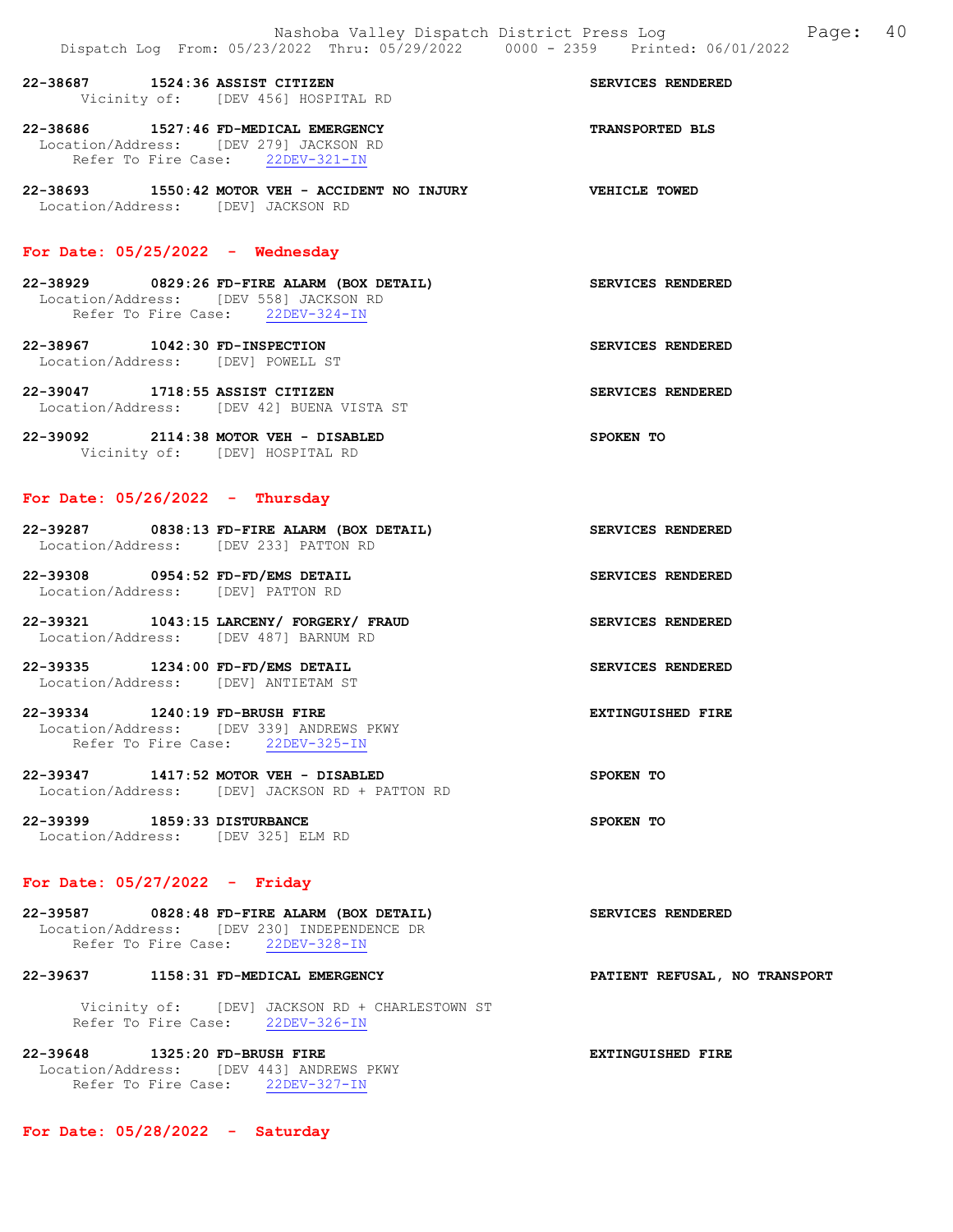| 22-39892                              | 0212:17 FD-MEDICAL EMERGENCY |              |  | <b>TRANSPORTED BLS</b> |  |
|---------------------------------------|------------------------------|--------------|--|------------------------|--|
| Location/Address: [DEV 527] PATTON RD |                              |              |  |                        |  |
| Refer To Fire Case:                   |                              | 22DEV-330-IN |  |                        |  |

22-39894 0221:38 FD-FIRE ALARM, MASTER BOX FALSE ALARM Location/Address: [DEV 289] PINE RD Refer To Fire Case: 22DEV-331-IN

22-39921 0605:41 FD-MEDICAL EMERGENCY TRANSPORTED BLS Location/Address: [DEV 443] ANDREWS PKWY Refer To Fire Case: 22DEV-332-IN

22-39931 0740:11 ASSIST OTHER AGENCY SERVICES RENDERED Vicinity of: [DEV] BARNUM RD + PATTON RD

22-39957 1007:09 FD-FIRE ALARM (BOX DETAIL) SERVICES RENDERED Location/Address: [DEV 412] BARNUM RD

22-39958 1013:31 FD-FIRE ALARM (BOX DETAIL) SERVICES RENDERED Location/Address: [DEV 339] ANDREWS PKWY

22-39959 1016:23 FD-FIRE ALARM (BOX DETAIL) SERVICES RENDERED Location/Address: [DEV 523] WALKER RD

22-39962 1028:47 FD-FIRE ALARM (BOX DETAIL) SERVICES RENDERED Location/Address: [DEV 442] JACKSON RD

### For Date: 05/29/2022 - Sunday

22-40165 0248:17 THREATS INVESTIGATED Location/Address: [DEV 4] JACKSON RD 22-40220 0830:07 911 ABANDONED/MISDIAL/HANGUP ACCIDENTAL 911 CALL

Location/Address: [DEV 385] SHERMAN AVE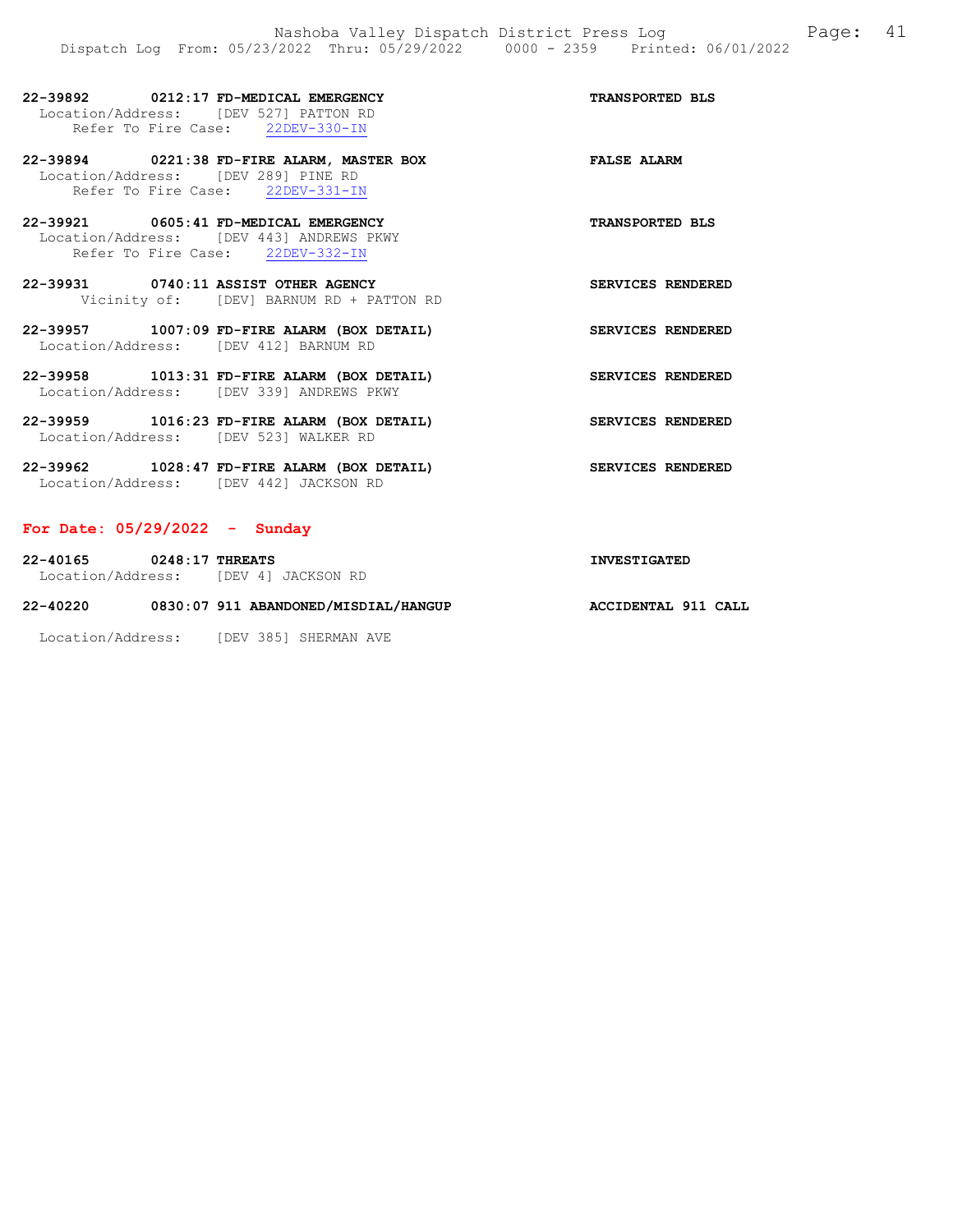## For Jurisdiction: HARVARD, MA

# For Date: 05/23/2022 - Monday

| 22-38110 0005                 | RADAR OPERATIONS<br>Location/Address: [HAR 789] MASS AVE                                                               | SERVICES RENDERED      |
|-------------------------------|------------------------------------------------------------------------------------------------------------------------|------------------------|
|                               | 22-38113 0009 RADAR OPERATIONS<br>Location/Address: [HAR 2033] MASS AVE                                                | SERVICES RENDERED      |
|                               | 22-38120 0033 BUILDING / LOCATION CHECK(s)                                                                             | AREA CHECK COMPLETED   |
|                               | Location/Address: [HAR 2247] STILL RIVER RD                                                                            |                        |
|                               | 22-38123 0035 BUILDING / LOCATION CHECK(s)                                                                             | AREA CHECK COMPLETED   |
|                               | Location/Address: [HAR 1833] PROSPECT HILL RD                                                                          |                        |
|                               | 22-38126 0043 BUILDING / LOCATION CHECK(s)                                                                             | AREA CHECK COMPLETED   |
|                               | Location/Address: [HAR 1830] LANCASTER COUNTY RD                                                                       |                        |
|                               | 22-38223 0531 RADAR OPERATIONS<br>Location/Address: [HAR 2784] BOLTON RD                                               | SERVICES RENDERED      |
|                               | 22-38225 0536 RADAR OPERATIONS<br>Location/Address: [HAR 2147] AYER RD                                                 | SERVICES RENDERED      |
|                               | 22-38243 0724:56 MOTOR VEH - ACCIDENT W/INJURY PATIENT REFUSAL, NO TRANSPORT                                           |                        |
|                               | Location/Address: [HAR 2731] ROUTE 2 EAST HWY<br>Refer To Fire Case: 22HAR-121-IN                                      |                        |
| 22-38254 0821:50 ROAD HAZARDS | Vicinity of: [HAR 2283] MASS AVE                                                                                       | SERVICES RENDERED      |
|                               | 22-38258 0838 TRAFFIC CONTROL<br>Location/Address: [HAR 2033] MASS AVE                                                 | SERVICES RENDERED      |
|                               | 22-38262 0845 TRAFFIC CONTROL<br>Location/Address: [HAR 2033] MASS AVE                                                 | SERVICES RENDERED      |
|                               | 22-38303 1148:06 COMMUNITY POLICING<br>Location/Address: [HAR 2034] MASS AVE                                           | SERVICES RENDERED      |
|                               | 22-38339 1556:00 FD-MEDICAL EMERGENCY<br>Location/Address: [HAR 803] MASS AVE                                          | <b>TRANSPORTED BLS</b> |
|                               | 22-38355 1729 RADAR OPERATIONS<br>Location/Address: [HAR 1407] STILL RIVER RD                                          | SERVICES RENDERED      |
|                               | 22-38378 2057:28 FD-FIRE ALARM, COMMERCIAL<br>Location/Address: [HAR 2182] AYER RD<br>Refer To Fire Case: 22HAR-122-IN | <b>INVESTIGATED</b>    |
|                               | 22-38387 2149:59 RADAR OPERATIONS<br>Location/Address: [HAR] STILL RIVER RD                                            | SERVICES RENDERED      |
|                               | 22-38396 2249 BUILDING / LOCATION CHECK(s)                                                                             | AREA CHECK COMPLETED   |
|                               | Location/Address: [HAR 2125] STILL RIVER DEPOT RD                                                                      |                        |
|                               | 22-38397 2256 BUILDING / LOCATION CHECK(s)                                                                             | AREA CHECK COMPLETED   |
|                               | Location/Address: [HAR 2247] STILL RIVER RD                                                                            |                        |
| 22-38398                      | 2302 BUILDING / LOCATION CHECK(s)                                                                                      | AREA CHECK COMPLETED   |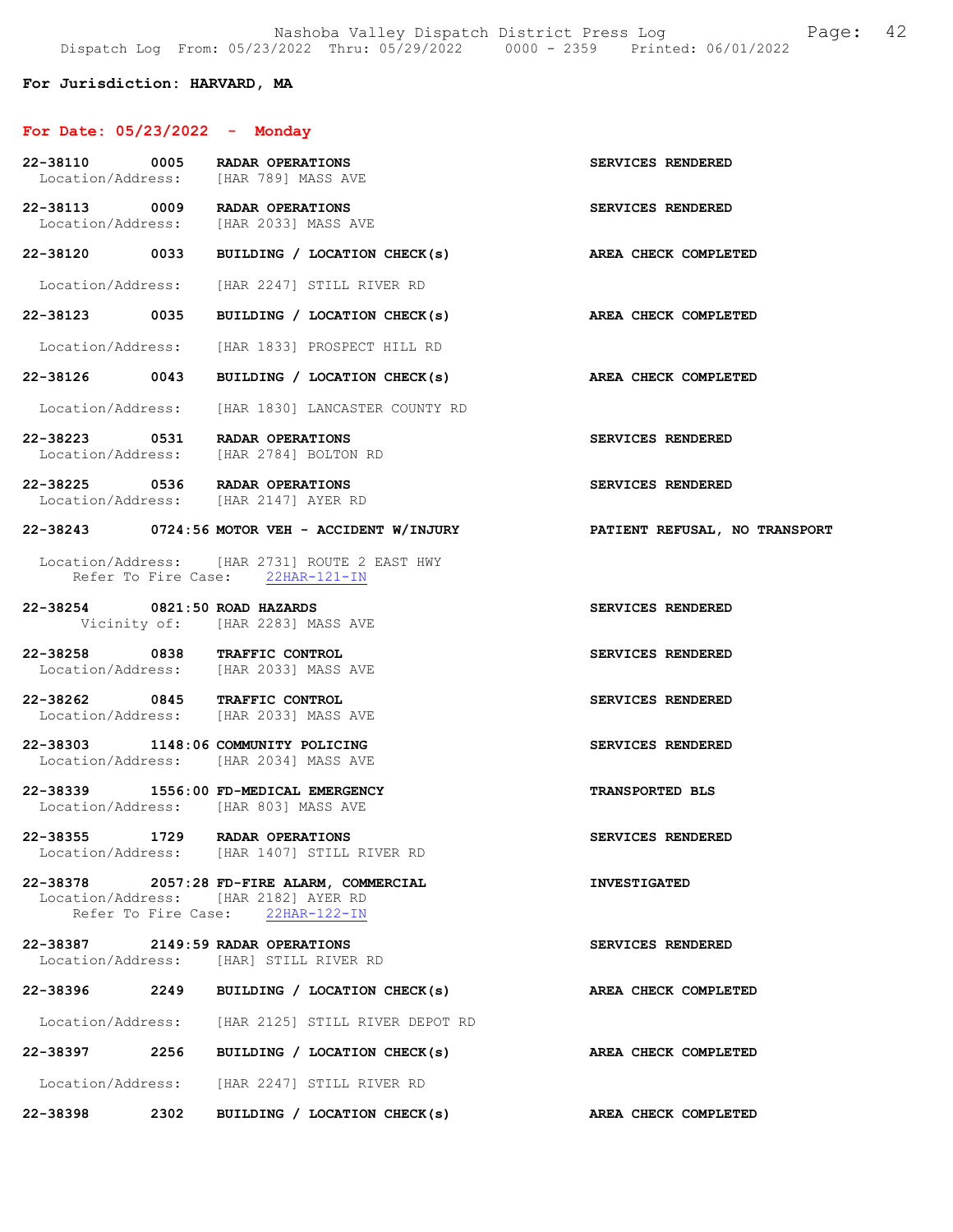|                                  |      |                                                                                                                                |                      | Nashoba Valley Dispatch District Press Log Nashoba Valley Dispatch District Press Log<br>Dispatch Log From: 05/23/2022 Thru: 05/29/2022 0000 - 2359 Printed: 06/01/2022 | 43 |
|----------------------------------|------|--------------------------------------------------------------------------------------------------------------------------------|----------------------|-------------------------------------------------------------------------------------------------------------------------------------------------------------------------|----|
|                                  |      | Location/Address: [HAR 2033] MASS AVE                                                                                          |                      |                                                                                                                                                                         |    |
| 22-38399                         | 2304 | BUILDING / LOCATION CHECK(s)                                                                                                   |                      | AREA CHECK COMPLETED                                                                                                                                                    |    |
|                                  |      | Location/Address: [HAR 2348] POND RD                                                                                           |                      |                                                                                                                                                                         |    |
| 22-38400 2307                    |      | BUILDING / LOCATION CHECK(s) AREA CHECK COMPLETED                                                                              |                      |                                                                                                                                                                         |    |
| Location/Address:                |      | [HAR 2660] MASS AVE                                                                                                            |                      |                                                                                                                                                                         |    |
| 22-38401 2309                    |      | BUILDING / LOCATION CHECK(s) AREA CHECK COMPLETED                                                                              |                      |                                                                                                                                                                         |    |
|                                  |      | Location/Address: [HAR 2223] MASS AVE                                                                                          |                      |                                                                                                                                                                         |    |
| 22-38402                         | 2312 | BUILDING / LOCATION CHECK(s)                                                                                                   |                      | AREA CHECK COMPLETED                                                                                                                                                    |    |
|                                  |      | Location/Address: [HAR 2026] AYER RD                                                                                           |                      |                                                                                                                                                                         |    |
|                                  |      |                                                                                                                                |                      |                                                                                                                                                                         |    |
| For Date: $05/24/2022 -$ Tuesday |      |                                                                                                                                |                      |                                                                                                                                                                         |    |
| 22-38432                         | 0018 | BUILDING / LOCATION CHECK(s)                                                                                                   |                      | <b>AREA CHECK COMPLETED</b>                                                                                                                                             |    |
|                                  |      | Location/Address: [HAR 2033] MASS AVE                                                                                          |                      |                                                                                                                                                                         |    |
| 22-38437                         | 0019 | BUILDING / LOCATION CHECK(s)                                                                                                   |                      | BUILDING CHKED, APPEARS SECURE                                                                                                                                          |    |
| Location/Address:                |      | [HAR 1830] LANCASTER COUNTY RD                                                                                                 |                      |                                                                                                                                                                         |    |
| 22-38434 0020                    |      | BUILDING / LOCATION CHECK(s)                                                                                                   |                      | AREA CHECK COMPLETED                                                                                                                                                    |    |
| Location/Address:                |      | [HAR 2034] MASS AVE                                                                                                            |                      |                                                                                                                                                                         |    |
| 22-38438                         | 0023 | BUILDING / LOCATION CHECK(s)                                                                                                   | AREA CHECK COMPLETED |                                                                                                                                                                         |    |
| Location/Address:                |      | [HAR 2348] POND RD                                                                                                             |                      |                                                                                                                                                                         |    |
| 22-38443                         | 0025 | BUILDING / LOCATION CHECK(s)                                                                                                   |                      | BUILDING CHKED, APPEARS SECURE                                                                                                                                          |    |
|                                  |      | Location/Address: [HAR 2372] AYER RD                                                                                           |                      |                                                                                                                                                                         |    |
|                                  |      |                                                                                                                                |                      | 22-38452 0027 BUILDING / LOCATION CHECK(s) BUILDING CHKED, APPEARS SECURE                                                                                               |    |
|                                  |      | Location/Address: [HAR 2044] PROSPECT HILL RD                                                                                  |                      |                                                                                                                                                                         |    |
|                                  |      | 22-38456 0033 BUILDING / LOCATION CHECK(s)                                                                                     |                      | BUILDING CHKED, APPEARS SECURE                                                                                                                                          |    |
|                                  |      | Location/Address: [HAR 2247] STILL RIVER RD                                                                                    |                      |                                                                                                                                                                         |    |
| 22-38461 0038                    |      | BUILDING / LOCATION CHECK(s)                                                                                                   |                      | BUILDING CHKED, APPEARS SECURE                                                                                                                                          |    |
|                                  |      | Location/Address: [HAR 2026] AYER RD                                                                                           |                      |                                                                                                                                                                         |    |
| 22-38479 0049                    |      | BUILDING / LOCATION CHECK(s)                                                                                                   |                      | AREA CHECK COMPLETED                                                                                                                                                    |    |
|                                  |      | Location/Address: [HAR 2026] AYER RD                                                                                           |                      |                                                                                                                                                                         |    |
|                                  |      | 22-38567 0543 RADAR OPERATIONS<br>Location/Address: [HAR 2784] BOLTON RD                                                       |                      | SERVICES RENDERED                                                                                                                                                       |    |
|                                  |      | 22-38570 0554 RADAR OPERATIONS<br>Location/Address: [HAR] LITTLETON RD                                                         |                      | SERVICES RENDERED                                                                                                                                                       |    |
|                                  |      | $22-38592$ 0731:08 FD-FIRE ALARM, TROUBLE<br>Location/Address: [HAR 419] EAST BARE HILL RD<br>Refer To Fire Case: 22HAR-123-IN |                      | <b>INVESTIGATED</b>                                                                                                                                                     |    |
|                                  |      | 22-38605 0840 TRAFFIC CONTROL<br>Location/Address: [HAR 2033] MASS AVE                                                         |                      | SERVICES RENDERED                                                                                                                                                       |    |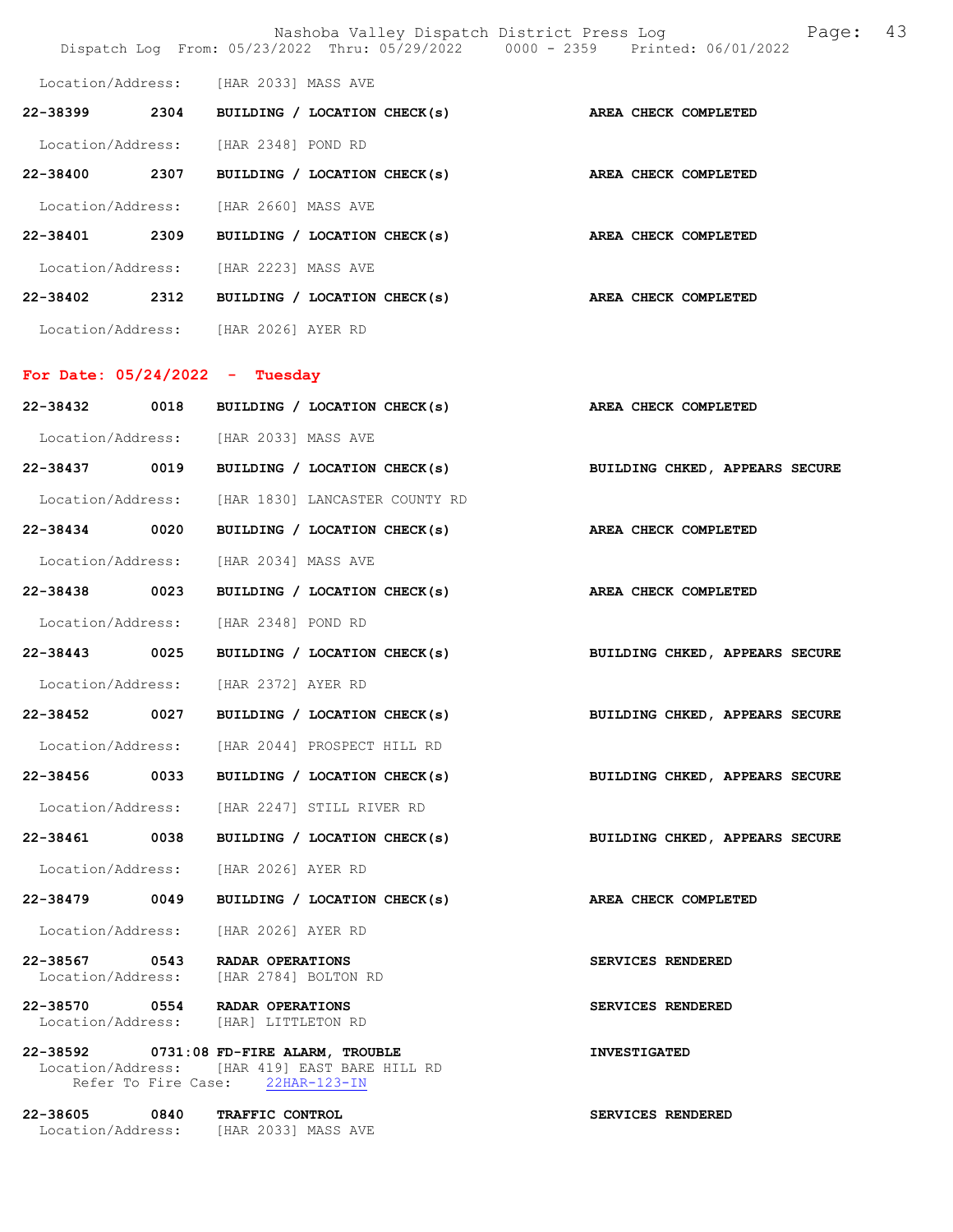| 22-38611          | 0904 | RADAR OPERATIONS    |
|-------------------|------|---------------------|
| Location/Address: |      | [HAR 264] BOLTON RD |

22-38612 0925:30 MOTOR VEH - STOP CITATION/WRTTN WARNING ISSUED

Vicinity of: [HAR 277] BOLTON RD

- 22-38617 0933 RADAR OPERATIONS SERVICES RENDERED<br>
Location/Address: [HAR 2329] BOLTON RD [HAR 2329] BOLTON RD
- 22-38620 0945:32 MOTOR VEH STOP CITATION/WRTTN WARNING ISSUED
- Location/Address: [HAR 264] BOLTON RD
- 22-38624 1002:30 FD-INSPECTION SERVICES RENDERED Location/Address: [HAR 1053] OLD SCHOOL HOUSE RD
- 22-38629 1030:45 FD-INSPECTION SERVICES RENDERED Location/Address: [HAR 757] LOVERS LN
- 22-38631 1040:47 FD-INSPECTION SERVICES RENDERED Location/Address: [HAR 788] MASS AVE
- 22-38632 1043:01 COMMUNITY POLICING SERVICES RENDERED Location/Address: [HAR 2034] MASS AVE
- 22-38637 1104:27 FD-INSPECTION SERVICES RENDERED Location/Address: [HAR 749] LOVERS LN
- 22-38664 1319:57 MOTOR VEH COMPLAINT REPORT Location/Address: [HAR 2033] MASS AVE
- 22-38670 1340 RADAR OPERATIONS SERVICES RENDERED Location/Address: [HAR 2033] MASS AVE
- 22-38671 1344:19 MOTOR VEH STOP CITATION/WRTTN WARNING ISSUED
	- Vicinity of: [HAR 2273] MASS AVE
- 22-38672 1353:08 MOTOR VEH STOP CITATION/WRTTN WARNING ISSUED
	- Vicinity of: [HAR 2033] MASS AVE
- 22-38674 1400:22 COMMUNITY POLICING SERVICES RENDERED Location/Address: [HAR] AYER RD
- 22-38680 1503:28 FD-INSPECTION SERVICES RENDERED Location/Address: [HAR 588] JACOB GATES RD
- 22-38709 1706:07 TREE/WIRE DOWN SERVICES RENDERED Vicinity of: [HAR] CLEAVES HILL RD
- 22-38717 1741 RADAR OPERATIONS SERVICES RENDERED Location/Address: [HAR 1407] STILL RIVER RD
- 22-38719 1756 RADAR OPERATIONS SERVICES RENDERED Location/Address: [HAR 2018] AYER RD
- 22-38723 1829 BUILDING / LOCATION CHECK(s) SERVICES RENDERED Location/Address: [HAR 2129] SHAKER RD
- 22-38732 1950 RADAR OPERATIONS SERVICES RENDERED<br>Location/Address: [HAR 1833] PROSPECT HILL RD Location/Address: [HAR 1833] PROSPECT HILL RD
- 22-38733 2017 BUILDING / LOCATION CHECK(s) SERVICES RENDERED Location/Address: [HAR 2885] AYER RD
	-
- 22-38736 2020 BUILDING / LOCATION CHECK(s) SERVICES RENDERED Location/Address: [HAR 2222] AYER RD

SERVICES RENDERED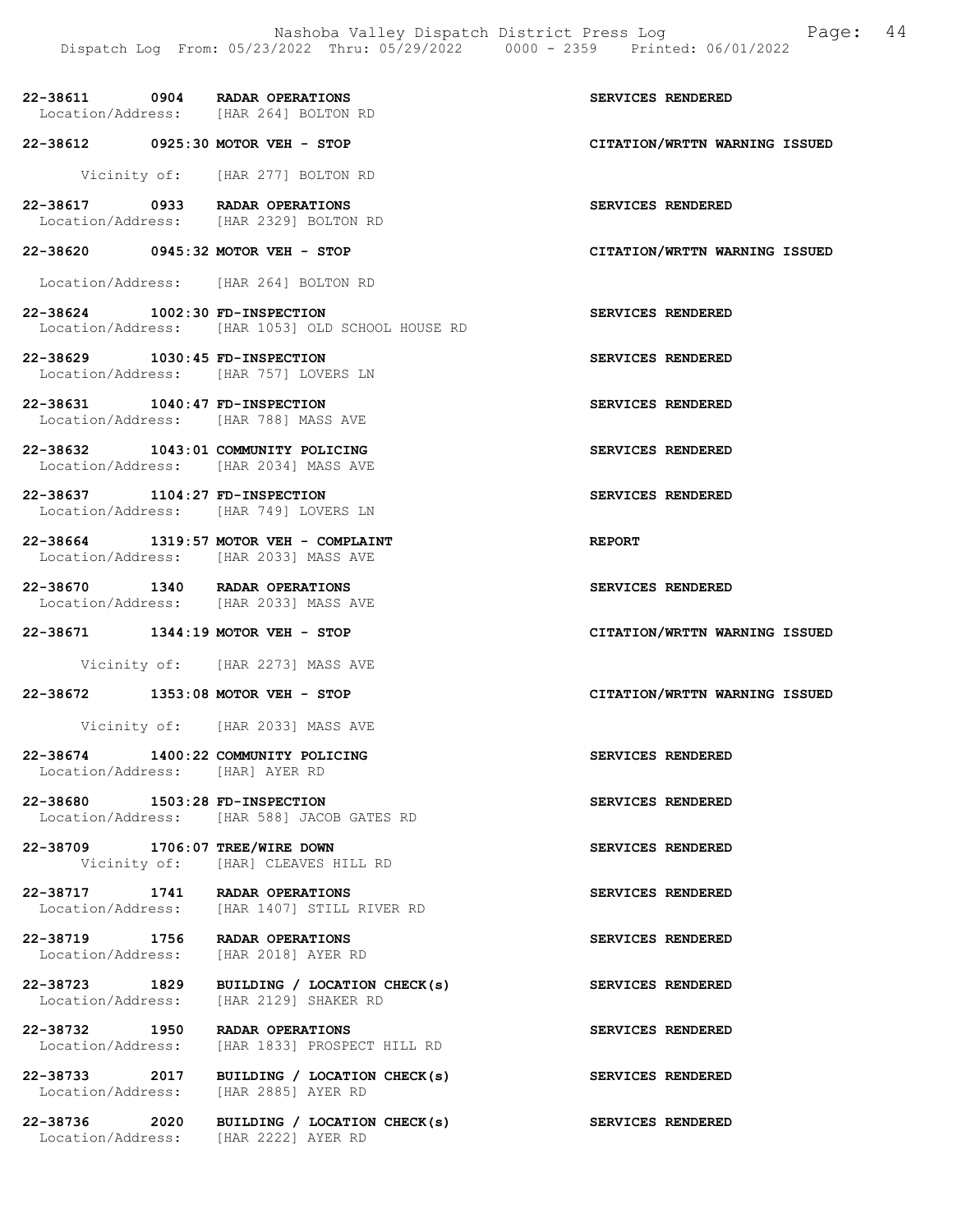| 22-38738 2026:07 MOTOR VEH - STOP                                         | Vicinity of: [HAR 93] AYER RD                                                                                            | VERBAL WARNING                 |
|---------------------------------------------------------------------------|--------------------------------------------------------------------------------------------------------------------------|--------------------------------|
|                                                                           | 22-38742 2042:08 FD-FIRE ALARM, TROUBLE<br>Location/Address: [HAR 1838] LITTLETON RD<br>Refer To Fire Case: 22HAR-125-IN | SERVICES RENDERED              |
| 22-38755 2140:18 ASSIST OTHER AGENCY                                      |                                                                                                                          | SEARCHED AREA, NEGATIVE RESULT |
|                                                                           | Location/Address: [HAR 2044] PROSPECT HILL RD                                                                            |                                |
| For Date: $05/25/2022 -$ Wednesday                                        |                                                                                                                          |                                |
|                                                                           | 22-38819 0047 BUILDING / LOCATION CHECK(s) BUILDING CHKED, APPEARS SECURE                                                |                                |
|                                                                           | Location/Address: [HAR 1830] LANCASTER COUNTY RD                                                                         |                                |
|                                                                           | 22-38829 0055 BUILDING / LOCATION CHECK(s) BUILDING CHKED, APPEARS SECURE                                                |                                |
| Location/Address: [HAR] AYER RD                                           |                                                                                                                          |                                |
| 22-38831 0055                                                             | BUILDING / LOCATION CHECK(s) AREA CHECK COMPLETED                                                                        |                                |
| Location/Address: [HAR 2034] MASS AVE                                     |                                                                                                                          |                                |
| 22-38834 0058                                                             | BUILDING / LOCATION CHECK(s) AREA CHECK COMPLETED                                                                        |                                |
| Location/Address: [HAR 2033] MASS AVE                                     |                                                                                                                          |                                |
|                                                                           | 22-38837 0104 BUILDING / LOCATION CHECK(s) AREA CHECK COMPLETED                                                          |                                |
|                                                                           | Location/Address: [HAR 2049] PINNACLE RD                                                                                 |                                |
| 22-38840 0110                                                             | BUILDING / LOCATION CHECK(s) AREA CHECK COMPLETED                                                                        |                                |
|                                                                           | Location/Address: [HAR 2893] TRAIL RIDGE WAY                                                                             |                                |
| 22-38842 0112                                                             | BUILDING / LOCATION CHECK(s) BUILDING CHKED, APPEARS SECURE                                                              |                                |
| Location/Address: [HAR 2024] AYER RD                                      |                                                                                                                          |                                |
|                                                                           | 22-38844 0114 BUILDING / LOCATION CHECK(s) BUILDING CHKED, APPEARS SECURE                                                |                                |
| Location/Address:                                                         | [HAR 2044] PROSPECT HILL RD                                                                                              |                                |
| 22-38846                                                                  | 0115 BUILDING / LOCATION CHECK(s)                                                                                        | BUILDING CHKED, APPEARS SECURE |
|                                                                           | Location/Address: [HAR 2247] STILL RIVER RD                                                                              |                                |
| 22-38851 0118                                                             | BUILDING / LOCATION CHECK(s)                                                                                             | BUILDING CHKED, APPEARS SECURE |
| Location/Address:                                                         | [HAR 2026] AYER RD                                                                                                       |                                |
| 22-38896 0529<br>Location/Address: [HAR 2147] AYER RD                     | RADAR OPERATIONS                                                                                                         | SERVICES RENDERED              |
| 22-38907 0700 RADAR OPERATIONS<br>Location/Address: [HAR] AYER RD         |                                                                                                                          | SERVICES RENDERED              |
| 22-38921 0809 TRAFFIC CONTROL<br>Location/Address: [HAR 2033] MASS AVE    |                                                                                                                          | SERVICES RENDERED              |
| 22-38931 0831:07 TRAFFIC CONTROL<br>Location/Address: [HAR 2033] MASS AVE |                                                                                                                          | SERVICES RENDERED              |
| 22-38943 0924 RADAR OPERATIONS                                            | Location/Address: [HAR 1415] STILL RIVER RD                                                                              | SERVICES RENDERED              |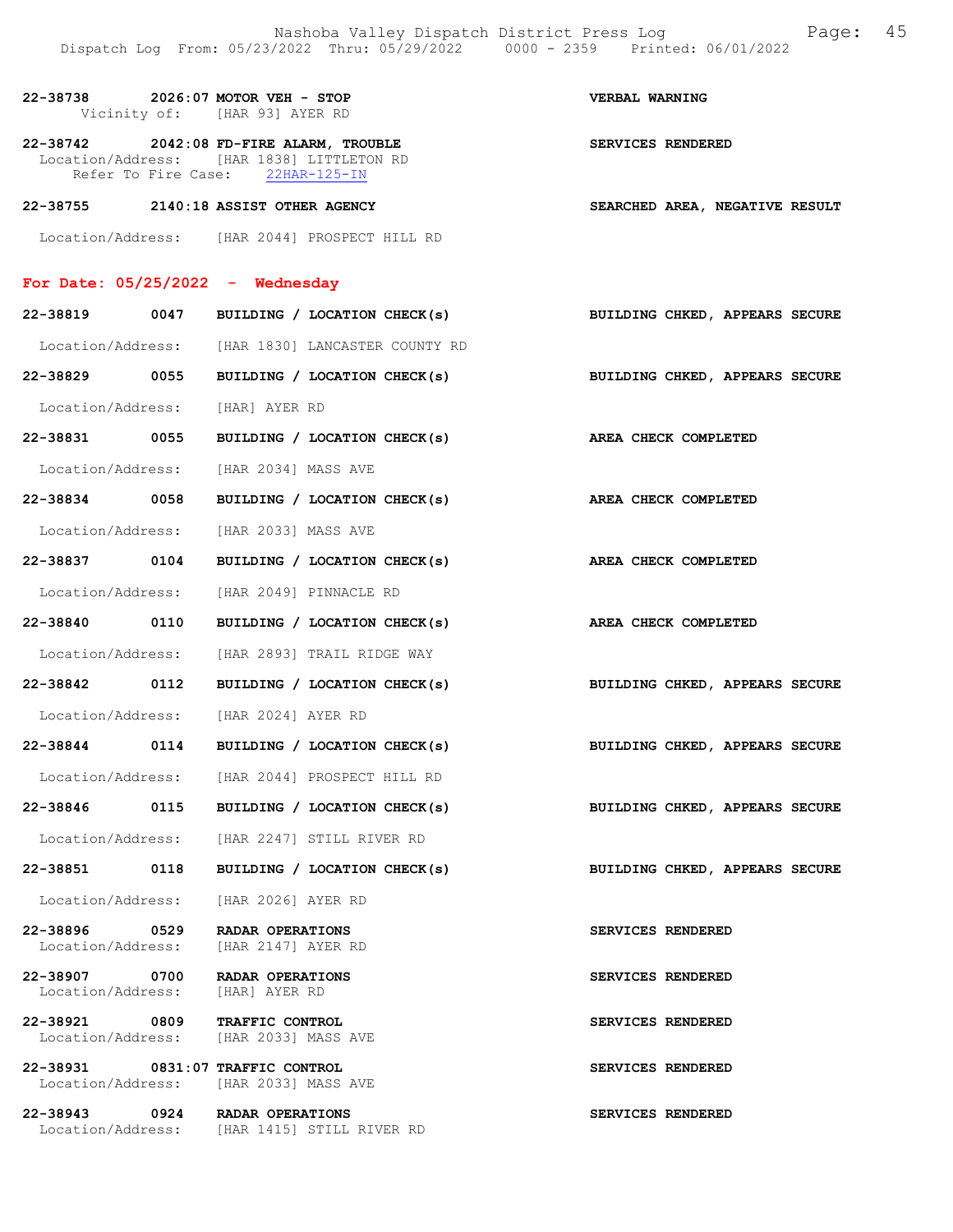## 22-38949 0937 RADAR OPERATIONS SERVICES RENDERED Location/Address: [HAR 1780] WOODCHUCK HILL RD

22-38956 0958 RADAR OPERATIONS SERVICES RENDERED<br>
Location/Address: [HAR 2024] AYER RD [HAR 2024] AYER RD

22-38958 1016 RADAR OPERATIONS SERVICES RENDERED Location/Address: [HAR 54] AYER RD

22-38966 1039:26 FD-INSPECTION SERVICES RENDERED Location/Address: [HAR 36] ANN LEES RD

22-38970 1051 RADAR OPERATIONS SERVICES RENDERED Location/Address: [HAR 684] LITTLETON RD

22-38972 1053:07 FD-INSPECTION SERVICES RENDERED Location/Address: [HAR 1006] OLD LITTLETON RD

22-38973 1058:15 FD-INSPECTION SERVICES RENDERED Location/Address: [HAR 3045] LITTLETON COUNTY RD

### 22-38979 1117:45 FD-INSPECTION SERVICES RENDERED Location/Address: [HAR 1560] STOW RD

22-38982 1119:35 FD-SERVICE CALL SERVICES RENDERED Location/Address: [HAR 1838] LITTLETON RD Refer To Fire Case: 22HAR-126-IN

### 22-38989 1135:23 MOTOR VEH - ACCIDENT W/INJURY NO SERVICES NEEDED

 Location/Address: [HAR 2570] ROUTE 2 WEST HWY Refer To Fire Case: 22HAR-127-IN

22-38997 1213:27 FD-INSPECTION SERVICES RENDERED Location/Address: [HAR 440] EAST BARE HILL RD

22-38998 1217:52 FD-INSPECTION SERVICES RENDERED Location/Address: [HAR 749] LOVERS LN

22-39000 1229:37 FD-INSPECTION SERVICES RENDERED Location/Address: [HAR 1427] STILL RIVER RD

22-39006 1303 RADAR OPERATIONS SERVICES RENDERED<br>Location/Address: [HAR 2033] MASS AVE [HAR 2033] MASS AVE

22-39007 1306:21 MOTOR VEH - STOP CITATION/WRTTN WARNING ISSUED

Vicinity of: [HAR 2028] STILL RIVER RD

22-39025 1441:56 TRAFFIC COMPLAINT SPOKEN TO Location/Address: [HAR 3009] POOR FARM RD

### 22-39026 1444:25 MOTOR VEH - ACCIDENT NO INJURY REFERRED TO OTHER AGENCY

Location/Address: [HAR] AYER RD

22-39049 1726 RADAR OPERATIONS<br>
Location/Address: [HAR 1407] STILL RIVER RD<br>
The services RENDERED Location/Address: [HAR 1407] STILL RIVER RD

22-39055 1806:05 WELL BEING CHECK SPOKEN TO Location/Address: [HAR 1399] STILL RIVER RD

22-39058 1833 BUILDING / LOCATION CHECK(s) SERVICES RENDERED Location/Address: [HAR 2550] ANN LEES RD

22-39061 1848 BUILDING / LOCATION CHECK(s) SERVICES RENDERED Location/Address: [HAR 1830] LANCASTER COUNTY RD

22-39063 1855 BUILDING / LOCATION CHECK(s) SERVICES RENDERED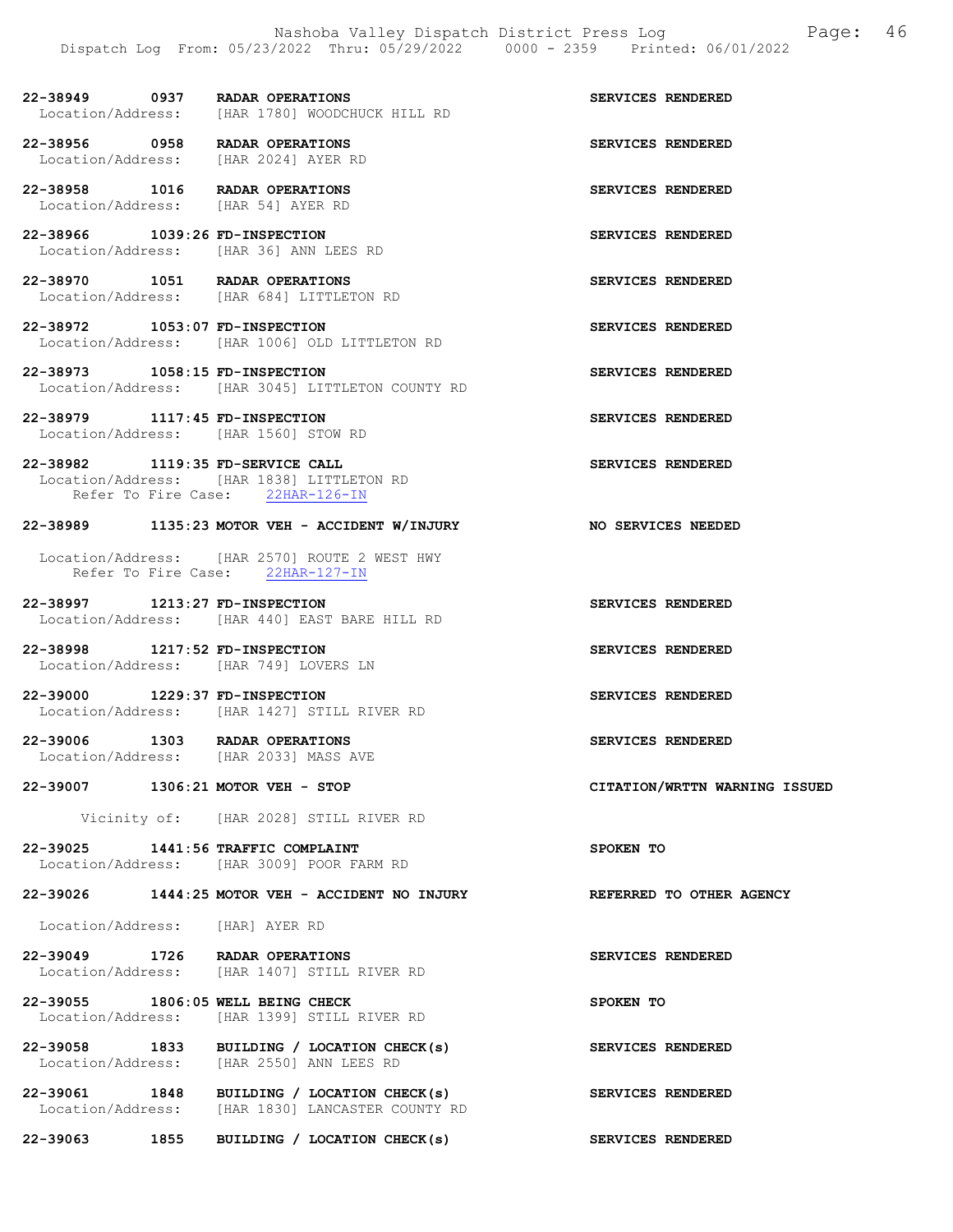|                                   | Dispatch Log From: 05/23/2022 Thru: 05/29/2022 0000 - 2359 Printed: 06/01/2022 | Nashoba Valley Dispatch District Press Log Mashoba Valley Dispatch District Press Log |
|-----------------------------------|--------------------------------------------------------------------------------|---------------------------------------------------------------------------------------|
|                                   | Location/Address: [HAR 1833] PROSPECT HILL RD                                  |                                                                                       |
|                                   | 22-39064 1855:22 MOTOR VEH - ACCIDENT HIT & RUN                                | <b>REPORT</b>                                                                         |
|                                   | Location/Address: [HAR 239] BOLTON RD                                          |                                                                                       |
| 22-39071 1942:18 MOTOR VEH - STOP |                                                                                | CITATION/WRTTN WARNING ISSUED                                                         |
|                                   | Vicinity of: [HAR 1833] PROSPECT HILL RD                                       |                                                                                       |
| 22-39074 2001 RADAR OPERATIONS    | Location/Address: [HAR 2044] PROSPECT HILL RD                                  | SERVICES RENDERED                                                                     |
| 22-39080 2038:51 MOTOR VEH - STOP | Vicinity of: [HAR 2028] STILL RIVER RD                                         | <b>VERBAL WARNING</b>                                                                 |
| For Date: $05/26/2022 - Thursday$ |                                                                                |                                                                                       |
|                                   | 22-39179 0106 BUILDING / LOCATION CHECK(s)                                     | BUILDING CHKED, APPEARS SECURE                                                        |
|                                   | Location/Address: [HAR 1830] LANCASTER COUNTY RD                               |                                                                                       |
|                                   | 22-39181 0107 BUILDING / LOCATION CHECK(s)                                     | BUILDING CHKED, APPEARS SECURE                                                        |
|                                   | Location/Address: [HAR 2044] PROSPECT HILL RD                                  |                                                                                       |
|                                   | 22-39184 0112:49 BUILDING / LOCATION CHECK(s)                                  | <b>AREA CHECK COMPLETED</b>                                                           |
|                                   | Location/Address: [HAR 2044] PROSPECT HILL RD                                  |                                                                                       |
|                                   | 22-39187 0114 BUILDING / LOCATION CHECK(s)                                     | BUILDING CHKED, APPEARS SECURE                                                        |
|                                   | Location/Address: [HAR 2247] STILL RIVER RD                                    |                                                                                       |
|                                   | 22-39192 0119 BUILDING / LOCATION CHECK(s)                                     | BUILDING CHKED, APPEARS SECURE                                                        |
|                                   | Location/Address: [HAR 2028] STILL RIVER RD                                    |                                                                                       |
| 0121<br>22-39193                  | BUILDING / LOCATION CHECK(s)                                                   | BUILDING CHKED, APPEARS SECURE                                                        |
|                                   | Location: [HAR 1832] SCHOOLS-TOWN BEACH-LIBRARY                                |                                                                                       |
| 22-39196<br>Location/Address:     | 0126:10 VANDALISM<br>[HAR 2034] MASS AVE                                       | <b>REPORT</b>                                                                         |
| 22-39199<br>0130                  | BUILDING / LOCATION CHECK(s)                                                   | BUILDING CHKED, APPEARS SECURE                                                        |
|                                   | Location/Address: [HAR 2049] PINNACLE RD                                       |                                                                                       |
| 0131<br>22-39202                  | BUILDING / LOCATION CHECK(s)                                                   | BUILDING CHKED, APPEARS SECURE                                                        |
| Location/Address:                 | [HAR 2893] TRAIL RIDGE WAY                                                     |                                                                                       |
| 0147<br>22-39212                  | BUILDING / LOCATION CHECK(s)                                                   | BUILDING CHKED, APPEARS SECURE                                                        |

Location/Address: [HAR 2026] AYER RD

22-39249 0532 RADAR OPERATIONS SERVICES RENDERED Location/Address: [HAR 2283] MASS AVE

22-39259 0558 RADAR OPERATIONS SERVICES RENDERED Location/Address: [HAR] AYER RD

22-39291 0845 TRAFFIC CONTROL SERVICES RENDERED Location/Address: [HAR 2033] MASS AVE

22-39314 1020:31 MOTOR VEH - COMPLAINT SPOKEN TO Location/Address: [HAR 1416] STILL RIVER RD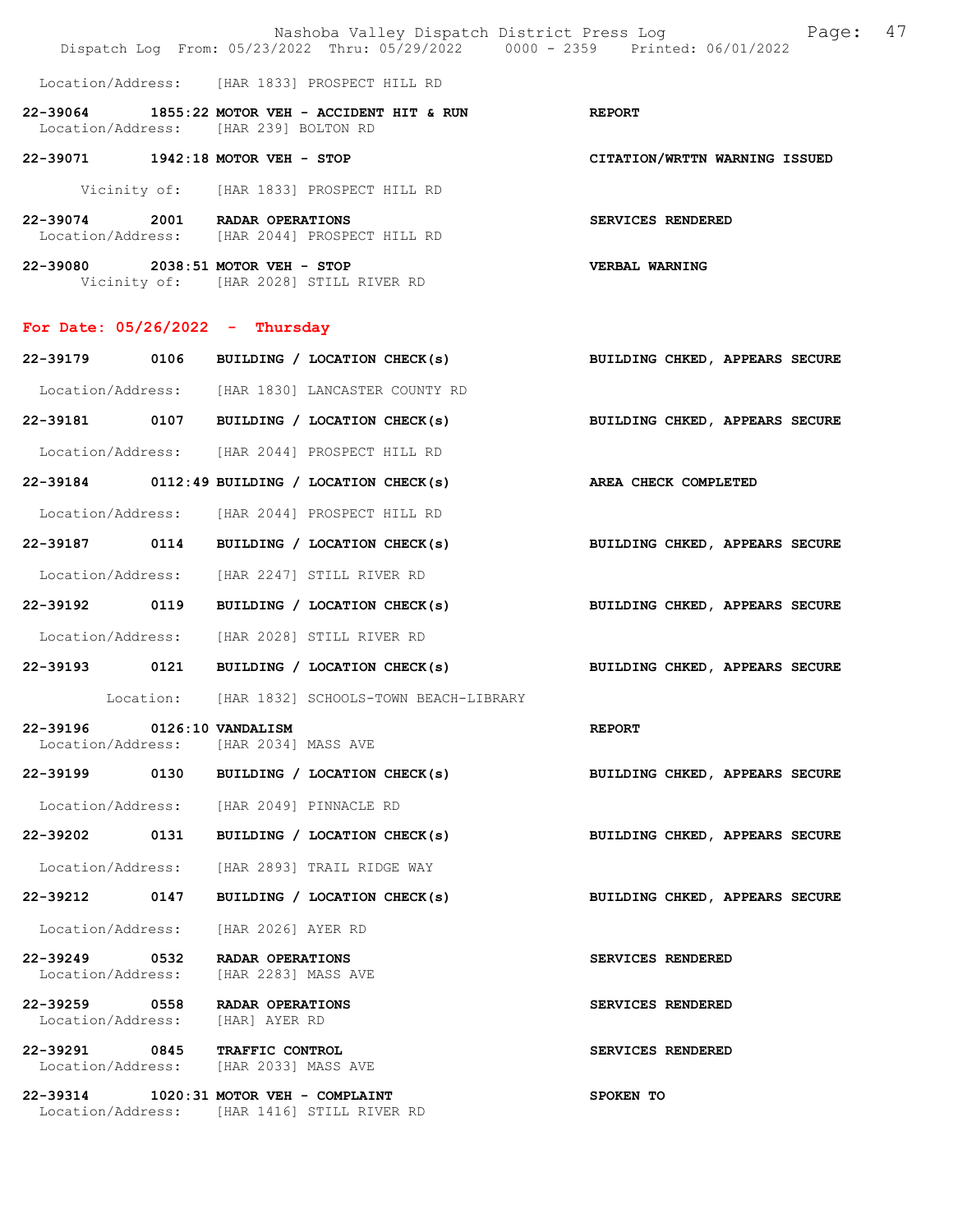| 22-39341 1336 RADAR OPERATIONS<br>Location/Address: [HAR] LITTLETON RD |                                                   | SERVICES RENDERED |
|------------------------------------------------------------------------|---------------------------------------------------|-------------------|
| 22-39343 1342:05 FD-INSPECTION                                         | Location/Address: [HAR 1596] TAHANTO TRL          | SERVICES RENDERED |
| 22-39344 1352:48 FD-INSPECTION                                         | Location/Address: [HAR 1612] TAHANTO TRL          | SERVICES RENDERED |
| 22-39350 1420:12 FD-INSPECTION                                         | Location/Address: [HAR 1851] PENINSULA RD         | SERVICES RENDERED |
| 22-39354 1441:44 FD-INSPECTION<br>Location/Address: [HAR 399] DEPOT RD |                                                   | SERVICES RENDERED |
| 22-39355 1454:31 FD-INSPECTION                                         | Location/Address: [HAR 1622] UNDER PIN HILL RD    | SERVICES RENDERED |
| 22-39378 1715 TRAFFIC CONTROL                                          | Location/Address: [HAR] MASS AVE + STILL RIVER RD | SERVICES RENDERED |
| 22-39384 1733:42 ANIMAL CALL                                           | Vicinity of: [HAR 2030] AYER RD                   | SPOKEN TO         |
| 22-39407 1950 RADAR OPERATIONS                                         | Location/Address: [HAR 1833] PROSPECT HILL RD     | SERVICES RENDERED |

| 22-39426 | 2208 | BUILDING / LOCATION CHECK(s) | BUILDING CHKED, APPEARS SECURE |
|----------|------|------------------------------|--------------------------------|
|          |      |                              |                                |

# Location/Address: [HAR 1833] PROSPECT HILL RD

# For Date: 05/27/2022 - Friday

|               |                                                  | 22-39457 0027 BUILDING / LOCATION CHECK(s)<br>BUILDING CHKED, APPEARS SECURE |
|---------------|--------------------------------------------------|------------------------------------------------------------------------------|
|               |                                                  | Location: [HAR 1832] SCHOOLS-TOWN BEACH-LIBRARY                              |
| 22-39459 0028 |                                                  | BUILDING / LOCATION CHECK(s) AREA CHECK COMPLETED                            |
|               | Location/Address: [HAR 1830] LANCASTER COUNTY RD |                                                                              |
| 22-39465 0036 |                                                  | BUILDING / LOCATION CHECK(s)<br>AREA CHECK COMPLETED                         |
|               | Location/Address: [HAR 2044] PROSPECT HILL RD    |                                                                              |
| 22-39467 0037 |                                                  | BUILDING / LOCATION CHECK(s) AREA CHECK COMPLETED                            |
|               | Location/Address: [HAR 1833] PROSPECT HILL RD    |                                                                              |
| 22-39474 0042 |                                                  | BUILDING / LOCATION CHECK(s) AREA CHECK COMPLETED                            |
|               | Location/Address: [HAR 2247] STILL RIVER RD      |                                                                              |
| 22-39480 0045 |                                                  | BUILDING / LOCATION CHECK(s) BUILDING CHKED, APPEARS SECURE                  |
|               | Location/Address: [HAR 2294] TRAIL RIDGE WAY     |                                                                              |
| 22-39484 0049 |                                                  | AREA CHECK COMPLETED<br>BUILDING / LOCATION CHECK(s)                         |
|               | Location/Address: [HAR 2034] MASS AVE            |                                                                              |
| 22-39485 0051 |                                                  | BUILDING / LOCATION CHECK(s) BUILDING CHKED, APPEARS SECURE                  |
|               | Location/Address: [HAR 2049] PINNACLE RD         |                                                                              |
|               |                                                  | 22-39490 0055 BUILDING / LOCATION CHECK(s) BUILDING CHKED, APPEARS SECURE    |
|               | Location/Address: [HAR 2028] STILL RIVER RD      |                                                                              |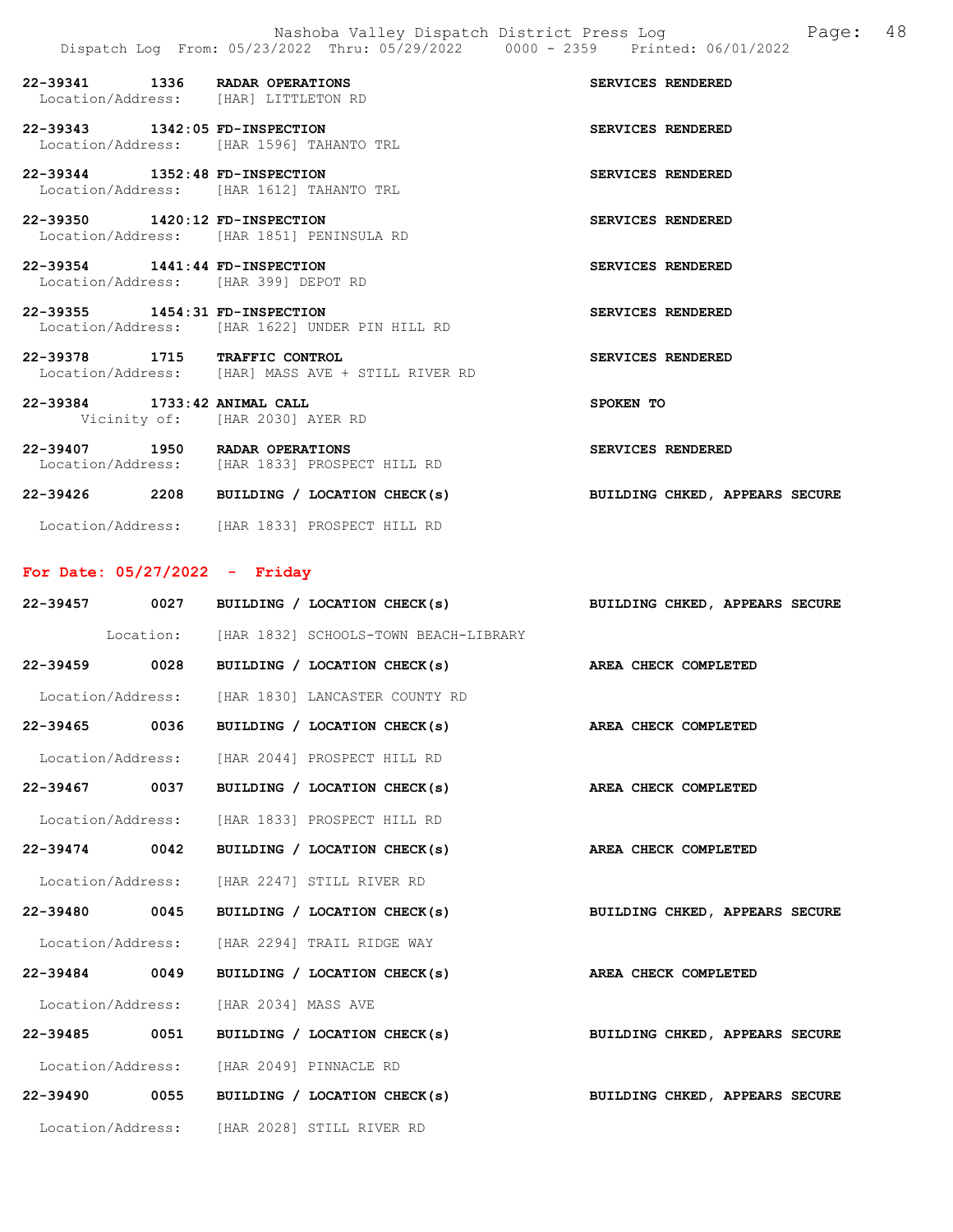22-39491 0057 BUILDING / LOCATION CHECK(s) BUILDING CHKED, APPEARS SECURE Location/Address: [HAR 2026] AYER RD 22-39567 0623 RADAR OPERATIONS SERVICES RENDERED Location/Address: [HAR 2147] AYER RD 22-39573 0711 RADAR OPERATIONS SERVICES RENDERED<br>Location/Address: [HAR 1624] OAK HILL RD [HAR 1624] OAK HILL RD 22-39591 0846 TRAFFIC CONTROL SERVICES RENDERED<br>Location/Address: [HAR 2033] MASS AVE [HAR 2033] MASS AVE 22-39596 0857:01 FD-INSPECTION SERVICES RENDERED Location/Address: [HAR 598] JACOB GATES RD 22-39601 0907:44 MOTOR VEH - STOP CITATION/WRTTN WARNING ISSUED Location/Address: [HAR] AYER RD 22-39607 0925 RADAR OPERATIONS SERVICES RENDERED Location/Address: [HAR] STILL RIVER RD 22-39608 0931:53 MOTOR VEH - STOP CITATION/WRTTN WARNING ISSUED Location/Address: [HAR 2221] STILL RIVER RD 22-39617 1008:22 MOTOR VEH - STOP CITATION/WRTTN WARNING ISSUED Location/Address: [HAR] AYER RD 22-39635 1145:55 COMMUNITY POLICING SERVICES RENDERED Location/Address: [HAR 2034] MASS AVE 22-39636 1146 RADAR OPERATIONS SERVICES RENDERED Location/Address: [HAR] STILL RIVER RD 22-39642 1258:09 FD-FIRE ALARM (BOX DETAIL) SERVICES RENDERED Location/Address: [HAR 2541] AYER RD 22-39681 1605:08 DISTURBANCE INVESTIGATED Location/Address: [HAR 2251] AYER RD 22-39722 1902 BUILDING / LOCATION CHECK(s) SERVICES RENDERED<br>Location/Address: [HAR 2024] AYER RD Location/Address: 22-39724 1903 RADAR OPERATIONS SERVICES RENDERED<br>Location/Address: [HAR 2290] AYER RD Location/Address: 22-39731 1945 BUILDING / LOCATION CHECK(s) SERVICES RENDERED Location/Address: [HAR 1830] LANCASTER COUNTY RD 22-39735 1958 BUILDING / LOCATION CHECK(s) SERVICES RENDERED Location/Address: [HAR 2044] PROSPECT HILL RD 22-39736 1959 RADAR OPERATIONS SERVICES RENDERED Location/Address: [HAR 1833] PROSPECT HILL RD For Date: 05/28/2022 - Saturday 22-39808 0037 BUILDING / LOCATION CHECK(s) AREA CHECK COMPLETED

Location/Address: [HAR 2034] MASS AVE

22-39819 0046 BUILDING / LOCATION CHECK(s) AREA CHECK COMPLETED Location/Address: [HAR 1830] LANCASTER COUNTY RD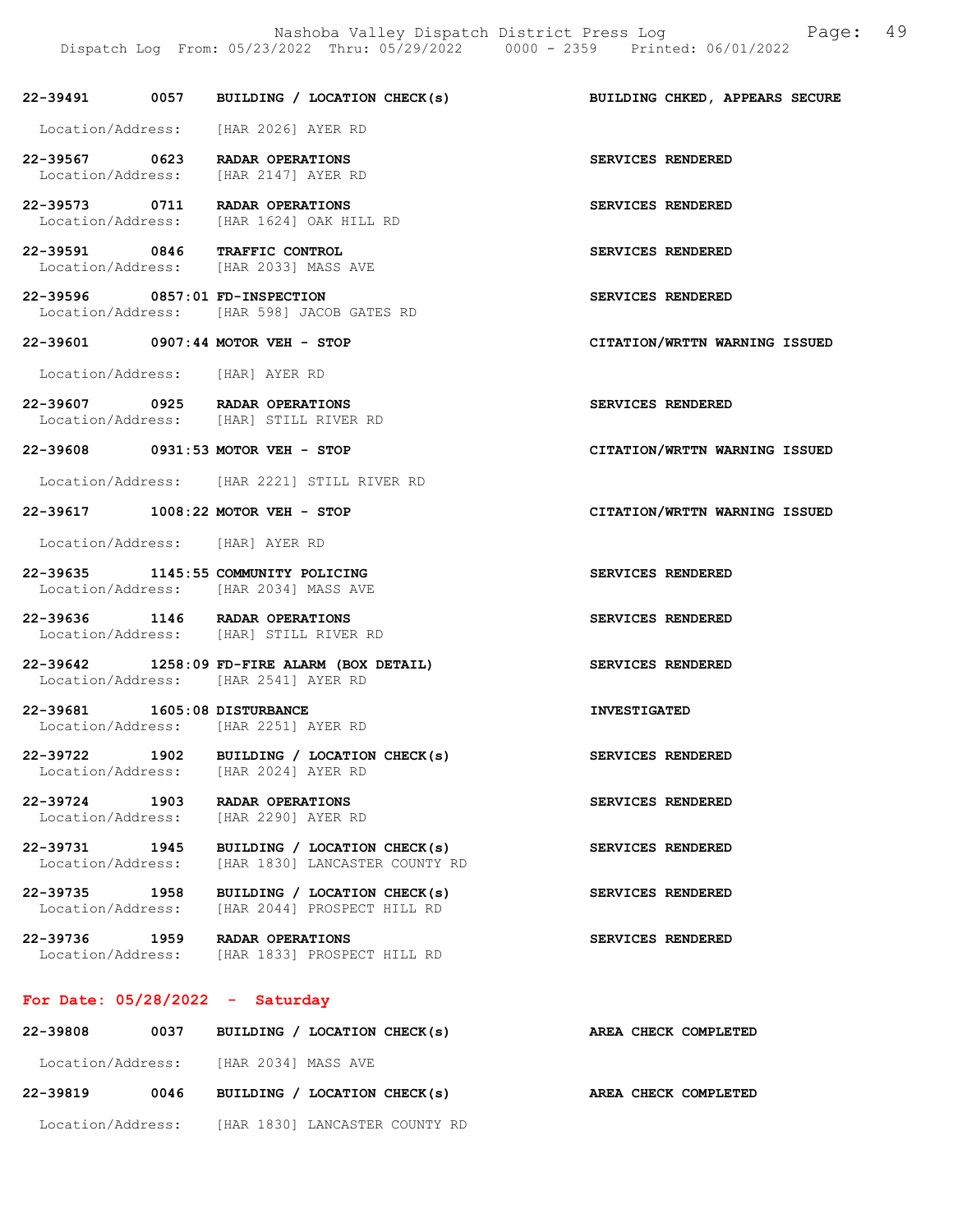Nashoba Valley Dispatch District Press Log Fage: 50

|                                 | Dispatch Log From: 05/23/2022 Thru: 05/29/2022 0000 - 2359 Printed: 06/01/2022     |                                |
|---------------------------------|------------------------------------------------------------------------------------|--------------------------------|
|                                 | 22-39824 0048:12 BUILDING / LOCATION CHECK(s) AREA CHECK COMPLETED                 |                                |
|                                 | Location/Address: [HAR 2033] MASS AVE                                              |                                |
|                                 | 22-39826 0049 BUILDING / LOCATION CHECK(s) AREA CHECK COMPLETED                    |                                |
|                                 | Location/Address: [HAR 1833] PROSPECT HILL RD                                      |                                |
|                                 | 22-39830 0050 BUILDING / LOCATION CHECK(s) AREA CHECK COMPLETED                    |                                |
|                                 | Location/Address: [HAR 2247] STILL RIVER RD                                        |                                |
|                                 | 22-39836 0053 BUILDING / LOCATION CHECK(s)                                         | AREA CHECK COMPLETED           |
|                                 | Location/Address: [HAR 2034] MASS AVE                                              |                                |
|                                 | 22-39838 0054:46 BUILDING / LOCATION CHECK(s) BUILDING CHKED, APPEARS SECURE       |                                |
|                                 | Location/Address: [HAR 2049] PINNACLE RD                                           |                                |
|                                 | 22-39847 0101:31 BUILDING / LOCATION CHECK(s) AREA CHECK COMPLETED                 |                                |
|                                 | Location/Address: [HAR] TRAIL RIDGE WAY                                            |                                |
|                                 | 22-39897 0316:53 MOTOR VEH - ACCIDENT W/INJURY REPORTING PARTY CANCELED            |                                |
|                                 | Vicinity of: [HAR] ROUTE 2 WEST HWY<br>Refer To Fire Case: 22HAR-129-IN            |                                |
|                                 | 22-39924 0635 RADAR OPERATIONS<br>Location/Address: [HAR 2147] AYER RD             | SERVICES RENDERED              |
|                                 | 22-39925 0635 RADAR OPERATIONS<br>Location/Address: [HAR 219] BOLTON RD            | SERVICES RENDERED              |
|                                 | 22-39999 1432:04 ALARM - RESIDENTIAL BURGLARY NEPORTING PARTY CANCELED             |                                |
|                                 | Location/Address: [HAR 2307] OAK HILL RD                                           |                                |
|                                 | 22-40021 1634:14 TREE/WIRE DOWN<br>Vicinity of: [HAR 2576] SOUTH SHAKER RD         | REMOVED HAZARD                 |
|                                 | 22-40031 1734 RADAR OPERATIONS<br>Location/Address: [HAR] OAK HILL RD              | SERVICES RENDERED              |
|                                 | 22-40033 1751 RADAR OPERATIONS<br>Location/Address: [HAR 1407] STILL RIVER RD      | SERVICES RENDERED              |
| 22-40045 1908:28 ROAD HAZARDS   | Vicinity of: [HAR] ANN LEES RD + SOUTH SHAKER RD                                   | REMOVED HAZARD                 |
| 22-40050 1953:36 TRESPASSING    | Location/Address: [HAR 2129] SHAKER RD                                             | SPOKEN TO                      |
|                                 | 22-40052 2019 BUILDING / LOCATION CHECK(s)                                         | BUILDING CHKED, APPEARS SECURE |
|                                 | Location/Address: [HAR 1833] PROSPECT HILL RD                                      |                                |
|                                 | 22-40053 2024:18 MOTOR VEH - COMPLAINT<br>Vicinity of: [HAR 1833] PROSPECT HILL RD | SPOKEN TO                      |
| For Date: $05/29/2022 -$ Sunday |                                                                                    |                                |

22-40119 0035 BUILDING / LOCATION CHECK(s) BUILDING CHKED, APPEARS SECURE Location/Address: [HAR 1830] LANCASTER COUNTY RD 22-40113 0036:10 BUILDING / LOCATION CHECK(s) INVESTIGATED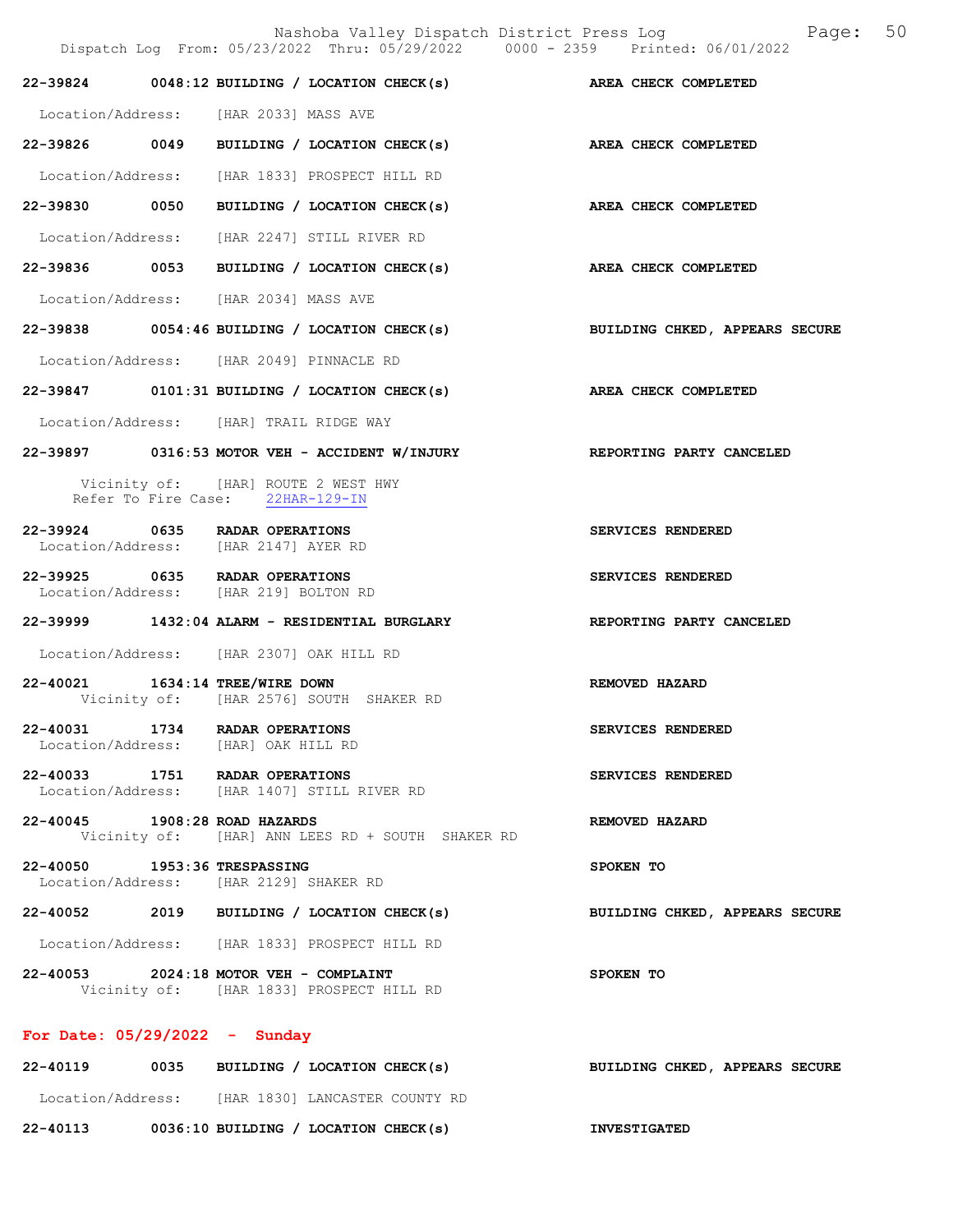|                                           |                                                                                | Nashoba Valley Dispatch District Press Log<br>Page:<br>Dispatch Log From: 05/23/2022 Thru: 05/29/2022 0000 - 2359 Printed: 06/01/2022 | 51 |
|-------------------------------------------|--------------------------------------------------------------------------------|---------------------------------------------------------------------------------------------------------------------------------------|----|
| Location/Address: [HAR 2348] POND RD      |                                                                                |                                                                                                                                       |    |
|                                           | 22-40115 0039:10 BUILDING / LOCATION CHECK(s)                                  | AREA CHECK COMPLETED                                                                                                                  |    |
| Location/Address: [HAR 2034] MASS AVE     |                                                                                |                                                                                                                                       |    |
|                                           | $22-40116$ 0039:49 BUILDING / LOCATION CHECK(s)                                | AREA CHECK COMPLETED                                                                                                                  |    |
| Location/Address: [HAR 2033] MASS AVE     |                                                                                |                                                                                                                                       |    |
|                                           | $22-40122$ 0046:38 BUILDING / LOCATION CHECK(s)                                | AREA CHECK COMPLETED                                                                                                                  |    |
|                                           | Location/Address: [HAR 2049] PINNACLE RD                                       |                                                                                                                                       |    |
|                                           | 22-40124 0050 BUILDING / LOCATION CHECK(s)                                     | BUILDING CHKED, APPEARS SECURE                                                                                                        |    |
|                                           | Location/Address: [HAR 2044] PROSPECT HILL RD                                  |                                                                                                                                       |    |
| $22 - 40127$<br>0052                      | BUILDING / LOCATION CHECK(s)                                                   | BUILDING CHKED, APPEARS SECURE                                                                                                        |    |
|                                           | Location/Address: [HAR 2247] STILL RIVER RD                                    |                                                                                                                                       |    |
|                                           | 22-40129 0056:09 BUILDING / LOCATION CHECK(s)                                  | AREA CHECK COMPLETED                                                                                                                  |    |
|                                           | Location/Address: [HAR 2893] TRAIL RIDGE WAY                                   |                                                                                                                                       |    |
| 22-40130 0056                             | BUILDING / LOCATION CHECK(s)                                                   | BUILDING CHKED, APPEARS SECURE                                                                                                        |    |
|                                           | Location/Address: [HAR 2028] STILL RIVER RD                                    |                                                                                                                                       |    |
| 22-40212<br>0704                          | RADAR OPERATIONS                                                               | NO SERVICES NEEDED                                                                                                                    |    |
| Location/Address:                         | [HAR] LITTLETON RD                                                             |                                                                                                                                       |    |
| $22 - 40213$<br>0707<br>Location/Address: | BUILDING / LOCATION CHECK(s)<br>[HAR 2147] AYER RD                             | SERVICES RENDERED                                                                                                                     |    |
| 22-40218 0826 RADAR OPERATIONS            |                                                                                | NO SERVICES NEEDED                                                                                                                    |    |
| Location/Address: [HAR] STILL RIVER RD    |                                                                                |                                                                                                                                       |    |
| 22-40221                                  | 0835:35 ALARM - RESIDENTIAL BURGLARY<br>Location/Address: [HAR 2849] SLOUGH RD | SPOKEN TO                                                                                                                             |    |
| 22-40240                                  | 1100:50 PROPERTY - Found or Lost                                               | NO SERVICES NEEDED                                                                                                                    |    |
|                                           | Location/Address: [HAR 1311] SLOUGH RD                                         |                                                                                                                                       |    |
| 22-40255                                  | 1349 RADAR OPERATIONS                                                          | <b>NO SERVICES NEEDED</b>                                                                                                             |    |
| Location/Address: [HAR] MASS AVE          |                                                                                |                                                                                                                                       |    |
| 22-40234 1500:00 GENERAL INFO             |                                                                                | NO SERVICES NEEDED                                                                                                                    |    |
| Location/Address: [HAR 873] MYRICK LN     |                                                                                |                                                                                                                                       |    |
| 22-40277                                  | 1709 RADAR OPERATIONS                                                          | NO SERVICES NEEDED                                                                                                                    |    |
| Location/Address: [HAR] MASS AVE          |                                                                                |                                                                                                                                       |    |
| 22-40291 1747 RADAR OPERATIONS            | Location/Address: [HAR 1407] STILL RIVER RD                                    | SERVICES RENDERED                                                                                                                     |    |
| 22-40304 1836:30 WELL BEING CHECK         | Location/Address: [HAR 1393] STILL RIVER RD                                    | NEGATIVE CONTACT                                                                                                                      |    |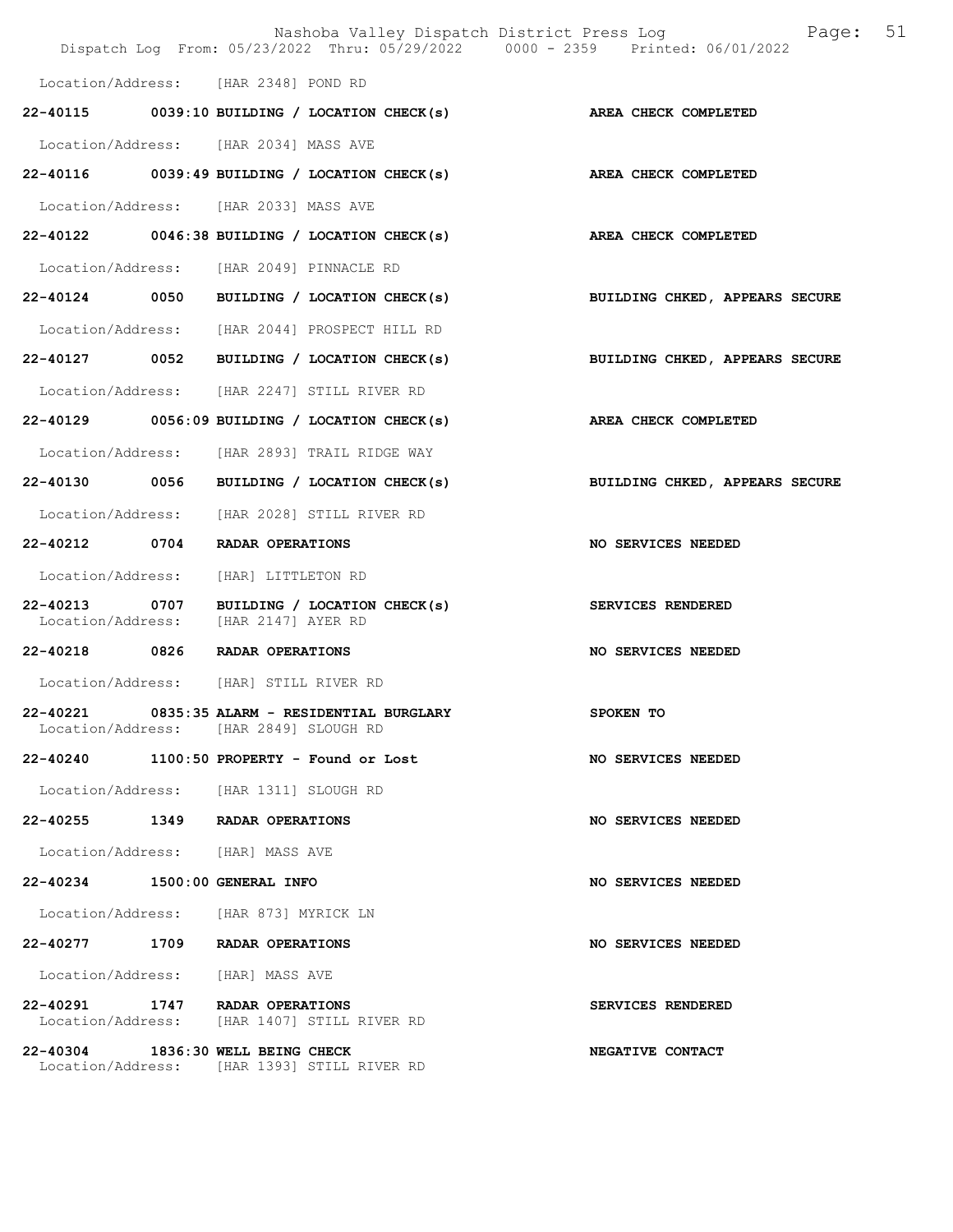## For Jurisdiction: LANCASTER, MA

# For Date: 05/23/2022 - Monday

|                                   | 22-38122 0037:19 MOTOR VEH - DISABLED<br>Location/Address: [LAN] CENTERBRIDGE RD + MAIN ST | SERVICES RENDERED                                                         |
|-----------------------------------|--------------------------------------------------------------------------------------------|---------------------------------------------------------------------------|
|                                   |                                                                                            | 22-38124 0038 BUILDING / LOCATION CHECK(s) BUILDING CHKED, APPEARS SECURE |
|                                   | Location/Address: [LAN 1062] OLD UNION TPKE                                                |                                                                           |
| 22-38131 0059                     | BUILDING / LOCATION CHECK(s)                                                               | BUILDING CHKED, APPEARS SECURE                                            |
|                                   | Location/Address: [LAN 566] HOLLYWOOD DR                                                   |                                                                           |
| 22-38141 0109                     | BUILDING / LOCATION CHECK(s) AREA CHECK COMPLETED                                          |                                                                           |
|                                   | Location/Address: [LAN 96] HIGH STREET EXT                                                 |                                                                           |
| 22-38148 0113                     | BUILDING / LOCATION CHECK(s) AREA CHECK COMPLETED                                          |                                                                           |
|                                   | Location/Address: [LAN 790] SOUTH MAIN ST                                                  |                                                                           |
| 22-38166 0135                     | BUILDING / LOCATION CHECK(s) AREA CHECK COMPLETED                                          |                                                                           |
|                                   | Location/Address: [LAN 1696] LUNENBURG RD                                                  |                                                                           |
| 22-38167 0136                     | COMMUNITY POLICING                                                                         | NO SERVICES NEEDED                                                        |
|                                   | Location/Address: [LAN 1696] LUNENBURG RD                                                  |                                                                           |
| 22-38179 0153                     |                                                                                            | BUILDING / LOCATION CHECK(s) BUILDING CHKED, APPEARS SECURE               |
|                                   | Location/Address: [LAN 1695] LUNENBURG RD                                                  |                                                                           |
| 22-38183 0159                     |                                                                                            | BUILDING / LOCATION CHECK(s) BUILDING CHKED, APPEARS SECURE               |
|                                   | Location/Address: [LAN 901] PARKER RD                                                      |                                                                           |
| 22-38207 0235                     | BUILDING / LOCATION CHECK(s) AREA CHECK COMPLETED                                          |                                                                           |
|                                   | Location/Address: [LAN 1005] PACKARD ST                                                    |                                                                           |
| 22-38208 0240                     |                                                                                            | BUILDING / LOCATION CHECK(s) BUILDING CHKED, APPEARS SECURE               |
|                                   | Location/Address: [LAN 8] SOUTH MAIN ST                                                    |                                                                           |
|                                   |                                                                                            | 22-38209 0241 BUILDING / LOCATION CHECK(s) BUILDING CHKED, APPEARS SECURE |
|                                   | Location/Address: [LAN 12] SOUTH MAIN ST                                                   |                                                                           |
|                                   | 22-38214 0313 BUILDING / LOCATION CHECK(s)                                                 | BUILDING CHKED, APPEARS SECURE                                            |
|                                   | Location/Address: [LAN 1013] PRESCOTT ST                                                   |                                                                           |
| 22-38240 0711:53 MOTOR VEH - STOP | Vicinity of: [LAN] CENTERBRIDGE RD                                                         | <b>VERBAL WARNING</b>                                                     |
| 22-38263 0846 RADAR OPERATIONS    | Location/Address: [LAN] SEVEN BRIDGE RD                                                    | SERVICES RENDERED                                                         |
| 22-38268 0916:05 MOTOR VEH - STOP | Location/Address: [LAN] SEVEN BRIDGE RD                                                    | <b>VERBAL WARNING</b>                                                     |
| 22-38272 0929:05 MOTOR VEH - STOP | Location/Address: [LAN] SEVEN BRIDGE RD                                                    | <b>VERBAL WARNING</b>                                                     |
| 22-38274                          | 0934 RADAR OPERATIONS                                                                      | SERVICES RENDERED                                                         |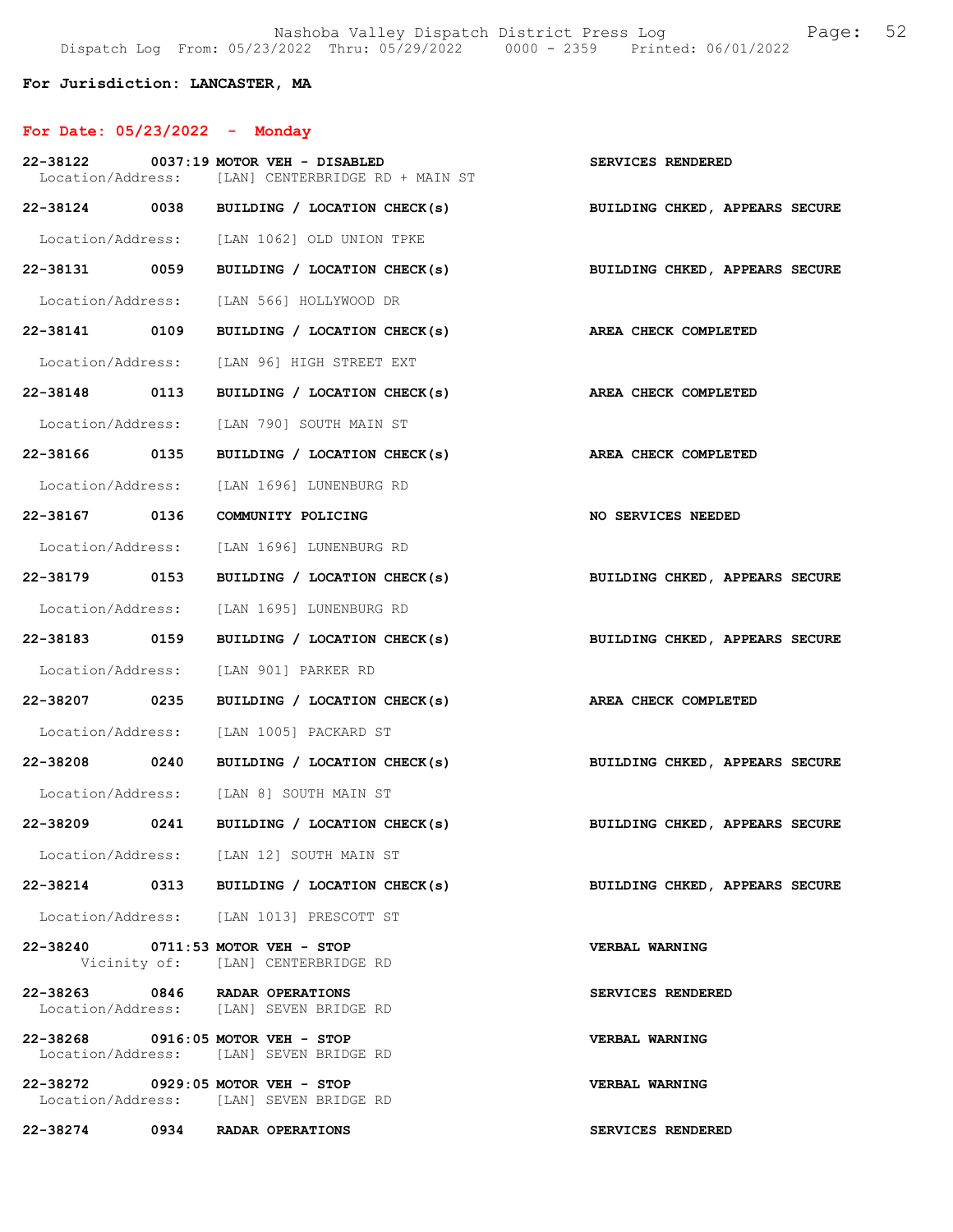Nashoba Valley Dispatch District Press Log Page: 53 Dispatch Log From: 05/23/2022 Thru: 05/29/2022 0000 - 2359 Printed: 06/01/2022 Location/Address: [LAN] NORTH MAIN ST 22-38286 1006:06 MOTOR VEH - STOP VERBAL WARNING Location/Address: [LAN] NORTH MAIN ST 22-38288 1019:47 MOTOR VEH - STOP VERBAL WARNING Location/Address: [LAN] NORTH MAIN ST 22-38294 1043 RADAR OPERATIONS<br>
Location/Address: [LAN] SOUTH MAIN ST Location/Address: [LAN] SOUTH MAIN ST 22-38296 1054:14 MOTOR VEH - STOP CITATION/WRTTN WARNING ISSUED Location/Address: [LAN] SOUTH MAIN ST 22-38307 1207 RADAR OPERATIONS SERVICES RENDERED Location/Address: [LAN] LUNENBURG RD 22-38309 1215:50 MOTOR VEH - STOP VERBAL WARNING Location/Address: [LAN] LUNENBURG RD 22-38311 1224:44 MOTOR VEH - STOP VERBAL WARNING Location/Address: [LAN] LUNENBURG RD 22-38319 1325 RADAR OPERATIONS SERVICES RENDERED Location/Address: [LAN] CENTERBRIDGE RD 22-38321 1335:55 MENTAL HEALTH EVALUATION TRANSPORTED BLS Location/Address: [LAN 844] MAIN ST<br>Refer To Fire Case: 22LAN-438-IN Refer To Fire Case: 22-38324 1354:16 MOTOR VEH - STOP CITATION/WRTTN WARNING ISSUED Location/Address: [LAN] NORTH MAIN ST 22-38327 1409 RADAR OPERATIONS SERVED IN HAND Location/Address: [LAN] SEVEN BRIDGE RD 22-38330 1440 RADAR OPERATIONS SERVICES RENDERED<br>Location/Address: [LAN] SOUTH MEADOW RD [LAN] SOUTH MEADOW RD 22-38329 1442:45 ASSIST CITIZEN REPORT Location/Address: [LAN 844] MAIN ST 22-38331 1447:42 MOTOR VEH - STOP CITATION/WRTTN WARNING ISSUED Location/Address: [LAN] SOUTH MEADOW RD 22-38350 1645 RADAR OPERATIONS NO SERVICES NEEDED Location/Address: [LAN 102] NORTH SHIRLEY RD 22-38351 1712:39 MOTOR VEH - ACCIDENT NO INJURY VEHICLE TOWED Vicinity of: [LAN 226] SEVEN BRIDGE RD Refer To Fire Case: 22LAN-439-IN 22-38360 1808:23 JUVENILE PROBLEM GENERAL TRANSPORTED PARTY Vicinity of: [LAN 566] HOLLYWOOD DR For Date: 05/24/2022 - Tuesday 22-38427 0011 BUILDING / LOCATION CHECK(s) BUILDING CHKED, APPEARS SECURE Location/Address: [LAN 856] LUNENBURG RD

22-38435 0020 BUILDING / LOCATION CHECK(s) BUILDING CHKED, APPEARS SECURE

Location/Address: [LAN 1695] LUNENBURG RD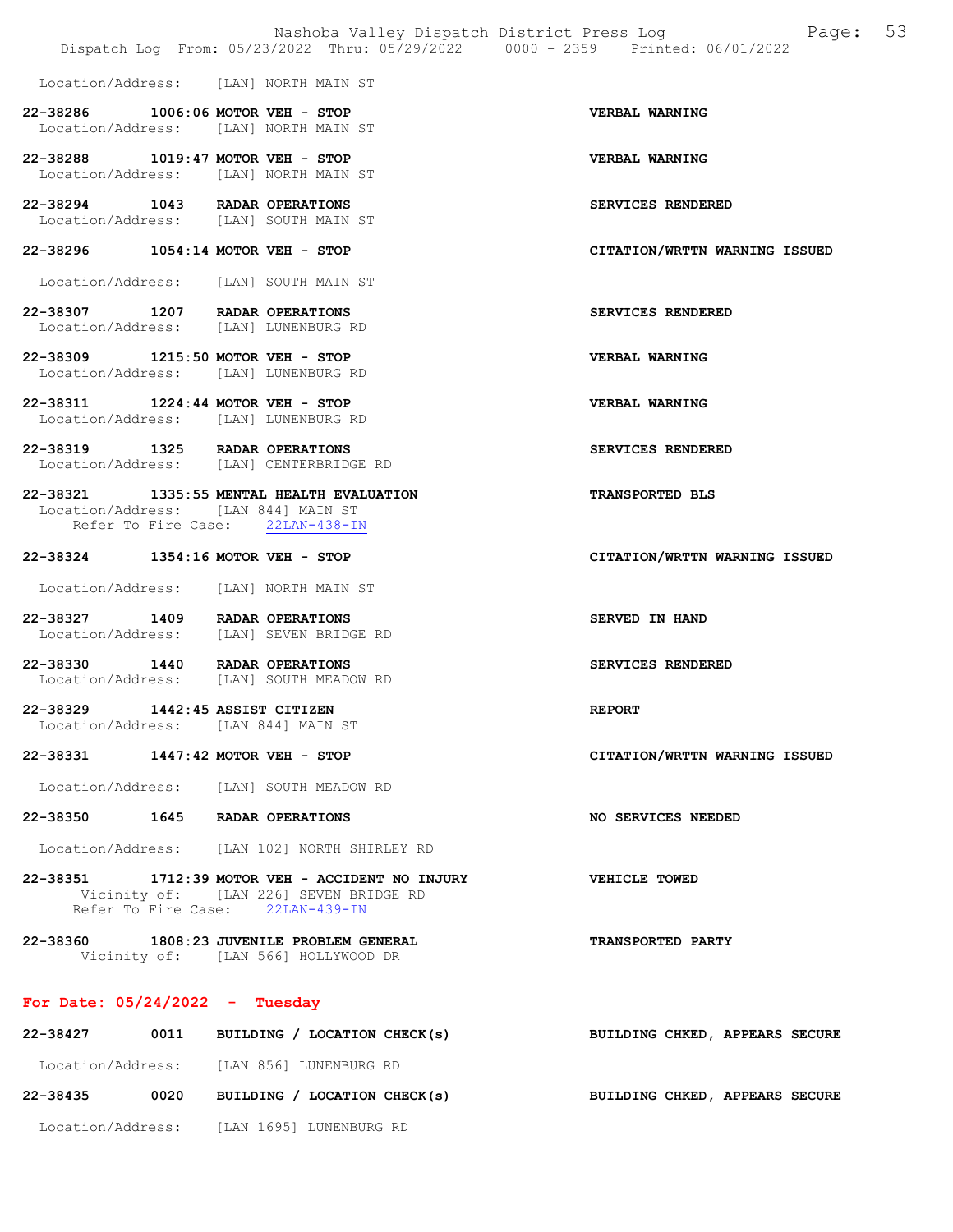Nashoba Valley Dispatch District Press Log Fage: 54 Dispatch Log From: 05/23/2022 Thru: 05/29/2022 0000 - 2359 Printed: 06/01/2022

|               |      | 22-38436 0022 BUILDING / LOCATION CHECK(s) BUILDING CHKED, APPEARS SECURE |                                |
|---------------|------|---------------------------------------------------------------------------|--------------------------------|
|               |      | Location/Address: [LAN 1062] OLD UNION TPKE                               |                                |
|               |      | 22-38463 0039 BUILDING / LOCATION CHECK(s) AREA CHECK COMPLETED           |                                |
|               |      | Location/Address: [LAN 566] HOLLYWOOD DR                                  |                                |
| 22-38476 0045 |      | BUILDING / LOCATION CHECK(s) AREA CHECK COMPLETED                         |                                |
|               |      | Location/Address: [LAN 1695] LUNENBURG RD                                 |                                |
| 22-38480 0051 |      | BUILDING / LOCATION CHECK(s) AREA CHECK COMPLETED                         |                                |
|               |      | Location/Address: [LAN 1696] LUNENBURG RD                                 |                                |
| 22-38493 0124 |      | BUILDING / LOCATION CHECK(s) AREA CHECK COMPLETED                         |                                |
|               |      | Location/Address: [LAN 856] LUNENBURG RD                                  |                                |
| 22-38498 0131 |      | BUILDING / LOCATION CHECK(s) BUILDING CHKED, APPEARS SECURE               |                                |
|               |      | Location/Address: [LAN 1013] PRESCOTT ST                                  |                                |
|               |      | 22-38499 0133 BUILDING / LOCATION CHECK(s) AREA CHECK COMPLETED           |                                |
|               |      | Location/Address: [LAN 855] OLD UNION TPKE                                |                                |
| 22-38501 0133 |      | BUILDING / LOCATION CHECK(s)                                              | BUILDING CHKED, APPEARS SECURE |
|               |      | Location/Address: [LAN 790] SOUTH MAIN ST                                 |                                |
| 22-38502 0134 |      | BUILDING / LOCATION CHECK(s) BUILDING CHKED, APPEARS SECURE               |                                |
|               |      | Location/Address: [LAN 76] SOUTH MAIN ST                                  |                                |
|               |      | 22-38503 0135 BUILDING / LOCATION CHECK(s) BUILDING CHKED, APPEARS SECURE |                                |
|               |      | Location/Address: [LAN 8] SOUTH MAIN ST                                   |                                |
|               |      | 22-38506 0136 BUILDING / LOCATION CHECK(s)                                | BUILDING CHKED, APPEARS SECURE |
|               |      | Location/Address: [LAN 12] SOUTH MAIN ST                                  |                                |
| 22-38508      | 0137 | BUILDING / LOCATION CHECK(s)                                              | BUILDING CHKED, APPEARS SECURE |
|               |      | Location/Address: [LAN 32] SOUTH MAIN ST                                  |                                |
| 22-38509 0138 |      | BUILDING / LOCATION CHECK(s)                                              | AREA CHECK COMPLETED           |
|               |      | Location/Address: [LAN 866] OLD UNION TPKE                                |                                |
| 22-38513      | 0147 | BUILDING / LOCATION CHECK(s)                                              | BUILDING CHKED, APPEARS SECURE |
|               |      | Location/Address: [LAN 96] HIGH STREET EXT                                |                                |
| $22 - 38514$  | 0149 | BUILDING / LOCATION CHECK(s)                                              | BUILDING CHKED, APPEARS SECURE |
|               |      | Location/Address: [LAN 912] CENTERBRIDGE RD                               |                                |
| 22-38518 0154 |      | BUILDING / LOCATION CHECK(s)                                              | AREA CHECK COMPLETED           |
|               |      | Location/Address: [LAN 901] PARKER RD                                     |                                |
| 22-38521      | 0155 | BUILDING / LOCATION CHECK(s)                                              | AREA CHECK COMPLETED           |
|               |      | Location/Address: [LAN 1011] FORT POND RD                                 |                                |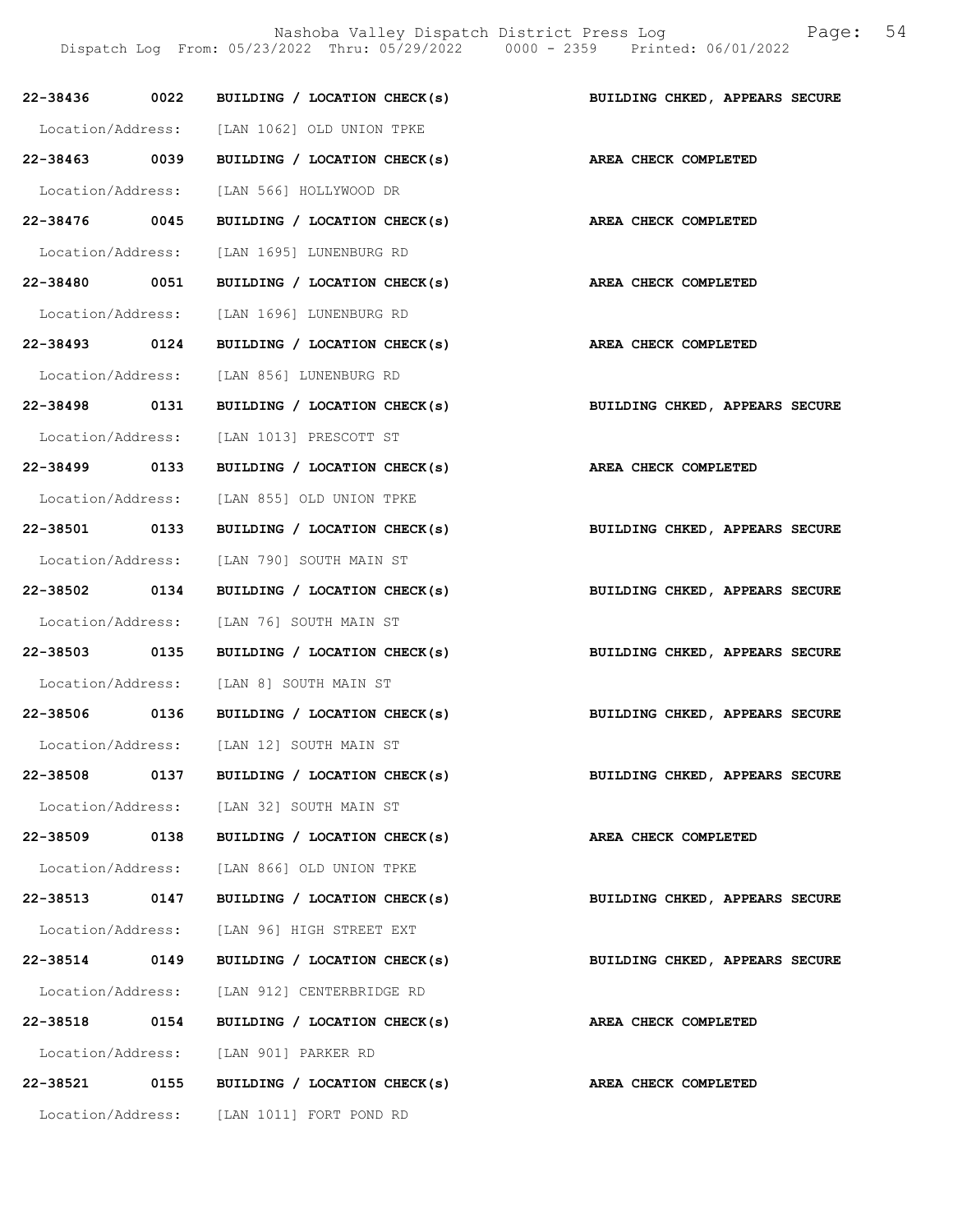|                               |                                                                                                                    | Page: 55<br>Nashoba Valley Dispatch District Press Log<br>Dispatch Log From: 05/23/2022 Thru: 05/29/2022 0000 - 2359 Printed: 06/01/2022 |
|-------------------------------|--------------------------------------------------------------------------------------------------------------------|------------------------------------------------------------------------------------------------------------------------------------------|
|                               |                                                                                                                    | 22-38526 0159 BUILDING / LOCATION CHECK(s) AREA CHECK COMPLETED                                                                          |
|                               | Location/Address: [LAN 933] OLD UNION TPKE                                                                         |                                                                                                                                          |
|                               | 22-38535 0209 BUILDING / LOCATION CHECK(s) AREA CHECK COMPLETED                                                    |                                                                                                                                          |
|                               | Location/Address: [LAN 1005] PACKARD ST                                                                            |                                                                                                                                          |
|                               | 22-38538 0210 BUILDING / LOCATION CHECK(s)                                                                         | AREA CHECK COMPLETED                                                                                                                     |
|                               | Location/Address: [LAN 1696] LUNENBURG RD                                                                          |                                                                                                                                          |
|                               |                                                                                                                    | 22-38545 0217:17 ALARM - COMMERCIAL BURGLARY BUILDING CHKED, APPEARS SECURE                                                              |
|                               | Location/Address: [LAN 1011] FORT POND RD                                                                          |                                                                                                                                          |
|                               | 22-38549 0248 BUILDING / LOCATION CHECK(s) AREA CHECK COMPLETED                                                    |                                                                                                                                          |
|                               | Location/Address: [LAN 1695] LUNENBURG RD                                                                          |                                                                                                                                          |
|                               | 22-38554 0401 BUILDING / LOCATION CHECK(s)                                                                         | AREA CHECK COMPLETED                                                                                                                     |
|                               | Location/Address: [LAN 96] HIGH STREET EXT                                                                         |                                                                                                                                          |
|                               | 22-38555 0417 BUILDING / LOCATION CHECK(s) AREA CHECK COMPLETED                                                    |                                                                                                                                          |
|                               | Location/Address: [LAN 7] SOUTH MAIN ST                                                                            |                                                                                                                                          |
|                               | 22-38557 0510 RADAR OPERATIONS<br>Location/Address: [LAN 931] LUNENBURG RD                                         | VERBAL WARNING                                                                                                                           |
|                               | 22-38560 0514:35 MOTOR VEH - STOP<br>Location/Address: [LAN] LUNENBURG RD                                          | <b>VERBAL WARNING</b>                                                                                                                    |
|                               | 22-38564 0534:06 FD-MEDICAL EMERGENCY<br>Location/Address: [LAN 478] KALEVA RD<br>Refer To Fire Case: 22LAN-440-IN | <b>TRANSPORTED BLS</b>                                                                                                                   |
|                               | 22-38582 0632 RADAR OPERATIONS<br>Location/Address: [LAN] NORTH SHIRLEY RD                                         | VERBAL WARNING                                                                                                                           |
|                               | 22-38586 0651:08 MOTOR VEH - STOP<br>Location/Address: [LAN] NORTH MAIN ST                                         | VERBAL WARNING                                                                                                                           |
|                               | 22-38587 0704:17 MOTOR VEH - STOP<br>Vicinity of: [LAN] NORTH SHIRLEY RD                                           | VERBAL WARNING                                                                                                                           |
| 22-38591 0730:04 ROAD HAZARDS | Location/Address: [LAN 855] OLD UNION TPKE                                                                         | REMOVED HAZARD                                                                                                                           |
|                               | 22-38607 0843 RADAR OPERATIONS<br>Location/Address: [LAN] SEVEN BRIDGE RD                                          | SERVICES RENDERED                                                                                                                        |
|                               | 22-38608 0845:32 MOTOR VEH - STOP<br>Location/Address: [LAN] SEVEN BRIDGE RD                                       | <b>VERBAL WARNING</b>                                                                                                                    |
|                               | 22-38621 0950 RADAR OPERATIONS<br>Location/Address: [LAN] LUNENBURG RD                                             | SERVICES RENDERED                                                                                                                        |
|                               | 22-38623 0958:24 MOTOR VEH - STOP<br>Location/Address: [LAN] LUNENBURG RD                                          | VERBAL WARNING                                                                                                                           |
|                               | 22-38643 1204 RADAR OPERATIONS<br>Location/Address: [LAN] NORTH SHIRLEY RD                                         | SERVICES RENDERED                                                                                                                        |
|                               | 22-38645 1217:39 MOTOR VEH - STOP<br>Location/Address: [LAN] NORTH SHIRLEY RD                                      | VERBAL WARNING                                                                                                                           |
|                               | 22-38649 1226:07 MOTOR VEH - STOP                                                                                  | VERBAL WARNING                                                                                                                           |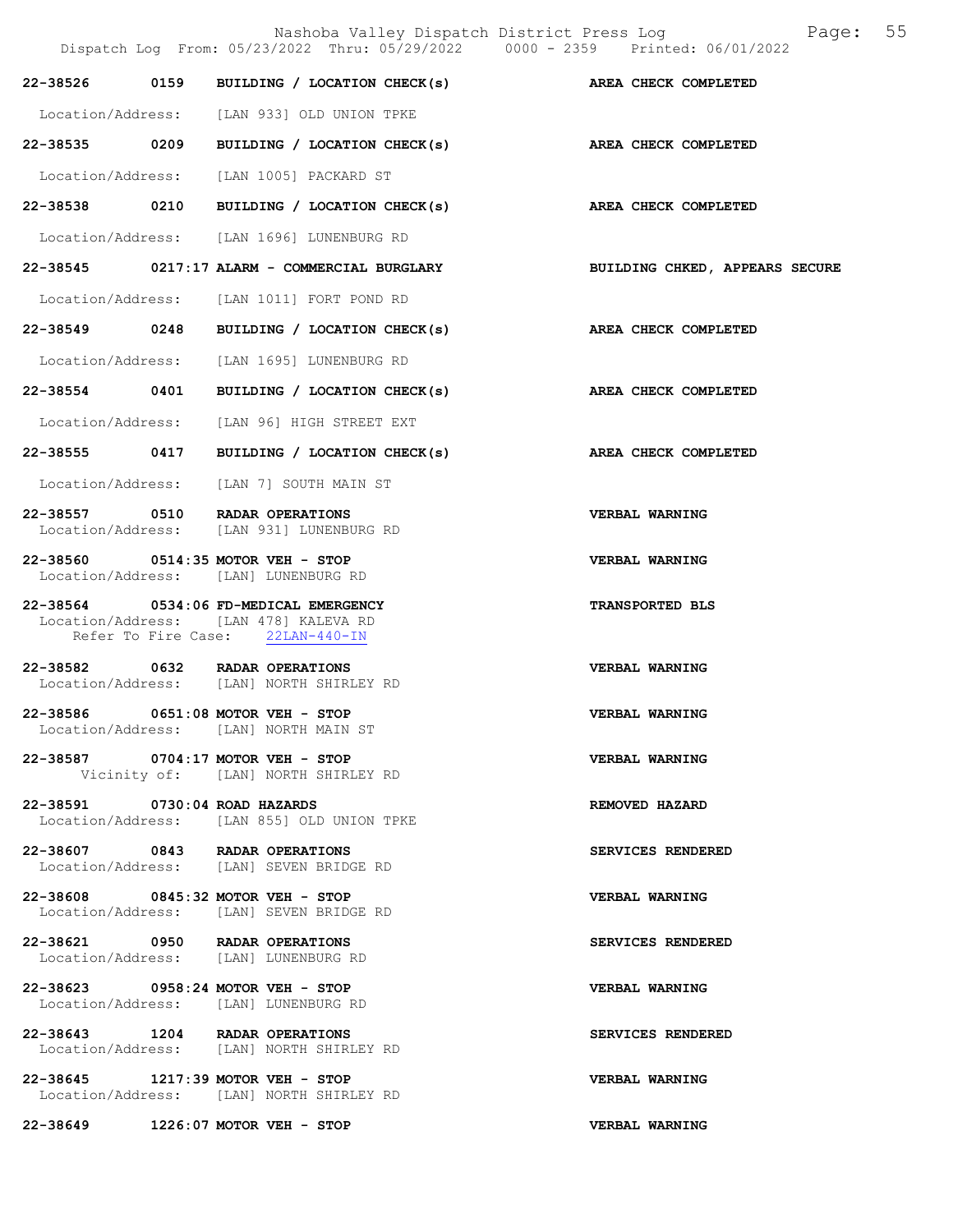|                   |           | Nashoba Valley Dispatch District Press Log<br>Dispatch Log From: 05/23/2022 Thru: 05/29/2022 0000 - 2359 Printed: 06/01/2022 | Page: 56                       |
|-------------------|-----------|------------------------------------------------------------------------------------------------------------------------------|--------------------------------|
|                   |           | Location/Address: [LAN] NORTH SHIRLEY RD                                                                                     |                                |
|                   |           | 22-38651 1237:58 MOTOR VEH - STOP                                                                                            | CITATION/WRTTN WARNING ISSUED  |
|                   |           | Location/Address: [LAN] NORTH SHIRLEY RD                                                                                     |                                |
|                   |           | 22-38655 1256:26 MOTOR VEH - STOP                                                                                            | CITATION/WRTTN WARNING ISSUED  |
|                   |           | Location/Address: [LAN] NORTH SHIRLEY RD                                                                                     |                                |
|                   |           | 22-38663 1320:10 MOTOR VEH - STOP                                                                                            | CITATION/WRTTN WARNING ISSUED  |
|                   |           | Location/Address: [LAN] NORTH SHIRLEY RD                                                                                     |                                |
|                   |           | 22-38677 1428:23 FD-FLUID SPILL<br>Location/Address: [LAN] LUNENBURG RD + NORTH MAIN ST<br>Refer To Fire Case: 22LAN-441-IN  | SERVICES RENDERED              |
|                   |           | 22-38683 1516 RADAR OPERATIONS<br>Location/Address: [LAN] LANGEN RD                                                          | SERVICES RENDERED              |
|                   |           | 22-38720 1810:23 NEIGHBOR COMPLAINT<br>Location/Address: [LAN 403] PUBLIC RD                                                 | <b>NOTIFIED</b>                |
|                   |           | 22-38744 2046:26 FD-VEHICLE FIRE<br>Location/Address: [LAN 1076] ROUTE 2 WEST HWY<br>Refer To Fire Case: 22LAN-442-IN        | <b>INVESTIGATED</b>            |
|                   |           | 22-38753 2136:24 FD-MEDICAL EMERGENCY<br>Location/Address: [LAN 39] NORTH SHIRLEY RD<br>Refer To Fire Case: 22LAN-443-IN     | <b>TRANSPORTED BLS</b>         |
|                   |           | 22-38760 2230:09 SUSPICIOUS ACTIVITY<br>Location/Address: [LAN 688] HARVARD RD                                               | SPOKEN TO                      |
|                   |           | For Date: $05/25/2022 -$ Wednesday                                                                                           |                                |
|                   |           | 22-38788 0018 BUILDING / LOCATION CHECK(s)                                                                                   | BUILDING CHKED, APPEARS SECURE |
|                   |           | Location/Address: [LAN 8] SOUTH MAIN ST                                                                                      |                                |
| 22-38789          | 0019      | BUILDING / LOCATION CHECK(s)                                                                                                 | BUILDING CHKED, APPEARS SECURE |
| Location/Address: |           | [LAN 12] SOUTH MAIN ST                                                                                                       |                                |
| 22-38790          | 0024      | BUILDING / LOCATION CHECK(s)                                                                                                 | BUILDING CHKED, APPEARS SECURE |
| Location/Address: |           | [LAN 32] SOUTH MAIN ST                                                                                                       |                                |
| 22-38791          | 0025      | BUILDING / LOCATION CHECK(s)                                                                                                 | BUILDING CHKED, APPEARS SECURE |
| Location/Address: |           | [LAN 76] SOUTH MAIN ST                                                                                                       |                                |
| 22-38792 0026     |           | BUILDING / LOCATION CHECK(s)                                                                                                 | BUILDING CHKED, APPEARS SECURE |
| Location/Address: |           | [LAN 790] SOUTH MAIN ST                                                                                                      |                                |
| 22-38794 0027     |           | BUILDING / LOCATION CHECK(s)                                                                                                 | BUILDING CHKED, APPEARS SECURE |
| Location/Address: |           | [LAN 1013] PRESCOTT ST                                                                                                       |                                |
| 22-38800          | 0031      | BUILDING / LOCATION CHECK(s)                                                                                                 | BUILDING CHKED, APPEARS SECURE |
|                   | Location: | [LAN] SOUTH SIDE AREA CHECKS                                                                                                 |                                |
| 22-38801          | 0037      | BUILDING / LOCATION CHECK(s)                                                                                                 | AREA CHECK COMPLETED           |
|                   |           | Location/Address: [LAN 7] SOUTH MAIN ST                                                                                      |                                |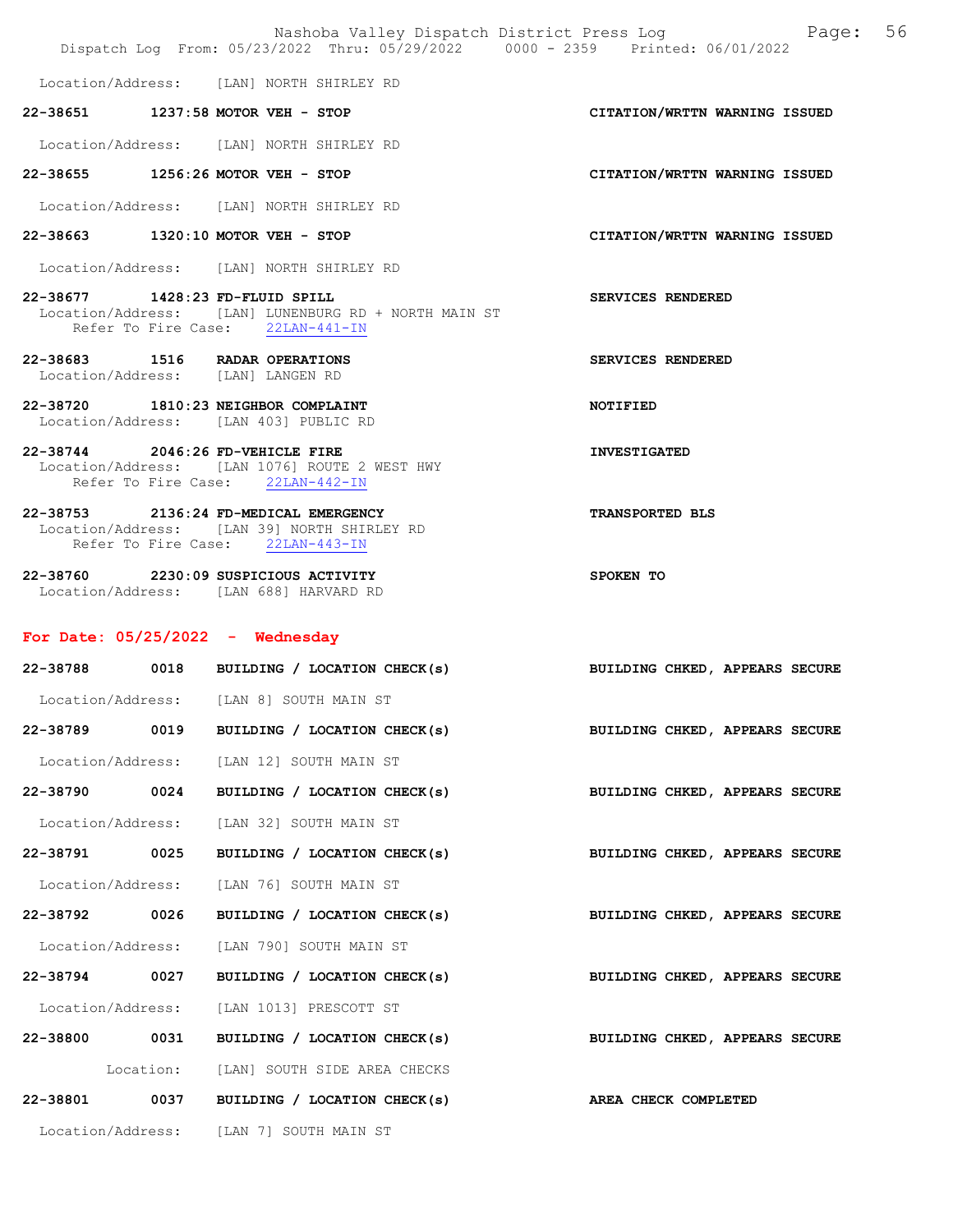Nashoba Valley Dispatch District Press Log Fage: 57 Dispatch Log From: 05/23/2022 Thru: 05/29/2022 0000 - 2359 Printed: 06/01/2022

| 22-38803 0038     |      | BUILDING / LOCATION CHECK(s)                                                       | BUILDING CHKED, APPEARS SECURE |
|-------------------|------|------------------------------------------------------------------------------------|--------------------------------|
|                   |      | Location/Address: [LAN 1695] LUNENBURG RD                                          |                                |
| 22-38807 0042     |      | BUILDING / LOCATION CHECK(s)                                                       | BUILDING CHKED, APPEARS SECURE |
|                   |      | Location/Address: [LAN 856] LUNENBURG RD                                           |                                |
| 22-38813 0046     |      | BUILDING / LOCATION CHECK(s)                                                       | AREA CHECK COMPLETED           |
|                   |      | Location/Address: [LAN 96] HIGH STREET EXT                                         |                                |
|                   |      | 22-38816 0047 BUILDING / LOCATION CHECK(s) BUILDING CHKED, APPEARS SECURE          |                                |
|                   |      | Location/Address: [LAN 855] OLD UNION TPKE                                         |                                |
| 22-38828 0054     |      | BUILDING / LOCATION CHECK(s) AREA CHECK COMPLETED                                  |                                |
|                   |      | Location/Address: [LAN 1695] LUNENBURG RD                                          |                                |
| 22-38832 0057     |      | BUILDING / LOCATION CHECK(s)                                                       | AREA CHECK COMPLETED           |
|                   |      | Location/Address: [LAN 933] OLD UNION TPKE                                         |                                |
| 22-38843 0113     |      | BUILDING / LOCATION CHECK(s)                                                       | BUILDING CHKED, APPEARS SECURE |
|                   |      | Location/Address: [LAN 1040] OLD UNION TPKE                                        |                                |
| 22-38845 0114     |      | BUILDING / LOCATION CHECK(s)                                                       | <b>AREA CHECK COMPLETED</b>    |
|                   |      | Location/Address: [LAN 1696] LUNENBURG RD                                          |                                |
| 22-38863 0145     |      | BUILDING / LOCATION CHECK(s)                                                       | AREA CHECK COMPLETED           |
|                   |      | Location/Address: [LAN 901] PARKER RD                                              |                                |
| 22-38864 0152     |      | BUILDING / LOCATION CHECK(s) AREA CHECK COMPLETED                                  |                                |
|                   |      | Location/Address: [LAN 855] OLD UNION TPKE                                         |                                |
|                   |      | 22-38865 0155 BUILDING / LOCATION CHECK(s)                                         | BUILDING CHKED, APPEARS SECURE |
|                   |      | Location/Address: [LAN 96] HIGH STREET EXT                                         |                                |
| 22-38869          | 0209 | BUILDING / LOCATION CHECK(s)                                                       | AREA CHECK COMPLETED           |
|                   |      | Location/Address: [LAN 866] OLD UNION TPKE                                         |                                |
|                   |      | 22-38871 0228:00 FD-MEDICAL EMERGENCY<br>Location/Address: [LAN 141] NORTH MAIN ST | <b>TRANSPORTED BLS</b>         |
|                   |      | Refer To Fire Case: 22LAN-444-IN                                                   |                                |
| 22-38873          | 0232 | BUILDING / LOCATION CHECK(s)                                                       | BUILDING CHKED, APPEARS SECURE |
|                   |      | Location/Address: [LAN 841] SOUTH MAIN ST                                          |                                |
| 22-38874          | 0233 | BUILDING / LOCATION CHECK(s)                                                       | AREA CHECK COMPLETED           |
|                   |      | Location/Address: [LAN 1011] FORT POND RD                                          |                                |
| 22-38878 0241     |      | BUILDING / LOCATION CHECK(s)                                                       | AREA CHECK COMPLETED           |
| Location/Address: |      | [LAN 933] OLD UNION TPKE                                                           |                                |
| 22-38880 0245     |      | BUILDING / LOCATION CHECK(s)                                                       | AREA CHECK COMPLETED           |
|                   |      | Location/Address: [LAN 1063] MCGOVERN BLVD                                         |                                |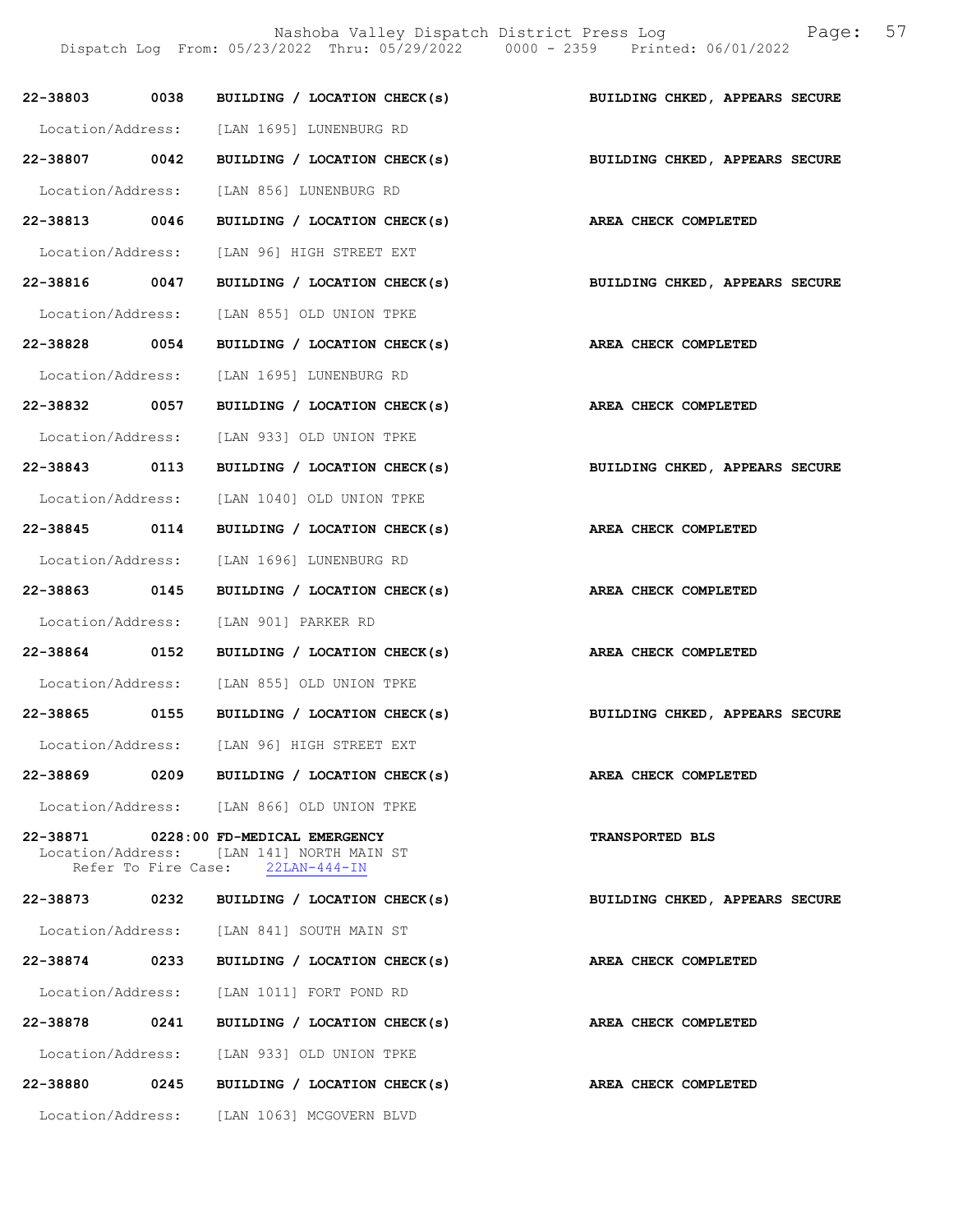|                               |      | Nashoba Valley Dispatch District Press Log<br>Dispatch Log From: 05/23/2022 Thru: 05/29/2022 0000 - 2359 Printed: 06/01/2022                                 | 58<br>Page:                    |
|-------------------------------|------|--------------------------------------------------------------------------------------------------------------------------------------------------------------|--------------------------------|
| 22-38888                      |      | 0317 BUILDING / LOCATION CHECK(s) AREA CHECK COMPLETED                                                                                                       |                                |
|                               |      | Location/Address: [LAN 96] HIGH STREET EXT                                                                                                                   |                                |
| 22-38889 0356                 |      | BUILDING / LOCATION CHECK(s)                                                                                                                                 | BUILDING CHKED, APPEARS SECURE |
| Location/Address:             |      | [LAN 818] OLD UNION TPKE                                                                                                                                     |                                |
| 22-38890 0407                 |      | BUILDING / LOCATION CHECK(s) AREA CHECK COMPLETED                                                                                                            |                                |
|                               |      | Location/Address: [LAN 7] SOUTH MAIN ST                                                                                                                      |                                |
| 22-38891 0408                 |      | BUILDING / LOCATION CHECK(s)                                                                                                                                 | BUILDING CHKED, APPEARS SECURE |
| Location/Address:             |      | [LAN 1695] LUNENBURG RD                                                                                                                                      |                                |
|                               |      | 22-38903 0603 RADAR OPERATIONS<br>Location/Address: [LAN] LANGEN RD                                                                                          | SERVICES RENDERED              |
|                               |      | 22-38930 0830 COMMUNITY POLICING<br>Location/Address: [LAN 222] HOLLYWOOD DR                                                                                 | SERVICES RENDERED              |
|                               |      | 22-38965 1038:09 FD-FIRE ALARM, RESIDENTAL<br>Location/Address: [LAN] GEORGE HILL RD<br>Refer To Fire Case: 22LAN-445-IN                                     | <b>INVESTIGATED</b>            |
|                               |      | 22-39030 1518:18 FD-MEDICAL EMERGENCY<br>Location/Address: [LAN 39] NORTH SHIRLEY RD<br>Refer To Fire Case: 22BOL-421-IN<br>Refer To Fire Case: 22LAN-446-IN | <b>TRANSPORTED ALS</b>         |
|                               |      | 22-39046 1716:04 911 ABANDONED/MISDIAL/HANGUP                                                                                                                | <b>ACCIDENTAL 911 CALL</b>     |
|                               |      | Location/Address: [LAN 1712] LANGEN RD                                                                                                                       |                                |
| 22-39048                      |      | 1722 BUILDING / LOCATION CHECK(s)                                                                                                                            | AREA CHECK COMPLETED           |
|                               |      | Location/Address: [LAN 868] HARVARD RD                                                                                                                       |                                |
|                               |      | 22-39068 1915:10 FD-MEDICAL EMERGENCY<br>Location/Address: [LAN 543] MILL STREET EXT<br>Refer To Fire Case: 22BOL-423-IN<br>Refer To Fire Case: 22LAN-447-IN | TRANSPORTED BLS                |
|                               |      | 22-39123 2332:00 TRAFFIC COMPLAINT<br>Location/Address: [LAN] MILL ST + HIGH STREET EXT                                                                      | UNITS ADVISED                  |
|                               |      | For Date: $05/26/2022 -$ Thursday                                                                                                                            |                                |
| 22-39145                      | 0017 | BUILDING / LOCATION CHECK(s)                                                                                                                                 | AREA CHECK COMPLETED           |
|                               |      | Location/Address: [LAN 1695] LUNENBURG RD                                                                                                                    |                                |
| 22-39147 0020                 |      | BUILDING / LOCATION CHECK(s)                                                                                                                                 | BUILDING CHKED, APPEARS SECURE |
| Location/Address:             |      | [LAN 856] LUNENBURG RD                                                                                                                                       |                                |
| 22-39148<br>Location/Address: | 0022 | COMMUNITY POLICING<br>[LAN 1696] LUNENBURG RD                                                                                                                | SERVICES RENDERED              |
| 22-39156                      | 0034 | BUILDING / LOCATION CHECK(s)                                                                                                                                 | AREA CHECK COMPLETED           |
|                               |      | Location/Address: [LAN 1063] MCGOVERN BLVD                                                                                                                   |                                |
|                               |      | $22-39158$ 0038 BUILDING / LOCATION CHECK(s)                                                                                                                 | AREA CHECK COMPLETED           |
|                               |      | Location/Address: [LAN 566] HOLLYWOOD DR                                                                                                                     |                                |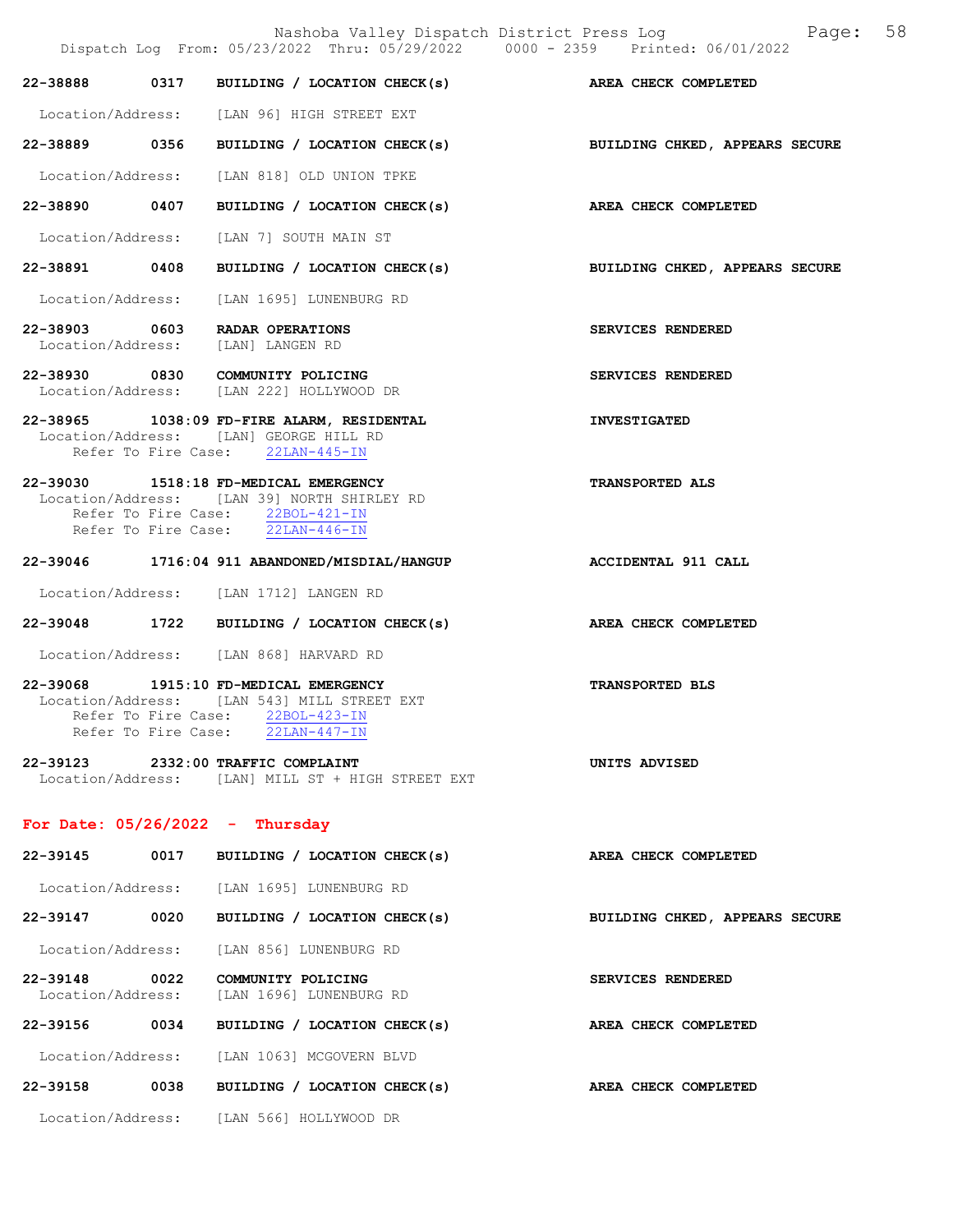|                            |      | Nashoba Valley Dispatch District Press Log<br>Dispatch Log From: 05/23/2022 Thru: 05/29/2022 0000 - 2359 Printed: 06/01/2022 | 59<br>Page:                    |
|----------------------------|------|------------------------------------------------------------------------------------------------------------------------------|--------------------------------|
| 22-39161 0039              |      | BUILDING / LOCATION CHECK(s) AREA CHECK COMPLETED                                                                            |                                |
|                            |      | Location/Address: [LAN 855] OLD UNION TPKE                                                                                   |                                |
| 22-39166 0049              |      | BUILDING / LOCATION CHECK(s) AREA CHECK COMPLETED                                                                            |                                |
| Location/Address:          |      | [LAN 1040] OLD UNION TPKE                                                                                                    |                                |
| 22-39204 0136              |      | BUILDING / LOCATION CHECK(s)                                                                                                 | AREA CHECK COMPLETED           |
| Location/Address:          |      | [LAN 1696] LUNENBURG RD                                                                                                      |                                |
| 22-39211 0147              |      | BUILDING / LOCATION CHECK(s)                                                                                                 | AREA CHECK COMPLETED           |
| Location/Address:          |      | [LAN 790] SOUTH MAIN ST                                                                                                      |                                |
| 22-39213 0151              |      | BUILDING / LOCATION CHECK(s)                                                                                                 | AREA CHECK COMPLETED           |
| Location/Address:          |      | [LAN 1695] LUNENBURG RD                                                                                                      |                                |
| 22-39217 0209              |      | BUILDING / LOCATION CHECK(s)                                                                                                 | AREA CHECK COMPLETED           |
| Location/Address:          |      | [LAN 856] LUNENBURG RD                                                                                                       |                                |
| 22-39223                   | 0212 | BUILDING / LOCATION CHECK(s)                                                                                                 | BUILDING CHKED, APPEARS SECURE |
| Location/Address:          |      | [LAN 96] HIGH STREET EXT                                                                                                     |                                |
| 22-39225 0214              |      | BUILDING / LOCATION CHECK(s)                                                                                                 | AREA CHECK COMPLETED           |
| Location/Address:          |      | [LAN 1063] MCGOVERN BLVD                                                                                                     |                                |
| 22-39229 0248              |      | BUILDING / LOCATION CHECK(s)                                                                                                 | AREA CHECK COMPLETED           |
| Location/Address:          |      | [LAN 96] HIGH STREET EXT                                                                                                     |                                |
| 22-39245                   | 0524 | RADAR OPERATIONS                                                                                                             | NO SERVICES NEEDED             |
|                            |      | Location/Address: [LAN 889] NORTH MAIN ST                                                                                    |                                |
|                            |      | 22-39260 0609:14 MOTOR VEH - STOP<br>Vicinity of: [LAN] BOLTON RD + CENTERBRIDGE RD                                          | <b>VERBAL WARNING</b>          |
|                            |      | 22-39262 0624 BUILDING / LOCATION CHECK(s) NO SERVICES NEEDED                                                                |                                |
|                            |      | Location/Address: [LAN 2744] CHACE HILL RD                                                                                   |                                |
|                            |      | 22-39289 0841:24 ALARM - COMMERCIAL BURGLARY<br>Location/Address: [LAN 843] MAIN ST                                          | <b>FALSE ALARM</b>             |
|                            |      | 22-39298 0900 TRAFFIC CONTROL<br>Location/Address: [LAN] HIGH STREET EXT + MILL ST                                           | SERVICES RENDERED              |
| 22-39299 0904:18 FOLLOW UP |      | Location/Address: [LAN 2657] NECK RD                                                                                         | SERVICES RENDERED              |
|                            |      | 22-39318 1025:36 FD-INVESTIGATION<br>Location/Address: [LAN] PINE HILL RD<br>Refer To Fire Case: 22LAN-448-IN                | EXTINGUISHED FIRE              |
|                            |      | 22-39330 1213:02 SUSPICIOUS ACTIVITY<br>Location/Address: [LAN 353] GEORGE HILL RD                                           | <b>REPORT</b>                  |
|                            |      | 22-39333 1238:43 MOTOR VEH - COMPLAINT                                                                                       | CITATION/WRTTN WARNING ISSUED  |
|                            |      | Location/Address: [LAN] NORTH MAIN ST                                                                                        |                                |

22-39346 1400:54 911 ABANDONED/MISDIAL/HANGUP ACCIDENTAL 911 CALL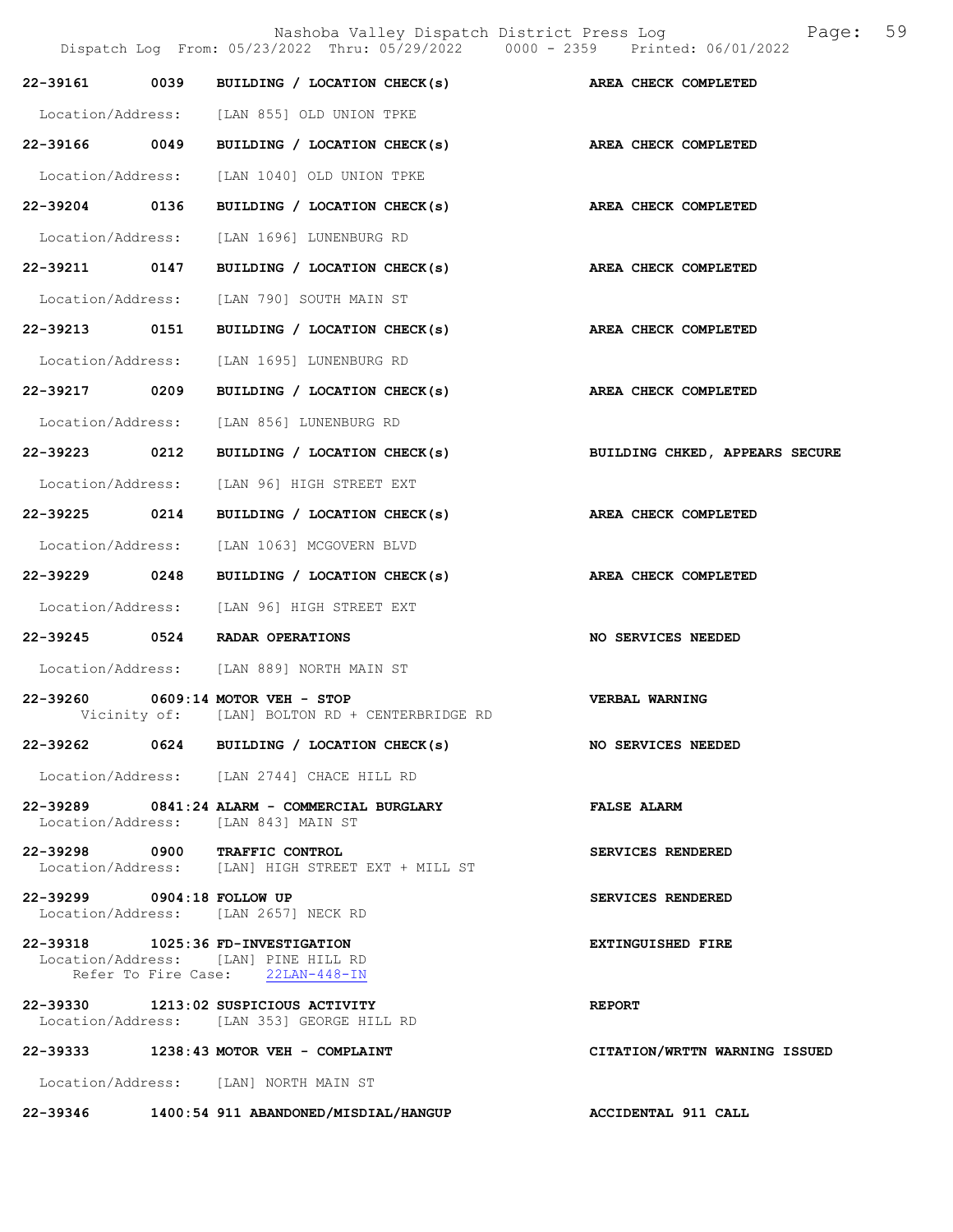| Nashoba Valley Dispatch District Press Log Nashoba Valley Dispatch District Press Log<br>Dispatch Log From: 05/23/2022 Thru: 05/29/2022 0000 - 2359 Printed: 06/01/2022 | 60                       |
|-------------------------------------------------------------------------------------------------------------------------------------------------------------------------|--------------------------|
| Location/Address: [LAN 2834] PARKER RD                                                                                                                                  |                          |
| 22-39352 1436:47 MOTOR VEH - ACCIDENT NO INJURY WEHICLE TOWED<br>Location/Address: [LAN] NORTH MAIN ST + LUNENBURG RD<br>Refer To Fire Case: 22LAN-449-IN               |                          |
| 22-39353 1436:54 MOTOR VEH - ACCIDENT NO INJURY                                                                                                                         | Merge: 22-39352 By: 9811 |
| Location/Address: [LAN] LUNENBURG RD + NORTH MAIN ST                                                                                                                    |                          |
| 22-39361 1526:01 FD-MEDICAL EMERGENCY<br>Location/Address: [LAN 1763] SOUTH MAIN ST<br>Refer To Fire Case: 22LAN-450-IN                                                 | <b>TRANSPORTED BLS</b>   |
| 22-39376 1700:08 MOTOR VEH - STOP<br>Vicinity of: [LAN 1158] NORTH MAIN ST                                                                                              | VERBAL WARNING           |
| 22-39386 1747:25 FD-STRUCTURE/BLDG FIRE<br>Location/Address: [LAN 2019] NECK RD<br>Refer To Fire Case: 22LAN-451-IN                                                     | <b>EXTINGUISHED FIRE</b> |
| $22-39390$ 1803:04 FD-MEDICAL EMERGENCY<br>Location/Address: [LAN 141] NORTH MAIN ST<br>Refer To Fire Case: 22LAN-452-IN                                                | <b>TRANSPORTED BLS</b>   |
| 22-39398 1858:03 FD-MEDICAL EMERGENCY<br>Location/Address: [LAN 141] NORTH MAIN ST                                                                                      | <b>TRANSPORTED BLS</b>   |

For Date: 05/27/2022 - Friday

Refer To Fire Case: 22LAN-453-IN

| 22-39452 0020     | BUILDING / LOCATION CHECK(s)                      | BUILDING CHKED, APPEARS SECURE |
|-------------------|---------------------------------------------------|--------------------------------|
|                   | Location/Address: [LAN 856] LUNENBURG RD          |                                |
| 22-39454 0023     | BUILDING / LOCATION CHECK(s)                      | BUILDING CHKED, APPEARS SECURE |
| Location/Address: | [LAN 1695] LUNENBURG RD                           |                                |
| 22-39455 0026     | BUILDING / LOCATION CHECK(s) AREA CHECK COMPLETED |                                |
| Location/Address: | [LAN 1063] MCGOVERN BLVD                          |                                |
| 22-39463 0033     | COMMUNITY POLICING                                | NO SERVICES NEEDED             |
|                   | Location/Address: [LAN 1696] LUNENBURG RD         |                                |
| 22-39472 0039     | BUILDING / LOCATION CHECK(s) AREA CHECK COMPLETED |                                |
|                   | Location/Address: [LAN 566] HOLLYWOOD DR          |                                |
| 22-39495 0105     | BUILDING / LOCATION CHECK(s) AREA CHECK COMPLETED |                                |
|                   | Location/Address: [LAN 837] SOUTH MAIN ST         |                                |
| 22-39502 0112     | BUILDING / LOCATION CHECK(s)                      | AREA CHECK COMPLETED           |
|                   | Location/Address: [LAN 855] OLD UNION TPKE        |                                |
| 22-39504 0113     | BUILDING / LOCATION CHECK(s) AREA CHECK COMPLETED |                                |
|                   | Location/Address: [LAN 7] SOUTH MAIN ST           |                                |
| 22-39508 0120     | BUILDING / LOCATION CHECK(s) AREA CHECK COMPLETED |                                |
|                   | Location/Address: [LAN 1040] OLD UNION TPKE       |                                |
| 22-39513 0129     | BUILDING / LOCATION CHECK(s)                      | BUILDING CHKED, APPEARS SECURE |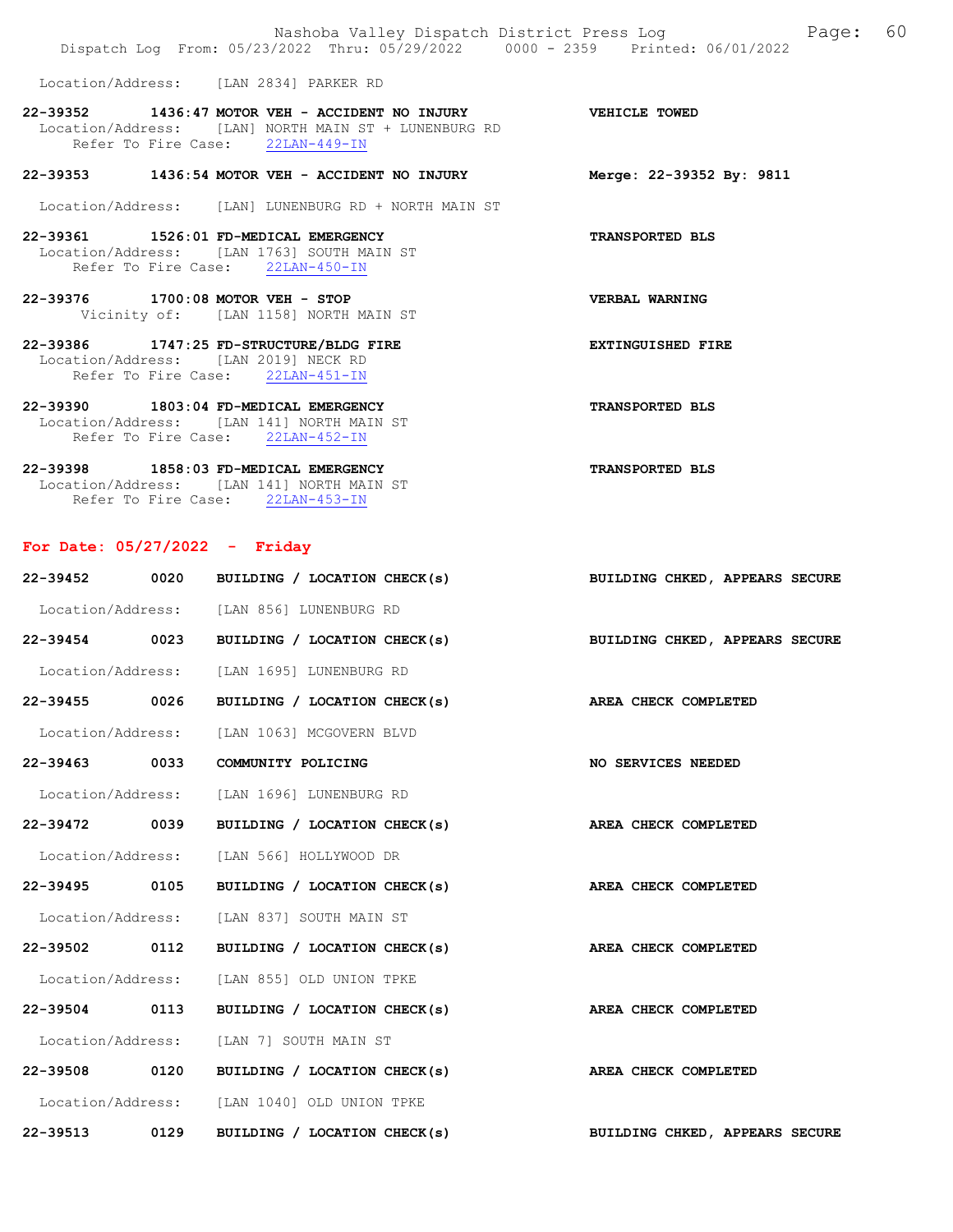|                                    | Location/Address: [LAN 818] OLD UNION TPKE                                                                                                                |                        |
|------------------------------------|-----------------------------------------------------------------------------------------------------------------------------------------------------------|------------------------|
|                                    | 22-39518 0131 BUILDING / LOCATION CHECK(s)                                                                                                                | AREA CHECK COMPLETED   |
|                                    | Location/Address: [LAN 29] DUVAL RD                                                                                                                       |                        |
| 22-39519 0133                      | BUILDING / LOCATION CHECK(s)                                                                                                                              | AREA CHECK COMPLETED   |
|                                    | Location/Address: [LAN 32] SOUTH MAIN ST                                                                                                                  |                        |
| 22-39521 0138                      | BUILDING / LOCATION CHECK(s)                                                                                                                              | AREA CHECK COMPLETED   |
|                                    | Location/Address: [LAN 96] HIGH STREET EXT                                                                                                                |                        |
| 22-39522 0139                      | BUILDING / LOCATION CHECK(s)                                                                                                                              | AREA CHECK COMPLETED   |
|                                    | Location/Address: [LAN 933] OLD UNION TPKE                                                                                                                |                        |
|                                    | 22-39527 0151 BUILDING / LOCATION CHECK(s)                                                                                                                | AREA CHECK COMPLETED   |
|                                    | Location/Address: [LAN 1695] LUNENBURG RD                                                                                                                 |                        |
| 22-39531 0214                      | BUILDING / LOCATION CHECK(s)                                                                                                                              | AREA CHECK COMPLETED   |
|                                    | Location/Address: [LAN 790] SOUTH MAIN ST                                                                                                                 |                        |
| 22-39533 0222                      | BUILDING / LOCATION CHECK(s)                                                                                                                              | AREA CHECK COMPLETED   |
|                                    | Location/Address: [LAN 855] OLD UNION TPKE                                                                                                                |                        |
|                                    | 22-39536 0234 RADAR OPERATIONS                                                                                                                            | NO SERVICES NEEDED     |
|                                    | Location/Address: [LAN 889] NORTH MAIN ST                                                                                                                 |                        |
| 22-39538 0245                      | BUILDING / LOCATION CHECK(s)                                                                                                                              | AREA CHECK COMPLETED   |
|                                    | Location/Address: [LAN 1695] LUNENBURG RD                                                                                                                 |                        |
| 22-39539 0302                      | BUILDING / LOCATION CHECK(s)                                                                                                                              | AREA CHECK COMPLETED   |
|                                    | Location/Address: [LAN 1696] LUNENBURG RD                                                                                                                 |                        |
| 22-39555 0501<br>Location/Address: | <b>RADAR OPERATIONS</b>                                                                                                                                   |                        |
|                                    | [LAN] NORTH SHIRLEY RD                                                                                                                                    | SERVICES RENDERED      |
|                                    | 22-39558 0532:35 MOTOR VEH - STOP<br>Vicinity of: [LAN] NORTH SHIRLEY RD                                                                                  | VERBAL WARNING         |
|                                    | 22-39559 0536:17 MOTOR VEH - STOP<br>Vicinity of: [LAN] NORTH SHIRLEY RD                                                                                  | <b>VERBAL WARNING</b>  |
|                                    | 22-39570 0649:26 MOTOR VEH - STOP<br>Vicinity of: [LAN 7] SOUTH MAIN ST                                                                                   | VERBAL WARNING         |
|                                    | 22-39584 0818:12 MOTOR VEH - LOCKOUT<br>Location/Address: [LAN 1015] CREAMERY RD                                                                          | SERVICES RENDERED      |
|                                    | 22-39586 0823 RADAR OPERATIONS<br>Location/Address: [LAN] NORTH SHIRLEY RD                                                                                | SERVICES RENDERED      |
|                                    | 22-39588 0828:45 FD-MEDICAL EMERGENCY<br>Location/Address: [LAN 856] LUNENBURG RD<br>Refer To Fire Case: 22BOL-428-IN<br>Refer To Fire Case: 22LAN-455-IN | <b>TRANSPORTED ALS</b> |
|                                    | 22-39609 0946:47 FD-FIRE TRAINING/DRILL                                                                                                                   | NO SERVICES NEEDED     |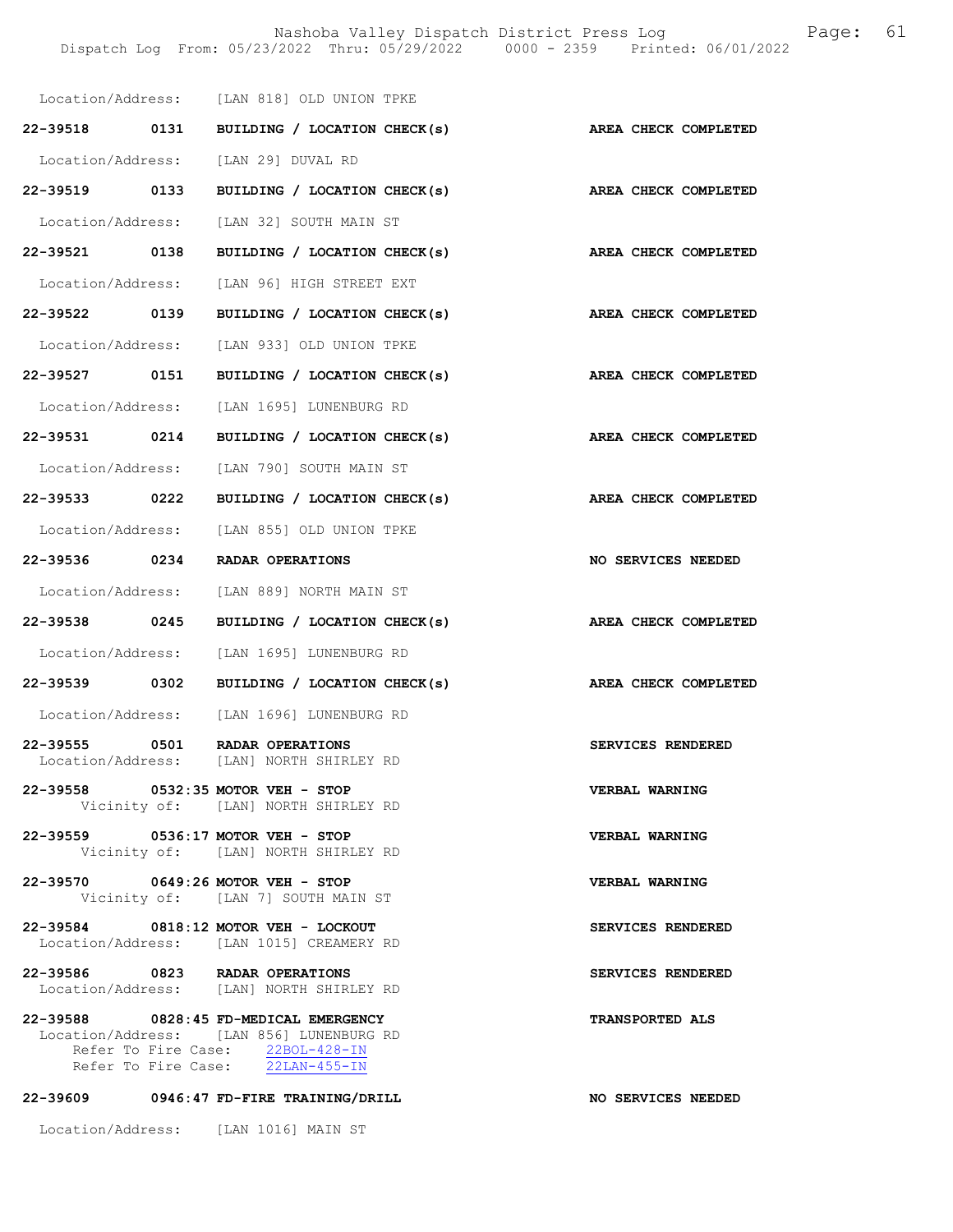|                                 | Dispatch Log From: 05/23/2022 Thru: 05/29/2022 0000 - 2359 Printed: 06/01/2022                                                                             |                               |
|---------------------------------|------------------------------------------------------------------------------------------------------------------------------------------------------------|-------------------------------|
|                                 | 22-39610 0947:39 FD-FIRE TRAINING/DRILL<br>Location/Address: [LAN 200] PINFEATHER LN                                                                       | SERVICES RENDERED             |
|                                 | 22-39612 0948:42 FD-FIRE TRAINING/DRILL<br>Location/Address: [LAN 1015] CREAMERY RD                                                                        | SERVICES RENDERED             |
|                                 | 22-39613 0950:05 FD-FIRE TRAINING/DRILL<br>Location/Address: [LAN 204] MAIN ST                                                                             | SERVICES RENDERED             |
|                                 | 22-39621 1028:58 MOTOR VEH - DISABLED                                                                                                                      | <b>NO SERVICES NEEDED</b>     |
|                                 | Vicinity of: [LAN] N MAIN ST + SEVEN BRIDGE RD                                                                                                             |                               |
|                                 | 22-39624 1042 BUILDING / LOCATION CHECK(s)<br>Location/Address: [LAN 222] HOLLYWOOD DR                                                                     | <b>SERVICES RENDERED</b>      |
|                                 | 22-39627 1110:39 MOTOR VEH - LOCKOUT                                                                                                                       | REPORTING PARTY CANCELED      |
|                                 | Location/Address: [LAN 240] SYLVAN RD                                                                                                                      |                               |
|                                 | 22-39628 1127 COMMUNITY POLICING<br>Location/Address: [LAN] PACKARD ST                                                                                     | SERVICES RENDERED             |
|                                 | 22-39647 1320 RADAR OPERATIONS<br>Location/Address: [LAN] CENTERBRIDGE RD                                                                                  | SERVICES RENDERED             |
|                                 | 22-39649 1328:52 MOTOR VEH - STOP<br>Location/Address: [LAN] CENTERBRIDGE RD                                                                               | VERBAL WARNING                |
|                                 | 22-39650 1337:47 MOTOR VEH - STOP<br>Location/Address: [LAN] CENTERBRIDGE RD                                                                               | <b>VERBAL WARNING</b>         |
|                                 | 22-39655 1351 RADAR OPERATIONS<br>Location/Address: [LAN] HIGH STREET EXT                                                                                  | SERVICES RENDERED             |
|                                 | 22-39657 1354:06 MOTOR VEH - STOP<br>Location/Address: [LAN] HIGH STREET EXT                                                                               | VERBAL WARNING                |
|                                 | 22-39658 1404:06 MOTOR VEH - STOP<br>Location/Address: [LAN] HIGH STREET EXT                                                                               | <b>VERBAL WARNING</b>         |
| 22-39661 1512:04 FD-FLUID SPILL | Vicinity of: [LAN 39] NORTH SHIRLEY RD<br>Refer To Fire Case: 22LAN-457-IN                                                                                 | SERVICES RENDERED             |
|                                 | 22-39674 1539:34 MOTOR VEH - DISABLED<br>Vicinity of: [LAN] NORTH MAIN ST + I 190 HWY                                                                      | SERVICES RENDERED             |
|                                 | 22-39689 1628:34 FD-MEDICAL EMERGENCY<br>Location/Address: [LAN 141] NORTH MAIN ST<br>Refer To Fire Case: 22BOL-431-IN<br>Refer To Fire Case: 22LAN-458-IN | TRANSPORTED ALS               |
|                                 | 22-39692 1649:22 COOKING FIRE REQUEST<br>Location/Address: [LAN 916] GEORGE HILL RD                                                                        | SERVICES RENDERED             |
|                                 | 22-39696 1712:26 MOTOR VEH - STOP<br>Location/Address: [LAN] LANGEN RD                                                                                     | VERBAL WARNING                |
|                                 | 22-39700 1723:54 REQUEST TO SPEAK TO AN OFFICER<br>Location/Address: [LAN 141] NORTH MAIN ST                                                               | <b>REPORT</b>                 |
|                                 | 22-39713 1810:40 MOTOR VEH - STOP<br>Vicinity of: [LAN 2970] LUNENBURG RD                                                                                  | <b>VERBAL WARNING</b>         |
|                                 | 22-39717 1816:23 FD-MEDICAL EMERGENCY                                                                                                                      | PATIENT REFUSAL, NO TRANSPORT |
|                                 | Location/Address: [LAN 2251] RED TAIL WAY                                                                                                                  |                               |

Nashoba Valley Dispatch District Press Log Fage: 62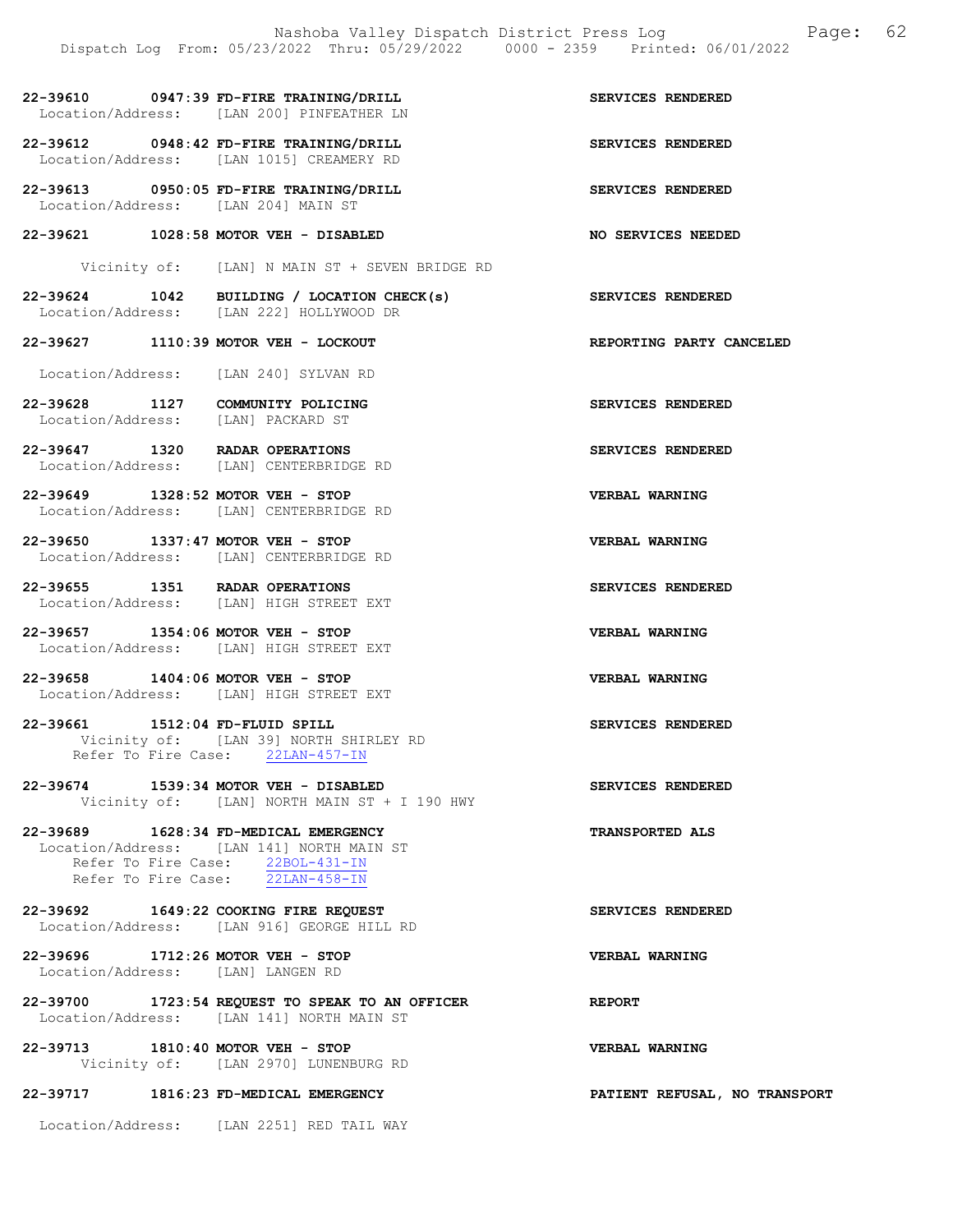|                               |      | Nashoba Valley Dispatch District Press Loq<br>Dispatch Log From: 05/23/2022 Thru: 05/29/2022 0000 - 2359 Printed: 06/01/2022 | Page: 63                       |
|-------------------------------|------|------------------------------------------------------------------------------------------------------------------------------|--------------------------------|
|                               |      | Refer To Fire Case: 22LAN-459-IN                                                                                             |                                |
| 22-39733 1952:57 TRESPASSING  |      | Vicinity of: [LAN 149] SAWYER ST                                                                                             | <b>REPORT</b>                  |
| 22-39739 2029:14 FOLLOW UP    |      | Location/Address: [LAN 2448] WHITCOMB DR                                                                                     | NEGATIVE CONTACT               |
|                               |      | 22-39742 2046:31 911 ABANDONED/MISDIAL/HANGUP                                                                                | ACCIDENTAL 911 CALL            |
|                               |      | Location/Address: [LAN] NORTH MAIN ST                                                                                        |                                |
|                               |      | 22-39773 2243 BUILDING / LOCATION CHECK(s)                                                                                   | BUILDING CHKED, APPEARS SECURE |
|                               |      | Location/Address: [LAN 1695] LUNENBURG RD                                                                                    |                                |
|                               |      | 22-39780 2338 BUILDING / LOCATION CHECK(s)                                                                                   | AREA CHECK COMPLETED           |
|                               |      | Location/Address: [LAN 790] SOUTH MAIN ST                                                                                    |                                |
|                               |      | For Date: $05/28/2022 -$ Saturday                                                                                            |                                |
|                               |      | 22-39796 0016 BUILDING / LOCATION CHECK(s)                                                                                   | BUILDING CHKED, APPEARS SECURE |
|                               |      | Location/Address: [LAN 856] LUNENBURG RD                                                                                     |                                |
|                               |      | 22-39799 0021 BUILDING / LOCATION CHECK(s)                                                                                   | BUILDING CHKED, APPEARS SECURE |
| Location/Address:             |      | [LAN 1695] LUNENBURG RD                                                                                                      |                                |
| 22-39800<br>Location/Address: | 0021 | RADAR OPERATIONS<br>[LAN 927] NORTH MAIN ST                                                                                  | SERVICES RENDERED              |
| 22-39802 0023                 |      | BUILDING / LOCATION CHECK(s)                                                                                                 | BUILDING CHKED, APPEARS SECURE |
| Location/Address:             |      | [LAN 1696] LUNENBURG RD                                                                                                      |                                |
| 22-39803 0026                 |      | BUILDING / LOCATION CHECK(s)                                                                                                 | BUILDING CHKED, APPEARS SECURE |
|                               |      | Location/Address: [LAN 1063] MCGOVERN BLVD                                                                                   |                                |
| 22-39806                      | 0033 | BUILDING / LOCATION CHECK(s)                                                                                                 | BUILDING CHKED, APPEARS SECURE |
|                               |      | Location/Address: [LAN 933] OLD UNION TPKE                                                                                   |                                |
| 22-39843 0035                 |      | BUILDING / LOCATION CHECK(s)                                                                                                 | BUILDING CHKED, APPEARS SECURE |
| Location/Address:             |      | [LAN 1011] FORT POND RD                                                                                                      |                                |
| 22-39854 0105                 |      | BUILDING / LOCATION CHECK(s)                                                                                                 | BUILDING CHKED, APPEARS SECURE |
|                               |      | Location/Address: [LAN 882] FORT POND RD                                                                                     |                                |
| 22-39860 0111                 |      | BUILDING / LOCATION CHECK(s)                                                                                                 | BUILDING CHKED, APPEARS SECURE |
|                               |      | Location/Address: [LAN 1040] OLD UNION TPKE                                                                                  |                                |
|                               |      | 22-39863 0115 BUILDING / LOCATION CHECK(s)                                                                                   | AREA CHECK COMPLETED           |
|                               |      | Location/Address: [LAN 855] OLD UNION TPKE                                                                                   |                                |
|                               |      | 22-39868 0118:51 MOTOR VEH - STOP                                                                                            | CITATION/WRTTN WARNING ISSUED  |
|                               |      | Vicinity of: [LAN] NORTH MAIN ST + DEVONSHIRE WAY                                                                            |                                |
|                               |      | 22-39881 0144 BUILDING / LOCATION CHECK(s)                                                                                   | BUILDING CHKED, APPEARS SECURE |
|                               |      | Location/Address: [LAN 222] HOLLYWOOD DR                                                                                     |                                |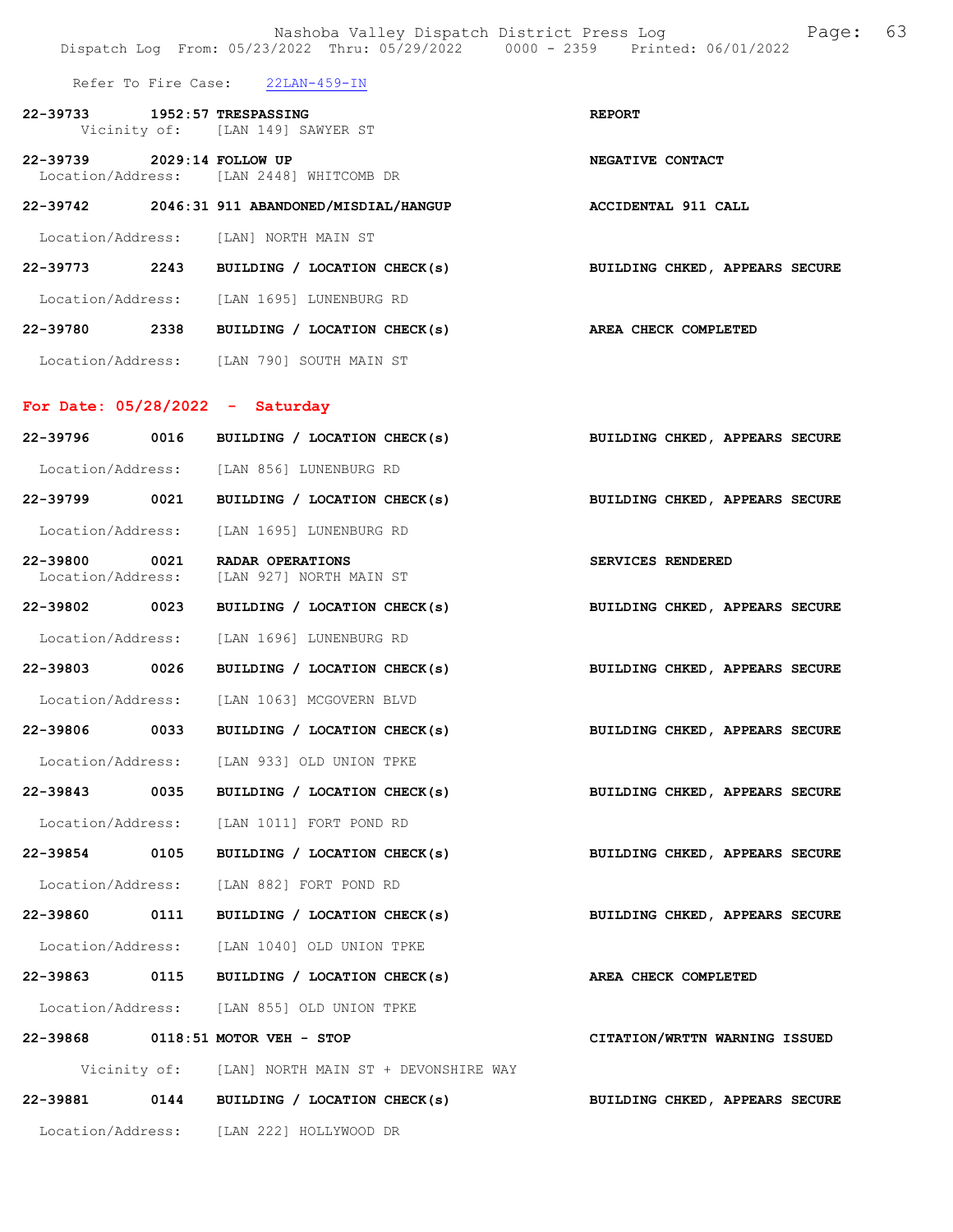22-39882 0144 BUILDING / LOCATION CHECK(s) BUILDING CHKED, APPEARS SECURE Location/Address: [LAN 837] SOUTH MAIN ST 22-39893 0217 COMMUNITY POLICING NO SERVICES NEEDED Location/Address: [LAN 1696] LUNENBURG RD 22-39895 0224 BUILDING / LOCATION CHECK(s) BUILDING CHKED, APPEARS SECURE Location/Address: [LAN 884] SOUTH MAIN ST 22-39899 0339:18 911 ABANDONED/MISDIAL/HANGUP ACCIDENTAL 911 CALL Location/Address: [LAN 2209] PONAKIN RD 22-39909 0544:07 MOTOR VEH - STOP CITATION/WRTTN WARNING ISSUED Location/Address: [LAN] NORTH MAIN ST + OTIS ST 22-39912 0548 RADAR OPERATIONS SERVICES RENDERED Location/Address: [LAN] BOLTON RD 22-39916 0553:39 FD-MEDICAL EMERGENCY TRANSPORTED ALS Location/Address: [LAN 39] NORTH SHIRLEY RD Refer To Fire Case: 22BOL-432-IN Refer To Fire Case: 22LAN-460-IN 22-39922 0610:15 MOTOR VEH - STOP VERBAL WARNING Vicinity of: [LAN] NORTH MAIN ST + DEVONSHIRE WAY 22-39938 0820 RADAR OPERATIONS SERVICES RENDERED Location/Address: [LAN] NORTH MAIN ST 22-39941 0826:02 MOTOR VEH - STOP VERBAL WARNING Location/Address: [LAN] NORTH MAIN ST 22-39969 1048 RADAR OPERATIONS SERVICES RENDERED Location/Address: [LAN] LANGEN RD 22-39975 1112:21 MOTOR VEH - STOP VERBAL WARNING Location/Address: [LAN] LANGEN RD 22-39976 1119:41 MOTOR VEH - STOP CITATION/WRTTN WARNING ISSUED Location/Address: [LAN] LANGEN RD 22-39983 1154 RADAR OPERATIONS SERVICES RENDERED Location/Address: [LAN] HIGH STREET EXT 22-39985 1211:17 MOTOR VEH - STOP VERBAL WARNING Location/Address: [LAN] HIGH STREET EXT 22-39993 1324:45 SUSPICIOUS ACTIVITY SPOKEN TO Location/Address: [LAN 262] HARVARD RD 22-39995 1402:58 DISTURBANCE TRANSPORTED BLS Location/Address: [LAN 141] NORTH MAIN ST Refer To Fire Case:  $\frac{22 \text{LAN}-462-\text{IN}}{22 \text{LAN}-55-\text{AR}}$ Refer To Summons: 22-40011 1534:25 MOTOR VEH - ACCIDENT W/INJURY PATIENT REFUSAL, NO TRANSPORT Location/Address: [LAN 856] LUNENBURG RD Refer To Fire Case: 22LAN-463-IN

22-40026 1721:49 DISTURBANCE CITATION/WRTTN WARNING ISSUED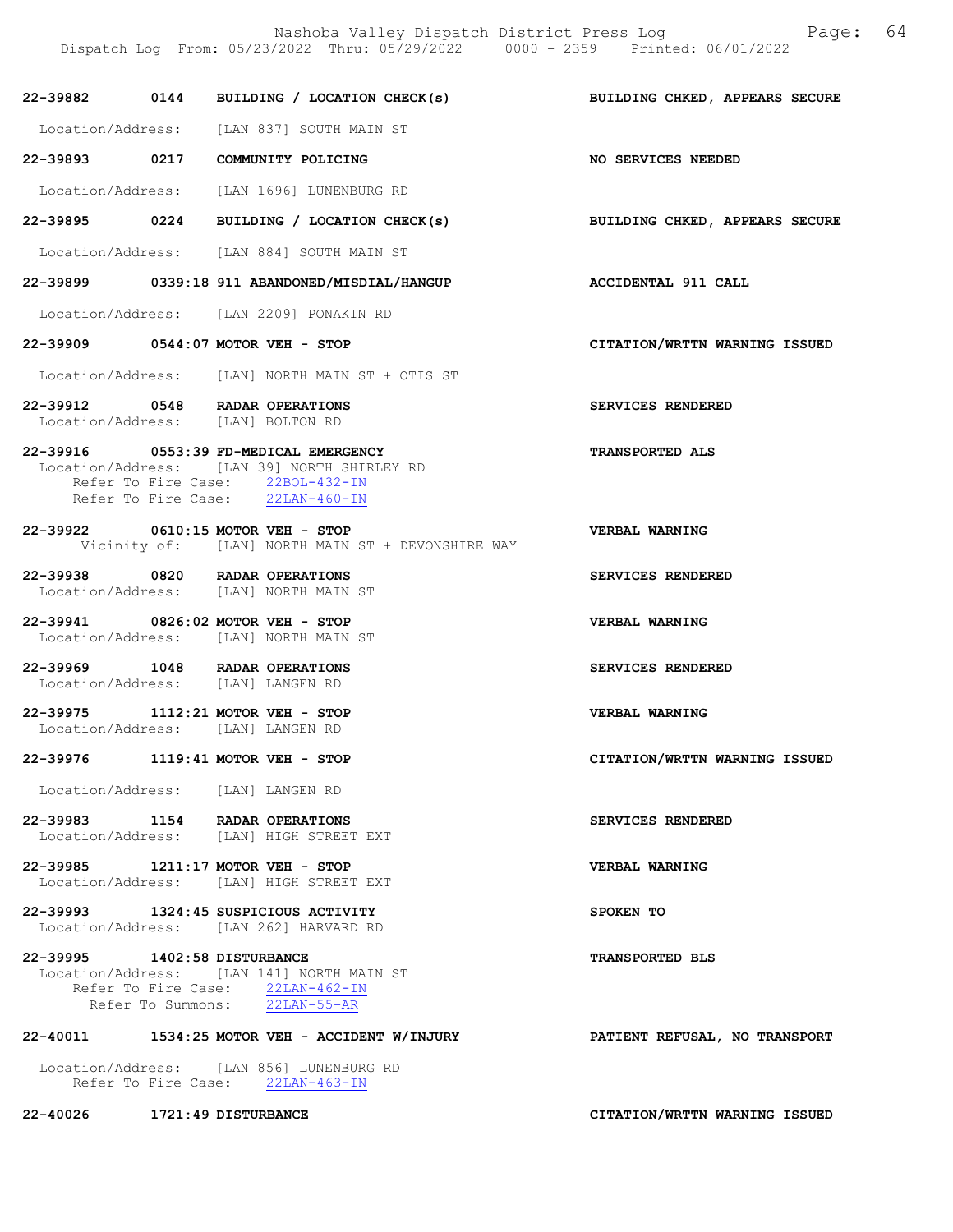|                                 | Nashoba Valley Dispatch District Press Log<br>Dispatch Log From: 05/23/2022 Thru: 05/29/2022 0000 - 2359 Printed: 06/01/2022 | 65<br>Page:                    |
|---------------------------------|------------------------------------------------------------------------------------------------------------------------------|--------------------------------|
|                                 | Location/Address: [LAN 846] OLD UNION TPKE                                                                                   |                                |
|                                 | 22-40030 1735:53 BUILDING / LOCATION CHECK(s) AREA CHECK COMPLETED                                                           |                                |
|                                 | Location/Address: [LAN 933] OLD UNION TPKE                                                                                   |                                |
|                                 | 22-40035 1807:35 WELL BEING CHECK<br>Location/Address: [LAN 236] CHACE HILL RD                                               | NEGATIVE CONTACT               |
|                                 | 22-40036 1821 RADAR OPERATIONS<br>Location/Address: [LAN 878] HIGH STREET EXT                                                | SERVICES RENDERED              |
|                                 | 22-40038 1826:13 MOTOR VEH - STOP                                                                                            | CITATION/WRTTN WARNING ISSUED  |
|                                 | Vicinity of: [LAN] HIGH STREET EXT                                                                                           |                                |
|                                 | 22-40039 1832:57 MOTOR VEH - STOP<br>Vicinity of: [LAN] MARY CATHERINE DR + STERLING RD                                      | STOP COMPLETED                 |
|                                 | 22-40042 1847:23 MOTOR VEH - STOP                                                                                            | CITATION/WRTTN WARNING ISSUED  |
|                                 | Vicinity of: [LAN] HIGH STREET EXT + OLD COMMON RD                                                                           |                                |
| 22-40044 1901:29 ASSIST CITIZEN |                                                                                                                              | CITATION/WRTTN WARNING ISSUED  |
|                                 | Location/Address: [LAN 846] OLD UNION TPKE                                                                                   |                                |
|                                 | 22-40048 1940:45 MOTOR VEH - STOP<br>Vicinity of: [LAN] DEERSHORN RD                                                         | VERBAL WARNING                 |
|                                 | 22-40054 2026:42 MOTOR VEH - STOP<br>Vicinity of: [LAN 68] LANGEN RD                                                         | <b>VERBAL WARNING</b>          |
|                                 | 22-40055 2033 BUILDING / LOCATION CHECK(s)                                                                                   | AREA CHECK COMPLETED           |
|                                 | Location/Address: [LAN 7] SOUTH MAIN ST                                                                                      |                                |
|                                 | 22-40064 2115 RADAR OPERATIONS                                                                                               | NO SERVICES NEEDED             |
|                                 | Location/Address: [LAN 889] NORTH MAIN ST                                                                                    |                                |
| 22-40072 2159                   | BUILDING / LOCATION CHECK(s)<br>Location/Address: [LAN 1695] LUNENBURG RD                                                    | SERVICES RENDERED              |
|                                 | 22-40078 2237:20 MOTOR VEH - STOP<br>Vicinity of: [LAN] STERLING RD + SAWYER ST                                              | VERBAL WARNING                 |
|                                 | 22-40079 2244 BUILDING / LOCATION CHECK(s)                                                                                   | AREA CHECK COMPLETED           |
|                                 | Location/Address: [LAN 96] HIGH STREET EXT                                                                                   |                                |
|                                 | 22-40081 2252 BUILDING / LOCATION CHECK(s)                                                                                   | AREA CHECK COMPLETED           |
|                                 | Location/Address: [LAN 1695] LUNENBURG RD                                                                                    |                                |
|                                 | 22-40082 2259:03 MOTOR VEH - STOP<br>Vicinity of: [LAN 1632] STILL RIVER RD                                                  | VERBAL WARNING                 |
| For Date: $05/29/2022 -$ Sunday |                                                                                                                              |                                |
|                                 | $22 - 40104$ 0024 BUILDING / LOCATION CHECK(s)                                                                               | BUILDING CHKED, APPEARS SECURE |

| -22-40104         |      | VVZI DULLULING / LUCALIUN CHECKISI |  | BUILDING CARED, AFFEARS SECURE |  |  |
|-------------------|------|------------------------------------|--|--------------------------------|--|--|
| Location/Address: |      | [LAN 1695] LUNENBURG RD            |  |                                |  |  |
| 22-40106          | 0026 | BUILDING / LOCATION CHECK(s)       |  | BUILDING CHKED, APPEARS SECURE |  |  |
| Location/Address: |      | [LAN 856] LUNENBURG RD             |  |                                |  |  |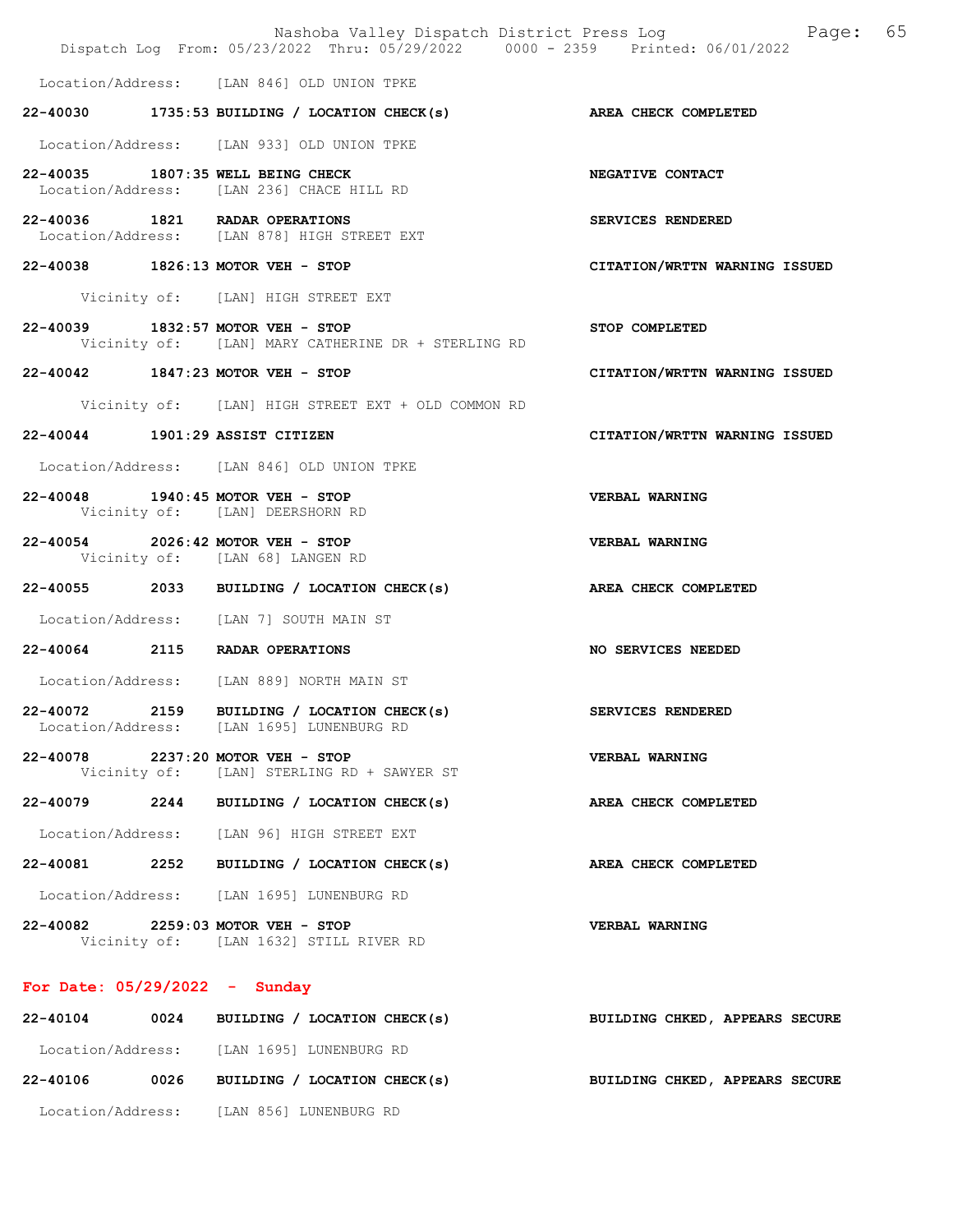Nashoba Valley Dispatch District Press Log Fage: 66 Dispatch Log From: 05/23/2022 Thru: 05/29/2022 0000 - 2359 Printed: 06/01/2022 22-40111 0034 BUILDING / LOCATION CHECK(s) BUILDING CHKED, APPEARS SECURE Location/Address: [LAN 1062] OLD UNION TPKE 22-40141 0136 BUILDING / LOCATION CHECK(s) AREA CHECK COMPLETED Location/Address: [LAN 928] BROCKELMAN RD 22-40142 0137 BUILDING / LOCATION CHECK(s) AREA CHECK COMPLETED Location/Address: [LAN 1695] LUNENBURG RD 22-40144 0149 BUILDING / LOCATION CHECK(s) BUILDING CHKED, APPEARS SECURE Location/Address: [LAN 867] HIGH STREET EXT 22-40145 0150 BUILDING / LOCATION CHECK(s) BUILDING CHKED, APPEARS SECURE Location/Address: [LAN 96] HIGH STREET EXT 22-40149 0205 BUILDING / LOCATION CHECK(s) BUILDING CHKED, APPEARS SECURE Location/Address: [LAN 867] HIGH STREET EXT 22-40150 0210 BUILDING / LOCATION CHECK(s) BUILDING CHKED, APPEARS SECURE Location: [LAN] SOUTH SIDE AREA CHECKS 22-40153 0213 BUILDING / LOCATION CHECK(s) AREA CHECK COMPLETED Location/Address: [LAN 855] OLD UNION TPKE 22-40175 0408 BUILDING / LOCATION CHECK(s) AREA CHECK COMPLETED Location/Address: [LAN 901] PARKER RD 22-40179 0416:53 911 ABANDONED/MISDIAL/HANGUP ACCIDENTAL 911 CALL Vicinity of: [LAN 2857] SOUTH MEADOW RD 22-40229 1009:46 SUSPICIOUS ACTIVITY SERVICES RENDERED Location/Address: [LAN] NECK RD 22-40236 1048:57 MOTOR VEH - ACCIDENT W/INJURY VEHICLE TOWED Location/Address: [LAN] SEVEN BRIDGE RD + HARVARD RD Refer To Fire Case: 22LAN-466-IN 22-40250 1238:47 FD-MEDICAL EMERGENCY TRANSPORTED BLS Location/Address: [LAN 141] NORTH MAIN ST Refer To Fire Case:  $22BOL-438-IN$  Refer To Fire Case: 22LAN-467-IN 22-40254 1303:12 ASSIST CITIZEN NO SERVICES NEEDED Location/Address: [LAN 846] OLD UNION TPKE 22-40259 1443:56 FD-MEDICAL EMERGENCY TRANSPORTED ALS Location/Address: [LAN 1673] IVY DR Refer To Fire Case: 22LAN-468-IN 22-40267 1602:27 MOTOR VEH - STOP VERBAL WARNING Vicinity of: [LAN 1632] STILL RIVER RD 22-40284 1726:17 MOTOR VEH - STOP VERBAL WARNING Vicinity of: [LAN 854] LUNENBURG RD 22-40287 1738:38 MOTOR VEH - STOP CITATION/WRTTN WARNING ISSUED Vicinity of: [LAN] NORTH MAIN ST + SHIRLEY RD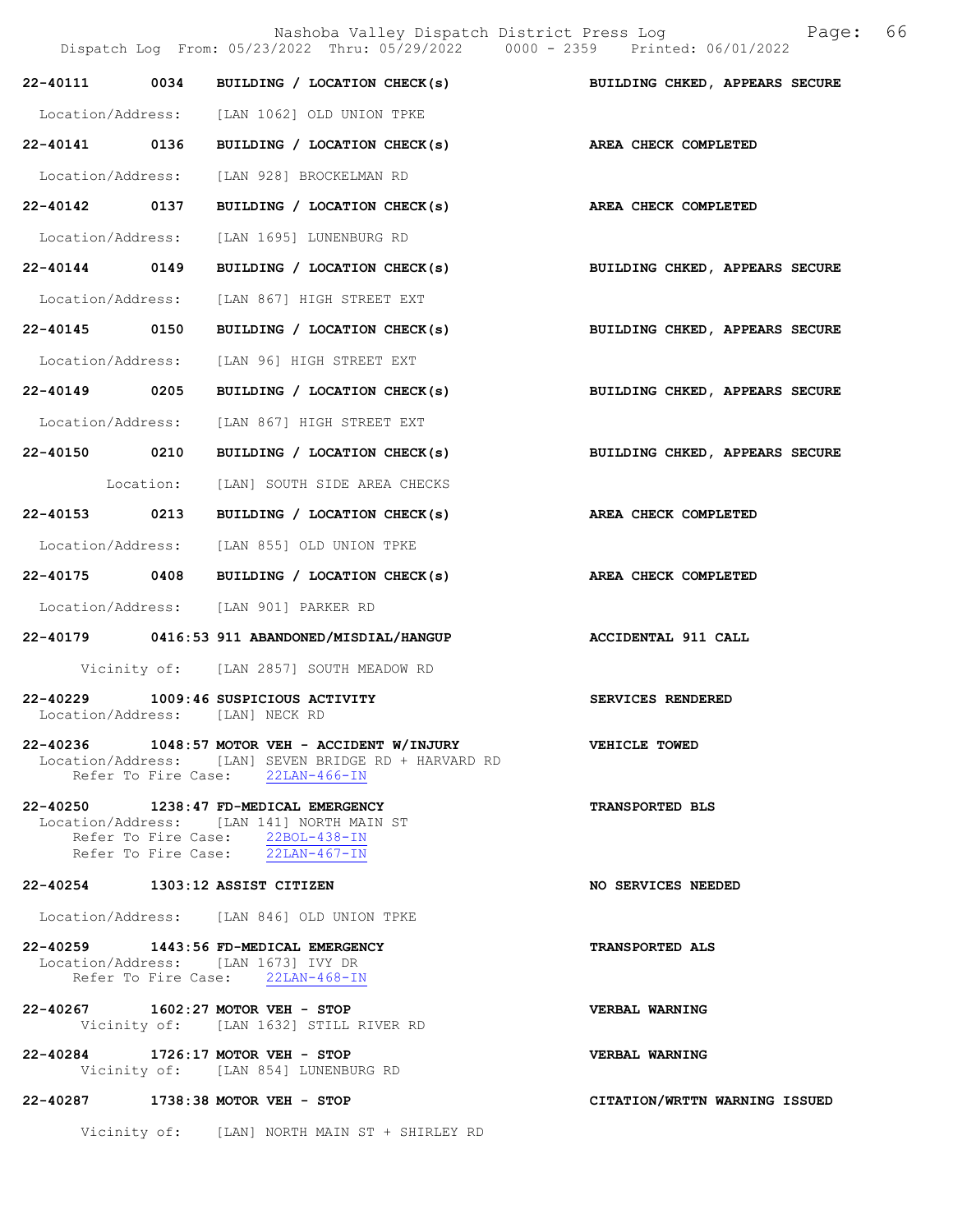Nashoba Valley Dispatch District Press Log Fage: 67 Dispatch Log From: 05/23/2022 Thru: 05/29/2022 0000 - 2359 Printed: 06/01/2022

| 22-40290 1746:11 MOTOR VEH - DISABLED                                               |                                  |                                                 | NO SERVICES NEEDED             |
|-------------------------------------------------------------------------------------|----------------------------------|-------------------------------------------------|--------------------------------|
|                                                                                     |                                  | Vicinity of: [LAN] NORTH MAIN ST + LUNENBURG RD |                                |
| 22-40292 1750:59 MOTOR VEH - DISABLED                                               |                                  |                                                 | NO SERVICES NEEDED             |
| Location/Address: [LAN 855] OLD UNION TPKE                                          |                                  |                                                 |                                |
| 22-40302 1829:51 COOKING FIRE REQUEST<br>Location/Address: [LAN 279] GEORGE HILL RD |                                  |                                                 | NOTIFIED                       |
| 22-40305 1841:05 MOTOR VEH - STOP                                                   |                                  |                                                 | CITATION/WRTTN WARNING ISSUED  |
|                                                                                     | Vicinity of: [LAN] CHACE HILL RD |                                                 |                                |
| 22-40307 1909:48 MOTOR VEH - STOP                                                   |                                  |                                                 | CITATION/WRTTN WARNING ISSUED  |
| Location/Address: [LAN] CHACE HILL RD                                               |                                  |                                                 |                                |
| 22-40308 1930:00 MOTOR VEH - STOP                                                   |                                  |                                                 | CITATION/WRTTN WARNING ISSUED  |
|                                                                                     |                                  | Vicinity of: [LAN 1814] NORTH MAIN ST           |                                |
| 22-40332 2119:00 SUSPICIOUS ACTIVITY<br>Location/Address: [LAN 1265] BRIAN RD       |                                  |                                                 | SPOKEN TO                      |
| 22-40337 2140:49 SUSPICIOUS ACTIVITY                                                |                                  |                                                 | BUILDING CHKED, APPEARS SECURE |
|                                                                                     |                                  | Location/Address: [LAN 2328] NORTH SHIRLEY RD   |                                |
|                                                                                     |                                  | 22-40340 2211 BUILDING / LOCATION CHECK(s)      | AREA CHECK COMPLETED           |
| Location/Address: [LAN 1695] LUNENBURG RD                                           |                                  |                                                 |                                |
| 22-40342 2211:34 SUSPICIOUS ACTIVITY                                                |                                  |                                                 | <b>UNFOUNDED</b>               |

Location/Address: [LAN 522] SOUTH MEADOW RD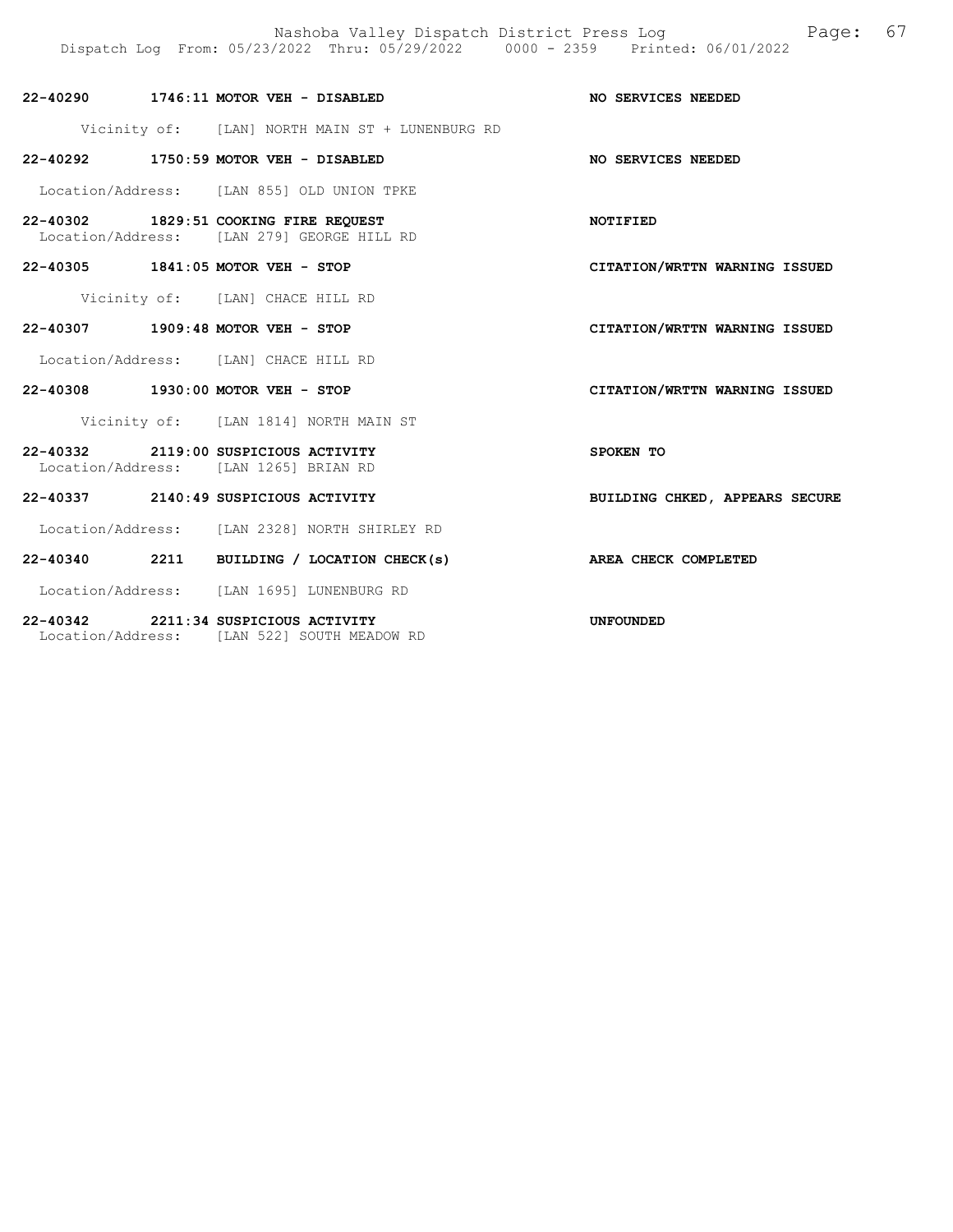## For Jurisdiction: LUNENBURG, MA

| For Date: $05/23/2022 -$ Monday |      |                                                                                                                           |                               |
|---------------------------------|------|---------------------------------------------------------------------------------------------------------------------------|-------------------------------|
| 22-38109 0000                   |      | BUILDING / LOCATION CHECK(s)                                                                                              | AREA CHECK COMPLETED          |
|                                 |      | Location/Address: [LUN 2375] MASSACHUSETTS AVE                                                                            |                               |
|                                 |      | 22-38111 0009 RADAR OPERATIONS                                                                                            | <b>NO SERVICES NEEDED</b>     |
|                                 |      | Location/Address: [LUN] MASSACHUSETTS AVE                                                                                 |                               |
|                                 |      | 22-38112 0009 BUILDING / LOCATION CHECK(s)                                                                                | AREA CHECK COMPLETED          |
|                                 |      | Location/Address: [LUN 2383] MASSACHUSETTS AVE                                                                            |                               |
|                                 |      | 22-38114 0011 BUILDING / LOCATION CHECK(s)                                                                                | AREA CHECK COMPLETED          |
|                                 |      | Location/Address: [LUN 246] MASSACHUSETTS AVE                                                                             |                               |
|                                 |      | 22-38115 0014:48 FD-FIRE ALARM, RESIDENTAL<br>Location/Address: [LUN 119] CAROUSEL LN<br>Refer To Fire Case: 22LUN-179-IN | SERVICES RENDERED             |
|                                 |      | 22-38116 0017 BUILDING / LOCATION CHECK(s)                                                                                | AREA CHECK COMPLETED          |
|                                 |      | Location/Address: [LUN 2398] MASSACHUSETTS AVE                                                                            |                               |
| 22-38117 0020                   |      | BUILDING / LOCATION CHECK(s)                                                                                              | <b>AREA CHECK COMPLETED</b>   |
|                                 |      | Location/Address: [LUN 196] LEOMINSTER-SHIRLEY RD                                                                         |                               |
|                                 |      | 22-38118 0028 BUILDING / LOCATION CHECK(s)                                                                                | AREA CHECK COMPLETED          |
|                                 |      | Location/Address: [LUN 2143] LEOMINSTER-SHIRLEY RD                                                                        |                               |
| 22-38119                        |      | 0030 RADAR OPERATIONS<br>Location/Address: [LUN] CHASE RD                                                                 | SERVICES RENDERED             |
|                                 |      | 22-38125 0041:30 MOTOR VEH - STOP                                                                                         | CITATION/WRTTN WARNING ISSUED |
|                                 |      | Location/Address: [LUN] CHASE RD + HOLMAN ST                                                                              |                               |
| 22-38127 0052                   |      | RADAR OPERATIONS<br>Location/Address: [LUN 3670] SUMMER ST                                                                | SERVICES RENDERED             |
| 22-38128 0055                   |      | BUILDING / LOCATION CHECK(s)                                                                                              | AREA CHECK COMPLETED          |
|                                 |      | Location/Address: [LUN 2469] MASSACHUSETTS AVE                                                                            |                               |
|                                 |      | 22-38130 0058:10 MOTOR VEH - STOP                                                                                         | CITATION/WRTTN WARNING ISSUED |
|                                 |      | Vicinity of: [LUN] CHASE RD + HOLMAN ST                                                                                   |                               |
| 22-38136                        |      | 0102 BUILDING / LOCATION CHECK(s)                                                                                         | AREA CHECK COMPLETED          |
|                                 |      | Location/Address: [LUN 2475] MASSACHUSETTS AVE                                                                            |                               |
|                                 |      | 22-38143 0110 BUILDING / LOCATION CHECK(s)                                                                                | AREA CHECK COMPLETED          |
|                                 |      | Location/Address: [LUN 2580] MEMORIAL DR                                                                                  |                               |
|                                 |      | 22-38145 0113 BUILDING / LOCATION CHECK(s)                                                                                | AREA CHECK COMPLETED          |
|                                 |      | Location/Address: [LUN 3654] SUMMER ST                                                                                    |                               |
| 22-38146                        | 0114 | BUILDING / LOCATION CHECK(s)                                                                                              | AREA CHECK COMPLETED          |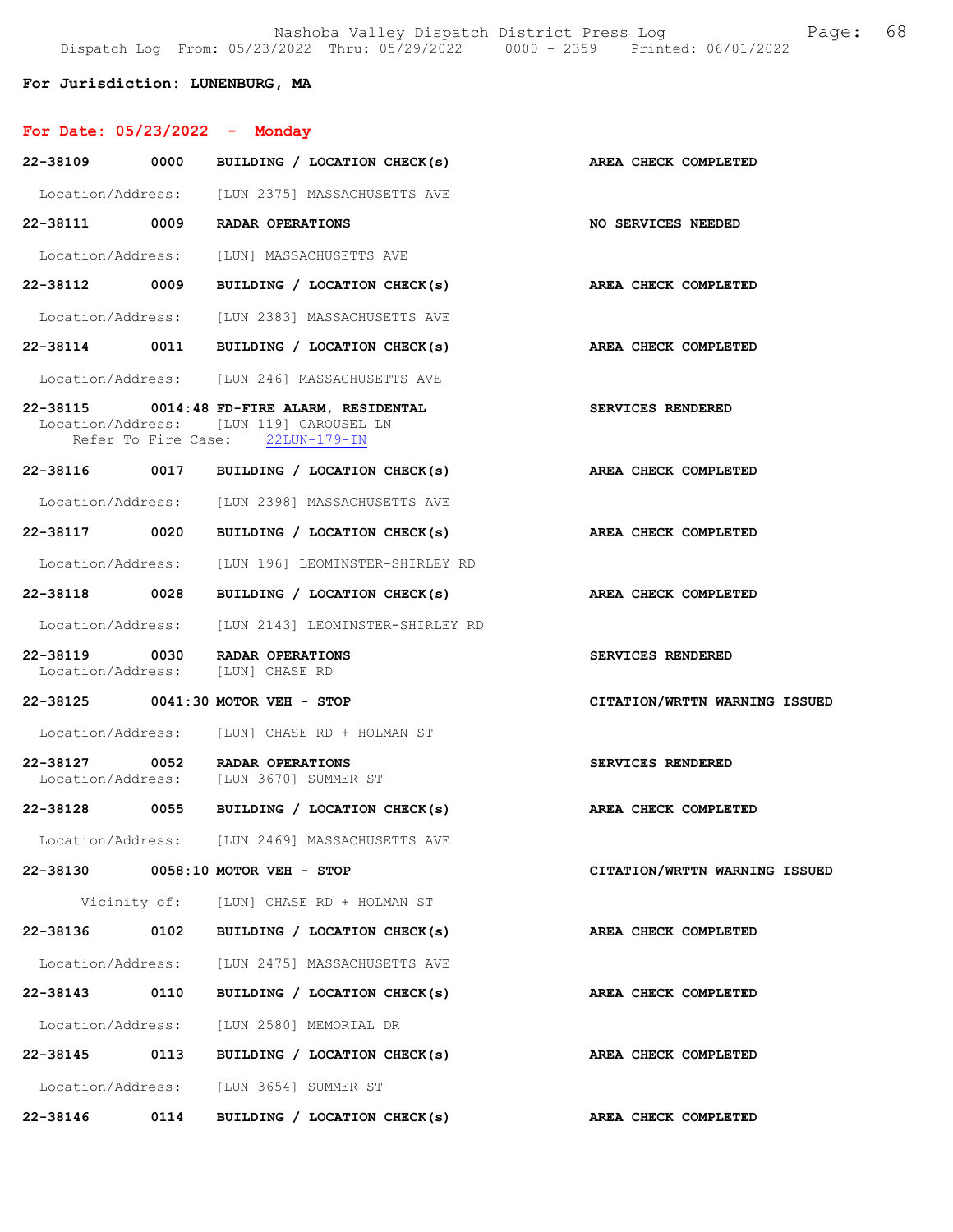|               |      | Dispatch Log From: 05/23/2022 Thru: 05/29/2022 0000 - 2359 Printed: 06/01/2022 | Nashoba Valley Dispatch District Press Log<br>Page: 69 |
|---------------|------|--------------------------------------------------------------------------------|--------------------------------------------------------|
|               |      | Location/Address: [LUN 3649] SUMMER ST                                         |                                                        |
|               |      | 22-38147 0115 RADAR OPERATIONS                                                 | AREA CHECK COMPLETED                                   |
|               |      | Location/Address: [LUN 2475] MASSACHUSETTS AVE                                 |                                                        |
|               |      | 22-38150 0118 BUILDING / LOCATION CHECK(s)                                     | AREA CHECK COMPLETED                                   |
|               |      | Location/Address: [LUN 3651] SUMMER ST                                         |                                                        |
|               |      | 22-38152 0121 BUILDING / LOCATION CHECK(s) AREA CHECK COMPLETED                |                                                        |
|               |      | Location/Address: [LUN 1129] ELECTRIC AVE                                      |                                                        |
|               |      | 22-38153 0123 BUILDING / LOCATION CHECK(s) AREA CHECK COMPLETED                |                                                        |
|               |      | Location/Address: [LUN 1962] LAKEFRONT AVE                                     |                                                        |
| 22-38154 0124 |      | BUILDING / LOCATION CHECK(s)                                                   | AREA CHECK COMPLETED                                   |
|               |      | Location/Address: [LUN 4266] WHALOM RD                                         |                                                        |
|               |      | 22-38155 0126 BUILDING / LOCATION CHECK(s)                                     | AREA CHECK COMPLETED                                   |
|               |      | Location/Address: [LUN 1124] ELECTRIC AVE                                      |                                                        |
|               |      | 22-38156 0128 BUILDING / LOCATION CHECK(s)                                     | AREA CHECK COMPLETED                                   |
|               |      | Location/Address: [LUN 6] ELECTRIC AVE                                         |                                                        |
|               |      | 22-38177 0151 BUILDING / LOCATION CHECK(s) AREA CHECK COMPLETED                |                                                        |
|               |      | Location/Address: [LUN] WINDERMERE DR                                          |                                                        |
|               |      |                                                                                |                                                        |
|               |      | Location/Address: [LUN 836] CHASE RD                                           |                                                        |
|               |      | 22-38180 0154 BUILDING / LOCATION CHECK(s) AREA CHECK COMPLETED                |                                                        |
|               |      | Location/Address: [LUN 4472] CHASE RD                                          |                                                        |
| 22-38181      | 0156 | BUILDING / LOCATION CHECK(s)                                                   | AREA CHECK COMPLETED                                   |
|               |      | Location/Address: [LUN 247] MASSACHUSETTS AVE                                  |                                                        |
|               |      | 22-38185 0204 BUILDING / LOCATION CHECK(s) AREA CHECK COMPLETED                |                                                        |
|               |      | Location/Address: [LUN 2328] MASSACHUSETTS AVE                                 |                                                        |
|               |      | 22-38186 0205 BUILDING / LOCATION CHECK(s)                                     | AREA CHECK COMPLETED                                   |
|               |      | Location/Address: [LUN 2310] MASSACHUSETTS AVE                                 |                                                        |
|               |      |                                                                                | AREA CHECK COMPLETED                                   |
|               |      | Location/Address: [LUN 2316] MASSACHUSETTS AVE                                 |                                                        |
|               |      | 22-38188 0206 RADAR OPERATIONS                                                 | AREA CHECK COMPLETED                                   |
|               |      | Location/Address: [LUN] MASSACHUSETTS AVE                                      |                                                        |
|               |      | 22-38191 0211 BUILDING / LOCATION CHECK(s)                                     | AREA CHECK COMPLETED                                   |
|               |      | Location/Address: [LUN 2364] MASSACHUSETTS AVE                                 |                                                        |
| 22-38192      |      | 0212 BUILDING / LOCATION CHECK(s)                                              | <b>AREA CHECK COMPLETED</b>                            |
|               |      | Location/Address: [LUN 2310] MASSACHUSETTS AVE                                 |                                                        |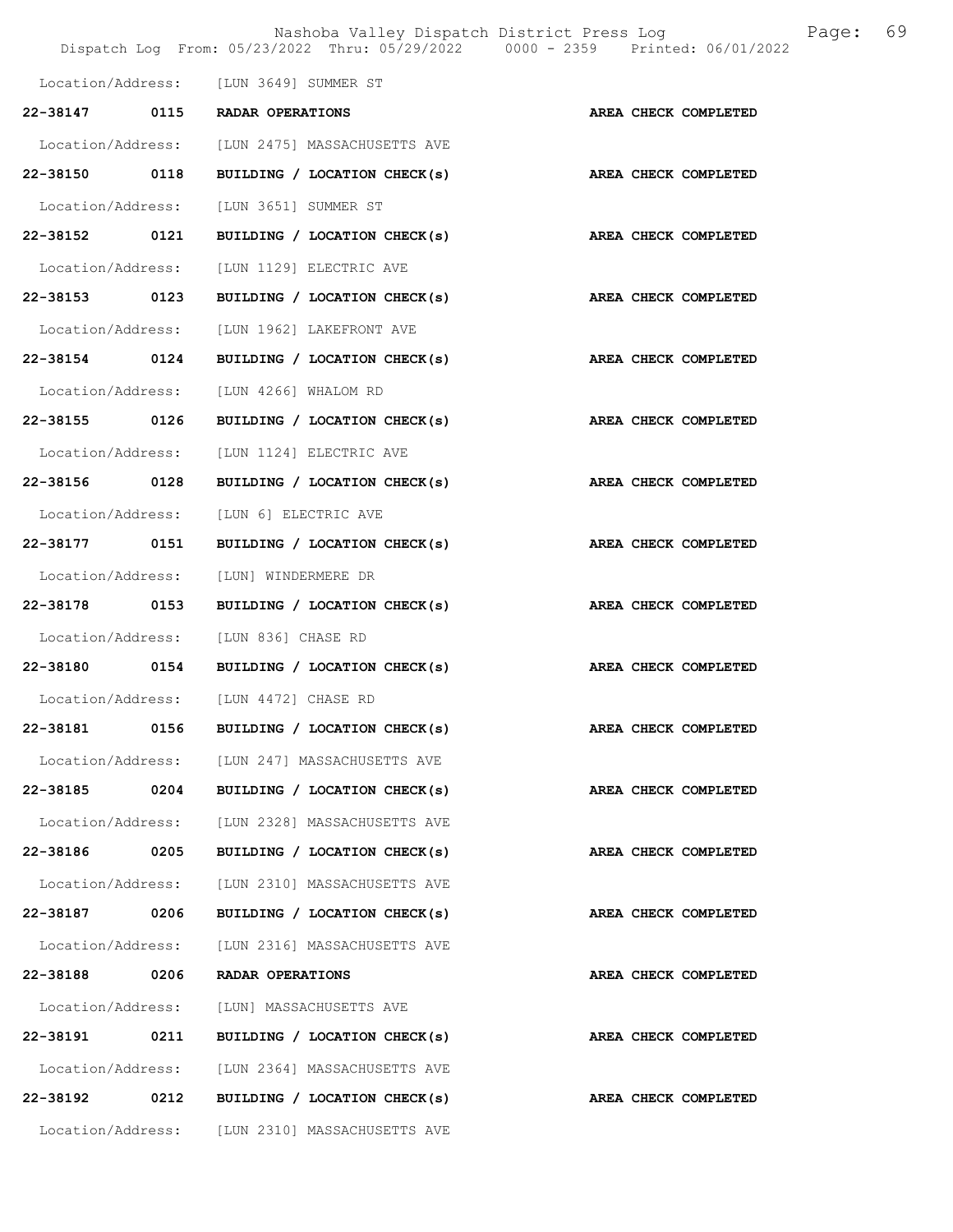Nashoba Valley Dispatch District Press Log Fage: 70

Dispatch Log From: 05/23/2022 Thru: 05/29/2022 0000 - 2359 Printed: 06/01/2022

| 22-38193 0212                      |      | BUILDING / LOCATION CHECK(s)                                                                | AREA CHECK COMPLETED        |
|------------------------------------|------|---------------------------------------------------------------------------------------------|-----------------------------|
|                                    |      | Location/Address: [LUN 2431] MASSACHUSETTS AVE                                              |                             |
| 22-38194                           | 0216 | BUILDING / LOCATION CHECK(s)                                                                | AREA CHECK COMPLETED        |
| Location/Address:                  |      | [LUN 4996] ELECTRIC AVE                                                                     |                             |
| 22-38195 0217                      |      | BUILDING / LOCATION CHECK(s)                                                                | <b>AREA CHECK COMPLETED</b> |
| Location/Address:                  |      | [LUN 4777] ELECTRIC AVE                                                                     |                             |
| 22-38196 0220                      |      | BUILDING / LOCATION CHECK(s)                                                                | AREA CHECK COMPLETED        |
|                                    |      | Location/Address: [LUN 4732] SUMMER ST                                                      |                             |
| 22-38197                           | 0221 | BUILDING / LOCATION CHECK(s)                                                                | AREA CHECK COMPLETED        |
| Location/Address:                  |      | [LUN 3670] SUMMER ST                                                                        |                             |
| 22-38200 0225<br>Location/Address: |      | BUILDING / LOCATION CHECK(s)<br>[LUN] ELM ST                                                | ARREST(S) MADE              |
| 22-38202 0229                      |      | BUILDING / LOCATION CHECK(s)                                                                | AREA CHECK COMPLETED        |
| Location/Address:                  |      | [LUN 2457] MASSACHUSETTS AVE                                                                |                             |
| 22-38203                           | 0231 | BUILDING / LOCATION CHECK(s)                                                                | AREA CHECK COMPLETED        |
| Location/Address:                  |      | [LUN 2268] MAIN ST                                                                          |                             |
| 22-38204 0232                      |      | BUILDING / LOCATION CHECK(s)                                                                | AREA CHECK COMPLETED        |
| Location/Address:                  |      | [LUN 4656] MASSACHUSETTS AVE                                                                |                             |
| 22-38205 0232                      |      | BUILDING / LOCATION CHECK(s)                                                                | AREA CHECK COMPLETED        |
|                                    |      | Location/Address: [LUN 2455] MASSACHUSETTS AVE                                              |                             |
| 22-38212                           | 0307 | BUILDING / LOCATION CHECK(s)                                                                | AREA CHECK COMPLETED        |
|                                    |      | Location/Address: [LUN] BEAL ST                                                             |                             |
|                                    |      | 22-38213 0307:31 ALARM - RESIDENTIAL BURGLARY<br>Location/Address: [LUN 2021] LANCASTER AVE | <b>INVESTIGATED</b>         |
| 22-38219                           | 0518 | BUILDING / LOCATION CHECK(s)                                                                | AREA CHECK COMPLETED        |
|                                    |      | Location/Address: [LUN 840] CHASE RD                                                        |                             |
| 22-38221 0519                      |      | BUILDING / LOCATION CHECK(s)                                                                | AREA CHECK COMPLETED        |
|                                    |      | Location/Address: [LUN 838] CHASE RD                                                        |                             |
| 22-38222 0527                      |      | BUILDING / LOCATION CHECK(s)                                                                | AREA CHECK COMPLETED        |
|                                    |      | Location/Address: [LUN 4731] CHASE RD                                                       |                             |
| 22-38224                           | 0531 | BUILDING / LOCATION CHECK(s)                                                                | AREA CHECK COMPLETED        |
|                                    |      | Location/Address: [LUN 4935] CHASE RD                                                       |                             |
| 22-38226 0539                      |      | RADAR OPERATIONS<br>Location/Address: [LUN] ELECTRIC AVE                                    | SERVICES RENDERED           |
| 22-38228 0553                      |      | BUILDING / LOCATION CHECK(s)                                                                | AREA CHECK COMPLETED        |
|                                    |      | Location/Address: [LUN 4468] CHASE RD                                                       |                             |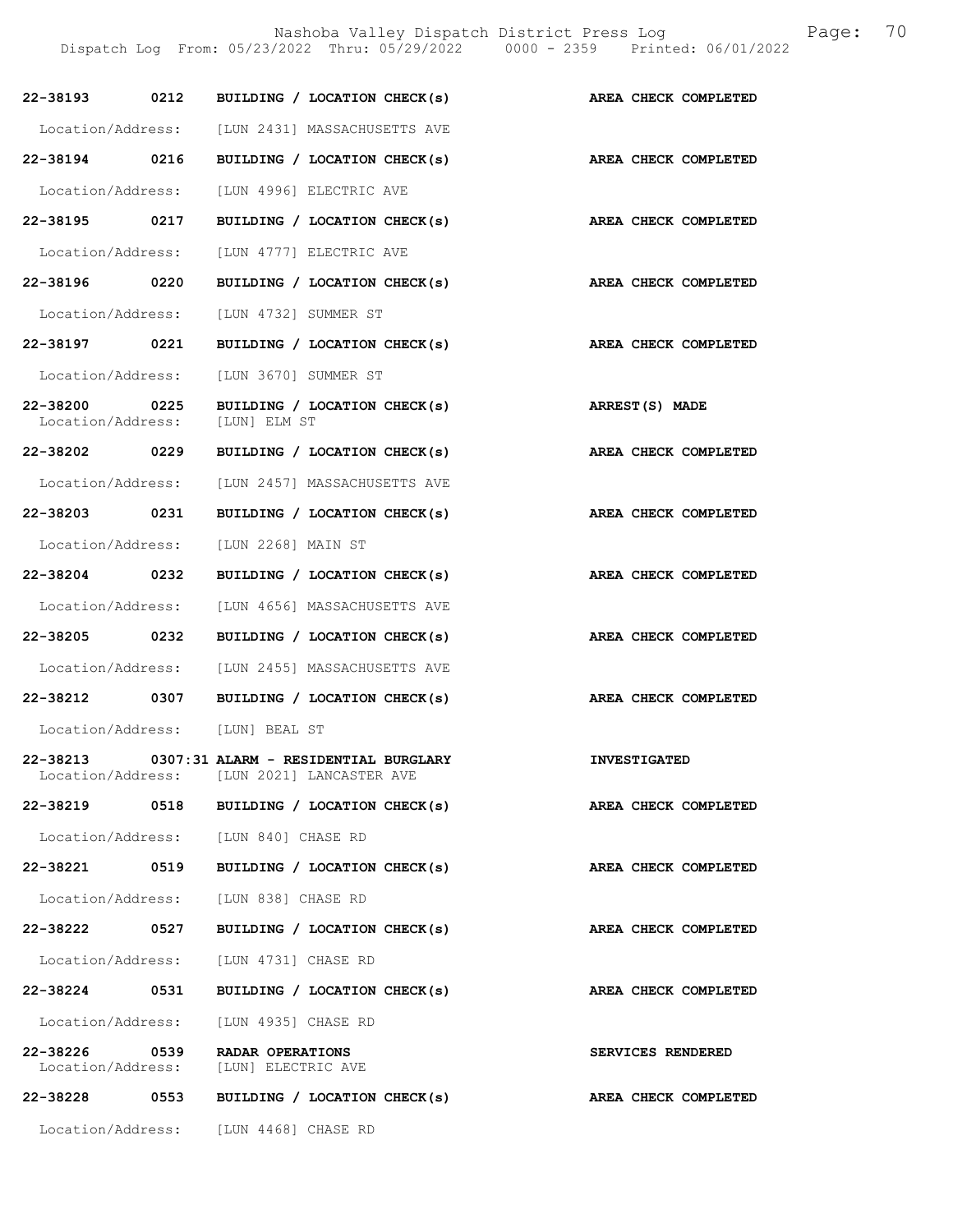- 22-38229 0555 RADAR OPERATIONS SERVICES RENDERED<br>Location/Address: [LUN 2339] MASSACHUSETTS AVE Location/Address: [LUN 2339] MASSACHUSETTS AVE
- 22-38232 0606 TRAFFIC CONTROL SERVICES RENDERED<br>Location/Address: [LUN] MASSACHUSETTS AVE + ELECTRIC AVE Location/Address: [LUN] MASSACHUSETTS AVE + ELECTRIC AVE
- 22-38234 0617 RADAR OPERATIONS SERVICES RENDERED Location/Address: [LUN 170] ELECTRIC AVE

22-38237 0623 BUILDING / LOCATION CHECK(s) AREA CHECK COMPLETED

- Location/Address: [LUN 2475] MASSACHUSETTS AVE
- 22-38238 0629 BUILDING / LOCATION CHECK(s) AREA CHECK COMPLETED
	- Location/Address: [LUN 2398] MASSACHUSETTS AVE
- 22-38247 0801 RADAR OPERATIONS<br>
Location/Address: [LUN] MASSACHUSETTS AVE Location/Address: [LUN] MASSACHUSETTS AVE
- 22-38253 0819 RADAR OPERATIONS SERVICES RENDERED Location/Address: [LUN] WHALOM RD + RAMGREN RD
- 22-38260 0840 BUILDING / LOCATION CHECK(s) AREA CHECK COMPLETED
- Location/Address: [LUN] ROGERS WAY
- 22-38266 0905:40 MOTOR VEH STOP CITATION/WRTTN WARNING ISSUED

 Vicinity of: [LUN 840] CHASE RD Refer To Summons: 22LUN-132-AR

- 22-38276 0936:03 FD-MEDICAL EMERGENCY TRANSPORTED BLS Location/Address: [LUN 4290] WHITE ST
- 22-38280 0944:09 MOTOR VEH STOP VERBAL WARNING Vicinity of: [LUN 2475] MASSACHUSETTS AVE
- 22-38295 1043:17 WATER PROBLEM/ BREAK SERVICES RENDERED Vicinity of: [LUN 305] LEOMINSTER RD
- 22-38298 1055:30 FD-MEDICAL LIFT ASSIST SERVICES RENDERED Location/Address: [LUN 1615] HIGHLAND ST
- 22-38301 1121:54 ALARM COMMERCIAL BURGLARY FALSE ALARM Location/Address: [LUN 4487] ELECTRIC AVE
- 22-38315 1258:36 SERVE 209A-HARASS-TRESP ORDERS SERVED IN HAND Location/Address: [LUN 2347] MASSACHUSETTS AVE
- 22-38325 1354 BUILDING / LOCATION CHECK(s) AREA CHECK COMPLETED
- Location/Address: [LUN 2347] MASSACHUSETTS AVE
- 22-38334 1533:01 FOLLOW UP SERVICES RENDERED Location/Address: [LUN 2094] LANCASTER AVE
- 22-38340 1604 COMMUNITY POLICING SERVICES RENDERED Location/Address: [LUN 4996] ELECTRIC AVE
- 22-38344 1627:31 TRESPASSING REPORT Location/Address: [LUN 2311] MASSACHUSETTS AVE
- 22-38364 1824:45 MOTOR VEH ACCIDENT W/INJURY SERVICES RENDERED Location/Address: [LUN 4026] WEST ST Refer To Fire Case: 22LUN-180-IN

22-38365 1826:45 TRESPASSING NOTIFIED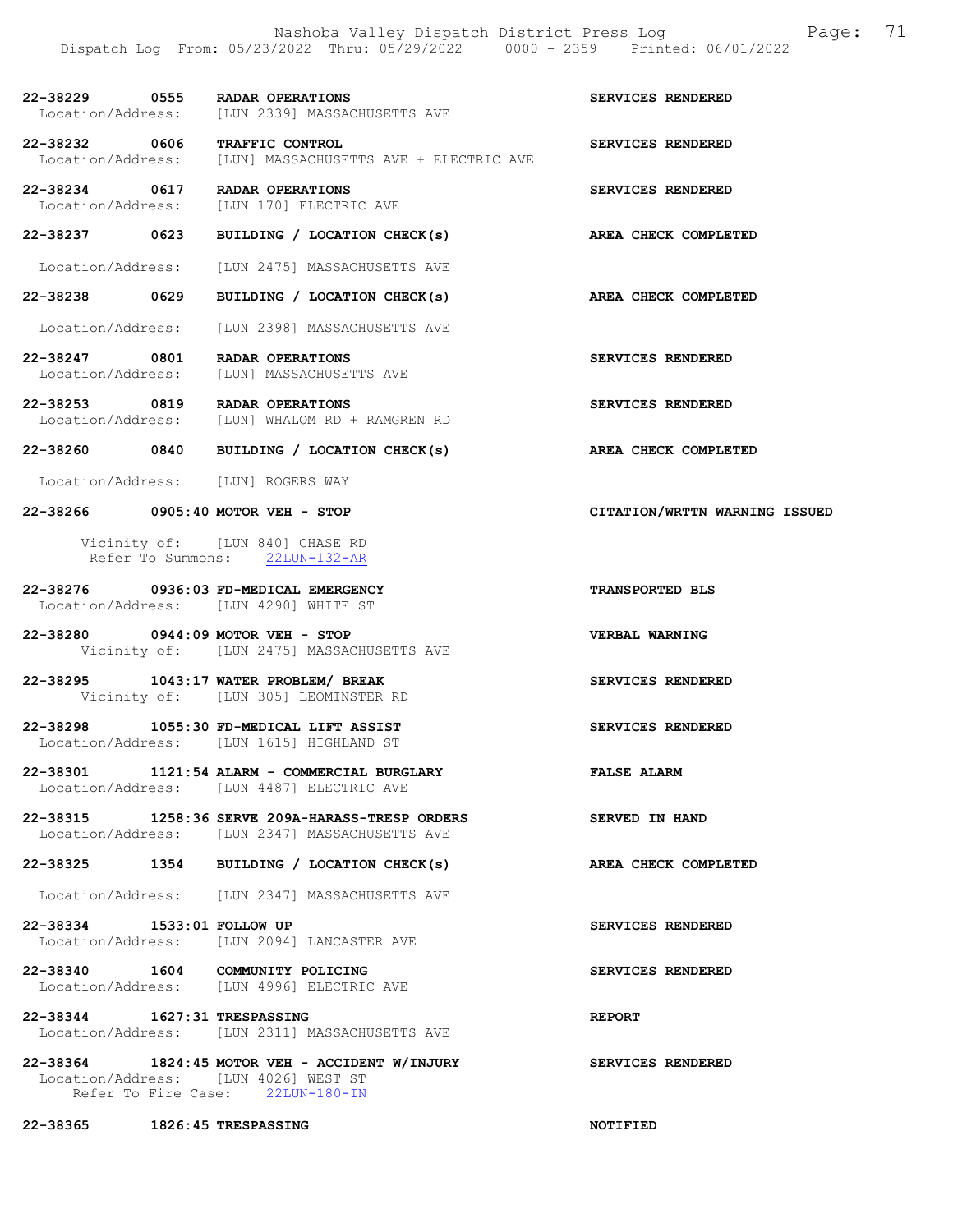|                                    |      | Nashoba Valley Dispatch District Press Log Nashoba Page:<br>Dispatch Log From: 05/23/2022 Thru: 05/29/2022 0000 - 2359 Printed: 06/01/2022 | 72                             |
|------------------------------------|------|--------------------------------------------------------------------------------------------------------------------------------------------|--------------------------------|
|                                    |      | Location/Address: [LUN 2069] LANCASTER AVE                                                                                                 |                                |
| 22-38366 1855:22 DISTURBANCE       |      | Location/Address: [LUN 2311] MASSACHUSETTS AVE                                                                                             | <b>REPORT</b>                  |
|                                    |      | 22-38374 1952 BUILDING / LOCATION CHECK(s) AREA CHECK COMPLETED                                                                            |                                |
|                                    |      | Location/Address: [LUN 4693] MASSACHUSETTS AVE                                                                                             |                                |
| 22-38375 2020:43 DISTURBANCE       |      | Location/Address: [LUN 2360] MASSACHUSETTS AVE                                                                                             | SPOKEN TO                      |
|                                    |      | 22-38377 2037:57 REQUEST TO SPEAK TO AN OFFICER<br>Location/Address: [LUN 2311] MASSACHUSETTS AVE                                          | SERVICES RENDERED              |
|                                    |      | 22-38379 2102:49 ASSIST OTHER AGENCY<br>Location/Address: [LUN 528] ARBOR ST                                                               | SPOKEN TO                      |
| 22-38381 2130:53 THREATS           |      | Location/Address: [LUN 4087] WEST ACRES DR                                                                                                 | <b>REPORT</b>                  |
|                                    |      | 22-38382 2134 BUILDING / LOCATION CHECK(s) AREA CHECK COMPLETED                                                                            |                                |
|                                    |      | Location/Address: [LUN 2469] MASSACHUSETTS AVE                                                                                             |                                |
| 22-38395 2237:48 ANIMAL CALL       |      | Location/Address: [LUN 840] CHASE RD                                                                                                       | <b>REPORT</b>                  |
|                                    |      | 22-38409 2354 BUILDING / LOCATION CHECK(s)                                                                                                 | <b>ACCIDENTAL 911 CALL</b>     |
|                                    |      | Location/Address: [LUN] LAKEFRONT AVE                                                                                                      |                                |
|                                    |      | 22-38411 2357 COMMUNITY POLICING                                                                                                           | AREA CHECK COMPLETED           |
|                                    |      | Location/Address: [LUN 4996] ELECTRIC AVE                                                                                                  |                                |
|                                    |      | 22-38412 2357 RADAR OPERATIONS                                                                                                             | <b>NO SERVICES NEEDED</b>      |
|                                    |      | Location/Address: [LUN] ELECTRIC AVE                                                                                                       |                                |
| For Date: $05/24/2022 -$ Tuesday   |      |                                                                                                                                            |                                |
| 22-38416                           |      | 0001 BUILDING / LOCATION CHECK(s)                                                                                                          | BUILDING CHKED, APPEARS SECURE |
|                                    |      | Location/Address: [LUN 4732] SUMMER ST                                                                                                     |                                |
| 22-38417 0002<br>Location/Address: |      | RADAR OPERATIONS<br>[LUN 4197] WHALOM RD                                                                                                   | SERVICES RENDERED              |
| 22-38421                           | 0006 | BUILDING / LOCATION CHECK(s)                                                                                                               | BUILDING CHKED, APPEARS SECURE |
| Location/Address:                  |      | [LUN 2310] MASSACHUSETTS AVE                                                                                                               |                                |
| 22-38440 0023                      |      | BUILDING / LOCATION CHECK(s)                                                                                                               | ACCIDENTAL 911 CALL            |
| Location/Address:                  |      | [LUN] OAK AVE                                                                                                                              |                                |
| 22-38441 0024                      |      | BUILDING / LOCATION CHECK(s)                                                                                                               | AREA CHECK COMPLETED           |
| Location/Address:                  |      | [LUN 3670] SUMMER ST                                                                                                                       |                                |
| 22-38446                           | 0027 | BUILDING / LOCATION CHECK(s)                                                                                                               | BUILDING CHKED, APPEARS SECURE |
| Location/Address:                  |      | [LUN 2662] NORTHFIELD RD                                                                                                                   |                                |
| 22-38447                           | 0028 | BUILDING / LOCATION CHECK(s)                                                                                                               | AREA CHECK COMPLETED           |
|                                    |      | Location/Address: [LUN] NORTHFIELD RD                                                                                                      |                                |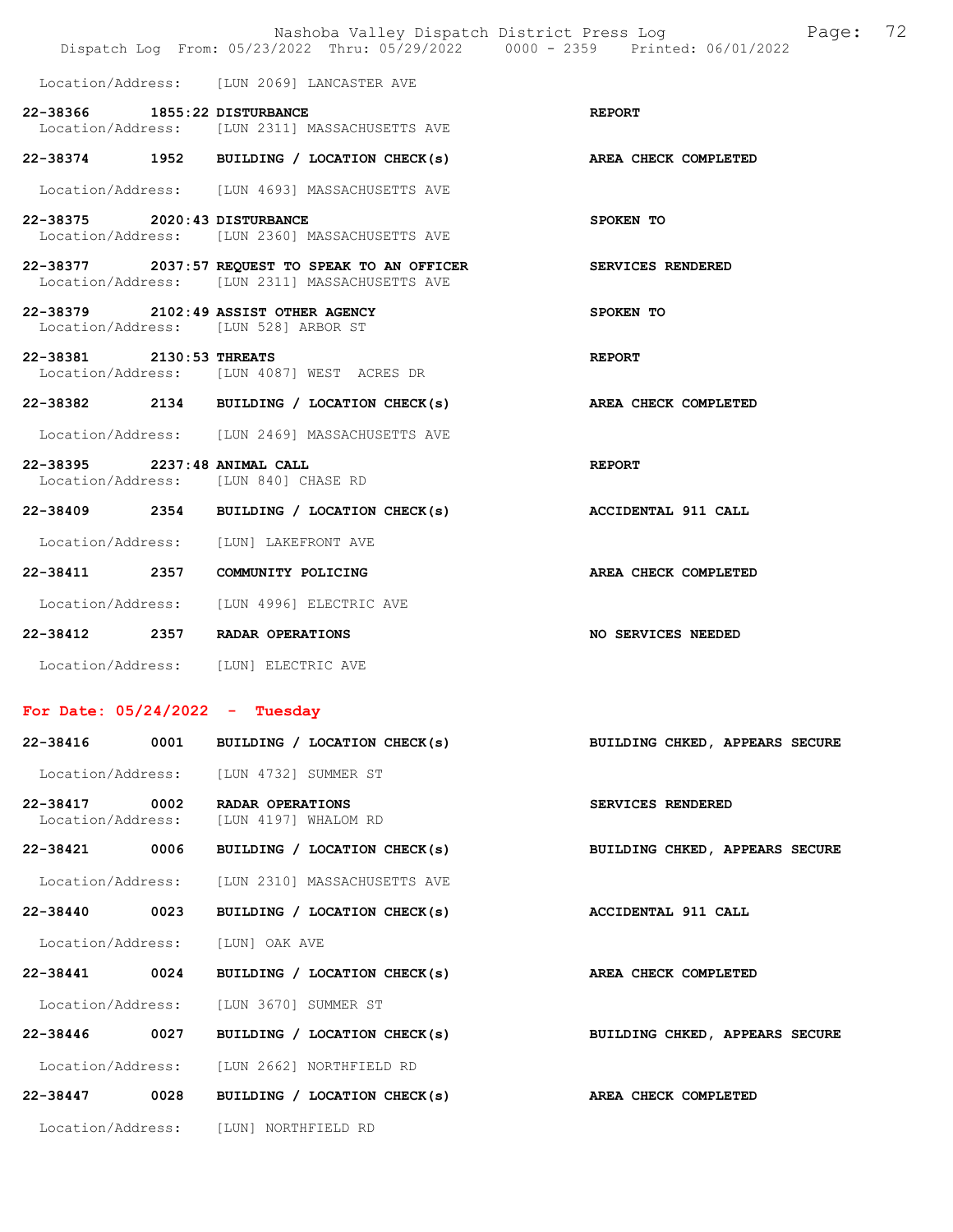Nashoba Valley Dispatch District Press Log Fage: 73 Dispatch Log From: 05/23/2022 Thru: 05/29/2022 0000 - 2359 Printed: 06/01/2022

| 22-38449 0028                      | BUILDING / LOCATION CHECK(s) AREA CHECK COMPLETED           |                                |
|------------------------------------|-------------------------------------------------------------|--------------------------------|
|                                    | Location/Address: [LUN 3651] SUMMER ST                      |                                |
| 22-38450 0029<br>Location/Address: | BUILDING / LOCATION CHECK(s)<br>[LUN] SUMMER ST             | SERVICES RENDERED              |
| 22-38453 0031                      | BUILDING / LOCATION CHECK(s) AREA CHECK COMPLETED           |                                |
|                                    | Location/Address: [LUN] HOLMAN ST                           |                                |
| 22-38454 0032                      | BUILDING / LOCATION CHECK(s) BUILDING CHKED, APPEARS SECURE |                                |
|                                    | Location/Address: [LUN 4487] ELECTRIC AVE                   |                                |
| 22-38458 0034                      | BUILDING / LOCATION CHECK(s) AREA CHECK COMPLETED           |                                |
|                                    | Location/Address: [LUN 246] MASSACHUSETTS AVE               |                                |
| 22-38460 0034                      | BUILDING / LOCATION CHECK(s)                                | BUILDING CHKED, APPEARS SECURE |
|                                    | Location/Address: [LUN 2509] MASSACHUSETTS AVE              |                                |
| 22-38462 0038                      | BUILDING / LOCATION CHECK(s)                                | BUILDING CHKED, APPEARS SECURE |
|                                    | Location/Address: [LUN 4693] MASSACHUSETTS AVE              |                                |
| 22-38467 0041                      | BUILDING / LOCATION CHECK(s) BUILDING CHKED, APPEARS SECURE |                                |
|                                    | Location/Address: [LUN 215] MASSACHUSETTS AVE               |                                |
| 22-38468 0041                      | BUILDING / LOCATION CHECK(s) ACCIDENTAL 911 CALL            |                                |
| Location/Address:                  | [LUN 94] MASSACHUSETTS AVE                                  |                                |
| 22-38469 0043                      | BUILDING / LOCATION CHECK(s)                                | BUILDING CHKED, APPEARS SECURE |
| Location/Address:                  | [LUN 170] ELECTRIC AVE                                      |                                |
| 22-38472 0043                      | BUILDING / LOCATION CHECK(s) BUILDING CHKED, APPEARS SECURE |                                |
|                                    | Location/Address: [LUN 5129] MASSACHUSETTS AVE              |                                |
| 22-38477 0046                      | BUILDING / LOCATION CHECK(s)                                | AREA CHECK COMPLETED           |
|                                    | Location/Address: [LUN] LAKEFRONT AVE                       |                                |
|                                    | 22-38483 0051 BUILDING / LOCATION CHECK(s)                  | ACCIDENTAL 911 CALL            |
|                                    | Location/Address: [LUN] WEST ST TER                         |                                |
| 22-38482 0056                      | BUILDING / LOCATION CHECK(s)                                | BUILDING CHKED, APPEARS SECURE |
|                                    | Location/Address: [LUN] ROGERS WAY                          |                                |
| 22-38484 0058                      | BUILDING / LOCATION CHECK(s)                                | AREA CHECK COMPLETED           |
|                                    | Location/Address: [LUN 3960] WALLIS PARK                    |                                |
| 22-38485 0101                      | BUILDING / LOCATION CHECK(s)                                | BUILDING CHKED, APPEARS SECURE |
|                                    | Location/Address: [LUN 1130] ELECTRIC AVE                   |                                |
| 22-38490 0111                      | BUILDING / LOCATION CHECK(s)                                | BUILDING CHKED, APPEARS SECURE |
|                                    | Location/Address: [LUN 196] LEOMINSTER-SHIRLEY RD           |                                |
| 22-38487 0113                      | BUILDING / LOCATION CHECK(s)                                | BUILDING CHKED, APPEARS SECURE |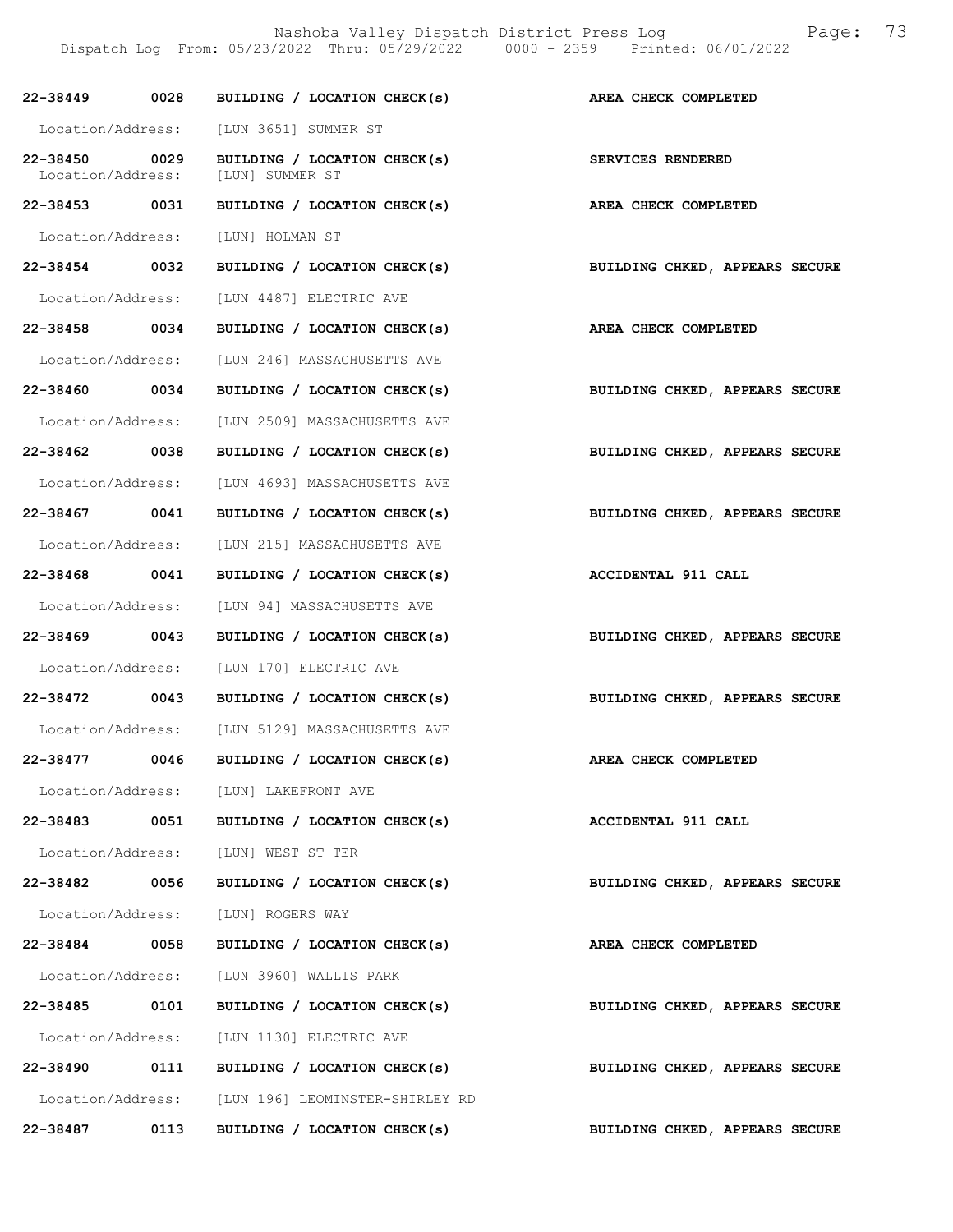Nashoba Valley Dispatch District Press Log Fage: 74 Dispatch Log From: 05/23/2022 Thru: 05/29/2022 0000 - 2359 Printed: 06/01/2022

|                                   | Location/Address: [LUN 2077] LANCASTER AVE                                |                                |
|-----------------------------------|---------------------------------------------------------------------------|--------------------------------|
|                                   | 22-38488 0117 BUILDING / LOCATION CHECK(s)                                | AREA CHECK COMPLETED           |
|                                   |                                                                           |                                |
|                                   | Location/Address: [LUN 2457] MASSACHUSETTS AVE                            |                                |
| 22-38489 0118                     | RADAR OPERATIONS<br>Location/Address: [LUN 2475] MASSACHUSETTS AVE        | SERVICES RENDERED              |
|                                   | 22-38491 0121 BUILDING / LOCATION CHECK(s)                                | BUILDING CHKED, APPEARS SECURE |
|                                   | Location/Address: [LUN 4996] ELECTRIC AVE                                 |                                |
| 22-38495 0125                     | BUILDING / LOCATION CHECK(s)                                              | AREA CHECK COMPLETED           |
|                                   | Location/Address: [LUN 1119] ELECTRIC AVE                                 |                                |
|                                   | 22-38496 0125 BUILDING / LOCATION CHECK(s) BUILDING CHKED, APPEARS SECURE |                                |
|                                   | Location/Address: [LUN 2143] LEOMINSTER-SHIRLEY RD                        |                                |
| 22-38497 0126                     | BUILDING / LOCATION CHECK(s)                                              | BUILDING CHKED, APPEARS SECURE |
|                                   | Location/Address: [LUN 3394] RESERVOIR RD                                 |                                |
| 22-38500 0133                     | BUILDING / LOCATION CHECK(s) AREA CHECK COMPLETED                         |                                |
| Location/Address: [LUN] HOLLIS RD |                                                                           |                                |
|                                   | 22-38504 0135 BUILDING / LOCATION CHECK(s) BUILDING CHKED, APPEARS SECURE |                                |
|                                   | Location/Address: [LUN 2375] MASSACHUSETTS AVE                            |                                |
| 22-38507 0136                     | BUILDING / LOCATION CHECK(s)                                              | AREA CHECK COMPLETED           |
|                                   | Location/Address: [LUN] GOODRICH ST                                       |                                |
|                                   | 22-38511 0140 BUILDING / LOCATION CHECK(s) AREA CHECK COMPLETED           |                                |
|                                   | Location/Address: [LUN] NORTHFIELD RD                                     |                                |
|                                   | 22-38516 0153 BUILDING / LOCATION CHECK(s) AREA CHECK COMPLETED           |                                |
|                                   | Location/Address: [LUN] LANCASTER AVE                                     |                                |
| 0201<br>22-38527                  | BUILDING / LOCATION CHECK(s)                                              | AREA CHECK COMPLETED           |
|                                   | Location/Address: [LUN 3108] PIONEER DR                                   |                                |
| 0201<br>22-38528                  | BUILDING / LOCATION CHECK(s)                                              | AREA CHECK COMPLETED           |
|                                   | Location/Address: [LUN 2144] LEOMINSTER-SHIRLEY RD                        |                                |
| 22-38529 0202                     | BUILDING / LOCATION CHECK(s)                                              | BUILDING CHKED, APPEARS SECURE |
|                                   | Location/Address: [LUN 387] MASSACHUSETTS AVE                             |                                |
| 22-38530<br>0203                  | BUILDING / LOCATION CHECK(s)                                              | BUILDING CHKED, APPEARS SECURE |
| Location/Address:                 | [LUN 2310] MASSACHUSETTS AVE                                              |                                |
| 22-38531<br>0204                  | BUILDING / LOCATION CHECK(s)                                              | AREA CHECK COMPLETED           |
|                                   | Location/Address: [LUN 121] LEOMINSTER-SHIRLEY RD                         |                                |
| 22-38532 0205                     | BUILDING / LOCATION CHECK(s)                                              | AREA CHECK COMPLETED           |
| Location/Address:                 | [LUN 2154] LEOMINSTER-SHIRLEY RD                                          |                                |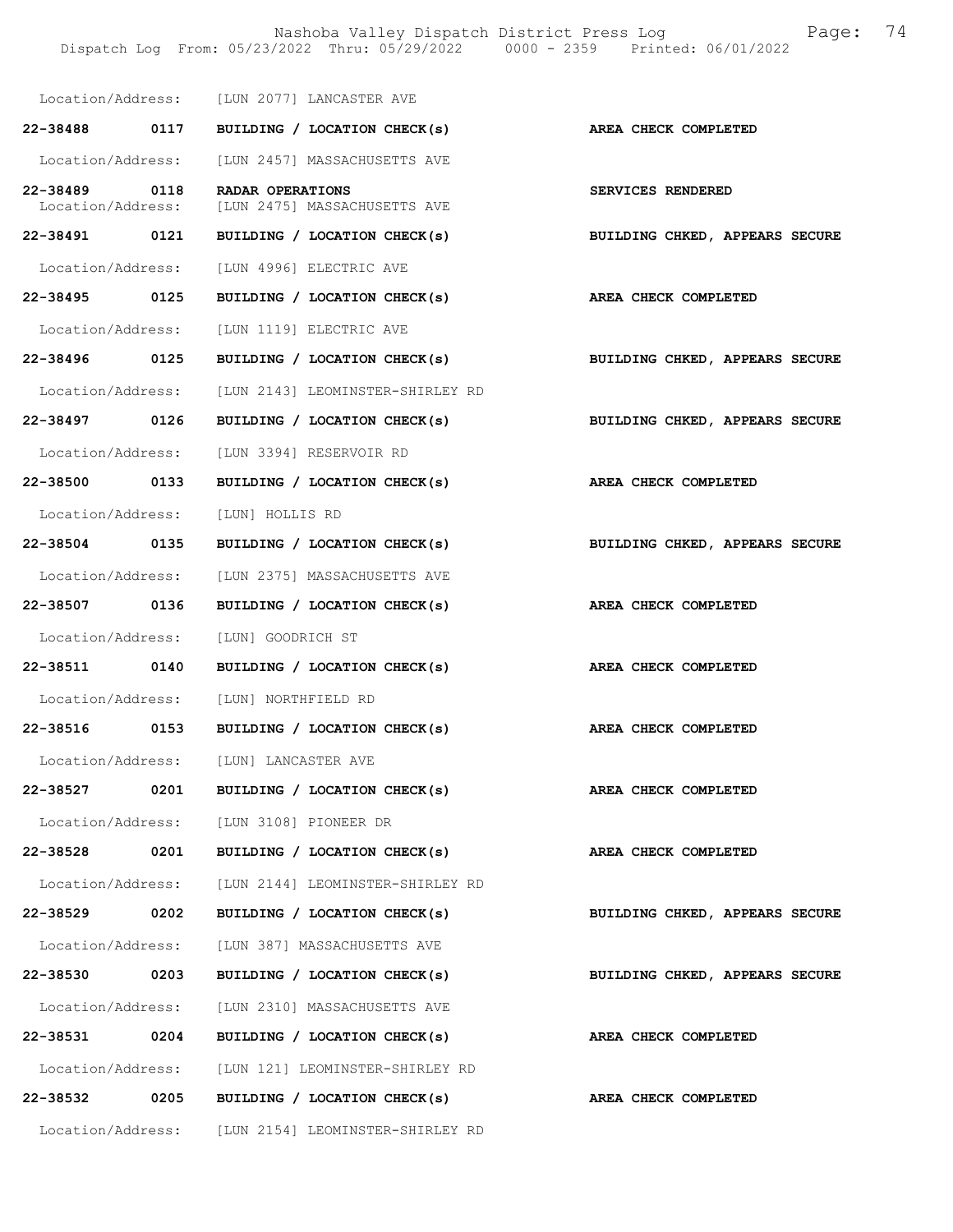Nashoba Valley Dispatch District Press Log Fage: 75 Dispatch Log From: 05/23/2022 Thru: 05/29/2022 0000 - 2359 Printed: 06/01/2022 22-38533 0206 BUILDING / LOCATION CHECK(s) BUILDING CHKED, APPEARS SECURE Location/Address: [LUN 2339] MASSACHUSETTS AVE 22-38537 0210 BUILDING / LOCATION CHECK(s) AREA CHECK COMPLETED Location/Address: [LUN 5183] LEOMINSTER-SHIRLEY RD 22-38541 0212 BUILDING / LOCATION CHECK(s) AREA CHECK COMPLETED Location/Address: [LUN 244] LEOMINSTER-SHIRLEY RD 22-38548 0222 RADAR OPERATIONS AREA CHECK COMPLETED Location/Address: [LUN] MASSACHUSETTS AVE + SCHOOL ST 22-38550 0307 BUILDING / LOCATION CHECK(s) AREA CHECK COMPLETED

 Location/Address: [LUN 2431] MASSACHUSETTS AVE 22-38553 0338 BUILDING / LOCATION CHECK(s) AREA CHECK COMPLETED

- Location/Address: [LUN 2398] MASSACHUSETTS AVE
- 22-38558 0511 BUILDING / LOCATION CHECK(s) BUILDING CHKED, APPEARS SECURE
- Location/Address: [LUN 830] CHASE RD
- 22-38559 0511 BUILDING / LOCATION CHECK(s) AREA CHECK COMPLETED
	- Location/Address: [LUN 4732] SUMMER ST
- 22-38561 0520 RADAR OPERATIONS<br>
Location/Address: [LUN 4726] NORTHFIELD RD [LUN 4726] NORTHFIELD RD
- 22-38562 0527 RADAR OPERATIONS NO SERVICES NEEDED
	- Location/Address: [LUN] CHASE RD
- 22-38566 0538 BUILDING / LOCATION CHECK(s) BUILDING CHKED, APPEARS SECURE
	- Location/Address: [LUN 4959] ELECTRIC AVE
- 22-38568 0543 RADAR OPERATIONS NO SERVICES NEEDED
- Location/Address: [LUN] WHITE ST
- 22-38571 0558 RADAR OPERATIONS NO SERVICES NEEDED
- Location/Address: [LUN 1116] ELECTRIC AVE
- 22-38573 0559 RADAR OPERATIONS SERVICES RENDERED Location/Address: [LUN 4935] CHASE RD
- 22-38578 0611 RADAR OPERATIONS SERVICES RENDERED<br>Location/Address: [LUN] CHASE RD
	- Location/Address:
	- Location/Address: [LUN] WHALOM RD
		-
- Location/Address: [LUN 2234] LEOMINSTER RD
- 
- 22-38581 0618 BUILDING / LOCATION CHECK(s) ACCIDENTAL 911 CALL
	- Location/Address: [LUN] LAKEFRONT AVE

22-38579 0612 RADAR OPERATIONS NO SERVICES NEEDED

22-38580 0613 BUILDING / LOCATION CHECK(s) BUILDING CHKED, APPEARS SECURE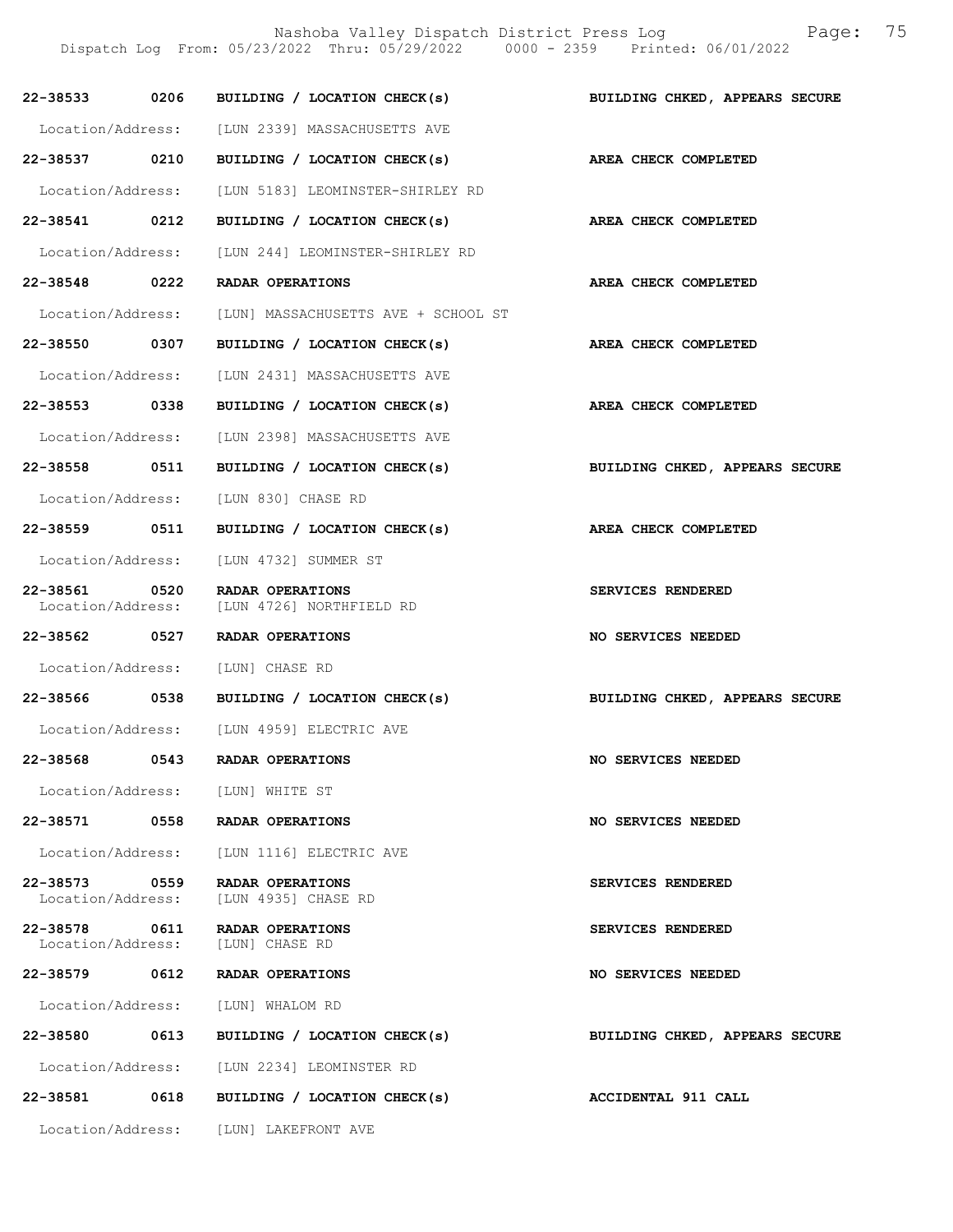| 22-38594     | $0738:33$ MOTOR VEH - STOP |                              | CITATION/WRTTN WARNING ISSUED |  |
|--------------|----------------------------|------------------------------|-------------------------------|--|
| Vicinity of: |                            | [LUN 2367] MASSACHUSETTS AVE |                               |  |

- 22-38595 0750 BUILDING / LOCATION CHECK(s) AREA CHECK COMPLETED
- Location/Address: [LUN 4996] ELECTRIC AVE
- 22-38596 0753 RADAR OPERATIONS AREA CHECK COMPLETED

Location/Address: [LUN] SUMMER ST

- 22-38599 0815:38 ANIMAL CALL Gone on Arrival Vicinity of: [LUN 2219] LEOMINSTER RD
- 22-38600 0825:42 FOLLOW UP SERVICES RENDERED Location/Address: [LUN 524] ARBOR ST
- 22-38603 0826:23 MOTOR VEH STOP VERBAL WARNING Vicinity of: [LUN 2338] MASSACHUSETTS AVE
- 22-38615 0927:26 WELL BEING CHECK TRANSPORTED BLS Location/Address: [LUN 3109] PLEASANT ST
- 22-38634 1049:47 WELL BEING CHECK Location/Address: [LUN 3961] WALLIS PARK Location/Address: [LUN 3961] WALLIS PARK

- Location/Address: [LUN 2360] MASSACHUSETTS AVE
- 22-38653 1248 RADAR OPERATIONS AREA CHECK COMPLETED
- Location/Address: [LUN] SCHOOL ST + MASSACHUSETTS AVE

22-38660 1305:34 FD-INVESTIGATION SERVICES RENDERED Location/Address: [LUN 1584] HIGHLAND ST Refer To Fire Case: 22LUN-182-IN

- 22-38666 1326:36 ANIMAL CALL SPOKEN TO Location/Address: [LUN 86] LANCASTER AVE
- 22-38668 1336:30 MOTOR VEH STOP VEHICLE TOWED Location/Address: [LUN 2338] MASSACHUSETTS AVE Refer To Summons: 22LUN-133-AR

# 22-38679 1442:29 911 ABANDONED/MISDIAL/HANGUP ACCIDENTAL 911 CALL

Vicinity of: [LUN 2072] LANCASTER AVE

- 22-38682 1504:44 911 ABANDONED/MISDIAL/HANGUP ACCIDENTAL 911 CALL
- Location/Address: [LUN 5046] TRI-TOWN DR
- 22-38685 1524 RADAR OPERATIONS<br>
Location/Address: [LUN 2316] MASSACHUSETTS AVE Location/Address: [LUN 2316] MASSACHUSETTS AVE
- 22-38688 1532:48 SOLICITING COMPLAINT Gone on Arrival Location/Address: [LUN 2347] MASSACHUSETTS AVE
- 22-38698 1620 BUILDING / LOCATION CHECK(s) AREA CHECK COMPLETED
- Location/Address: [LUN 246] MASSACHUSETTS AVE
- 22-38702 1634:03 MOTOR VEH STOP VERBAL WARNING Location/Address: [LUN 247] MASSACHUSETTS AVE

22-38704 1646:41 WELL BEING CHECK SPOKEN TO

22-38652 1242 COMMUNITY POLICING AREA CHECK COMPLETED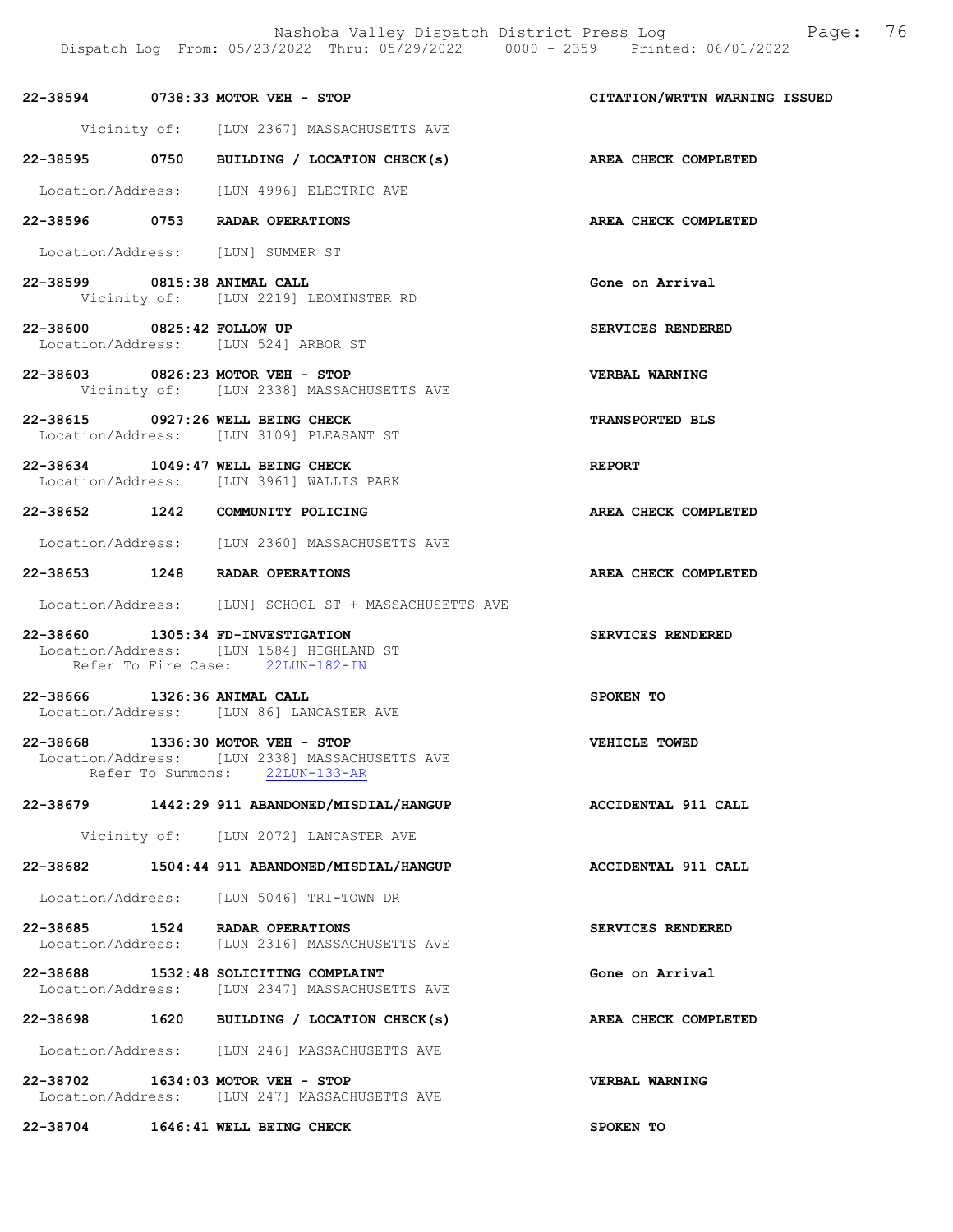|                                    |      | Nashoba Valley Dispatch District Press Log<br>Dispatch Log From: 05/23/2022 Thru: 05/29/2022 0000 - 2359 Printed: 06/01/2022 | 77<br>Page:                    |
|------------------------------------|------|------------------------------------------------------------------------------------------------------------------------------|--------------------------------|
|                                    |      | Location/Address: [LUN] FIRE 15A RD                                                                                          |                                |
|                                    |      | 22-38718 1743:28 ALARM - COMMERCIAL BURGLARY<br>Location/Address: [LUN 4487] ELECTRIC AVE                                    | <b>FALSE ALARM</b>             |
|                                    |      | 22-38724 1833:52 MOTOR VEH - COMPLAINT                                                                                       | SEARCHED AREA, NEGATIVE RESULT |
|                                    |      | Location/Address: [LUN 2495] MASSACHUSETTS AVE                                                                               |                                |
| 22-38725 1835:41 ANIMAL CALL       |      | Location/Address: [LUN 863] CHESTNUT ST                                                                                      | NOTIFIED                       |
|                                    |      | 22-38729 1937:24 WELL BEING CHECK<br>Location/Address: [LUN 4716] MASSACHUSETTS AVE                                          | <b>REPORT</b>                  |
|                                    |      | 22-38730 1941 RADAR OPERATIONS<br>Location/Address: [LUN 3670] SUMMER ST                                                     | SERVICES RENDERED              |
|                                    |      | 22-38734 2017 BUILDING / LOCATION CHECK(s)                                                                                   | AREA CHECK COMPLETED           |
|                                    |      | Location/Address: [LUN] WEST ACRES DR                                                                                        |                                |
| 22-38735 2018                      |      | BUILDING / LOCATION CHECK(s) AREA CHECK COMPLETED                                                                            |                                |
| Location/Address:                  |      | [LUN] WEST ST                                                                                                                |                                |
| 22-38739 2029                      |      | BUILDING / LOCATION CHECK(s)                                                                                                 | BUILDING CHKED, APPEARS SECURE |
|                                    |      | Location/Address: [LUN 2234] LEOMINSTER RD                                                                                   |                                |
|                                    |      | 22-38746 2053 BUILDING / LOCATION CHECK(s)                                                                                   | AREA CHECK COMPLETED           |
|                                    |      | Location/Address: [LUN 387] MASSACHUSETTS AVE                                                                                |                                |
|                                    |      | 22-38747 2108:46 MOTOR VEH - STOP<br>Location/Address: [LUN 2347] MASSACHUSETTS AVE                                          | VERBAL WARNING                 |
| 22-38749 2118:55 ANIMAL CALL       |      |                                                                                                                              | SEARCHED AREA, NEGATIVE RESULT |
| Location/Address: [LUN] BEAL ST    |      |                                                                                                                              |                                |
|                                    |      | 22-38751 2135 BUILDING / LOCATION CHECK(s) AREA CHECK COMPLETED                                                              |                                |
|                                    |      | Location/Address: [LUN 2662] NORTHFIELD RD                                                                                   |                                |
|                                    |      | 22-38752 2135 BUILDING / LOCATION CHECK(s)                                                                                   | BUILDING CHKED, APPEARS SECURE |
|                                    |      | Location/Address: [LUN 2509] MASSACHUSETTS AVE                                                                               |                                |
|                                    |      | 22-38756 2143:03 FD-FIRE ALARM, RESIDENTAL<br>Location/Address: [LUN 3419] ROBBS HILL RD<br>Refer To Fire Case: 22LUN-183-IN | <b>INVESTIGATED</b>            |
|                                    |      | 22-38757 2147 BUILDING / LOCATION CHECK(s)                                                                                   | AREA CHECK COMPLETED           |
|                                    |      | Location/Address: [LUN 1962] LAKEFRONT AVE                                                                                   |                                |
| 22-38773 2353<br>Location/Address: |      | RADAR OPERATIONS<br>[LUN 387] MASSACHUSETTS AVE                                                                              | SERVICES RENDERED              |
| 22-38774                           | 2353 | RADAR OPERATIONS                                                                                                             | NO SERVICES NEEDED             |
|                                    |      | Location/Address: [LUN] SUMMER ST                                                                                            |                                |
| 22-38775 2354                      |      | BUILDING / LOCATION CHECK(s)                                                                                                 | BUILDING CHKED, APPEARS SECURE |
| Location/Address:                  |      | [LUN 2310] MASSACHUSETTS AVE                                                                                                 |                                |
| 22-38778 2357                      |      | BUILDING / LOCATION CHECK(s)                                                                                                 | ACCIDENTAL 911 CALL            |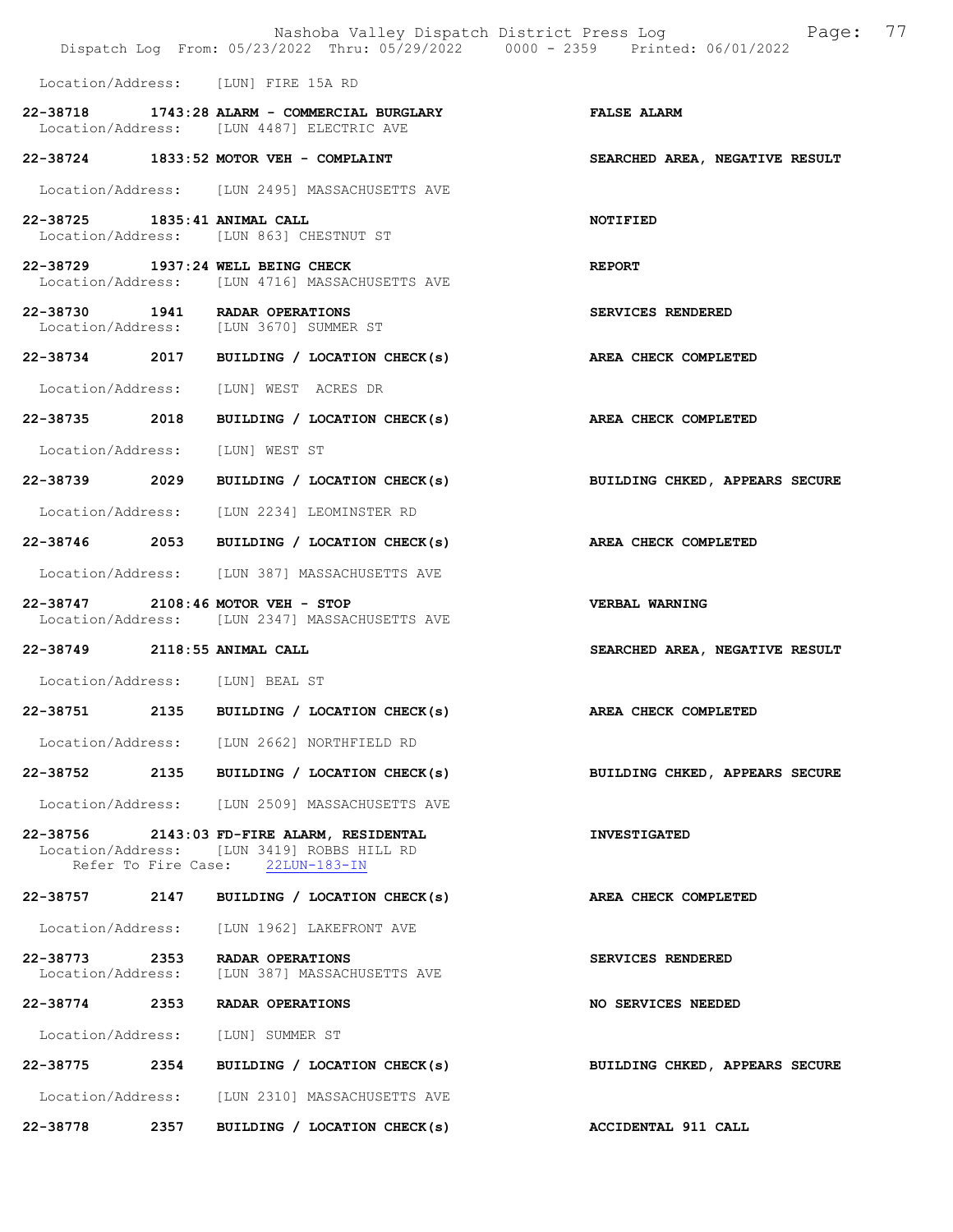Nashoba Valley Dispatch District Press Log Fage: 78 Dispatch Log From: 05/23/2022 Thru: 05/29/2022 0000 - 2359 Printed: 06/01/2022

Location/Address: [LUN] LAKEFRONT AVE

|                   |      | For Date: $05/25/2022 -$ Wednesday                                        |                                |
|-------------------|------|---------------------------------------------------------------------------|--------------------------------|
|                   |      | 22-38780 0003 BUILDING / LOCATION CHECK(s) BUILDING CHKED, APPEARS SECURE |                                |
|                   |      | Location/Address: [LUN 4732] SUMMER ST                                    |                                |
|                   |      | 22-38784 0013 RADAR OPERATIONS                                            | NO SERVICES NEEDED             |
|                   |      | Location/Address: [LUN] CHASE RD                                          |                                |
| 22-38793 0026     |      | BUILDING / LOCATION CHECK(s)                                              | AREA CHECK COMPLETED           |
|                   |      | Location/Address: [LUN] LAKEFRONT AVE                                     |                                |
|                   |      | 22-38795 0028 BUILDING / LOCATION CHECK(s) AREA CHECK COMPLETED           |                                |
|                   |      | Location/Address: [LUN 246] MASSACHUSETTS AVE                             |                                |
| 22-38798 0030     |      | BUILDING / LOCATION CHECK(s)                                              | BUILDING CHKED, APPEARS SECURE |
|                   |      | Location/Address: [LUN 4996] ELECTRIC AVE                                 |                                |
| 22-38799 0031     |      | BUILDING / LOCATION CHECK(s)                                              | BUILDING CHKED, APPEARS SECURE |
|                   |      | Location/Address: [LUN 4959] ELECTRIC AVE                                 |                                |
| 22-38806 0042     |      | BUILDING / LOCATION CHECK(s)                                              | AREA CHECK COMPLETED           |
|                   |      | Location/Address: [LUN 246] MASSACHUSETTS AVE                             |                                |
| 22-38808 0042     |      | BUILDING / LOCATION CHECK(s)                                              | BUILDING CHKED, APPEARS SECURE |
|                   |      | Location/Address: [LUN 2431] MASSACHUSETTS AVE                            |                                |
| 22-38810 0044     |      | BUILDING / LOCATION CHECK(s)                                              | BUILDING CHKED, APPEARS SECURE |
|                   |      | Location/Address: [LUN 2455] MASSACHUSETTS AVE                            |                                |
| 22-38811 0045     |      | BUILDING / LOCATION CHECK(s)                                              | BUILDING CHKED, APPEARS SECURE |
|                   |      | Location/Address: [LUN 2475] MASSACHUSETTS AVE                            |                                |
|                   |      | 22-38814 0046 BUILDING / LOCATION CHECK(s)                                | BUILDING CHKED, APPEARS SECURE |
| Location/Address: |      | [LUN 2662] NORTHFIELD RD                                                  |                                |
| 22-38820          | 0047 | BUILDING / LOCATION CHECK(s)                                              | BUILDING CHKED, APPEARS SECURE |
|                   |      | Location/Address: [LUN 2509] MASSACHUSETTS AVE                            |                                |
| 22-38818 0048     |      | BUILDING / LOCATION CHECK(s)                                              | AREA CHECK COMPLETED           |
|                   |      | Location/Address: [LUN] NORTHFIELD RD                                     |                                |
| 22-38823          | 0049 | BUILDING / LOCATION CHECK(s)                                              | BUILDING CHKED, APPEARS SECURE |
|                   |      | Location/Address: [LUN 94] MASSACHUSETTS AVE                              |                                |
| 22-38824          | 0052 | BUILDING / LOCATION CHECK(s)                                              | AREA CHECK COMPLETED           |
|                   |      | Location/Address: [LUN] OAK AVE                                           |                                |
|                   |      | 22-38826 0052 BUILDING / LOCATION CHECK(s)                                | ACCIDENTAL 911 CALL            |
|                   |      | Location/Address: [LUN 2605] MULPUS RD                                    |                                |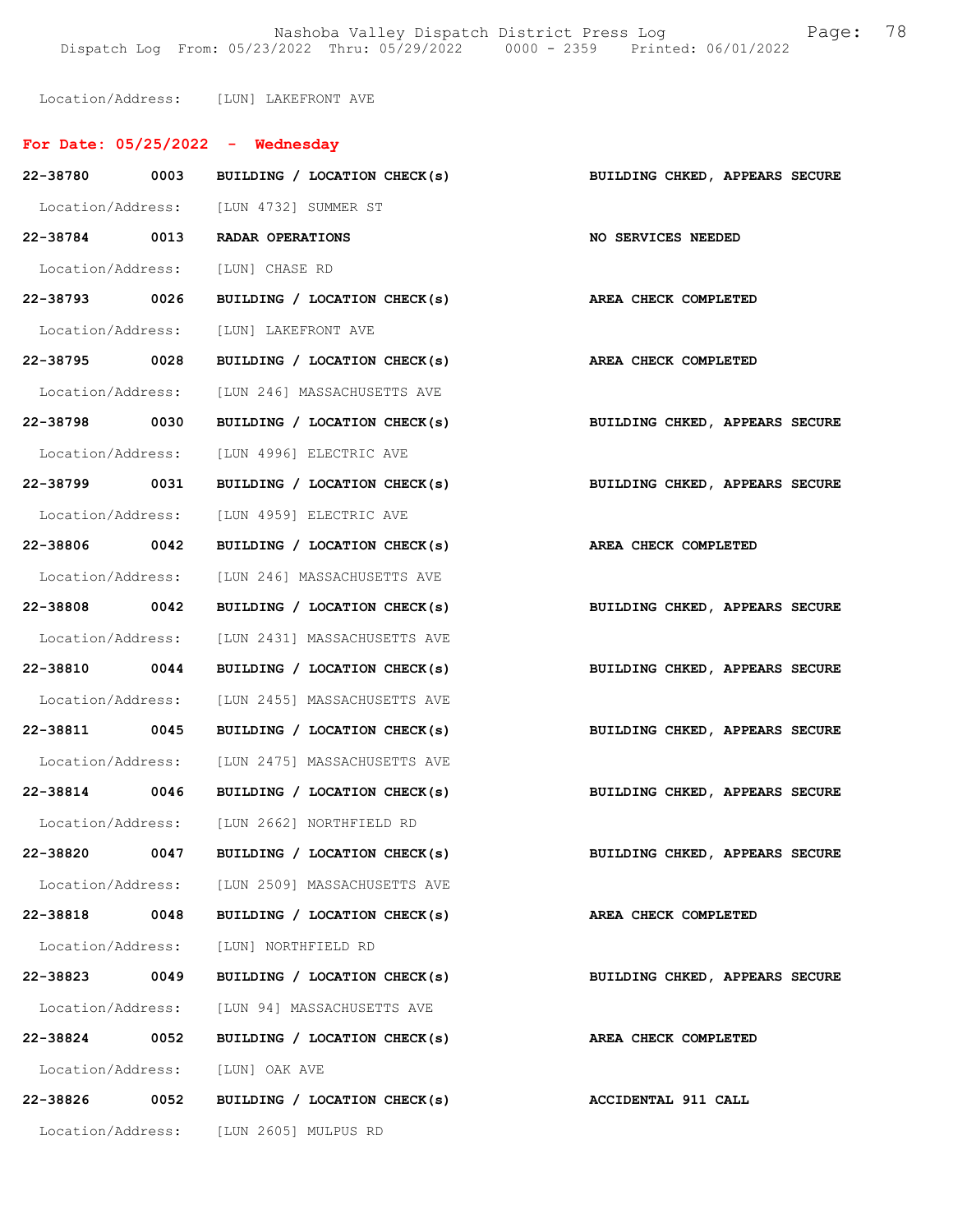Nashoba Valley Dispatch District Press Log Fage: 79

Dispatch Log From: 05/23/2022 Thru: 05/29/2022 0000 - 2359 Printed: 06/01/2022

|               |      | 22-38827 0055 BUILDING / LOCATION CHECK(s)                                            | BUILDING CHKED, APPEARS SECURE |
|---------------|------|---------------------------------------------------------------------------------------|--------------------------------|
|               |      | Location/Address: [LUN 326] MAIN ST                                                   |                                |
| 22-38830 0055 |      | BUILDING / LOCATION CHECK(s) ACCIDENTAL 911 CALL                                      |                                |
|               |      | Location/Address: [LUN] TOWNSEND HARBOR RD                                            |                                |
| 22-38833 0059 |      | BUILDING / LOCATION CHECK(s)                                                          | BUILDING CHKED, APPEARS SECURE |
|               |      | Location/Address: [LUN 2398] MASSACHUSETTS AVE                                        |                                |
| 22-38836 0101 |      | BUILDING / LOCATION CHECK(s) BUILDING CHKED, APPEARS SECURE                           |                                |
|               |      | Location/Address: [LUN 2077] LANCASTER AVE                                            |                                |
| 22-38835 0102 |      | BUILDING / LOCATION CHECK(s)                                                          | BUILDING CHKED, APPEARS SECURE |
|               |      | Location/Address: [LUN 2310] MASSACHUSETTS AVE                                        |                                |
| 22-38847 0106 |      | BUILDING / LOCATION CHECK(s)                                                          | BUILDING CHKED, APPEARS SECURE |
|               |      | Location/Address: [LUN 196] LEOMINSTER-SHIRLEY RD                                     |                                |
| 22-38848 0116 |      | BUILDING / LOCATION CHECK(s)                                                          | BUILDING CHKED, APPEARS SECURE |
|               |      | Location/Address: [LUN 2328] MASSACHUSETTS AVE                                        |                                |
| 22-38849 0117 |      | BUILDING / LOCATION CHECK(s)                                                          | BUILDING CHKED, APPEARS SECURE |
|               |      | Location/Address: [LUN 2143] LEOMINSTER-SHIRLEY RD                                    |                                |
| 22-38850 0117 |      | BUILDING / LOCATION CHECK(s)                                                          | BUILDING CHKED, APPEARS SECURE |
|               |      | Location/Address: [LUN 2148] LEOMINSTER-SHIRLEY RD                                    |                                |
| 22-38853 0120 |      | RADAR OPERATIONS                                                                      | NO SERVICES NEEDED             |
|               |      | Location/Address: [LUN] LEOMINSTER-SHIRLEY RD                                         |                                |
|               |      | 22-38854 0121 BUILDING / LOCATION CHECK(s)                                            | AREA CHECK COMPLETED           |
|               |      | Location/Address: [LUN] HOWARD ST                                                     |                                |
| 22-38857      | 0124 | BUILDING / LOCATION CHECK(s)                                                          | AREA CHECK COMPLETED           |
|               |      | Location/Address: [LUN 169] ROYAL FERN DR                                             |                                |
|               |      | 22-38861 0143 BUILDING / LOCATION CHECK(s)                                            | BUILDING CHKED, APPEARS SECURE |
|               |      | Location/Address: [LUN 2339] MASSACHUSETTS AVE                                        |                                |
|               |      | 22-38899 0535 RADAR OPERATIONS                                                        | <b>NO SERVICES NEEDED</b>      |
|               |      | Location/Address: [LUN] CHASE RD                                                      |                                |
|               |      | 22-38905 0617:24 MOTOR VEH - STOP                                                     | CITATION/WRTTN WARNING ISSUED  |
|               |      | Vicinity of: [LUN] CHASE RD                                                           |                                |
|               |      | 22-38909 0712 RADAR OPERATIONS<br>Location/Address: [LUN] WHITING ST                  | SERVICES RENDERED              |
|               |      | 22-38911 0724:33 COMMUNITY POLICING<br>Location/Address: [LUN 2475] MASSACHUSETTS AVE | SERVICES RENDERED              |
|               |      | 22-38913 0732:04 RADAR OPERATIONS<br>Location/Address: [LUN 2475] MASSACHUSETTS AVE   | SERVICES RENDERED              |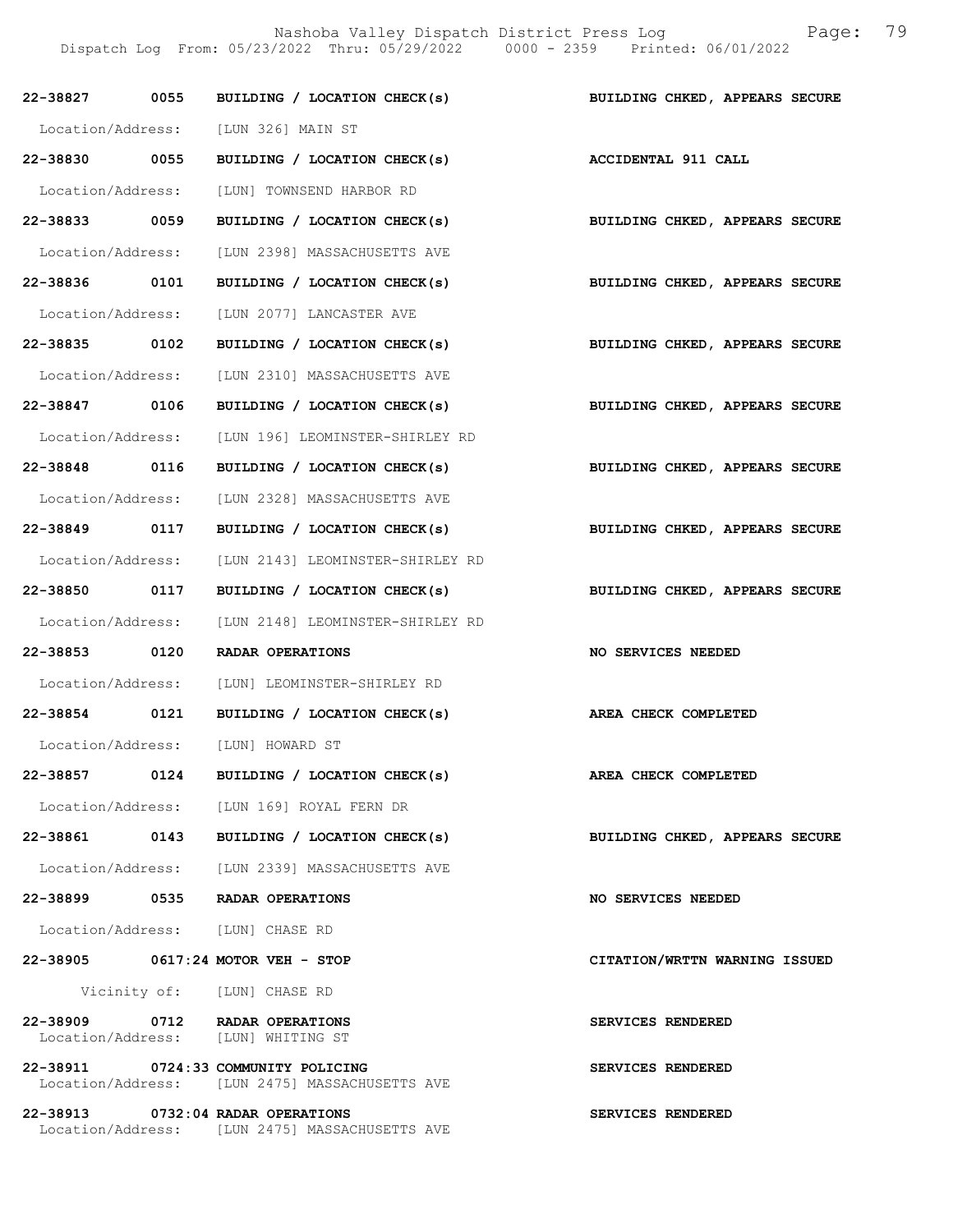Nashoba Valley Dispatch District Press Log Page: 80

22-38916 0735 RADAR OPERATIONS AREA CHECK COMPLETED Location/Address: [LUN] NORTHFIELD RD + OAK AVE 22-38920 0809 RADAR OPERATIONS SERVICES RENDERED Location/Address: [LUN] WHALOM RD + RAMGREN RD 22-38923 0819 RADAR OPERATIONS<br>
Location/Address: [LUN 2316] MASSACHUSETTS AVE [LUN 2316] MASSACHUSETTS AVE 22-38924 0820:25 MOTOR VEH - STOP VERBAL WARNING<br>Vicinity of: [LUN 4215] WHALOM RD [LUN 4215] WHALOM RD 22-38925 0823:20 FD-MEDICAL EMERGENCY PATIENT REFUSAL, NO TRANSPORT Location/Address: [LUN] MASSACHUSETTS AVE 22-38927 0827:24 FD-MEDICAL EMERGENCY<br>
Location/Address: [LUN 85] LANCASTER AVE [LUN 85] LANCASTER AVE 22-38928 0828 RADAR OPERATIONS SERVICES RENDERED Location/Address: [LUN] PROSPECT ST 22-38932 0832:45 RADAR OPERATIONS SERVICES RENDERED Location/Address: [LUN 2662] NORTHFIELD RD 22-38937 0851 RADAR OPERATIONS<br>
Location/Address: [LUN] TOWNSEND HARBOR RD [LUN] TOWNSEND HARBOR RD 22-38942 0916 RADAR OPERATIONS<br>
Location/Address: [LUN 2669] NORTHFIELD RD [LUN 2669] NORTHFIELD RD 22-38944 0924 BUILDING / LOCATION CHECK(s) AREA CHECK COMPLETED Location/Address: [LUN 196] LEOMINSTER-SHIRLEY RD 22-38945 0926:19 MOTOR VEH - STOP CITATION/WRTTN WARNING ISSUED Vicinity of: [LUN 4726] NORTHFIELD RD 22-38947 0934:52 FD-INSPECTION SERVICES RENDERED Location/Address: [LUN 4902] RILEY RD 22-38948 0936:29 MOTOR VEH - STOP VERBAL WARNING Vicinity of: [LUN] WEST TOWNSEND RD + NORTHFIELD RD 22-38950 0938 RADAR OPERATIONS<br>
Location/Address: [LUN 1123] ELECTRIC AVE [LUN 1123] ELECTRIC AVE 22-38951 0944 RADAR OPERATIONS<br>
Location/Address: [LUN 4157] WEST TOWNSEND RD<br>
SERVICES RENDERED [LUN 4157] WEST TOWNSEND RD 22-38953 0945:33 MOTOR VEH - STOP CITATION/WRTTN WARNING ISSUED Vicinity of: [LUN 4158] WEST TOWNSEND RD 22-38955 0946:42 TREE/WIRE DOWN REMOVED HAZARD Location/Address: [LUN 4104] WEST ST TER 22-38954 0947:47 FD-INSPECTION SERVICES RENDERED Location/Address: [LUN 1770] HOWARD ST 22-38961 1021:02 MOTOR VEH - STOP VERBAL WARNING Vicinity of: [LUN] MASSACHUSETTS AVE + CROSS ST 22-38963 1026 RADAR OPERATIONS SERVICES RENDERED Location/Address: [LUN 1130] ELECTRIC AVE

22-38969 1046:19 FD-INSPECTION SERVICES RENDERED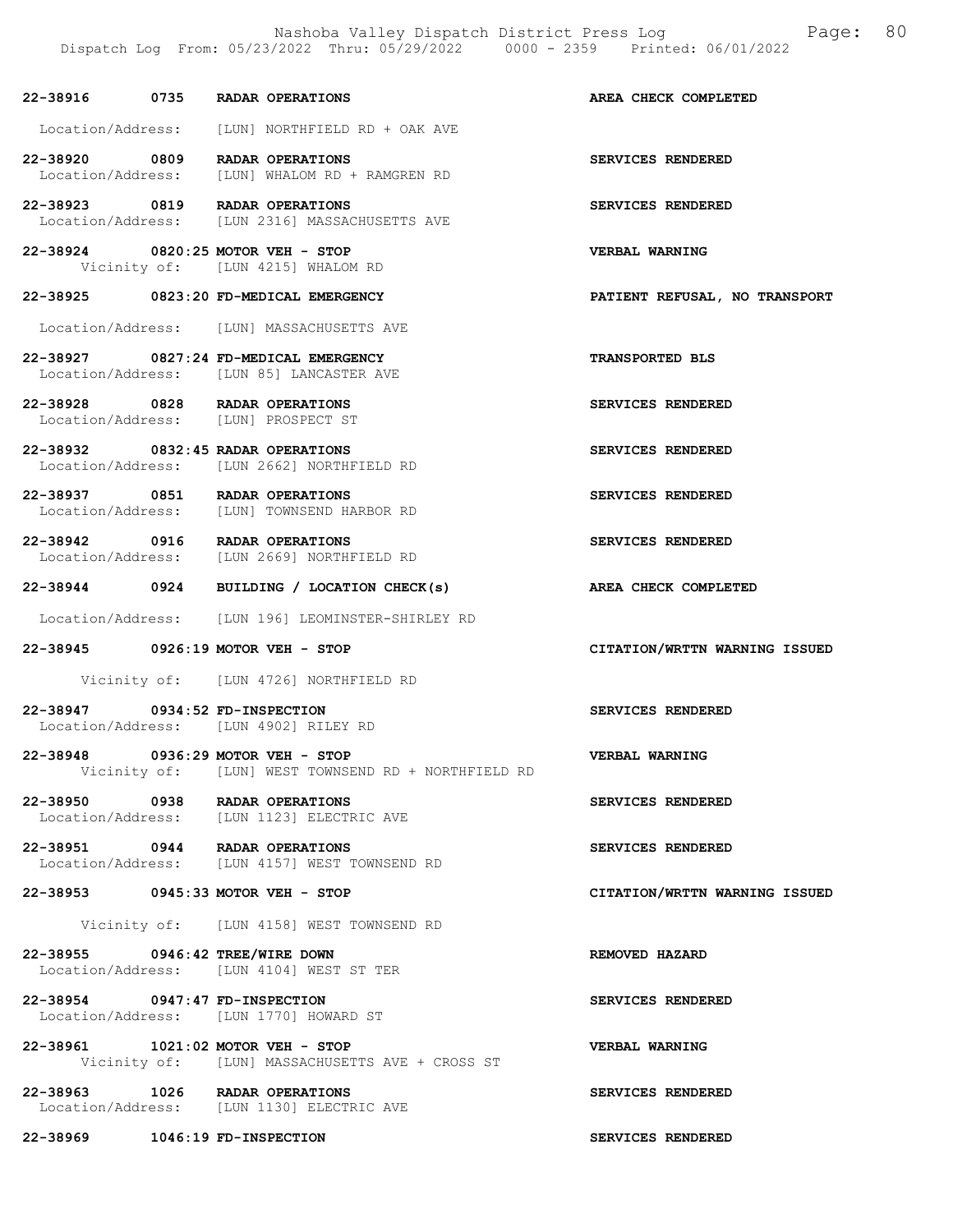Location/Address: [LUN 4902] RILEY RD

| 22-38975          | 1105:23 FD-SERVICE CALL |  |                         |  |
|-------------------|-------------------------|--|-------------------------|--|
| Location/Address: |                         |  | ILUN 10931 ELECTRIC AVE |  |

22-38977 1114 RADAR OPERATIONS AREA CHECK COMPLETED

Location/Address: [LUN 4290] WHITE ST

22-38981 1121:38 MOTOR VEH - STOP VERBAL WARNING Vicinity of: [LUN 4269] WHITE ST

22-38985 1126 RADAR OPERATIONS SERVICES RENDERED Location/Address: [LUN 2213] LEOMINSTER RD

22-38990 1140:51 MOTOR VEH - STOP CHEREAL WARNING<br>Vicinity of: [LUN] SUMMER ST [LUN] SUMMER ST

22-38993 1152 RADAR OPERATIONS SERVICES RENDERED Location/Address: [LUN] PROSPECT ST

22-38994 1202 RADAR OPERATIONS SERVICES RENDERED<br>
Location/Address: [LUN] WHALOM RD Location/Address:

### 22-38995 1205:54 MOTOR VEH - STOP CITATION/WRTTN WARNING ISSUED

Vicinity of: [LUN 4199] WHALOM RD

# 22-39005 1259 BUILDING / LOCATION CHECK(s) AREA CHECK COMPLETED

Location/Address: [LUN 4959] ELECTRIC AVE

22-39008 1307:09 FD-MEDICAL EMERGENCY TRANSPORTED ALS Location/Address: [LUN 2302] MAPLE PKWY

22-39019 1411:13 ASSIST CITIZEN ARREST(S) MADE Location/Address: [LUN 2347] MASSACHUSETTS AVE Refer To Arrest: 22LUN-134-AR

22-39028 1508 RADAR OPERATIONS<br>
Location/Address: [LUN 2317] MASSACHUSETTS AVE [LUN 2317] MASSACHUSETTS AVE

22-39034 1601 BUILDING / LOCATION CHECK(s) AREA CHECK COMPLETED

Location/Address: [LUN 2398] MASSACHUSETTS AVE

22-39035 1620:34 MOTOR VEH - STOP CRIMINAL COMPLAINT

 Vicinity of: [LUN 2388] MASSACHUSETTS AVE Refer To Summons: 22LUN-135-AR

22-39042 1700 RADAR OPERATIONS REGATIVE CONTACT Location/Address: [LUN 244] LEOMINSTER-SHIRLEY RD [LUN 244] LEOMINSTER-SHIRLEY RD

22-39052 1739:54 WELL BEING CHECK SPOKEN TO Location/Address: [LUN 2347] MASSACHUSETTS AVE

22-39053 1739:35 THREATS SPOKEN TO<br>
Location/Address: [LUN 765] CANTERBURY DR [LUN 765] CANTERBURY DR

22-39054 1742:59 MOTOR VEH - COMPLAINT **INVESTIGATED** Vicinity of: [LUN 2475] MASSACHUSETTS AVE

22-39062 1852:07 WELL BEING CHECK SPOKEN TO Location/Address: [LUN 2683] NORTHFIELD RD

22-39065 1858 RADAR OPERATIONS SERVICES RENDERED Location/Address: [LUN 4468] CHASE RD

SERVICES RENDERED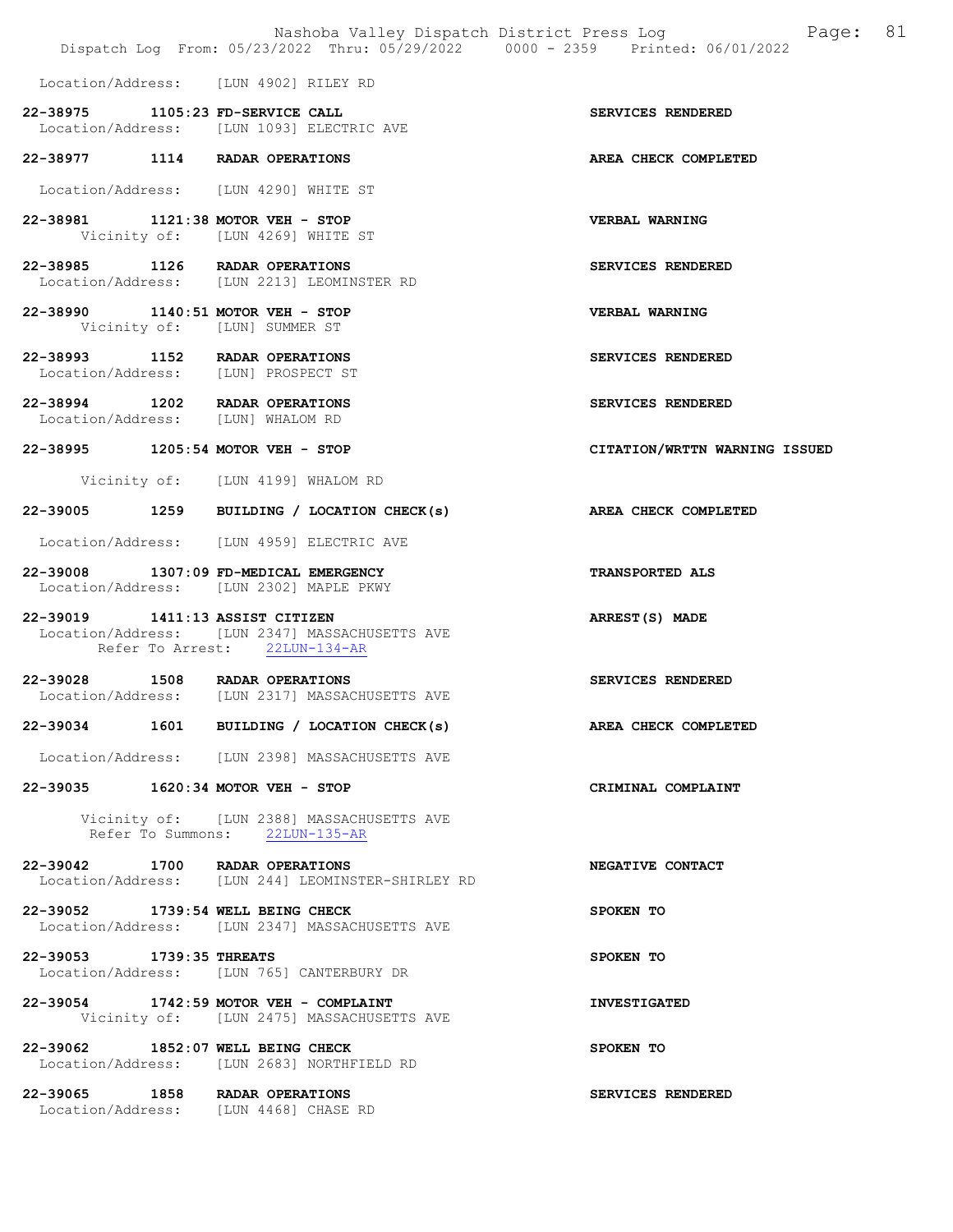|                   | Nashoba Valley Dispatch District Press Log<br>Dispatch Log From: 05/23/2022 Thru: 05/29/2022 0000 - 2359 Printed: 06/01/2022 | 82<br>Page:                    |
|-------------------|------------------------------------------------------------------------------------------------------------------------------|--------------------------------|
|                   | 22-39066 1906:13 SUSPICIOUS ACTIVITY<br>Location/Address: [LUN 4095] WEST ACRES DR                                           | <b>INVESTIGATED</b>            |
|                   | 22-39072 1952 BUILDING / LOCATION CHECK(s) AREA CHECK COMPLETED                                                              |                                |
| Location/Address: | [LUN 196] LEOMINSTER-SHIRLEY RD                                                                                              |                                |
|                   | 22-39076 2022 BUILDING / LOCATION CHECK(s)                                                                                   | AREA CHECK COMPLETED           |
|                   | Location/Address: [LUN 2328] MASSACHUSETTS AVE                                                                               |                                |
|                   | 22-39078 2032 BUILDING / LOCATION CHECK(s)                                                                                   | AREA CHECK COMPLETED           |
|                   | Location/Address: [LUN 246] MASSACHUSETTS AVE                                                                                |                                |
|                   | 22-39079 2033:10 FD-INVESTIGATION                                                                                            | SEARCHED AREA, NEGATIVE RESULT |
|                   | Vicinity of: [LUN 2880] OTIS ST<br>Refer To Fire Case: 22LUN-184-IN                                                          |                                |
|                   | 22-39084 2044 RADAR OPERATIONS<br>Location/Address: [LUN 3670] SUMMER ST                                                     | SERVICES RENDERED              |
|                   | 22-39085 2050 BUILDING / LOCATION CHECK(s)                                                                                   | AREA CHECK COMPLETED           |
|                   | Location/Address: [LUN 2475] MASSACHUSETTS AVE                                                                               |                                |
|                   | 22-39086 2055 BUILDING / LOCATION CHECK(s)                                                                                   | AREA CHECK COMPLETED           |
|                   | Location/Address: [LUN 4693] MASSACHUSETTS AVE                                                                               |                                |
|                   | 22-39089 2107 BUILDING / LOCATION CHECK(s)                                                                                   | AREA CHECK COMPLETED           |
|                   | Location/Address: [LUN 196] LEOMINSTER-SHIRLEY RD                                                                            |                                |
|                   | 22-39094 2126:14 MOTOR VEH - STOP<br>Location/Address: [LUN] HIGHLAND ST + HOLMAN ST                                         | <b>VERBAL WARNING</b>          |
|                   | 22-39098 2136:48 MOTOR VEH - DISABLED<br>Location/Address: [LUN] ROLLING ACRES RD + LANCASTER AVE                            | SERVICES RENDERED              |
|                   | 22-39101 2155 BUILDING / LOCATION CHECK(s) AREA CHECK COMPLETED                                                              |                                |
|                   | Location/Address: [LUN 830] CHASE RD                                                                                         |                                |
|                   | 22-39103 2200:49 MOTOR VEH - STOP<br>Vicinity of: [LUN] CHASE RD + NORTHFIELD RD                                             | <b>VERBAL WARNING</b>          |
|                   | 22-39108 2216:45 MOTOR VEH - ACCIDENT W/INJURY                                                                               | PATIENT REFUSAL, NO TRANSPORT  |
|                   | Location/Address: [LUN 170] ELECTRIC AVE<br>Refer To Fire Case: 22LUN-185-IN                                                 |                                |
|                   | 22-39124 2335 BUILDING / LOCATION CHECK(s)                                                                                   | AREA CHECK COMPLETED           |
|                   | Location/Address: [LUN 2398] MASSACHUSETTS AVE                                                                               |                                |
|                   | 22-39125 2336 BUILDING / LOCATION CHECK(s) AREA CHECK COMPLETED                                                              |                                |
|                   | Location/Address: [LUN 2375] MASSACHUSETTS AVE                                                                               |                                |
|                   | 22-39126 2338 RADAR OPERATIONS<br>Location/Address: [LUN 4487] ELECTRIC AVE                                                  | SERVICES RENDERED              |
|                   | 22-39129 2359 BUILDING / LOCATION CHECK(s)                                                                                   | AREA CHECK COMPLETED           |
|                   | Location/Address: [LUN 4996] ELECTRIC AVE                                                                                    |                                |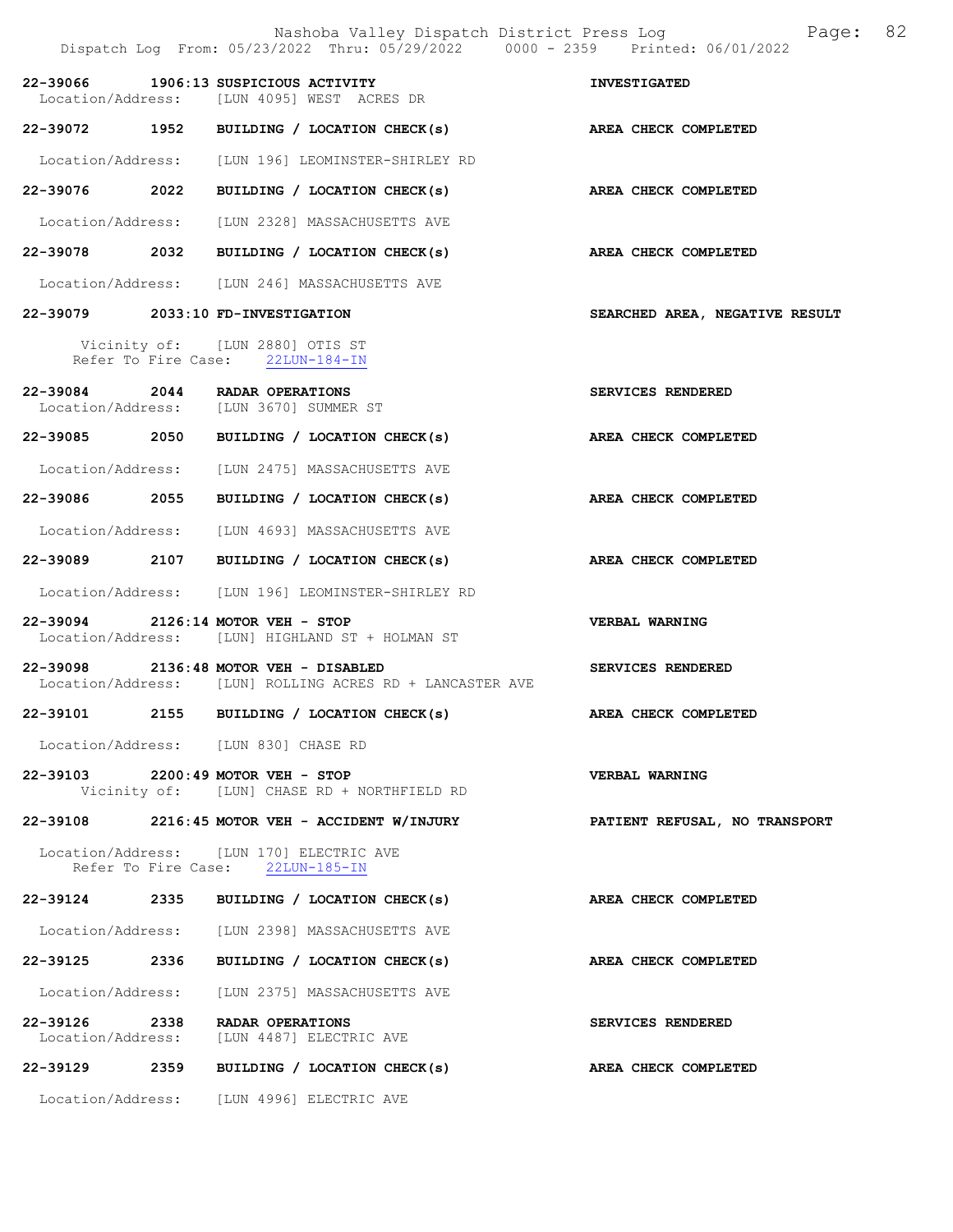# For Date: 05/26/2022 - Thursday

|                   |      | 22-39136 0001:39 NEIGHBOR COMPLAINT<br>Location/Address: [LUN 2248] LESURE AVE | SERVICES RENDERED              |
|-------------------|------|--------------------------------------------------------------------------------|--------------------------------|
|                   |      | 22-39144 0017 RADAR OPERATIONS                                                 | AREA CHECK COMPLETED           |
|                   |      | Location/Address: [LUN 3665] SUMMER ST                                         |                                |
|                   |      | 22-39146 0018 RADAR OPERATIONS                                                 | <b>NO SERVICES NEEDED</b>      |
|                   |      | Location/Address: [LUN 4487] ELECTRIC AVE                                      |                                |
| 22-39170 0051     |      | BUILDING / LOCATION CHECK(s)                                                   | BUILDING CHKED, APPEARS SECURE |
|                   |      | Location/Address: [LUN 4791] MASSACHUSETTS AVE                                 |                                |
| 22-39171 0051     |      | BUILDING / LOCATION CHECK(s)                                                   | BUILDING CHKED, APPEARS SECURE |
|                   |      | Location/Address: [LUN 2469] MASSACHUSETTS AVE                                 |                                |
|                   |      | 22-39175 0054 BUILDING / LOCATION CHECK(s) AREA CHECK COMPLETED                |                                |
|                   |      | Location/Address: [LUN 2475] MASSACHUSETTS AVE                                 |                                |
| 22-39176 0100     |      | BUILDING / LOCATION CHECK(s) AREA CHECK COMPLETED                              |                                |
|                   |      | Location/Address: [LUN] NORTHFIELD RD                                          |                                |
| 22-39177 0104     |      | BUILDING / LOCATION CHECK(s)                                                   | BUILDING CHKED, APPEARS SECURE |
|                   |      | Location/Address: [LUN 18] NORTHFIELD RD                                       |                                |
| 22-39180 0105     |      | BUILDING / LOCATION CHECK(s) AREA CHECK COMPLETED                              |                                |
|                   |      | Location/Address: [LUN] GILCHREST ST                                           |                                |
| 22-39182 0111     |      | BUILDING / LOCATION CHECK(s)                                                   | AREA CHECK COMPLETED           |
|                   |      | Location: [LUN] THE WOODLANDS                                                  |                                |
|                   |      | 22-39185 0115 BUILDING / LOCATION CHECK(s) AREA CHECK COMPLETED                |                                |
|                   |      | Location/Address: [LUN 3670] SUMMER ST                                         |                                |
| 22-39186          |      | 0118 BUILDING / LOCATION CHECK(s) <b>AREA CHECK COMPLETED</b>                  |                                |
| Location/Address: |      | [LUN 3673] SUMMER ST                                                           |                                |
| 22-39188          | 0118 | BUILDING / LOCATION CHECK(s)                                                   | AREA CHECK COMPLETED           |
|                   |      | Location/Address: [LUN 3660] SUMMER ST                                         |                                |
| 22-39190          | 0120 | BUILDING / LOCATION CHECK(s)                                                   | AREA CHECK COMPLETED           |
|                   |      | Location/Address: [LUN 3651] SUMMER ST                                         |                                |
| 22-39191 0120     |      | BUILDING / LOCATION CHECK(s)                                                   | AREA CHECK COMPLETED           |
| Location/Address: |      | [LUN 3649] SUMMER ST                                                           |                                |
| 22-39195          | 0125 | BUILDING / LOCATION CHECK(s)                                                   | AREA CHECK COMPLETED           |
|                   |      | Location/Address: [LUN 4693] MASSACHUSETTS AVE                                 |                                |
| 22-39197          | 0129 | BUILDING / LOCATION CHECK(s)                                                   | AREA CHECK COMPLETED           |
| Location/Address: |      | [LUN 2310] MASSACHUSETTS AVE                                                   |                                |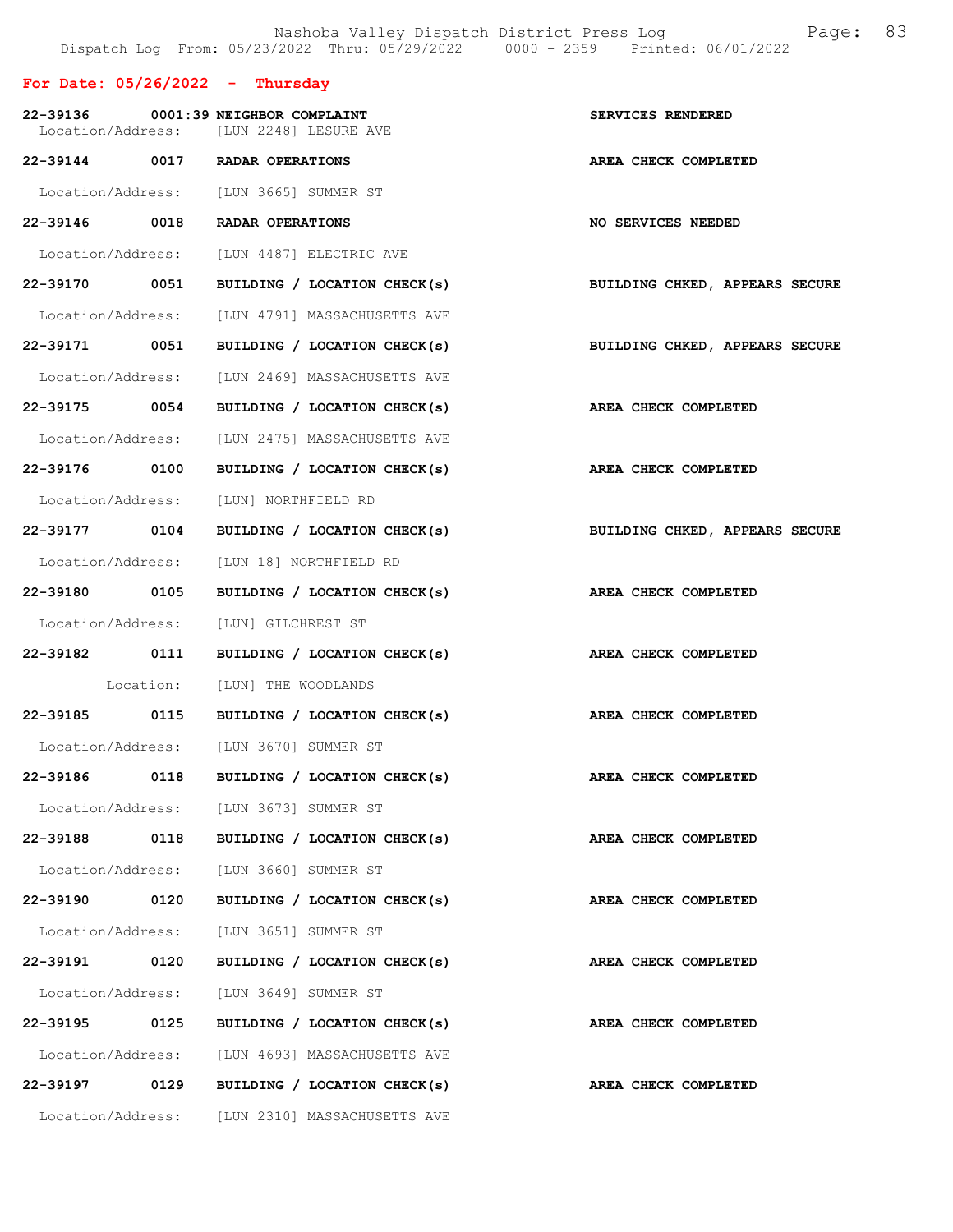Nashoba Valley Dispatch District Press Log Bage: 84<br>  $\frac{1}{2022}$  Thru: 05/29/2022 0000 - 2359 Printed: 06/01/2022 Dispatch Log From: 05/23/2022 Thru: 05/29/2022 22-39198 0130 BUILDING / LOCATION CHECK(s) AREA CHECK COMPLETED Location/Address: [LUN 387] MASSACHUSETTS AVE 22-39200 0131 BUILDING / LOCATION CHECK(s) AREA CHECK COMPLETED Location/Address: [LUN 5005] MASSACHUSETTS AVE 22-39205 0139 BUILDING / LOCATION CHECK(s) AREA CHECK COMPLETED Location/Address: [LUN] RESERVOIR RD 22-39206 0143 BUILDING / LOCATION CHECK(s) AREA CHECK COMPLETED Location/Address: [LUN 2316] MASSACHUSETTS AVE 22-39207 0144 BUILDING / LOCATION CHECK(s) AREA CHECK COMPLETED Location/Address: [LUN 2328] MASSACHUSETTS AVE 22-39208 0145 BUILDING / LOCATION CHECK(s) AREA CHECK COMPLETED Location/Address: [LUN 2339] MASSACHUSETTS AVE 22-39209 0146 BUILDING / LOCATION CHECK(s) AREA CHECK COMPLETED Location/Address: [LUN 247] MASSACHUSETTS AVE 22-39210 0147 BUILDING / LOCATION CHECK(s) BUILDING CHKED, APPEARS SECURE Location/Address: [LUN 196] LEOMINSTER-SHIRLEY RD 22-39218 0210 BUILDING / LOCATION CHECK(s) AREA CHECK COMPLETED Location/Address: [LUN 2431] MASSACHUSETTS AVE 22-39219 0211 BUILDING / LOCATION CHECK(s) AREA CHECK COMPLETED Location/Address: [LUN 4656] MASSACHUSETTS AVE 22-39221 0211 BUILDING / LOCATION CHECK(s) AREA CHECK COMPLETED Location/Address: [LUN 2455] MASSACHUSETTS AVE 22-39222 0212 BUILDING / LOCATION CHECK(s) BUILDING CHKED, APPEARS SECURE Location/Address: [LUN 2143] LEOMINSTER-SHIRLEY RD 22-39224 0213 BUILDING / LOCATION CHECK(s) AREA CHECK COMPLETED Location/Address: [LUN 2268] MAIN ST 22-39235 0357 BUILDING / LOCATION CHECK(s) AREA CHECK COMPLETED Location/Address: [LUN 2388] MASSACHUSETTS AVE 22-39240 0414:17 FD-FIRE ALARM, RESIDENTAL INVESTIGATED Location/Address: [LUN 4049] WEST ST<br>Refer To Fire Case: 22LUN-186-IN Refer To Fire Case: 22-39242 0437 BUILDING / LOCATION CHECK(s) AREA CHECK COMPLETED Location/Address: [LUN 170] ELECTRIC AVE 22-39243 0441 BUILDING / LOCATION CHECK(s) BUILDING CHKED, APPEARS SECURE Location/Address: [LUN 2234] LEOMINSTER RD

22-39246 0527 RADAR OPERATIONS NO SERVICES NEEDED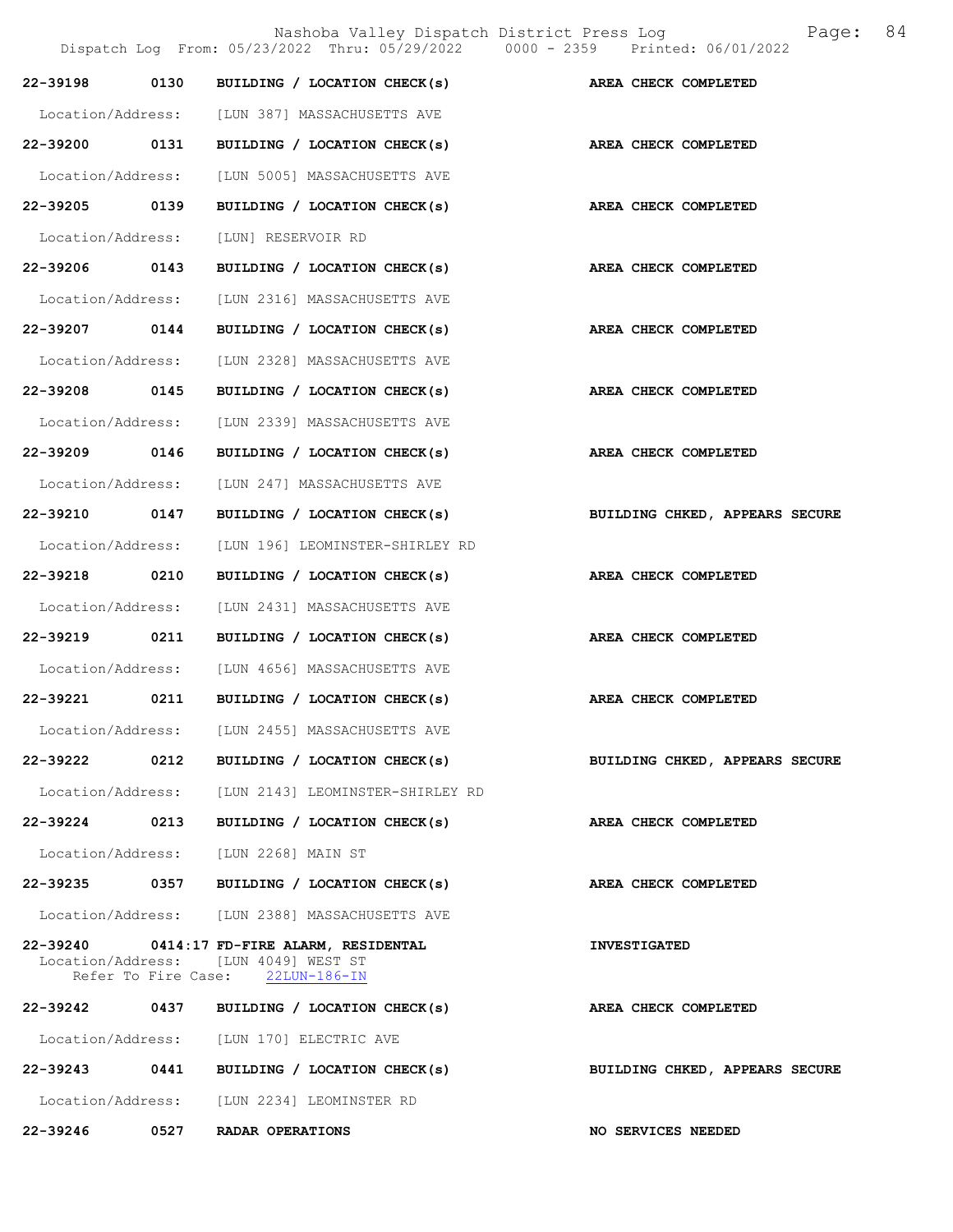|                              | Location/Address: [LUN 2662] NORTHFIELD RD                                                                              |                               |
|------------------------------|-------------------------------------------------------------------------------------------------------------------------|-------------------------------|
|                              | 22-39255 0547 RADAR OPERATIONS<br>Location/Address: [LUN] CHASE RD                                                      | SERVICES RENDERED             |
|                              | 22-39258 0555 RADAR OPERATIONS                                                                                          | NO SERVICES NEEDED            |
|                              | Location/Address: [LUN 2012] LANCASTER AVE + ROLLING ACRES RD                                                           |                               |
|                              | 22-39266 0644:27 MOTOR VEH - ACCIDENT NO INJURY REPORT<br>Location/Address: [LUN 2016] LANCASTER AVE                    |                               |
|                              | 22-39268 0714:32 RADAR OPERATIONS                                                                                       | <b>NO SERVICES NEEDED</b>     |
|                              | Location/Address: [LUN 2475] MASSACHUSETTS AVE                                                                          |                               |
|                              | 22-39270 0724:48 SUSPICIOUS ACTIVITY<br>Location/Address: [LUN 3109] PLEASANT ST                                        | <b>REPORT</b>                 |
| 22-39280 0819 FOLLOW UP      | Location/Address: [LUN 4716] MASSACHUSETTS AVE                                                                          | SERVICES RENDERED             |
|                              | 22-39292 0848:31 MOTOR VEH - COMPLAINT<br>Location/Address: [LUN] FAIRVIEW RD                                           | SPOKEN TO                     |
|                              | 22-39296 0855:50 FD-INVESTIGATION<br>Location/Address: [LUN 2475] MASSACHUSETTS AVE<br>Refer To Fire Case: 22LUN-187-IN | <b>INVESTIGATED</b>           |
|                              | 22-39315 1022 RADAR OPERATIONS<br>Location/Address: [LUN] SUMMER ST                                                     | SERVICES RENDERED             |
|                              | 22-39320 1034:37 FD-MEDICAL EMERGENCY<br>Location/Address: [LUN 1491] HAMLIN ST                                         | <b>TRANSPORTED BLS</b>        |
|                              | 22-39332 1233:58 FD-MEDICAL EMERGENCY                                                                                   | PATIENT REFUSAL, NO TRANSPORT |
|                              | Location/Address: [LUN 2580] MEMORIAL DR                                                                                |                               |
|                              | 22-39336 1302 RADAR OPERATIONS<br>Location/Address: [LUN 4290] WHITE ST                                                 | SERVICES RENDERED             |
|                              | 22-39360 1521 RADAR OPERATIONS<br>Location/Address: [LUN 1123] ELECTRIC AVE                                             | <b>INVESTIGATED</b>           |
|                              | 22-39362 1534:54 MOTOR VEH - STOP<br>Vicinity of: [LUN 4732] SUMMER ST                                                  | VERBAL WARNING                |
|                              | 22-39363 1536 RADAR OPERATIONS<br>Location/Address: [LUN 2550] MASSACHUSETTS AVE                                        | SERVICES RENDERED             |
|                              | 22-39368 1615:03 ASSIST OTHER AGENCY                                                                                    | REFERRED TO OTHER AGENCY      |
|                              | Location/Address: [LUN] MASSACHUSETTS AVE + HILLSIDE DR                                                                 |                               |
| 22-39370 1623:33 ANIMAL CALL |                                                                                                                         | REPORTING PARTY CANCELED      |
|                              | Location/Address: [LUN 2347] MASSACHUSETTS AVE                                                                          |                               |
|                              | 22-39371 1624:21 WELL BEING CHECK                                                                                       | REPORTING PARTY CANCELED      |
|                              | Location/Address: [LUN 1824] ISLAND RD                                                                                  |                               |
|                              | 22-39372 1638 BUILDING / LOCATION CHECK(s)                                                                              | AREA CHECK COMPLETED          |
|                              | Location/Address: [LUN 4693] MASSACHUSETTS AVE                                                                          |                               |
|                              | 22-39375 1652:54 MOTOR VEH - DISABLED                                                                                   | SPOKEN TO                     |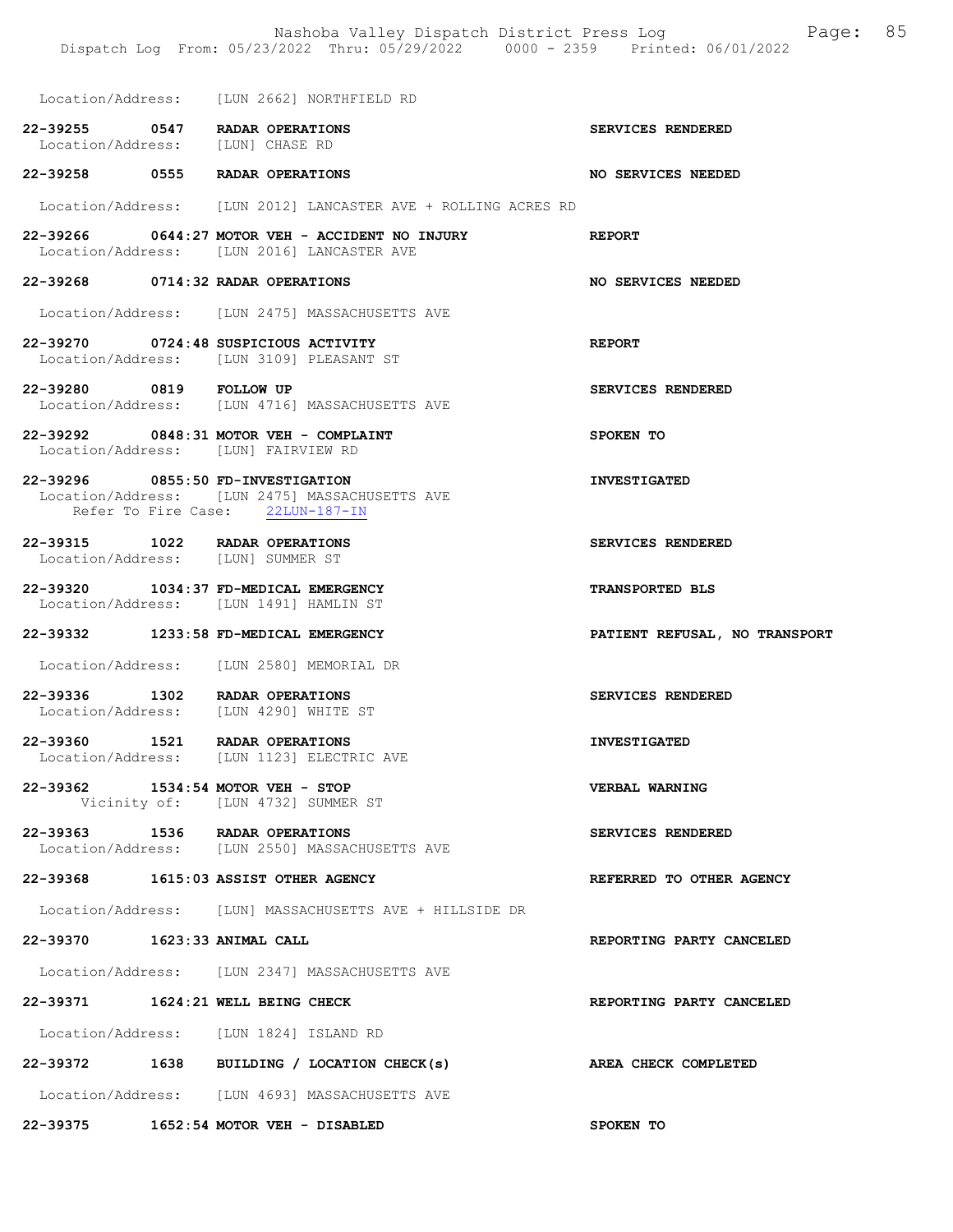|                                 |      | Nashoba Valley Dispatch District Press Log<br>Dispatch Log From: 05/23/2022 Thru: 05/29/2022 0000 - 2359 Printed: 06/01/2022 | 86<br>Page:                   |
|---------------------------------|------|------------------------------------------------------------------------------------------------------------------------------|-------------------------------|
|                                 |      | Location/Address: [LUN] RESERVOIR RD                                                                                         |                               |
|                                 |      | 22-39377 1706 RADAR OPERATIONS<br>Location/Address: [LUN] RESERVOIR RD                                                       | SERVICES RENDERED             |
|                                 |      | 22-39379 1717:27 MOTOR VEH - STOP<br>Vicinity of: [LUN] RESERVOIR RD                                                         | <b>VERBAL WARNING</b>         |
|                                 |      | 22-39382 1721:00 MOTOR VEH - ACCIDENT NO INJURY<br>Vicinity of: [LUN 2105] LANCASTER AVE                                     | <b>INVESTIGATED</b>           |
|                                 |      | 22-39396 1849:53 VIOLATION OF 209A/258E<br>Location/Address: [LUN 4716] MASSACHUSETTS AVE<br>Refer To Summons: 22LUN-136-AR  | <b>REPORT</b>                 |
|                                 |      | 22-39402 1925:03 MOTOR VEH - STOP<br>Vicinity of: [LUN 2346] MASSACHUSETTS AVE                                               | <b>VERBAL WARNING</b>         |
|                                 |      | 22-39410 2017 BUILDING / LOCATION CHECK(s)                                                                                   | AREA CHECK COMPLETED          |
|                                 |      | Location/Address: [LUN] LAKEFRONT AVE                                                                                        |                               |
|                                 |      | 22-39411 2018:44 MOTOR VEH - COMPLAINT                                                                                       | CITATION/WRTTN WARNING ISSUED |
|                                 |      | Vicinity of: [LUN 2347] MASSACHUSETTS AVE                                                                                    |                               |
|                                 |      | 22-39412 2025 COMMUNITY POLICING<br>Location/Address: [LUN 196] LEOMINSTER-SHIRLEY RD                                        | SERVICES RENDERED             |
|                                 |      | 22-39414 2048:01 ASSIST OTHER AGENCY<br>Location/Address: [LUN 5125] CROSS RD                                                | SPOKEN TO                     |
|                                 |      | 22-39422 2151 BUILDING / LOCATION CHECK(s)                                                                                   | AREA CHECK COMPLETED          |
|                                 |      | Location/Address: [LUN 4732] SUMMER ST                                                                                       |                               |
|                                 |      | 22-39423 2151:36 MOTOR VEH - STOP                                                                                            | CITATION/WRTTN WARNING ISSUED |
|                                 |      | Vicinity of: [LUN] WEST TOWNSEND RD                                                                                          |                               |
|                                 |      | 22-39424 2158 BUILDING / LOCATION CHECK(s) AREA CHECK COMPLETED                                                              |                               |
| Location/Address:               |      | [LUN 2509] MASSACHUSETTS AVE                                                                                                 |                               |
|                                 |      | 22-39431 2220 BUILDING / LOCATION CHECK(s)                                                                                   | AREA CHECK COMPLETED          |
|                                 |      | Location/Address: [LUN 246] MASSACHUSETTS AVE                                                                                |                               |
|                                 |      | 22-39439 2316:00 MOTOR VEH - COMPLAINT<br>Location/Address: [LUN] HIGHLAND ST + HOLMAN ST                                    | <b>INVESTIGATED</b>           |
|                                 |      | 22-39441 2343 BUILDING / LOCATION CHECK(s)                                                                                   | AREA CHECK COMPLETED          |
|                                 |      | Location/Address: [LUN 2338] MASSACHUSETTS AVE                                                                               |                               |
| For Date: $05/27/2022 -$ Friday |      |                                                                                                                              |                               |
|                                 |      | 22-39446 0015 BUILDING / LOCATION CHECK(s)                                                                                   | AREA CHECK COMPLETED          |
|                                 |      | Location/Address: [LUN 247] MASSACHUSETTS AVE                                                                                |                               |
|                                 |      | 22-39447 0017 BUILDING / LOCATION CHECK(s)                                                                                   | AREA CHECK COMPLETED          |
|                                 |      | Location/Address: [LUN 170] ELECTRIC AVE                                                                                     |                               |
| 22-39448                        | 0018 | BUILDING / LOCATION CHECK(s)                                                                                                 | <b>AREA CHECK COMPLETED</b>   |
|                                 |      | Location/Address: [LUN 6] ELECTRIC AVE                                                                                       |                               |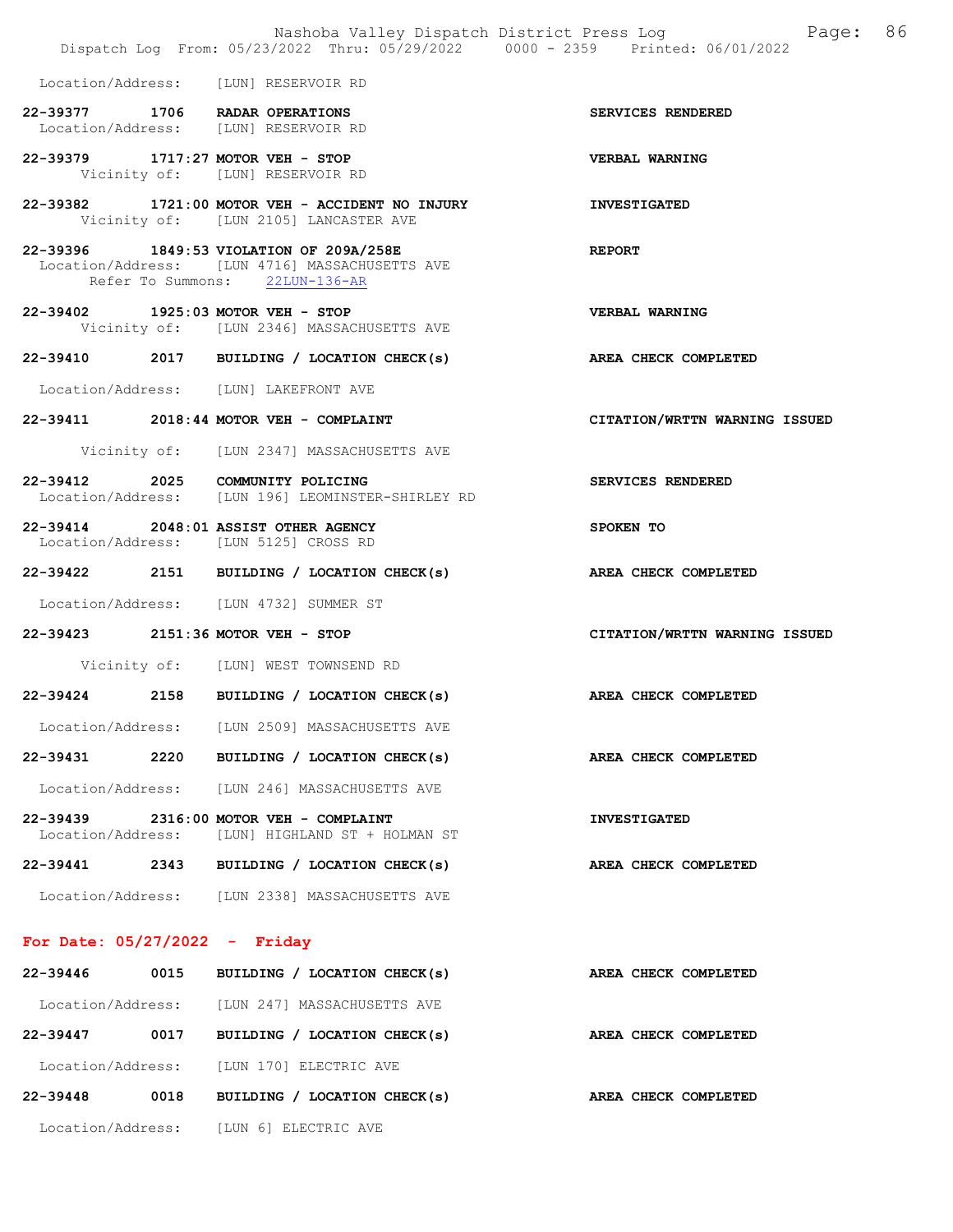Nashoba Valley Dispatch District Press Log Fage: 87

Dispatch Log From: 05/23/2022 Thru: 05/29/2022 0000 - 2359 Printed: 06/01/2022

| 22-39450 0019     |      | BUILDING / LOCATION CHECK(s)                    | AREA CHECK COMPLETED           |
|-------------------|------|-------------------------------------------------|--------------------------------|
|                   |      | Location/Address: [LUN 4996] ELECTRIC AVE       |                                |
| 22-39453 0020     |      | BUILDING / LOCATION CHECK(s)                    | AREA CHECK COMPLETED           |
| Location/Address: |      | [LUN 1962] LAKEFRONT AVE                        |                                |
| 22-39460 0029     |      | BUILDING / LOCATION CHECK(s)                    | AREA CHECK COMPLETED           |
| Location/Address: |      | [LUN 1130] ELECTRIC AVE                         |                                |
| 22-39466 0037     |      | BUILDING / LOCATION CHECK(s)                    | AREA CHECK COMPLETED           |
| Location/Address: |      | [LUN 4248] WHALOM RD                            |                                |
| 22-39468 0038     |      | BUILDING / LOCATION CHECK(s)                    | AREA CHECK COMPLETED           |
| Location/Address: |      | [LUN 3660] SUMMER ST                            |                                |
| 22-39470 0039     |      | BUILDING / LOCATION CHECK(s)                    | AREA CHECK COMPLETED           |
|                   |      | Location/Address: [LUN 4732] SUMMER ST          |                                |
| 22-39477 0043     |      | BUILDING / LOCATION CHECK(s)                    | AREA CHECK COMPLETED           |
| Location/Address: |      | [LUN 387] MASSACHUSETTS AVE                     |                                |
| 22-39482 0048     |      | BUILDING / LOCATION CHECK(s)                    | <b>AREA CHECK COMPLETED</b>    |
|                   |      | Location/Address: [LUN 2310] MASSACHUSETTS AVE  |                                |
|                   |      | 22-39486 0054 BUILDING / LOCATION CHECK(s)      | <b>AREA CHECK COMPLETED</b>    |
|                   |      | Location/Address: [LUN 2328] MASSACHUSETTS AVE  |                                |
|                   |      | 22-39492 0101:45 BUILDING / LOCATION CHECK(s)   | AREA CHECK COMPLETED           |
|                   |      | Location/Address: [LUN 3] TOWNSEND HARBOR RD    |                                |
|                   |      | $22-39493$ 0102:09 BUILDING / LOCATION CHECK(s) | AREA CHECK COMPLETED           |
|                   |      | Location/Address: [LUN 4] LEOMINSTER-SHIRLEY RD |                                |
| 22-39497          | 0107 | BUILDING / LOCATION CHECK(s)                    | BUILDING CHKED, APPEARS SECURE |
| Location/Address: |      | [LUN 2495] MASSACHUSETTS AVE                    |                                |
| 22-39499          | 0107 | BUILDING / LOCATION CHECK(s)                    | AREA CHECK COMPLETED           |
| Location/Address: |      | [LUN 2321] MASSACHUSETTS AVE                    |                                |
| 22-39498          | 0108 | BUILDING / LOCATION CHECK(s)                    | AREA CHECK COMPLETED           |
| Location/Address: |      | [LUN] NORTHFIELD RD                             |                                |
| 22-39503 0112     |      | BUILDING / LOCATION CHECK(s)                    | BUILDING CHKED, APPEARS SECURE |
| Location/Address: |      | [LUN 18] NORTHFIELD RD                          |                                |
| 22-39506          | 0117 | BUILDING / LOCATION CHECK(s)                    | BUILDING CHKED, APPEARS SECURE |
| Location/Address: |      | [LUN 2431] MASSACHUSETTS AVE                    |                                |
| 22-39507          | 0119 | BUILDING / LOCATION CHECK(s)                    | BUILDING CHKED, APPEARS SECURE |
| Location/Address: |      | [LUN 2469] MASSACHUSETTS AVE                    |                                |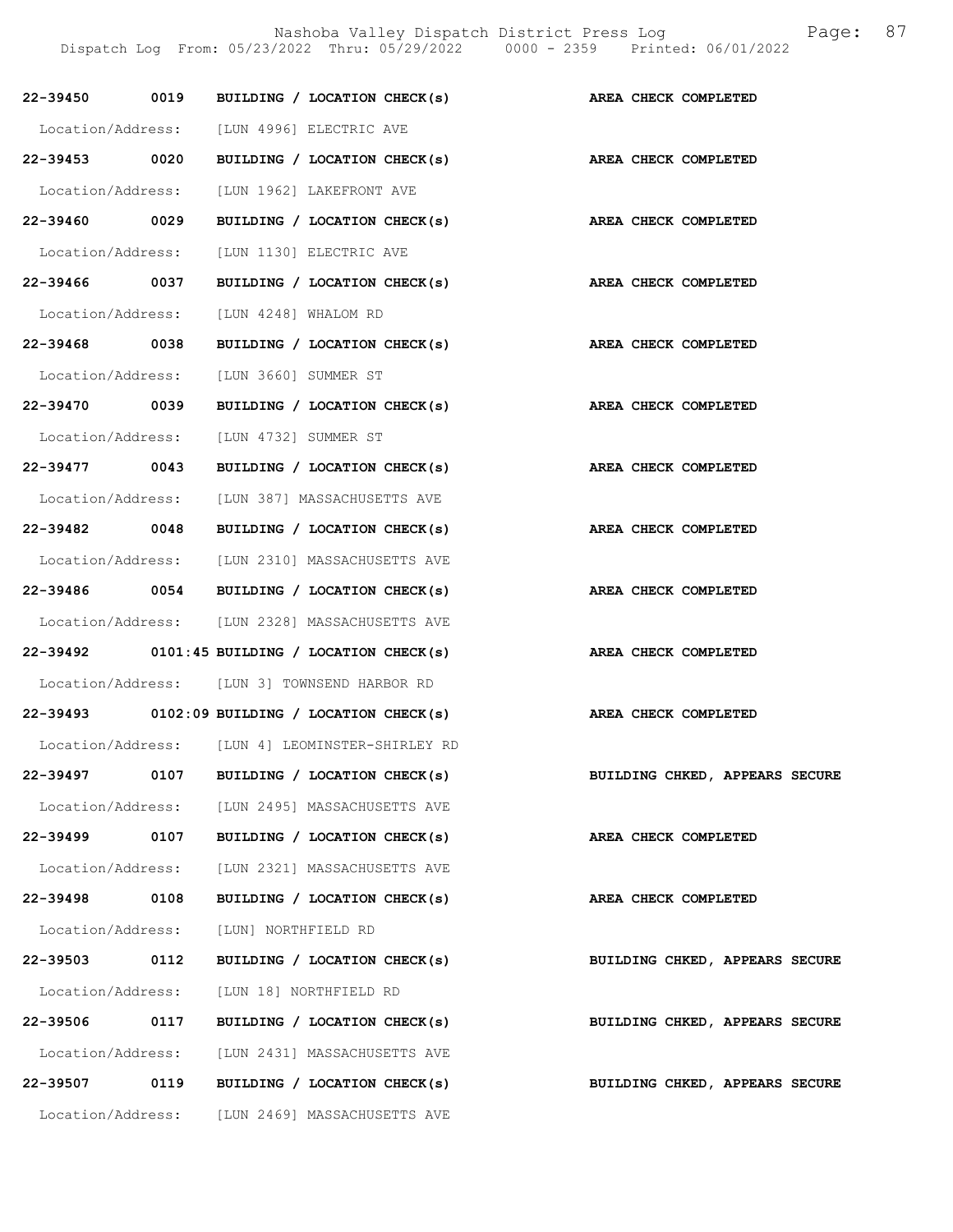|                                    |      | Dispatch Log From: 05/23/2022 Thru: 05/29/2022 0000 - 2359 Printed: 06/01/2022 | Nashoba Valley Dispatch District Press Log<br>88<br>Page: |
|------------------------------------|------|--------------------------------------------------------------------------------|-----------------------------------------------------------|
| 22-39509                           | 0121 | BUILDING / LOCATION CHECK(s)                                                   | AREA CHECK COMPLETED                                      |
|                                    |      | Location/Address: [LUN 2475] MASSACHUSETTS AVE                                 |                                                           |
| 22-39511 0125                      |      | BUILDING / LOCATION CHECK(s)                                                   | AREA CHECK COMPLETED                                      |
| Location/Address:                  |      | [LUN 3129] PLEASANT ST                                                         |                                                           |
| 22-39512 0128                      |      | BUILDING / LOCATION CHECK(s)                                                   | AREA CHECK COMPLETED                                      |
| Location/Address:                  |      | [LUN 304] WEST ST                                                              |                                                           |
| 22-39516 0129<br>Location/Address: |      | RADAR OPERATIONS<br>[LUN] MASSACHUSETTS AVE                                    | SERVICES RENDERED                                         |
| 22-39517 0131                      |      | BUILDING / LOCATION CHECK(s)                                                   | BUILDING CHKED, APPEARS SECURE                            |
| Location/Address:                  |      | [LUN 2509] MASSACHUSETTS AVE                                                   |                                                           |
| 22-39520 0133                      |      | BUILDING / LOCATION CHECK(s)                                                   | AREA CHECK COMPLETED                                      |
| Location/Address:                  |      | [LUN] FLAT HILL RD                                                             |                                                           |
| 22-39524                           | 0140 | BUILDING / LOCATION CHECK(s)                                                   | AREA CHECK COMPLETED                                      |
| Location/Address:                  |      | [LUN 101] RESERVOIR RD                                                         |                                                           |
| 22-39525 0146                      |      | BUILDING / LOCATION CHECK(s)                                                   | BUILDING CHKED, APPEARS SECURE                            |
| Location/Address:                  |      | [LUN 2154] LEOMINSTER-SHIRLEY RD                                               |                                                           |
| 22-39526 0149                      |      | BUILDING / LOCATION CHECK(s)                                                   | BUILDING CHKED, APPEARS SECURE                            |
| Location/Address:                  |      | [LUN 121] LEOMINSTER-SHIRLEY RD                                                |                                                           |
| 22-39528                           | 0157 | BUILDING / LOCATION CHECK(s)                                                   | BUILDING CHKED, APPEARS SECURE                            |
| Location/Address:                  |      | [LUN 196] LEOMINSTER-SHIRLEY RD                                                |                                                           |
| 22-39535 0224                      |      | BUILDING / LOCATION CHECK(s)                                                   | BUILDING CHKED, APPEARS SECURE                            |
| Location/Address:                  |      | [LUN 2234] LEOMINSTER RD                                                       |                                                           |
| 22-39551                           |      | 0427 BUILDING / LOCATION CHECK(s)                                              | AREA CHECK COMPLETED                                      |
|                                    |      | Location/Address: [LUN 2388] MASSACHUSETTS AVE                                 |                                                           |
| 22-39552 0446                      |      | BUILDING / LOCATION CHECK(s)                                                   | AREA CHECK COMPLETED                                      |
| Location/Address:                  |      | [LUN 215] MASSACHUSETTS AVE                                                    |                                                           |
| 22-39553 0454                      |      | BUILDING / LOCATION CHECK(s)                                                   | AREA CHECK COMPLETED                                      |
| Location/Address:                  |      | [LUN 788] CHASE RD                                                             |                                                           |
| 22-39554                           | 0456 | BUILDING / LOCATION CHECK(s)                                                   | AREA CHECK COMPLETED                                      |
| Location/Address:                  |      | [LUN 4472] CHASE RD                                                            |                                                           |
| 22-39560 0538                      |      | RADAR OPERATIONS                                                               | <b>NO SERVICES NEEDED</b>                                 |
| Location/Address:                  |      | [LUN] LANCASTER AVE                                                            |                                                           |
| 22-39561 0542<br>Location/Address: |      | BUILDING / LOCATION CHECK(s)<br>[LUN] CHASE RD                                 | SERVICES RENDERED                                         |
| 22-39575 0728                      |      | RADAR OPERATIONS<br>Location/Address: [LUN 2339] MASSACHUSETTS AVE             | SERVICES RENDERED                                         |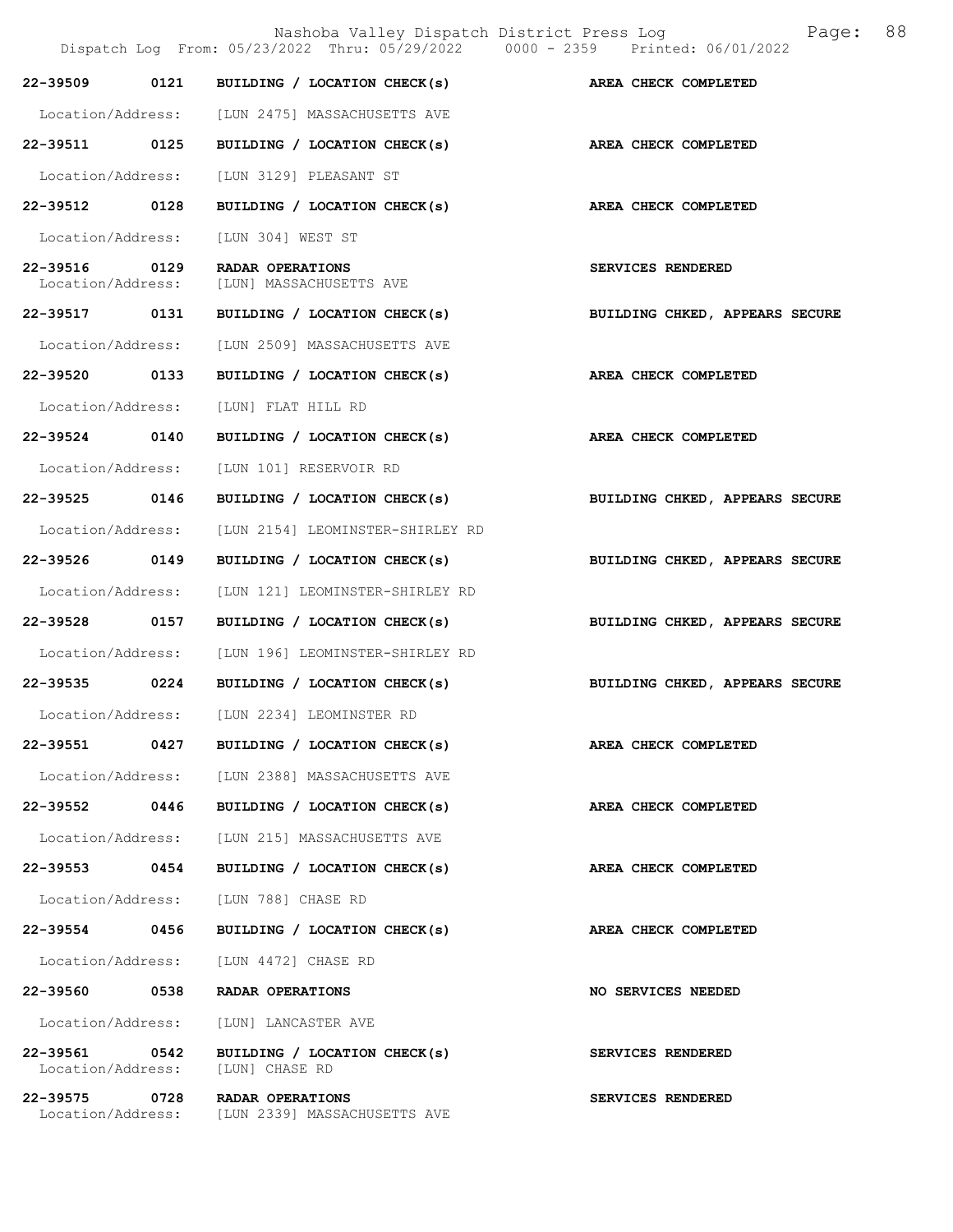|                                | Nashoba Valley Dispatch District Press Log<br>Dispatch Log From: 05/23/2022 Thru: 05/29/2022 0000 - 2359 Printed: 06/01/2022 | 89<br>Page:                    |
|--------------------------------|------------------------------------------------------------------------------------------------------------------------------|--------------------------------|
|                                | 22-39577 0809:57 RADAR OPERATIONS<br>Location/Address: [LUN] SUMMER ST                                                       | SERVICES RENDERED              |
|                                | 22-39578 0810:13 FD-MEDICAL EMERGENCY                                                                                        | PATIENT REFUSAL, NO TRANSPORT  |
|                                | Location/Address: [LUN 1420] GOODRICH ST                                                                                     |                                |
|                                | 22-39582 0817:12 MOTOR VEH - STOP                                                                                            | CITATION/WRTTN WARNING ISSUED  |
|                                | Location/Address: [LUN] SUMMER ST                                                                                            |                                |
|                                | 22-39590 0840:42 RADAR OPERATIONS<br>Location/Address: [LUN] TOWNSEND HARBOR RD + MULPUS RD                                  | SERVICES RENDERED              |
|                                | 22-39593 0850:46 MOTOR VEH - DISABLED                                                                                        | SEARCHED AREA, NEGATIVE RESULT |
|                                | Vicinity of: [LUN] LEOMINSTER RD + FAIRVIEW RD                                                                               |                                |
|                                | 22-39597 0859 RADAR OPERATIONS<br>Location/Address: [LUN] LEOMINSTER RD + FAIRVIEW RD                                        | SERVICES RENDERED              |
|                                | 22-39600 0905:46 MOTOR VEH - STOP                                                                                            | CITATION/WRTTN WARNING ISSUED  |
|                                | Vicinity of: [LUN] LEOMINSTER RD                                                                                             |                                |
| 22-39602 0908:27 FD-INSPECTION | Location/Address: [LUN] HOWARD ST                                                                                            | SERVICES RENDERED              |
|                                | 22-39603 0915 RADAR OPERATIONS<br>Location/Address: [LUN] WHITE ST + PEARL BROOK RD                                          | SERVICES RENDERED              |
|                                | 22-39606 0922:24 MOTOR VEH - STOP                                                                                            | CITATION/WRTTN WARNING ISSUED  |
|                                | Vicinity of: [LUN] LEOMINSTER RD                                                                                             |                                |
|                                | 22-39614 1000 RADAR OPERATIONS<br>Location/Address: [LUN 4487] ELECTRIC AVE                                                  | SERVICES RENDERED              |
|                                | 22-39616 1007:28 MOTOR VEH - STOP<br>Vicinity of: [LUN 170] ELECTRIC AVE                                                     | <b>VERBAL WARNING</b>          |
|                                | 22-39619 1012 BUILDING / LOCATION CHECK(s)<br>Location/Address: [LUN 246] MASSACHUSETTS AVE                                  | SERVICES RENDERED              |
|                                | 22-39620 1020:08 MOTOR VEH - STOP                                                                                            | CRIMINAL COMPLAINT             |
|                                | Location/Address: [LUN 2347] MASSACHUSETTS AVE<br>Refer To Summons: 22LUN-137-AR                                             |                                |
|                                | 22-39630 1137:29 MOTOR VEH - STOP                                                                                            | CITATION/WRTTN WARNING ISSUED  |
|                                | Location/Address: [LUN] LANCASTER AVE + LEOMINSTER RD                                                                        |                                |
|                                | 22-39638 1201 RADAR OPERATIONS<br>Location/Address: [LUN] LANCASTER AVE                                                      | SERVICES RENDERED              |
|                                | 22-39651 1343 BUILDING / LOCATION CHECK(s)                                                                                   | BUILDING CHKED, APPEARS SECURE |
|                                | Location/Address: [LUN 3394] RESERVOIR RD                                                                                    |                                |
|                                | 22-39652 1344:43 MOTOR VEH - ACCIDENT NO INJURY<br>Location/Address: [LUN 170] ELECTRIC AVE                                  | Gone on Arrival                |
|                                | 22-39662 1514 RADAR OPERATIONS                                                                                               | <b>NO SERVICES NEEDED</b>      |
|                                | Location/Address: [LUN] TOWNSEND HARBOR RD                                                                                   |                                |
|                                | 22-39663 1520 RADAR OPERATIONS<br>Location/Address: [LUN 2316] MASSACHUSETTS AVE                                             | <b>INVESTIGATED</b>            |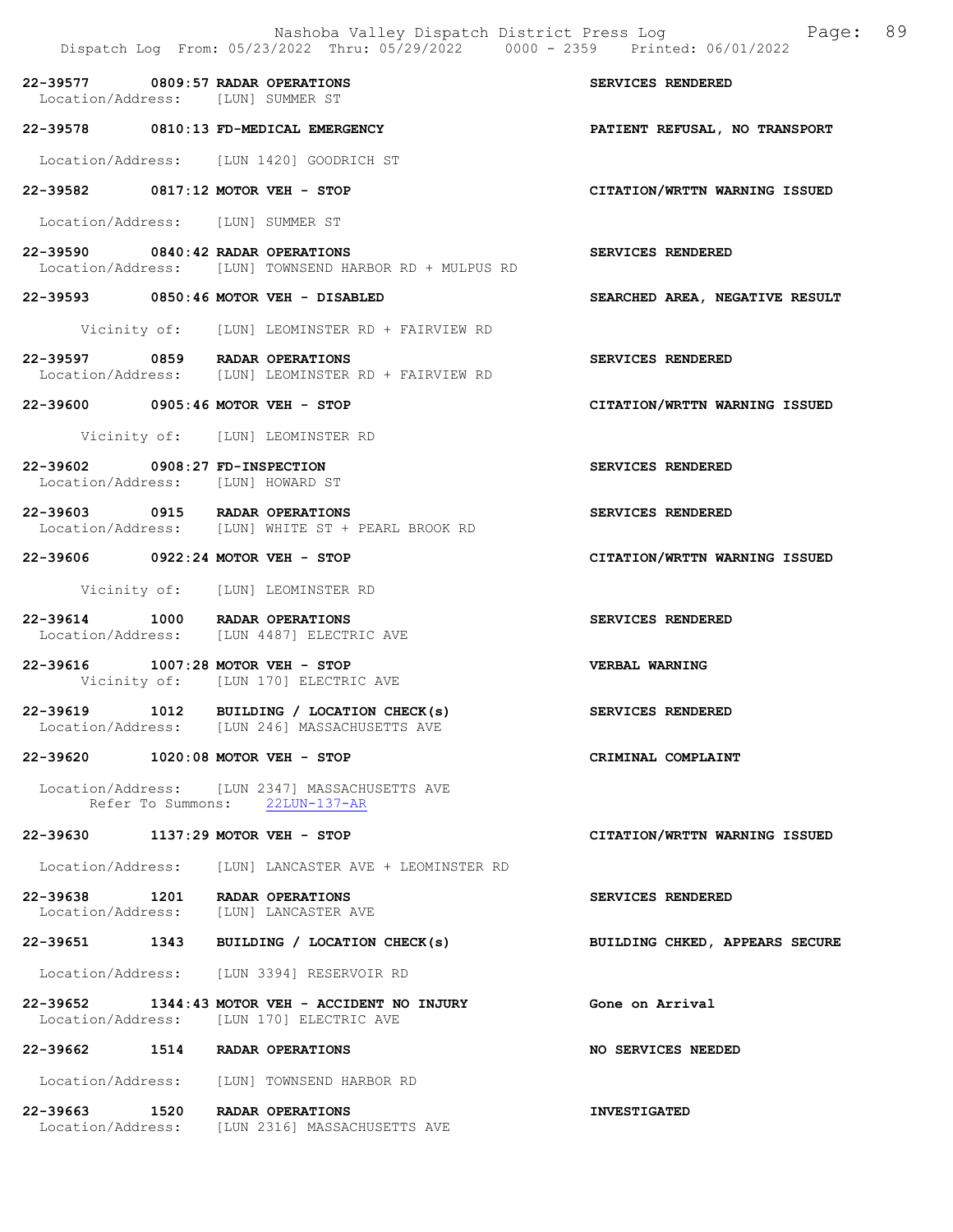#### 22-39671 1533:10 MOTOR VEH - STOP CITATION/WRTTN WARNING ISSUED

- Location/Address: [LUN] SUMMER ST + WEATHERBEE ST
- 22-39676 1549:59 MOTOR VEH STOP VERBAL WARNING Location/Address: [LUN 836] CHASE RD
- 22-39679 1602:35 MOTOR VEH STOP<br>
Location/Address: [LUN 2321] MASSACHUSETTS AVE [LUN 2321] MASSACHUSETTS AVE
- 22-39682 1608:21 MOTOR VEH STOP CITATION/WRTTN WARNING ISSUED
- Location/Address: [LUN] WEST TOWNSEND RD
- 22-39684 1609:03 SUSPICIOUS ACTIVITY Gone on Arrival Vicinity of: [LUN 4772] RESERVOIR RD
- 22-39687 1625:26 MOTOR VEH STOP VERBAL WARNING Vicinity of: [LUN 2398] MASSACHUSETTS AVE
- 22-39688 1628:16 FD-INSPECTION SERVICES RENDERED Location/Address: [LUN 1599] HIGHLAND ST
- 22-39691 1643:40 FOLLOW UP SERVICES RENDERED Location/Address: [LUN 1180] ELMWOOD RD
- 22-39695 1705:58 MOTOR VEH STOP VERBAL WARNING Vicinity of: [LUN] PROSPECT ST
- 22-39697 1712:15 FOLLOW UP UNITS ADVISED Location/Address: [LUN 1180] ELMWOOD RD
- 22-39698 1718 BUILDING / LOCATION CHECK(s) ACCIDENTAL 911 CALL
- Location/Address: [LUN] LAKEFRONT AVE
- 22-39699 1722:27 ASSIST CITIZEN SERVICES RENDERED Location/Address: [LUN 4487] ELECTRIC AVE
- 22-39701 1730:17 MOTOR VEH STOP CITATION/WRTTN WARNING ISSUED
- Location/Address: [LUN 4716] MASSACHUSETTS AVE
- 22-39702 1733 RADAR OPERATIONS NO SERVICES NEEDED
- Location/Address: [LUN 1093] ELECTRIC AVE
- 22-39703 1735:22 MOTOR VEH STOP VERBAL WARNING Location/Address: [LUN 3670] SUMMER ST
- 22-39705 1739:28 SEX OFFENSES REPORT Location/Address: [LUN 4716] MASSACHUSETTS AVE
- 22-39706 1741:13 MOTOR VEH STOP VERBAL WARNING Location/Address: [LUN] ELECTRIC AVE + WEST ST
- 22-39715 1811:17 ALARM RESIDENTIAL BURGLARY BUILDING CHKED, APPEARS SECURE
	- Location/Address: [LUN 4195] WHALOM RD
- 22-39718 1820:15 MOTOR VEH STOP CITATION/WRTTN WARNING ISSUED
- Location/Address: [LUN 4195] WHALOM RD
- 22-39719 1834:32 MOTOR VEH STOP VERBAL WARNING Location/Address: [LUN 2388] MASSACHUSETTS AVE
- 22-39721 1852:06 FD-MEDICAL LIFT ASSIST SERVICES RENDERED Location/Address: [LUN 3656] SUMMER ST
- 
- 
- 

- 
- 
- 
- 
- 
- 
- 
- 
- 
- 
- 
- 
- 
- 
- 
- 
-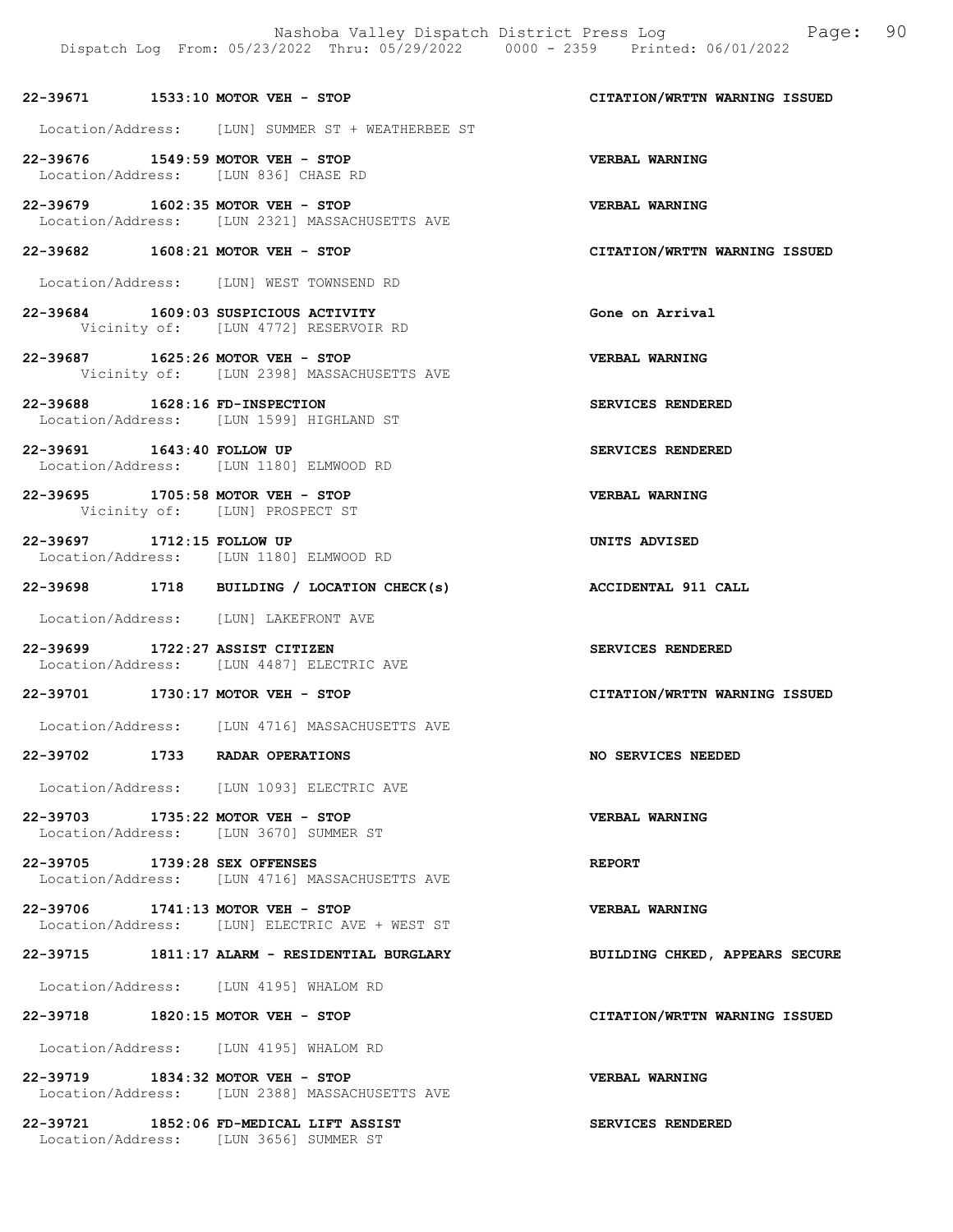Nashoba Valley Dispatch District Press Log Fage: 91 Dispatch Log From: 05/23/2022 Thru: 05/29/2022 0000 - 2359 Printed: 06/01/2022

|                                | 22-39726 1921 RADAR OPERATIONS                                                                                              | AREA CHECK COMPLETED           |
|--------------------------------|-----------------------------------------------------------------------------------------------------------------------------|--------------------------------|
|                                | Location/Address: [LUN] SUMMER ST                                                                                           |                                |
|                                | 22-39728 1927:18 MOTOR VEH - STOP                                                                                           | CITATION/WRTTN WARNING ISSUED  |
|                                | Vicinity of: [LUN] SUMMER ST + WHALOM RD                                                                                    |                                |
|                                | 22-39729 1930 BUILDING / LOCATION CHECK(s)                                                                                  | BUILDING CHKED, APPEARS SECURE |
|                                | Location/Address: [LUN 3540] SCHOOL ST                                                                                      |                                |
|                                | 22-39737 2010 RADAR OPERATIONS<br>Location/Address: [LUN] CHASE RD                                                          | SERVICES RENDERED              |
|                                | 22-39738 2021 RADAR OPERATIONS                                                                                              | NO SERVICES NEEDED             |
|                                | Location/Address: [LUN 2092] LANCASTER AVE                                                                                  |                                |
|                                | 22-39740 2041:21 MOTOR VEH - STOP<br>Location/Address: [LUN] LEOMINSTER-SHIRLEY RD                                          | <b>VERBAL WARNING</b>          |
| 22-39743 2049:36 ROAD HAZARDS  | Location/Address: [LUN] RESERVOIR RD + GOODRICH ST                                                                          | SERVICES RENDERED              |
|                                | 22-39748 2117 BUILDING / LOCATION CHECK(s)                                                                                  | AREA CHECK COMPLETED           |
|                                | Location/Address: [LUN 2310] MASSACHUSETTS AVE                                                                              |                                |
|                                | 22-39750 2125 BUILDING / LOCATION CHECK(s)                                                                                  | <b>AREA CHECK COMPLETED</b>    |
|                                | Location/Address: [LUN 1962] LAKEFRONT AVE                                                                                  |                                |
|                                | 22-39754 2139 BUILDING / LOCATION CHECK(s)                                                                                  | BUILDING CHKED, APPEARS SECURE |
|                                | Location/Address: [LUN 196] LEOMINSTER-SHIRLEY RD                                                                           |                                |
|                                | 22-39755 2145:42 MOTOR VEH - STOP<br>Location/Address: [LUN 4777] ELECTRIC AVE                                              | VERBAL WARNING                 |
|                                | 22-39756 2149:52 FD-INVESTIGATION<br>Location/Address: [LUN] ELIZABETH ST<br>Refer To Fire Case: 22LUN-188-IN               | SPOKEN TO                      |
| 22-39764 2203:15 SERVE WARRANT | Location/Address: [LUN 2347] MASSACHUSETTS AVE                                                                              | SPOKEN TO                      |
|                                | 22-39772 2226:10 NEIGHBOR COMPLAINT<br>Location/Address: [LUN 1135] ELIZABETH ST                                            | SPOKEN TO                      |
| 22-39774 2254:34 RUNAWAY       | Location/Address: [LUN 116] CAROUSEL LN                                                                                     | <b>REPORT</b>                  |
|                                | 22-39775 2306:36 REQUEST TO SPEAK TO AN OFFICER<br>Location/Address: [LUN 4522] KIRBY AVE<br>Refer To Summons: 22LUN-138-AR | <b>REPORT</b>                  |
|                                | 22-39777 2314:46 MOTOR VEH - STOP                                                                                           | CITATION/WRTTN WARNING ISSUED  |
|                                | Vicinity of: [LUN 4488] WHALOM RD                                                                                           |                                |
|                                | 22-39778 2319 BUILDING / LOCATION CHECK(s)                                                                                  | AREA CHECK COMPLETED           |
|                                | Location/Address: [LUN 6] ELECTRIC AVE                                                                                      |                                |
|                                | 22-39779 2328:27 MOTOR VEH - STOP<br>Vicinity of: [LUN 3654] SUMMER ST                                                      | VERBAL WARNING                 |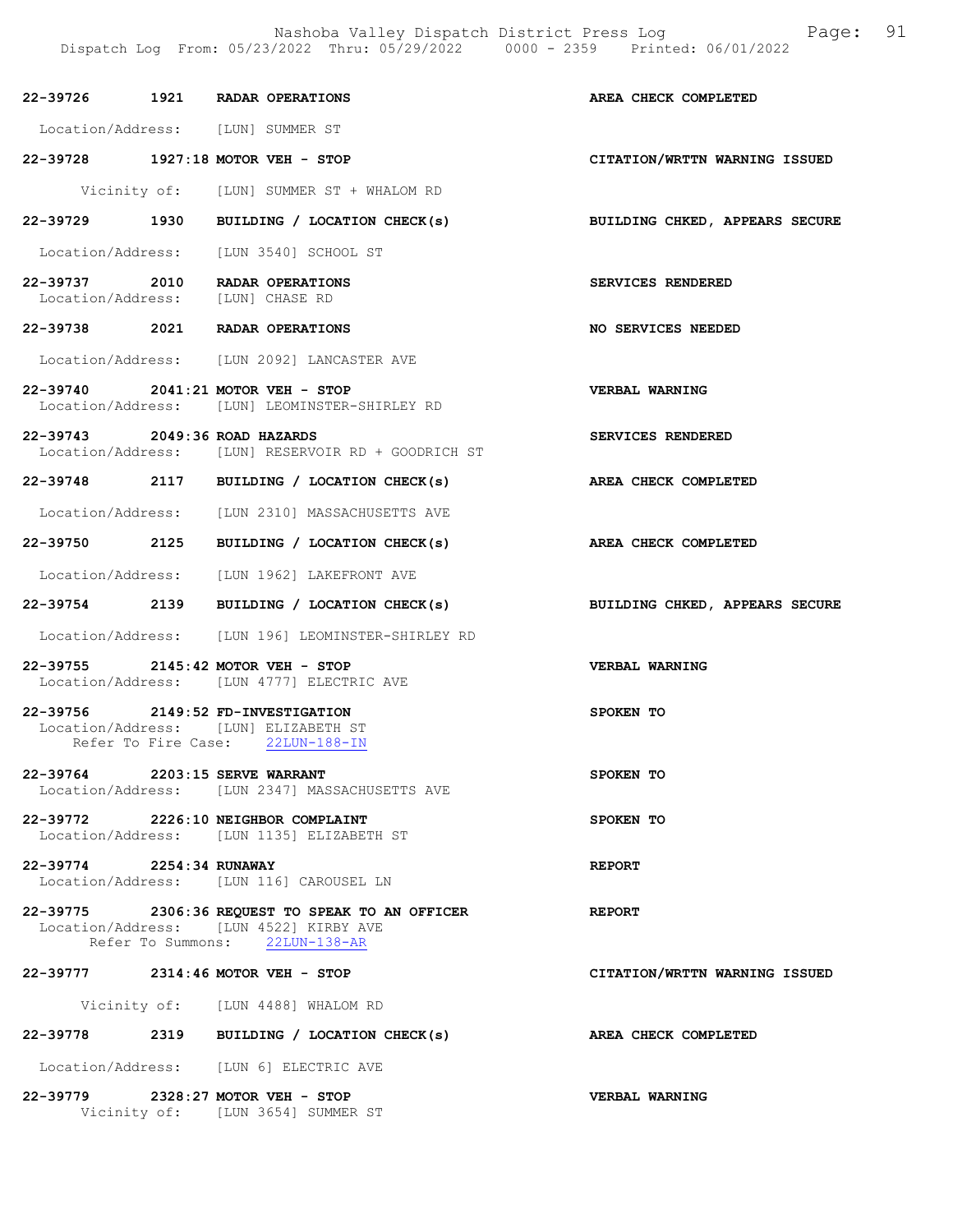Nashoba Valley Dispatch District Press Log Bage: 92<br> $(2022$  Thru: 05/29/2022 0000 - 2359 Printed: 06/01/2022 Dispatch Log From:  $05/23/2022$  Thru:  $05/29/2022$  0000 - 2359 22-39781 2338 BUILDING / LOCATION CHECK(s) ACCIDENTAL 911 CALL Location/Address: [LUN] LAKEFRONT AVE 22-39784 2345:50 MOTOR VEH - STOP CITATION/WRTTN WARNING ISSUED Vicinity of: [LUN 3658] SUMMER ST 22-39785 2352 RADAR OPERATIONS SERVICES RENDERED Location/Address: [LUN 1113] ELECTRIC AVE For Date: 05/28/2022 - Saturday 22-39793 0012 RADAR OPERATIONS<br>
Location/Address: [LUN 3665] SUMMER ST Location/Address: [LUN 3665] SUMMER ST 22-39794 0013 BUILDING / LOCATION CHECK(s) AREA CHECK COMPLETED Location/Address: [LUN 1093] ELECTRIC AVE 22-39798 0018 RADAR OPERATIONS SERVICES RENDERED Location/Address: [LUN] CHASE RD 22-39813 0041 BUILDING / LOCATION CHECK(s) AREA CHECK COMPLETED Location/Address: [LUN 838] CHASE RD 22-39815 0041 BUILDING / LOCATION CHECK(s) AREA CHECK COMPLETED Location/Address: [LUN 840] CHASE RD 22-39822 0047:38 MOTOR VEH - DISABLED NO SERVICES NEEDED Vicinity of: [LUN] NORTHFIELD RD + WEST TOWNSEND RD 22-39828 0050 BUILDING / LOCATION CHECK(s) AREA CHECK COMPLETED Location/Address: [LUN 3654] SUMMER ST 22-39829 0051 BUILDING / LOCATION CHECK(s) AREA CHECK COMPLETED Location/Address: [LUN 4732] SUMMER ST 22-39831 0051 BUILDING / LOCATION CHECK(s) AREA CHECK COMPLETED Location/Address: [LUN] TURKEY HILL RD 22-39834 0052 BUILDING / LOCATION CHECK(s) AREA CHECK COMPLETED Location/Address: [LUN 3651] SUMMER ST 22-39839 0054 BUILDING / LOCATION CHECK(s) AREA CHECK COMPLETED Location/Address: [LUN 3960] WALLIS PARK 22-39840 0054 BUILDING / LOCATION CHECK(s) AREA CHECK COMPLETED Location/Address: [LUN 2469] MASSACHUSETTS AVE 22-39841 0055 BUILDING / LOCATION CHECK(s) AREA CHECK COMPLETED Location/Address: [LUN 4777] ELECTRIC AVE 22-39844 0056 BUILDING / LOCATION CHECK(s) AREA CHECK COMPLETED Location/Address: [LUN 1962] LAKEFRONT AVE

22-39845 0100 BUILDING / LOCATION CHECK(s) AREA CHECK COMPLETED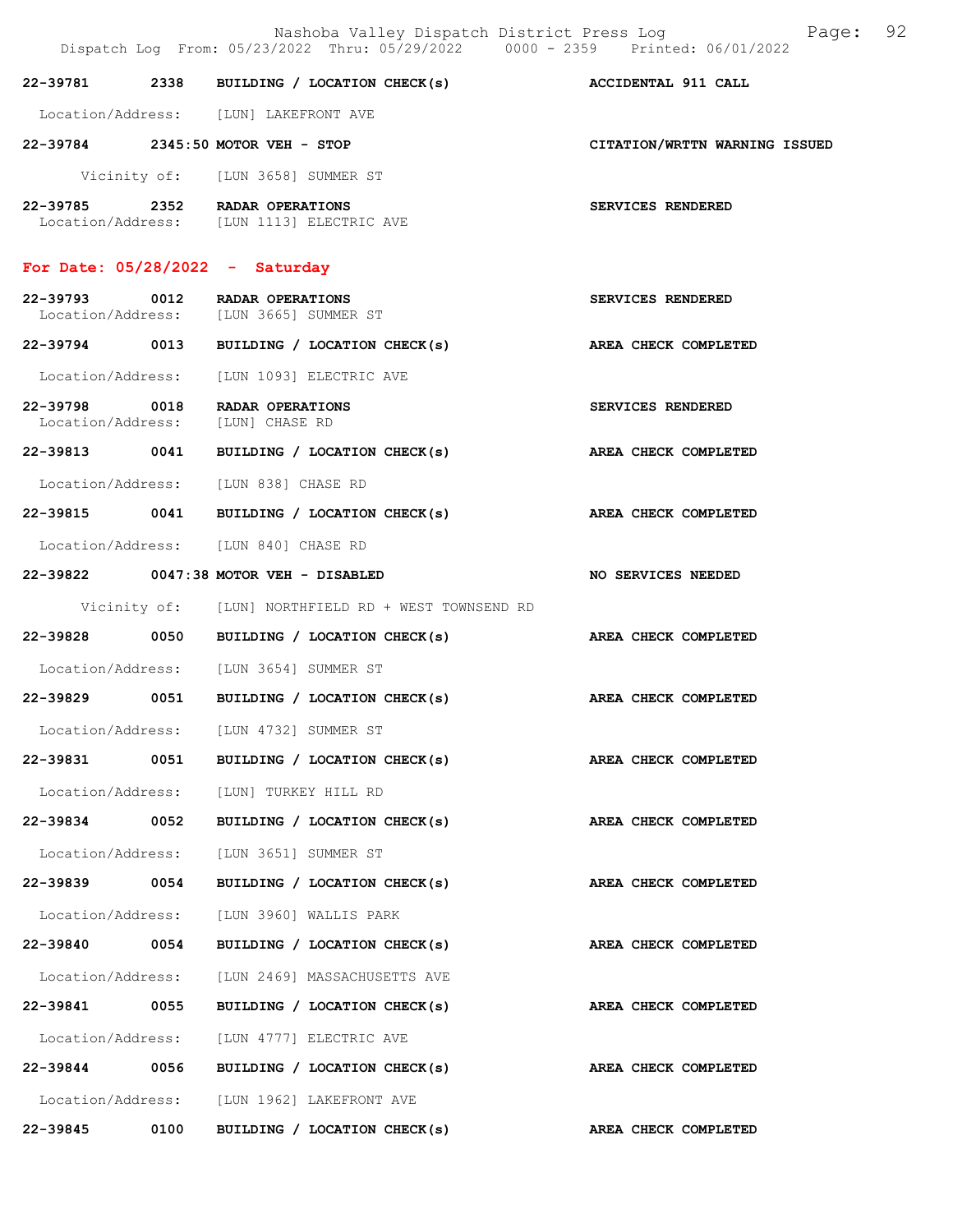|                   |      | Location/Address: [LUN 2457] MASSACHUSETTS AVE              |                                |
|-------------------|------|-------------------------------------------------------------|--------------------------------|
|                   |      | 22-39848 0101 BUILDING / LOCATION CHECK(s)                  | AREA CHECK COMPLETED           |
|                   |      | Location/Address: [LUN 2268] MAIN ST                        |                                |
| 22-39849 0103     |      | BUILDING / LOCATION CHECK(s)                                | AREA CHECK COMPLETED           |
|                   |      | Location/Address: [LUN 4488] ELECTRIC AVE                   |                                |
| 22-39850 0103     |      | BUILDING / LOCATION CHECK(s)                                | AREA CHECK COMPLETED           |
| Location/Address: |      | [LUN 2455] MASSACHUSETTS AVE                                |                                |
| 22-39851 0104     |      | BUILDING / LOCATION CHECK(s)                                | AREA CHECK COMPLETED           |
|                   |      | Location/Address: [LUN 4656] MASSACHUSETTS AVE              |                                |
| 22-39852 0104     |      | BUILDING / LOCATION CHECK(s)                                | AREA CHECK COMPLETED           |
|                   |      | Location/Address: [LUN 4487] ELECTRIC AVE                   |                                |
| 22-39853 0104     |      | BUILDING / LOCATION CHECK(s) BUILDING CHKED, APPEARS SECURE |                                |
|                   |      | Location/Address: [LUN 2077] LANCASTER AVE                  |                                |
| 22-39856 0107     |      | BUILDING / LOCATION CHECK(s) AREA CHECK COMPLETED           |                                |
|                   |      | Location/Address: [LUN 246] MASSACHUSETTS AVE               |                                |
| 22-39857 0108     |      | BUILDING / LOCATION CHECK(s)                                | BUILDING CHKED, APPEARS SECURE |
| Location/Address: |      | [LUN 196] LEOMINSTER-SHIRLEY RD                             |                                |
| 22-39858 0109     |      | BUILDING / LOCATION CHECK(s)                                | BUILDING CHKED, APPEARS SECURE |
|                   |      | Location/Address: [LUN 2143] LEOMINSTER-SHIRLEY RD          |                                |
| 22-39859 0110     |      | BUILDING / LOCATION CHECK(s)                                | BUILDING CHKED, APPEARS SECURE |
|                   |      | Location/Address: [LUN 2148] LEOMINSTER-SHIRLEY RD          |                                |
| 22-39861 0111     |      | BUILDING / LOCATION CHECK(s)                                | BUILDING CHKED, APPEARS SECURE |
|                   |      | Location/Address: [LUN 2154] LEOMINSTER-SHIRLEY RD          |                                |
| 22-39862          | 0114 | BUILDING / LOCATION CHECK(s)                                | BUILDING CHKED, APPEARS SECURE |
|                   |      | Location/Address: [LUN 121] LEOMINSTER-SHIRLEY RD           |                                |
| 22-39865 0115     |      | BUILDING / LOCATION CHECK(s)                                | BUILDING CHKED, APPEARS SECURE |
|                   |      | Location/Address: [LUN 3394] RESERVOIR RD                   |                                |
| 22-39866 0117     |      | BUILDING / LOCATION CHECK(s)                                | AREA CHECK COMPLETED           |
|                   |      | Location/Address: [LUN 1962] LAKEFRONT AVE                  |                                |
| 22-39872 0122     |      | BUILDING / LOCATION CHECK(s)                                | BUILDING CHKED, APPEARS SECURE |
|                   |      | Location/Address: [LUN 2475] MASSACHUSETTS AVE              |                                |
| 22-39870 0124     |      | BUILDING / LOCATION CHECK(s)                                | AREA CHECK COMPLETED           |
|                   |      | Location/Address: [LUN 4732] SUMMER ST                      |                                |
| 22-39873          | 0128 | BUILDING / LOCATION CHECK(s)                                | BUILDING CHKED, APPEARS SECURE |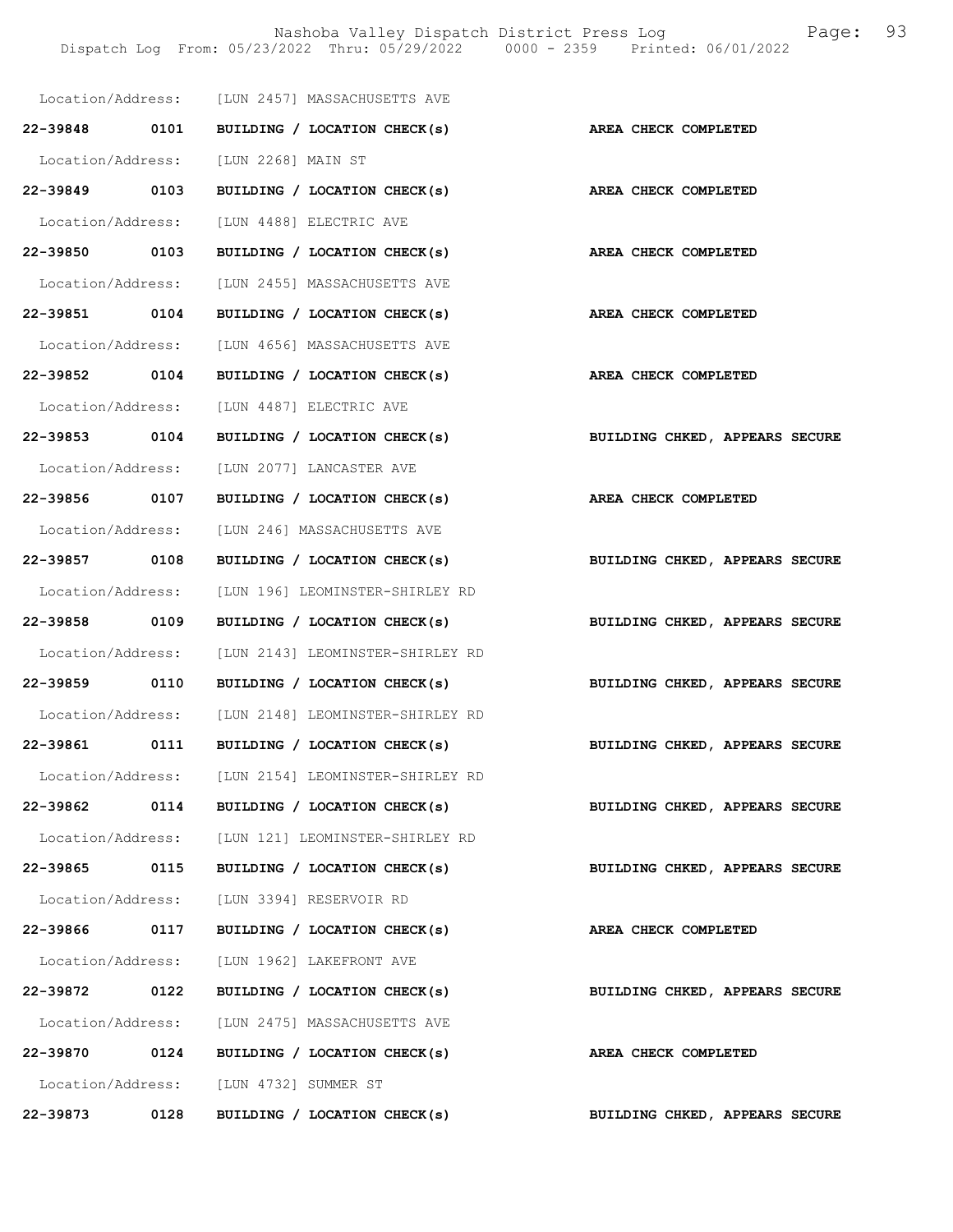|                                    |      | Nashoba Valley Dispatch District Press Log<br>Dispatch Log From: 05/23/2022 Thru: 05/29/2022 0000 - 2359 Printed: 06/01/2022 | 94<br>Page:                    |
|------------------------------------|------|------------------------------------------------------------------------------------------------------------------------------|--------------------------------|
|                                    |      | Location/Address: [LUN 2662] NORTHFIELD RD                                                                                   |                                |
| 22-39875 0133                      |      | BUILDING / LOCATION CHECK(s)                                                                                                 | AREA CHECK COMPLETED           |
| Location/Address:                  |      | [LUN] NORTHFIELD RD                                                                                                          |                                |
| 22-39877                           | 0136 | BUILDING / LOCATION CHECK(s)                                                                                                 | AREA CHECK COMPLETED           |
| Location/Address:                  |      | [LUN 3670] SUMMER ST                                                                                                         |                                |
| 22-39879 0140                      |      | RADAR OPERATIONS                                                                                                             | <b>NO SERVICES NEEDED</b>      |
| Location/Address:                  |      | [LUN] CHASE RD                                                                                                               |                                |
| 22-39880 0142                      |      | BUILDING / LOCATION CHECK(s)                                                                                                 | AREA CHECK COMPLETED           |
| Location/Address:                  |      | [LUN 170] ELECTRIC AVE                                                                                                       |                                |
| 22-39883                           | 0148 | BUILDING / LOCATION CHECK(s)                                                                                                 | AREA CHECK COMPLETED           |
| Location/Address:                  |      | [LUN 2398] MASSACHUSETTS AVE                                                                                                 |                                |
| 22-39884 0148                      |      | BUILDING / LOCATION CHECK(s)                                                                                                 | AREA CHECK COMPLETED           |
| Location/Address:                  |      | [LUN 2388] MASSACHUSETTS AVE                                                                                                 |                                |
| 22-39885 0149                      |      | BUILDING / LOCATION CHECK(s)                                                                                                 | AREA CHECK COMPLETED           |
| Location/Address:                  |      | [LUN 215] MASSACHUSETTS AVE                                                                                                  |                                |
| 22-39886<br>Location/Address:      | 0149 | RADAR OPERATIONS<br>[LUN] MASSACHUSETTS AVE                                                                                  | SERVICES RENDERED              |
| 22-39889 0157                      |      | RADAR OPERATIONS                                                                                                             | AREA CHECK COMPLETED           |
| Location/Address:                  |      | [LUN 2338] MASSACHUSETTS AVE                                                                                                 |                                |
| 22-39907 0420                      |      | BUILDING / LOCATION CHECK(s)                                                                                                 | AREA CHECK COMPLETED           |
| Location/Address:                  |      | [LUN] HIGHLAND ST                                                                                                            |                                |
| 22-39910                           | 0547 | BUILDING / LOCATION CHECK(s)                                                                                                 | BUILDING CHKED, APPEARS SECURE |
|                                    |      | Location/Address: [LUN 830] CHASE RD                                                                                         |                                |
|                                    |      | 22-39911 0548 BUILDING / LOCATION CHECK(s)                                                                                   | AREA CHECK COMPLETED           |
| Location/Address:                  |      | [LUN 4935] CHASE RD                                                                                                          |                                |
| 22-39914 0551<br>Location/Address: |      | <b>RADAR OPERATIONS</b><br>[LUN] SUMMER ST                                                                                   | SERVICES RENDERED              |
| 22-39915 0554                      |      | BUILDING / LOCATION CHECK(s)                                                                                                 | AREA CHECK COMPLETED           |
| Location/Address:                  |      | [LUN 2339] MASSACHUSETTS AVE                                                                                                 |                                |
| 22-39917 0555                      |      | BUILDING / LOCATION CHECK(s)                                                                                                 | AREA CHECK COMPLETED           |
| Location/Address:                  |      | [LUN 2328] MASSACHUSETTS AVE                                                                                                 |                                |
| 22-39918                           | 0555 | BUILDING / LOCATION CHECK(s)                                                                                                 | AREA CHECK COMPLETED           |
|                                    |      | Location/Address: [LUN 2310] MASSACHUSETTS AVE                                                                               |                                |
| 22–39919 0557                      |      | BUILDING / LOCATION CHECK(s)                                                                                                 | AREA CHECK COMPLETED           |
|                                    |      | Location/Address: [LUN] PRATT ST                                                                                             |                                |
| 22-39929                           | 0730 | RADAR OPERATIONS                                                                                                             | SERVICES RENDERED              |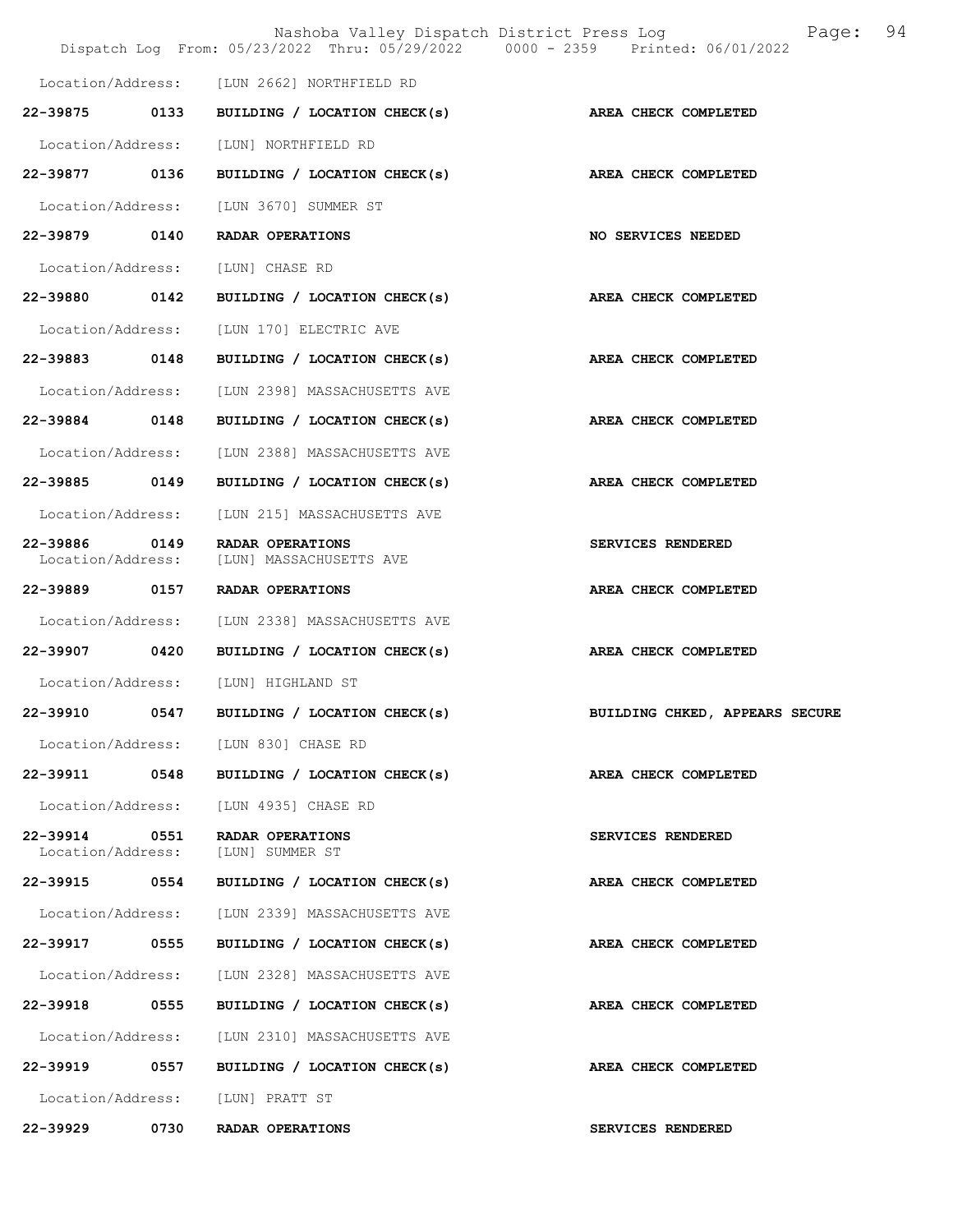|                              |                                                                                                                              | Nashoba Valley Dispatch District Press Log Fage: 95<br>Dispatch Log From: 05/23/2022 Thru: 05/29/2022 0000 - 2359 Printed: 06/01/2022 |  |
|------------------------------|------------------------------------------------------------------------------------------------------------------------------|---------------------------------------------------------------------------------------------------------------------------------------|--|
|                              | Location/Address: [LUN] ELECTRIC AVE                                                                                         |                                                                                                                                       |  |
|                              | 22-39933 0743:40 MOTOR VEH - STOP                                                                                            | CITATION/WRTTN WARNING ISSUED                                                                                                         |  |
|                              | Vicinity of: [LUN] ELECTRIC AVE + WHALOM RD                                                                                  |                                                                                                                                       |  |
|                              | 22-39935 0759 RADAR OPERATIONS<br>Location/Address: [LUN 2339] MASSACHUSETTS AVE                                             | SERVICES RENDERED                                                                                                                     |  |
|                              | 22-39937 0816 BUILDING / LOCATION CHECK(s)                                                                                   | AREA CHECK COMPLETED                                                                                                                  |  |
|                              | Location/Address: [LUN 2431] MASSACHUSETTS AVE                                                                               |                                                                                                                                       |  |
|                              | 22-39939 0821 RADAR OPERATIONS<br>Location/Address: [LUN 94] MASSACHUSETTS AVE                                               | SERVICES RENDERED                                                                                                                     |  |
| 22-39946 0851:09 DISTURBANCE | Vicinity of: [LUN] WHALOM RD                                                                                                 | <b>REPORT</b>                                                                                                                         |  |
|                              | 22-39953 0950 BUILDING / LOCATION CHECK(s)                                                                                   | <b>AREA CHECK COMPLETED</b>                                                                                                           |  |
|                              | Location/Address: [LUN 830] CHASE RD                                                                                         |                                                                                                                                       |  |
|                              | 22-39955 0957:53 MOTOR VEH - STOP                                                                                            | CITATION/WRTTN WARNING ISSUED                                                                                                         |  |
|                              | Vicinity of: [LUN] MASSACHUSETTS AVE                                                                                         |                                                                                                                                       |  |
|                              | 22-39956 1003:09 MOTOR VEH - STOP<br>Location/Address: [LUN 2321] MASSACHUSETTS AVE                                          | <b>VERBAL WARNING</b>                                                                                                                 |  |
|                              | 22-39965 1034 RADAR OPERATIONS<br>Location/Address: [LUN] CHASE RD                                                           | SERVICES RENDERED                                                                                                                     |  |
|                              | 22-39966 1044:00 MOTOR VEH - STOP<br>Location/Address: [LUN] CHASE RD                                                        | VERBAL WARNING                                                                                                                        |  |
|                              | 22-39972 1052:04 MOTOR VEH - STOP<br>Vicinity of: [LUN] MASSACHUSETTS AVE                                                    | <b>VERBAL WARNING</b>                                                                                                                 |  |
|                              | 22-39979 1127 RADAR OPERATIONS                                                                                               | <b>NO SERVICES NEEDED</b>                                                                                                             |  |
| Location/Address:            | [LUN] PIONEER DR                                                                                                             |                                                                                                                                       |  |
|                              | 22-39982 1150 RADAR OPERATIONS<br>Location/Address: [LUN] NEW WEST TOWNSEND RD                                               | SERVICES RENDERED                                                                                                                     |  |
|                              | 22-39986 1213 BUILDING / LOCATION CHECK(s)                                                                                   | AREA CHECK COMPLETED                                                                                                                  |  |
|                              | Location/Address: [LUN 196] LEOMINSTER-SHIRLEY RD                                                                            |                                                                                                                                       |  |
|                              | 22-39987 1232:31 FD-MEDICAL EMERGENCY<br>Location/Address: [LUN 3846] TOWNSEND HARBOR RD<br>Refer To Fire Case: 22TOW-603-IN | <b>TRANSPORTED ALS</b>                                                                                                                |  |
|                              | 22-39990 1249:58 BUILDING / LOCATION CHECK(s)                                                                                | AREA CHECK COMPLETED                                                                                                                  |  |
|                              | Location/Address: [LUN 3312] RESERVOIR RD                                                                                    |                                                                                                                                       |  |
|                              | 22-39997 1418 RADAR OPERATIONS                                                                                               | NO SERVICES NEEDED                                                                                                                    |  |
|                              | Location/Address: [LUN 830] CHASE RD                                                                                         |                                                                                                                                       |  |
| 22-40000 1433                | RADAR OPERATIONS<br>Location/Address: [LUN 2338] MASSACHUSETTS AVE                                                           | <b>INVESTIGATED</b>                                                                                                                   |  |
|                              | 22-40004 1508 BUILDING / LOCATION CHECK(s)                                                                                   | AREA CHECK COMPLETED                                                                                                                  |  |
|                              | Location/Address: [LUN 1962] LAKEFRONT AVE                                                                                   |                                                                                                                                       |  |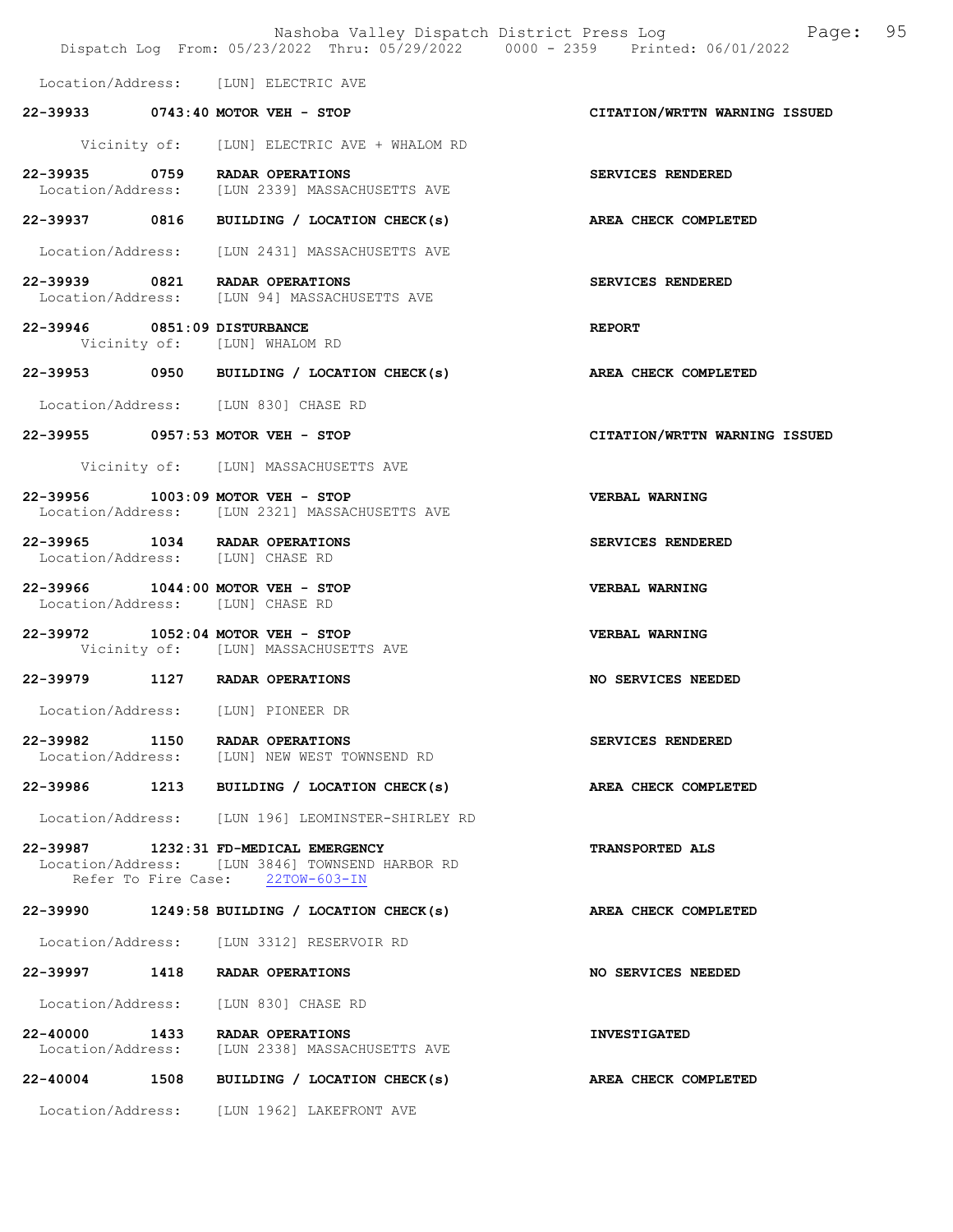|                               | 22-40005 1518 RADAR OPERATIONS<br>Location/Address: [LUN] SUMMER ST                               | SERVICES RENDERED     |
|-------------------------------|---------------------------------------------------------------------------------------------------|-----------------------|
|                               | 22-40006 1523:36 MOTOR VEH - STOP<br>Vicinity of: [LUN 4183] WHALOM RD                            | <b>VERBAL WARNING</b> |
| 22-40007 1526                 | GENERAL INFO<br>Location/Address: [LUN 4716] MASSACHUSETTS AVE                                    | SERVICES RENDERED     |
|                               | 22-40017 1602 RADAR OPERATIONS<br>Location/Address: [LUN 244] LEOMINSTER-SHIRLEY RD               | <b>INVESTIGATED</b>   |
|                               | 22-40020 1625 RADAR OPERATIONS<br>Location/Address: [LUN 2339] MASSACHUSETTS AVE                  | SERVICES RENDERED     |
|                               | 22-40024 1707:12 MOTOR VEH - STOP<br>Vicinity of: [LUN] SUMMER ST                                 | <b>VERBAL WARNING</b> |
|                               | 22-40029 1732 BUILDING / LOCATION CHECK(s)                                                        | AREA CHECK COMPLETED  |
|                               | Location/Address: [LUN 1123] ELECTRIC AVE                                                         |                       |
|                               | 22-40032 1747:13 MOTOR VEH - STOP<br>Vicinity of: [LUN 3670] SUMMER ST                            | VERBAL WARNING        |
|                               | 22-40046 1926 BUILDING / LOCATION CHECK(s)                                                        | AREA CHECK COMPLETED  |
|                               | Location/Address: [LUN 246] MASSACHUSETTS AVE                                                     |                       |
| 22-40047 1931:07 ROAD HAZARDS | Vicinity of: [LUN 1098] ELECTRIC AVE                                                              | REMOVED HAZARD        |
|                               | 22-40049 1953 RADAR OPERATIONS<br>Location/Address: [LUN 2338] MASSACHUSETTS AVE                  | SERVICES RENDERED     |
|                               | 22-40051 2002:42 SUSPICIOUS ACTIVITY<br>Location/Address: [LUN 4087] WEST ACRES DR                | SPOKEN TO             |
|                               | 22-40056 2035 RADAR OPERATIONS<br>Location/Address: [LUN] SUMMER ST                               | SERVICES RENDERED     |
|                               | 22-40057 2036 BUILDING / LOCATION CHECK(s)                                                        | AREA CHECK COMPLETED  |
|                               | Location/Address: [LUN 1962] LAKEFRONT AVE                                                        |                       |
|                               | 22-40060 2057 BUILDING / LOCATION CHECK(s) AREA CHECK COMPLETED                                   |                       |
|                               | Location/Address: [LUN 2475] MASSACHUSETTS AVE                                                    |                       |
| 22-40061 2101                 | BUILDING / LOCATION CHECK(s)                                                                      | AREA CHECK COMPLETED  |
|                               | Location/Address: [LUN 4693] MASSACHUSETTS AVE                                                    |                       |
|                               | 22-40062 2113 BUILDING / LOCATION CHECK(s)                                                        | AREA CHECK COMPLETED  |
|                               | Location/Address: [LUN 196] LEOMINSTER-SHIRLEY RD                                                 |                       |
|                               | 22-40063 2114 RADAR OPERATIONS<br>Location/Address: [LUN 1113] ELECTRIC AVE                       | SERVICES RENDERED     |
|                               | 22-40069 2144:09 REQUEST TO SPEAK TO AN OFFICER<br>Location/Address: [LUN 4716] MASSACHUSETTS AVE | SPOKEN TO             |
| 22-40075                      | 2216:45 FOLLOW UP                                                                                 | SERVICES RENDERED     |

Location/Address: [LUN 1773] HOWARD ST

For Date: 05/29/2022 - Sunday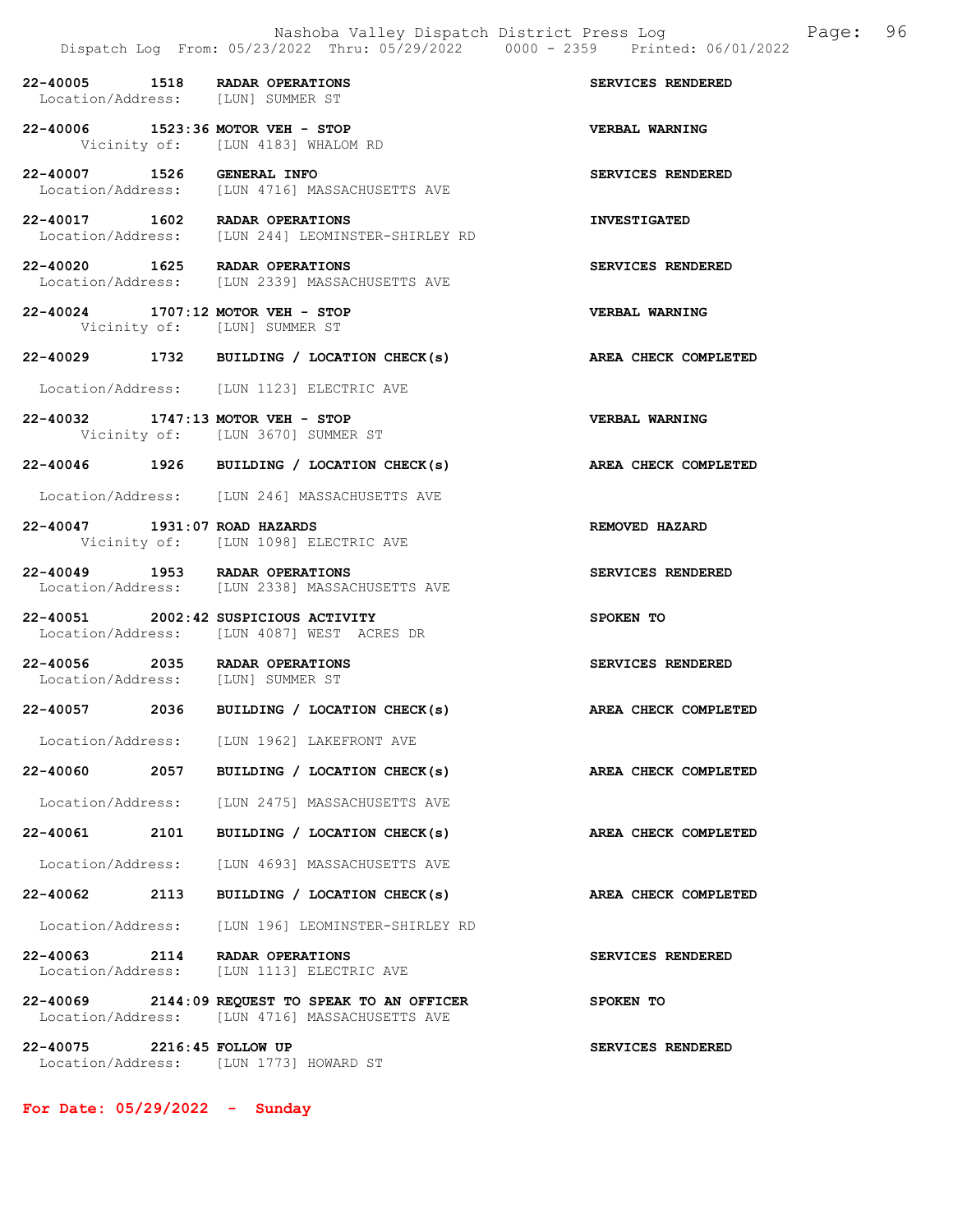Nashoba Valley Dispatch District Press Log Fage: 97

|                               |      | Dispatch Log From: 05/23/2022 Thru: 05/29/2022 0000 - 2359 Printed: 06/01/2022 |                                |
|-------------------------------|------|--------------------------------------------------------------------------------|--------------------------------|
| 22-40100                      | 0014 | BUILDING / LOCATION CHECK(s)                                                   | AREA CHECK COMPLETED           |
| Location/Address:             |      | [LUN 2475] MASSACHUSETTS AVE                                                   |                                |
| 22-40101 0020                 |      | BUILDING / LOCATION CHECK(s)                                                   | AREA CHECK COMPLETED           |
| Location/Address:             |      | [LUN 1962] LAKEFRONT AVE                                                       |                                |
| 22-40102 0021                 |      | BUILDING / LOCATION CHECK(s) AREA CHECK COMPLETED                              |                                |
| Location/Address:             |      | [LUN 2375] MASSACHUSETTS AVE                                                   |                                |
| 22-40103                      | 0022 | BUILDING / LOCATION CHECK(s)                                                   | AREA CHECK COMPLETED           |
| Location/Address:             |      | [LUN 246] MASSACHUSETTS AVE                                                    |                                |
| 22-40105 0024                 |      | BUILDING / LOCATION CHECK(s)                                                   | <b>AREA CHECK COMPLETED</b>    |
| Location/Address:             |      | [LUN 94] MASSACHUSETTS AVE                                                     |                                |
| 22-40107 0028                 |      | BUILDING / LOCATION CHECK(s)                                                   | AREA CHECK COMPLETED           |
| Location/Address:             |      | [LUN 4777] ELECTRIC AVE                                                        |                                |
| 22-40108                      | 0031 | BUILDING / LOCATION CHECK(s)                                                   | AREA CHECK COMPLETED           |
| Location/Address:             |      | [LUN 2455] MASSACHUSETTS AVE                                                   |                                |
| 22-40109<br>Location/Address: | 0032 | RADAR OPERATIONS<br>[LUN] SUMMER ST                                            | SERVICES RENDERED              |
| 22-40112 0035                 |      | BUILDING / LOCATION CHECK(s)                                                   | AREA CHECK COMPLETED           |
| Location/Address:             |      | [LUN 2375] MASSACHUSETTS AVE                                                   |                                |
| 22-40117                      | 0040 | BUILDING / LOCATION CHECK(s)                                                   | AREA CHECK COMPLETED           |
| Location/Address:             |      | [LUN 2310] MASSACHUSETTS AVE                                                   |                                |
| 22-40118                      | 0041 | BUILDING / LOCATION CHECK(s)                                                   | BUILDING CHKED, APPEARS SECURE |
|                               |      | Location/Address: [LUN 4777] ELECTRIC AVE                                      |                                |
|                               |      | 22-40120 0044 BUILDING / LOCATION CHECK(s)                                     | BUILDING CHKED, APPEARS SECURE |
|                               |      | Location/Address: [LUN 1123] ELECTRIC AVE                                      |                                |
|                               |      | 22-40121 0045 BUILDING / LOCATION CHECK(s)                                     | BUILDING CHKED, APPEARS SECURE |
|                               |      | Location/Address: [LUN 4996] ELECTRIC AVE                                      |                                |
| 22-40123 0048                 |      | BUILDING / LOCATION CHECK(s)                                                   | AREA CHECK COMPLETED           |
|                               |      | Location/Address: [LUN 4959] ELECTRIC AVE                                      |                                |
| 22-40125 0051                 |      | BUILDING / LOCATION CHECK(s)                                                   | AREA CHECK COMPLETED           |
|                               |      | Location/Address: [LUN 838] CHASE RD                                           |                                |
| 22-40128 0054                 |      | BUILDING / LOCATION CHECK(s)                                                   | AREA CHECK COMPLETED           |
|                               |      | Location/Address: [LUN 3960] WALLIS PARK                                       |                                |
|                               |      | 22-40131 0058 BUILDING / LOCATION CHECK(s)                                     | BUILDING CHKED, APPEARS SECURE |
|                               |      | Location/Address: [LUN 1130] ELECTRIC AVE                                      |                                |
| 22-40133                      | 0107 | BUILDING / LOCATION CHECK(s)                                                   | <b>AREA CHECK COMPLETED</b>    |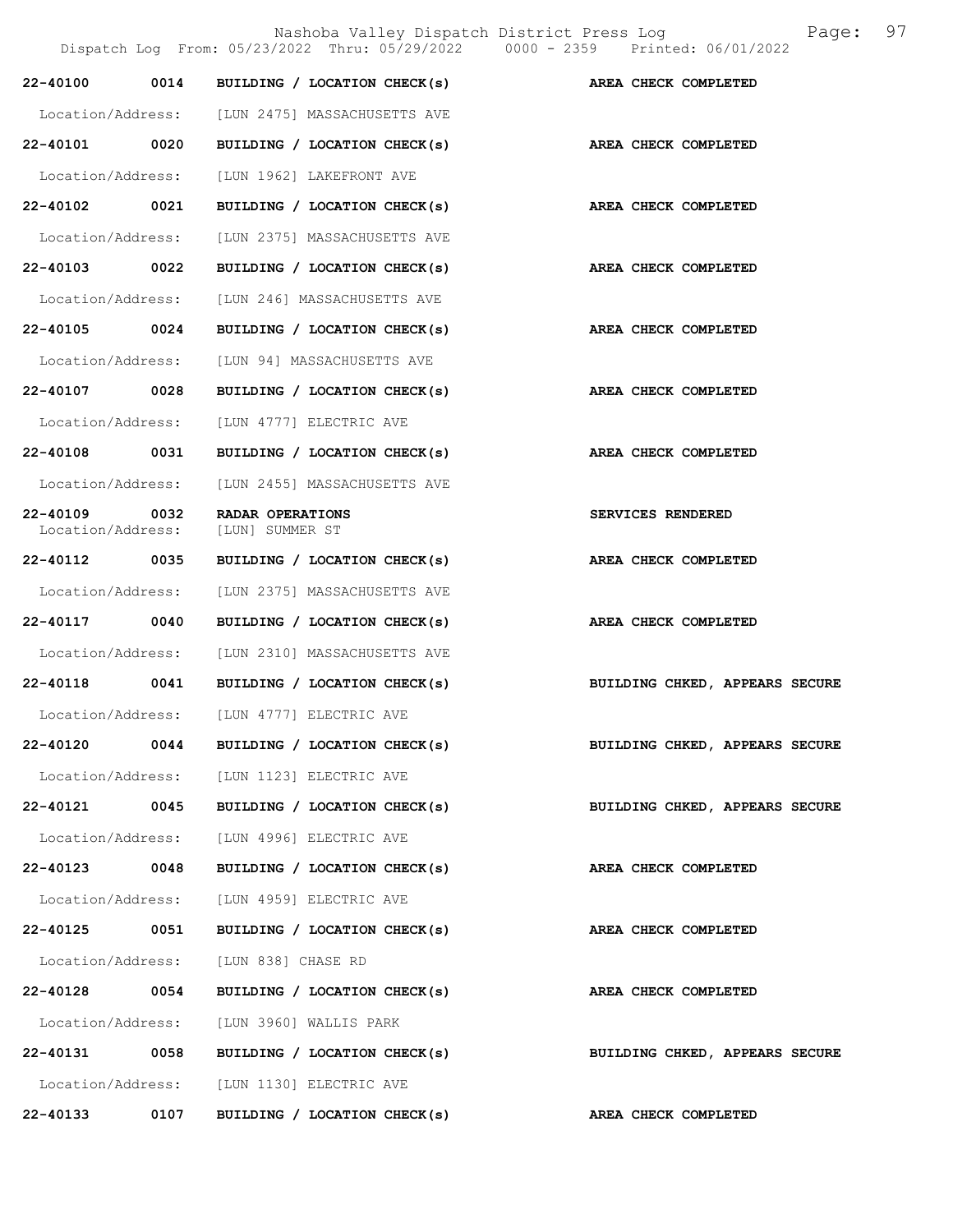|                   |      | Nashoba Valley Dispatch District Press Log<br>Dispatch Log From: 05/23/2022 Thru: 05/29/2022 0000 - 2359 Printed: 06/01/2022 | 98<br>Page:                 |  |
|-------------------|------|------------------------------------------------------------------------------------------------------------------------------|-----------------------------|--|
|                   |      | Location/Address: [LUN 4732] SUMMER ST                                                                                       |                             |  |
|                   |      | 22-40135 0109:59 COMMUNITY POLICING<br>Location/Address: [LUN 1962] LAKEFRONT AVE                                            | SERVICES RENDERED           |  |
|                   |      | 22-40136 0113 BUILDING / LOCATION CHECK(s)                                                                                   | AREA CHECK COMPLETED        |  |
|                   |      | Location/Address: [LUN 196] LEOMINSTER-SHIRLEY RD                                                                            |                             |  |
|                   |      | 22-40138 0118 BUILDING / LOCATION CHECK(s) AREA CHECK COMPLETED                                                              |                             |  |
|                   |      | Location/Address: [LUN 121] LEOMINSTER-SHIRLEY RD                                                                            |                             |  |
|                   |      | 22-40140 0133 BUILDING / LOCATION CHECK(s)                                                                                   | AREA CHECK COMPLETED        |  |
|                   |      | Location/Address: [LUN 2475] MASSACHUSETTS AVE                                                                               |                             |  |
|                   |      | 22-40143 0144 BUILDING / LOCATION CHECK(s)                                                                                   | AREA CHECK COMPLETED        |  |
|                   |      | Location/Address: [LUN 2398] MASSACHUSETTS AVE                                                                               |                             |  |
|                   |      | 22-40147 0153 RADAR OPERATIONS<br>Location/Address: [LUN 26] MASSACHUSETTS AVE                                               | SERVICES RENDERED           |  |
|                   |      | 22-40151 0211:53 MOTOR VEH - STOP<br>Vicinity of: [LUN 4732] SUMMER ST                                                       | <b>VERBAL WARNING</b>       |  |
|                   |      | 22-40155 0217 BUILDING / LOCATION CHECK(s)                                                                                   | AREA CHECK COMPLETED        |  |
|                   |      | Location/Address: [LUN 830] CHASE RD                                                                                         |                             |  |
|                   |      | 22-40157 0223 BUILDING / LOCATION CHECK(s)                                                                                   | AREA CHECK COMPLETED        |  |
|                   |      | Location/Address: [LUN 2398] MASSACHUSETTS AVE                                                                               |                             |  |
| 22-40159 0226     |      | BUILDING / LOCATION CHECK(s)                                                                                                 | AREA CHECK COMPLETED        |  |
|                   |      | Location/Address: [LUN 247] MASSACHUSETTS AVE                                                                                |                             |  |
|                   |      | 22-40160 0230 BUILDING / LOCATION CHECK(s)<br>Location/Address: [LUN] WINDERMERE DR                                          | SERVICES RENDERED           |  |
| 22-40161          | 0233 | BUILDING / LOCATION CHECK(s)                                                                                                 | AREA CHECK COMPLETED        |  |
|                   |      | Location/Address: [LUN 838] CHASE RD                                                                                         |                             |  |
|                   |      | 22-40162 0234 BUILDING / LOCATION CHECK(s) AREA CHECK COMPLETED                                                              |                             |  |
|                   |      | Location/Address: [LUN 840] CHASE RD                                                                                         |                             |  |
| 22-40163 0236     |      | BUILDING / LOCATION CHECK(s)                                                                                                 | <b>AREA CHECK COMPLETED</b> |  |
|                   |      | Location/Address: [LUN] HOLMAN ST                                                                                            |                             |  |
|                   |      | 22-40164 0245 RADAR OPERATIONS                                                                                               | AREA CHECK COMPLETED        |  |
|                   |      | Location/Address: [LUN] SEQUOIA DR                                                                                           |                             |  |
| 22-40166 0254     |      | BUILDING / LOCATION CHECK(s)                                                                                                 | AREA CHECK COMPLETED        |  |
| Location/Address: |      | [LUN] HOWARD ST                                                                                                              |                             |  |
| 22-40197 0444     |      | BUILDING / LOCATION CHECK(s)<br>Location/Address: [LUN 4] LEOMINSTER-SHIRLEY RD                                              | SERVICES RENDERED           |  |
| 22-40199 0450     |      | BUILDING / LOCATION CHECK(s)                                                                                                 | AREA CHECK COMPLETED        |  |
|                   |      | Location/Address: [LUN 1093] ELECTRIC AVE                                                                                    |                             |  |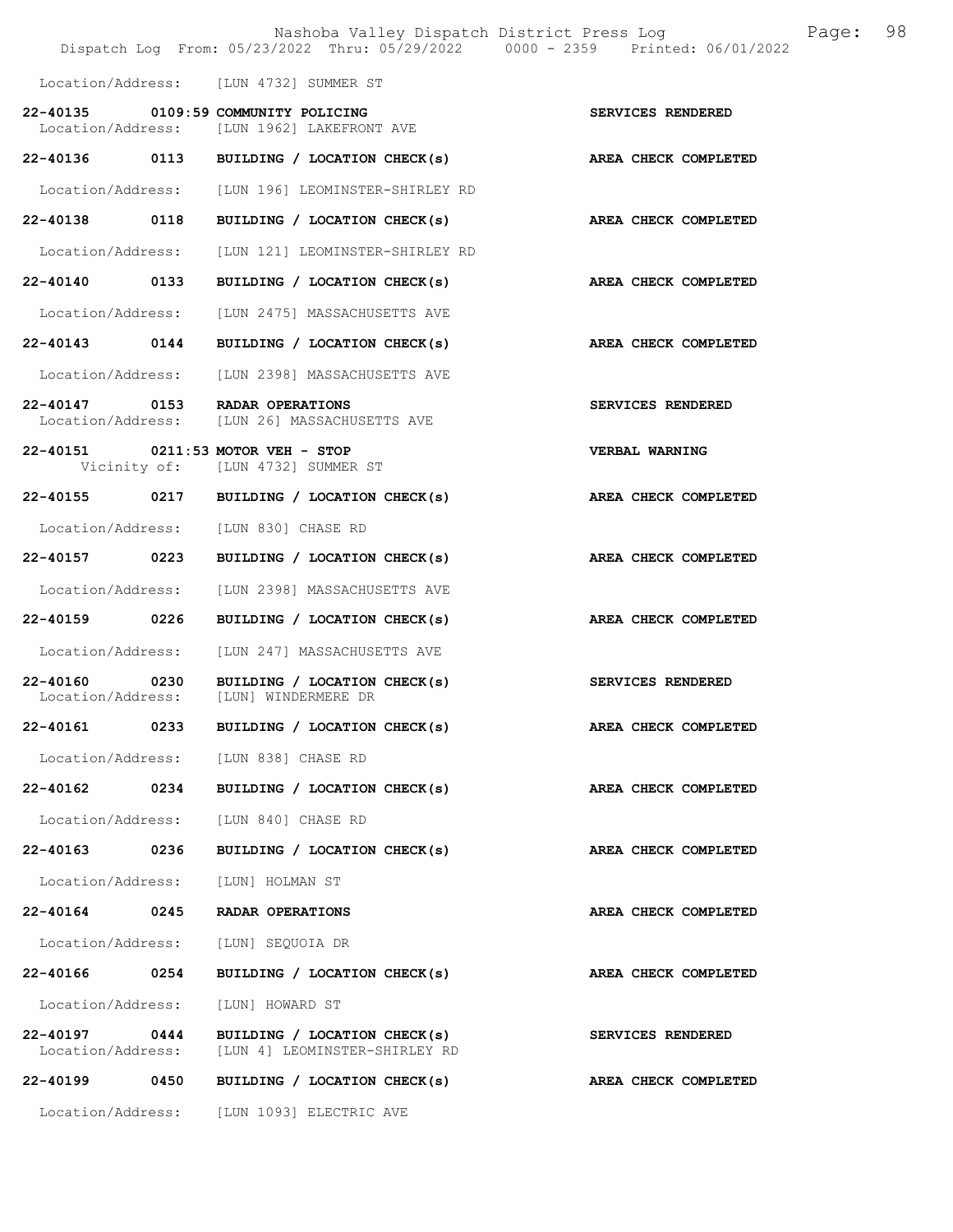|                               | Nashoba Valley Dispatch District Press Log<br>Dispatch Log From: 05/23/2022 Thru: 05/29/2022 0000 - 2359 Printed: 06/01/2022 | 99<br>Page:                   |
|-------------------------------|------------------------------------------------------------------------------------------------------------------------------|-------------------------------|
|                               | 22-40200 0456 RADAR OPERATIONS<br>Location/Address: [LUN] SUMMER ST                                                          | SERVICES RENDERED             |
|                               | 22-40202 0507 BUILDING / LOCATION CHECK(s) AREA CHECK COMPLETED                                                              |                               |
|                               | Location/Address: [LUN 2375] MASSACHUSETTS AVE                                                                               |                               |
|                               |                                                                                                                              | AREA CHECK COMPLETED          |
|                               | Location/Address: [LUN 1093] ELECTRIC AVE                                                                                    |                               |
|                               | 22-40204 0511 BUILDING / LOCATION CHECK(s) AREA CHECK COMPLETED                                                              |                               |
|                               | Location/Address: [LUN 1108] ELECTRIC AVE                                                                                    |                               |
|                               | 22-40205 0512:07 MOTOR VEH - STOP                                                                                            | CITATION/WRTTN WARNING ISSUED |
|                               | Vicinity of: [LUN] SUMMER ST + WHALOM RD                                                                                     |                               |
|                               | 22-40206 0513 RADAR OPERATIONS<br>Location/Address: [LUN 1130] ELECTRIC AVE                                                  | SERVICES RENDERED             |
|                               | 22-40211 0646:17 FD-INVESTIGATION                                                                                            | REFERRED TO OTHER AGENCY      |
|                               | Vicinity of: [LUN 4221] WHALOM RD<br>Refer To Fire Case: 22LUN-189-IN                                                        |                               |
|                               | 22-40214 0710:44 WATER PROBLEM/ BREAK                                                                                        | REFERRED TO OTHER AGENCY      |
|                               | Vicinity of: [LUN] MASSACHUSETTS AVE + TOWNSEND HARBOR RD                                                                    |                               |
|                               | 22-40216 0739 BUILDING / LOCATION CHECK(s) AREA CHECK COMPLETED                                                              |                               |
|                               | Location/Address: [LUN] SUMMER ST                                                                                            |                               |
|                               | 22-40217 0740 BUILDING / LOCATION CHECK(s) AREA CHECK COMPLETED                                                              |                               |
|                               | Location/Address: [LUN 3960] WALLIS PARK                                                                                     |                               |
|                               | 22-40228 0959:37 ALARM - RESIDENTIAL BURGLARY<br>Location/Address: [LUN 1648] HOLLIS RD                                      | SPOKEN TO                     |
|                               | 22-40230 1014 RADAR OPERATIONS<br>Location/Address: [LUN] SUMMER ST                                                          | SERVICES RENDERED             |
|                               | 22-40237 1049:14 ASSIST CITIZEN<br>Location/Address: [LUN 4716] MASSACHUSETTS AVE                                            | <b>REPORT</b>                 |
| 22-40242 1104:50 ROAD HAZARDS | Location/Address: [LUN] MASSACHUSETTS AVE + TOWNSEND HARBOR RD                                                               | SERVICES RENDERED             |
|                               | 22-40245 1150 RADAR OPERATIONS<br>Location/Address: [LUN 2338] MASSACHUSETTS AVE                                             | SERVED IN HAND                |
|                               | 22-40248 1227 BUILDING / LOCATION CHECK(s)                                                                                   | AREA CHECK COMPLETED          |
|                               | Location/Address: [LUN 830] CHASE RD                                                                                         |                               |
|                               | 22-40257 1424:48 FD-INVESTIGATION<br>Vicinity of: [LUN 1766] HOWARD ST<br>Refer To Fire Case: 22LUN-190-IN                   | <b>INVESTIGATED</b>           |
|                               | 22-40260 1451:27 FD-MEDICAL EMERGENCY<br>Location/Address: [LUN 4941] ELECTRIC AVE<br>Refer To Fire Case: 22TOW-607-IN       | <b>TRANSPORTED ALS</b>        |
|                               | 22-40262 1520 BUILDING / LOCATION CHECK(s) AREA CHECK COMPLETED                                                              |                               |
|                               | Location/Address: [LUN 4959] ELECTRIC AVE                                                                                    |                               |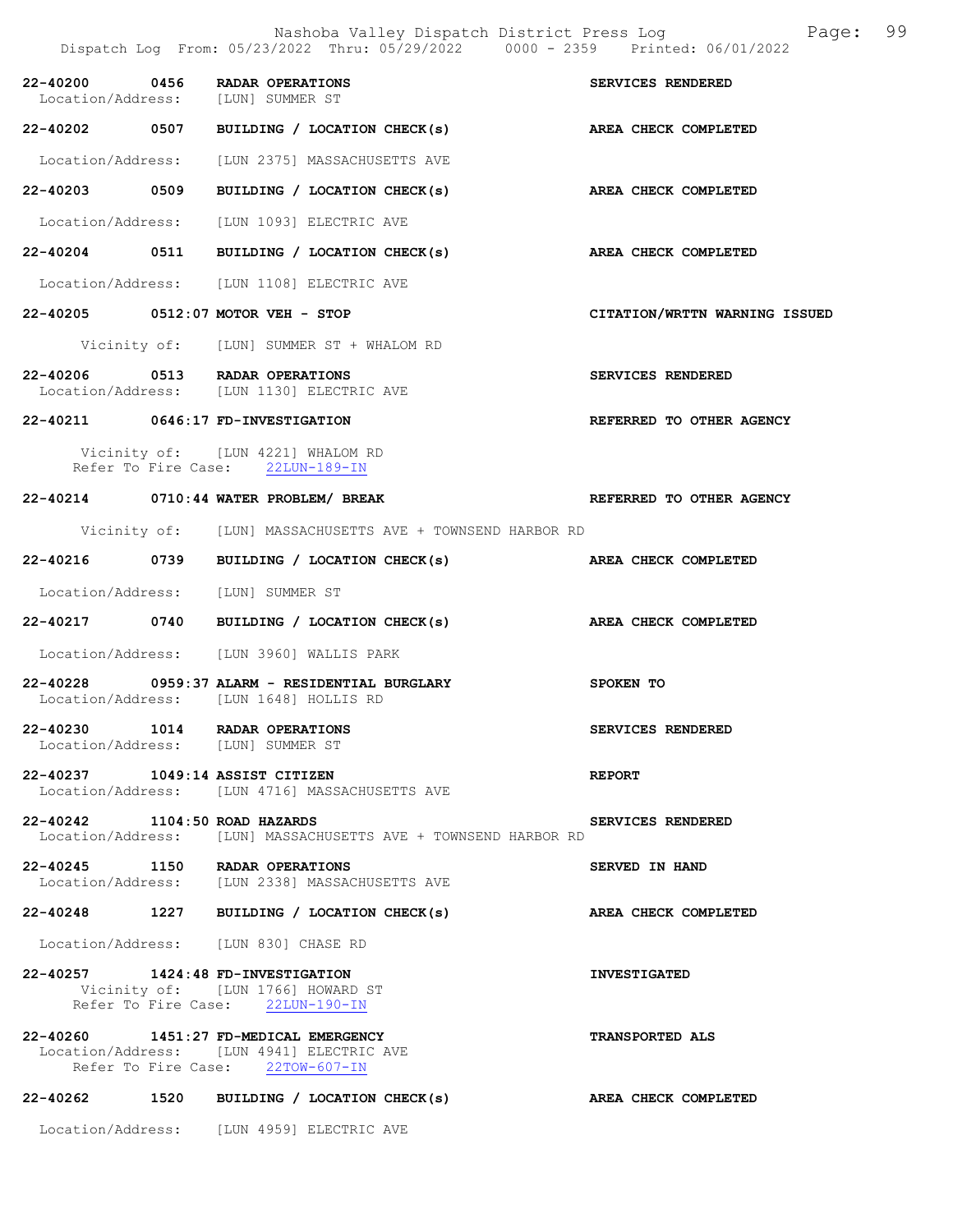|                                                   |      | Nashoba Valley Dispatch District Press Log<br>Dispatch Log From: 05/23/2022 Thru: 05/29/2022 0000 - 2359 Printed: 06/01/2022 | Page: 100                      |
|---------------------------------------------------|------|------------------------------------------------------------------------------------------------------------------------------|--------------------------------|
|                                                   |      | 22-40265 1540:36 ALARM - COMMERCIAL BURGLARY                                                                                 | BUILDING CHKED, APPEARS SECURE |
|                                                   |      | Location/Address: [LUN 2373] MASSACHUSETTS AVE                                                                               |                                |
|                                                   |      | 22-40266 1556 COMMUNITY POLICING<br>Location/Address: [LUN 83] LAKEFRONT AVE                                                 | SERVICES RENDERED              |
|                                                   |      | 22-40268 1606:36 MOTOR VEH - STOP                                                                                            | CITATION/WRTTN WARNING ISSUED  |
|                                                   |      | Vicinity of: [LUN] SUMMER ST + WHALOM RD                                                                                     |                                |
|                                                   |      | 22-40269 1607 BUILDING / LOCATION CHECK(s)                                                                                   | AREA CHECK COMPLETED           |
|                                                   |      | Location/Address: [LUN 2375] MASSACHUSETTS AVE                                                                               |                                |
| Location/Address:                                 |      | 22-40270 1613 RADAR OPERATIONS<br>[LUN] TOWNSEND HARBOR RD                                                                   | SERVICES RENDERED              |
|                                                   |      | 22-40273 1630 RADAR OPERATIONS<br>Location/Address: [LUN 244] LEOMINSTER-SHIRLEY RD                                          | <b>INVESTIGATED</b>            |
|                                                   |      | 22-40274 1652 COMMUNITY POLICING<br>Location/Address: [LUN 2375] MASSACHUSETTS AVE                                           | SERVICES RENDERED              |
|                                                   |      | 22-40276 1708 RADAR OPERATIONS<br>Location/Address: [LUN 2669] NORTHFIELD RD                                                 | SERVICES RENDERED              |
|                                                   |      | 22-40278 1711:42 MOTOR VEH - STOP                                                                                            | CITATION/WRTTN WARNING ISSUED  |
|                                                   |      | Vicinity of: [LUN 2669] NORTHFIELD RD                                                                                        |                                |
| 22-40283 1725<br>Location/Address: [LUN] ARBOR ST |      | TRAFFIC CONTROL                                                                                                              | SERVICES RENDERED              |
|                                                   |      | 22-40297 1814 BUILDING / LOCATION CHECK(s)                                                                                   | AREA CHECK COMPLETED           |
|                                                   |      | Location/Address: [LUN 4959] ELECTRIC AVE                                                                                    |                                |
|                                                   |      | 22-40310 1945:09 LARCENY/ FORGERY/ FRAUD<br>Vicinity of: [LUN] TRI-TOWN DR                                                   | SPOKEN TO                      |
|                                                   |      | 22-40311 1950:13 MOTOR VEH - ACCIDENT NO INJURY<br>Location/Address: [LUN] OLD FARM RD + NORTHFIELD RD                       | <b>REPORT</b>                  |
|                                                   |      | 22-40312 2005:17 MOTOR VEH - STOP                                                                                            | CITATION/WRTTN WARNING ISSUED  |
|                                                   |      | Vicinity of: [LUN 2388] MASSACHUSETTS AVE                                                                                    |                                |
| 22-40313                                          | 2006 | BUILDING / LOCATION CHECK(s)                                                                                                 | AREA CHECK COMPLETED           |
|                                                   |      | Location/Address: [LUN 2475] MASSACHUSETTS AVE                                                                               |                                |
| 22-40314 2009                                     |      | BUILDING / LOCATION CHECK(s)                                                                                                 | <b>AREA CHECK COMPLETED</b>    |
| Location/Address:                                 |      | [LUN 2469] MASSACHUSETTS AVE                                                                                                 |                                |
| 22-40315 2014                                     |      | BUILDING / LOCATION CHECK(s)                                                                                                 | AREA CHECK COMPLETED           |
|                                                   |      | Location/Address: [LUN 4693] MASSACHUSETTS AVE                                                                               |                                |
| 22-40316                                          | 2014 | BUILDING / LOCATION CHECK(s)                                                                                                 | AREA CHECK COMPLETED           |
|                                                   |      | Location/Address: [LUN 83] LAKEFRONT AVE                                                                                     |                                |
| 22-40317                                          | 2024 | BUILDING / LOCATION CHECK(s)                                                                                                 | AREA CHECK COMPLETED           |
|                                                   |      | Location/Address: [LUN 32] TRI-TOWN DR                                                                                       |                                |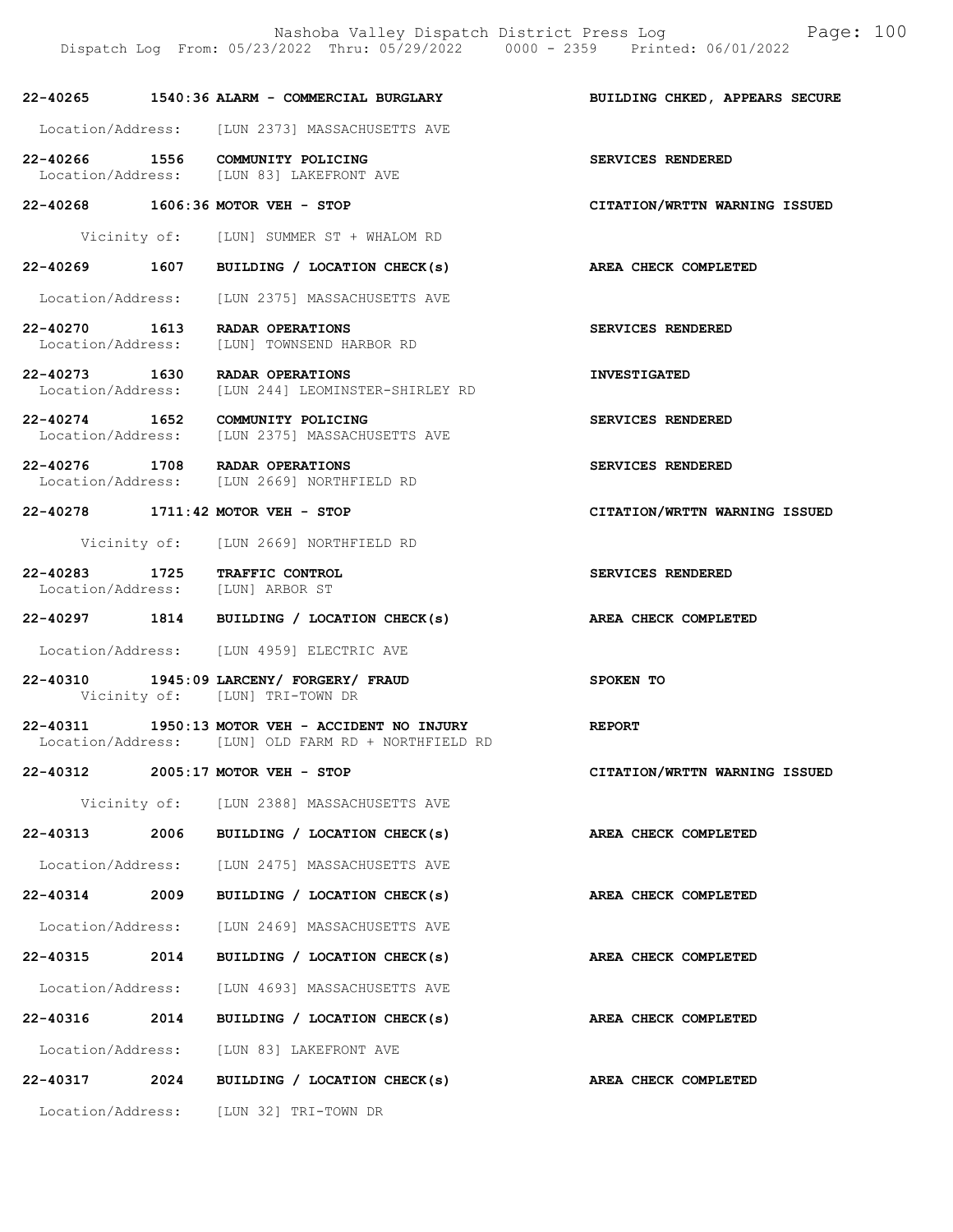Nashoba Valley Dispatch District Press Log Page: 101 Dispatch Log From: 05/23/2022 Thru: 05/29/2022 0000 - 2359 Printed: 06/01/2022 22-40318 2030 BUILDING / LOCATION CHECK(s) AREA CHECK COMPLETED Location/Address: [LUN] ROGERS WAY 22-40319 2032 RADAR OPERATIONS SERVICES RENDERED<br>
Location/Address: [LUN] SUMMER ST Location/Address: 22-40320 2036 BUILDING / LOCATION CHECK(s) AREA CHECK COMPLETED Location/Address: [LUN 246] MASSACHUSETTS AVE 22-40321 2036 BUILDING / LOCATION CHECK(s) AREA CHECK COMPLETED Location/Address: [LUN 1962] LAKEFRONT AVE 22-40322 2038:01 COOKING FIRE REQUEST NO SERVICES NEEDED Location/Address: [LUN 2477] MASSACHUSETTS AVE 22-40323 2041 BUILDING / LOCATION CHECK(s) AREA CHECK COMPLETED Location/Address: [LUN 2310] MASSACHUSETTS AVE 22-40325 2044 RADAR OPERATIONS SERVICES RENDERED<br>Location/Address: [LUN 3312] RESERVOIR RD Location/Address: [LUN 3312] RESERVOIR RD 22-40326 2047 BUILDING / LOCATION CHECK(s) AREA CHECK COMPLETED Location/Address: [LUN 193] CHESTNUT ST 22-40327 2049 BUILDING / LOCATION CHECK(s) AREA CHECK COMPLETED Location/Address: [LUN 246] MASSACHUSETTS AVE 22-40329 2058 BUILDING / LOCATION CHECK(s) AREA CHECK COMPLETED Location/Address: [LUN 1699] HOLMAN ST 22-40330 2102 BUILDING / LOCATION CHECK(s) AREA CHECK COMPLETED Location/Address: [LUN 5150] HOLMAN ST 22-40331 2107 BUILDING / LOCATION CHECK(s) AREA CHECK COMPLETED Location/Address: [LUN 830] CHASE RD 22-40334 2127:34 FIREWORKS COMPLAINT SPOKEN TO Vicinity of: [LUN 3904] TURKEY HILL RD 22-40344 2336 RADAR OPERATIONS SERVICES RENDERED Location/Address: [LUN] SUMMER ST 22-40348 2343:01 MOTOR VEH - STOP CITATION/WRTTN WARNING ISSUED Location/Address: [LUN] SUMMER ST 22-40349 2355 BUILDING / LOCATION CHECK(s) AREA CHECK COMPLETED

Location/Address: [LUN 83] LAKEFRONT AVE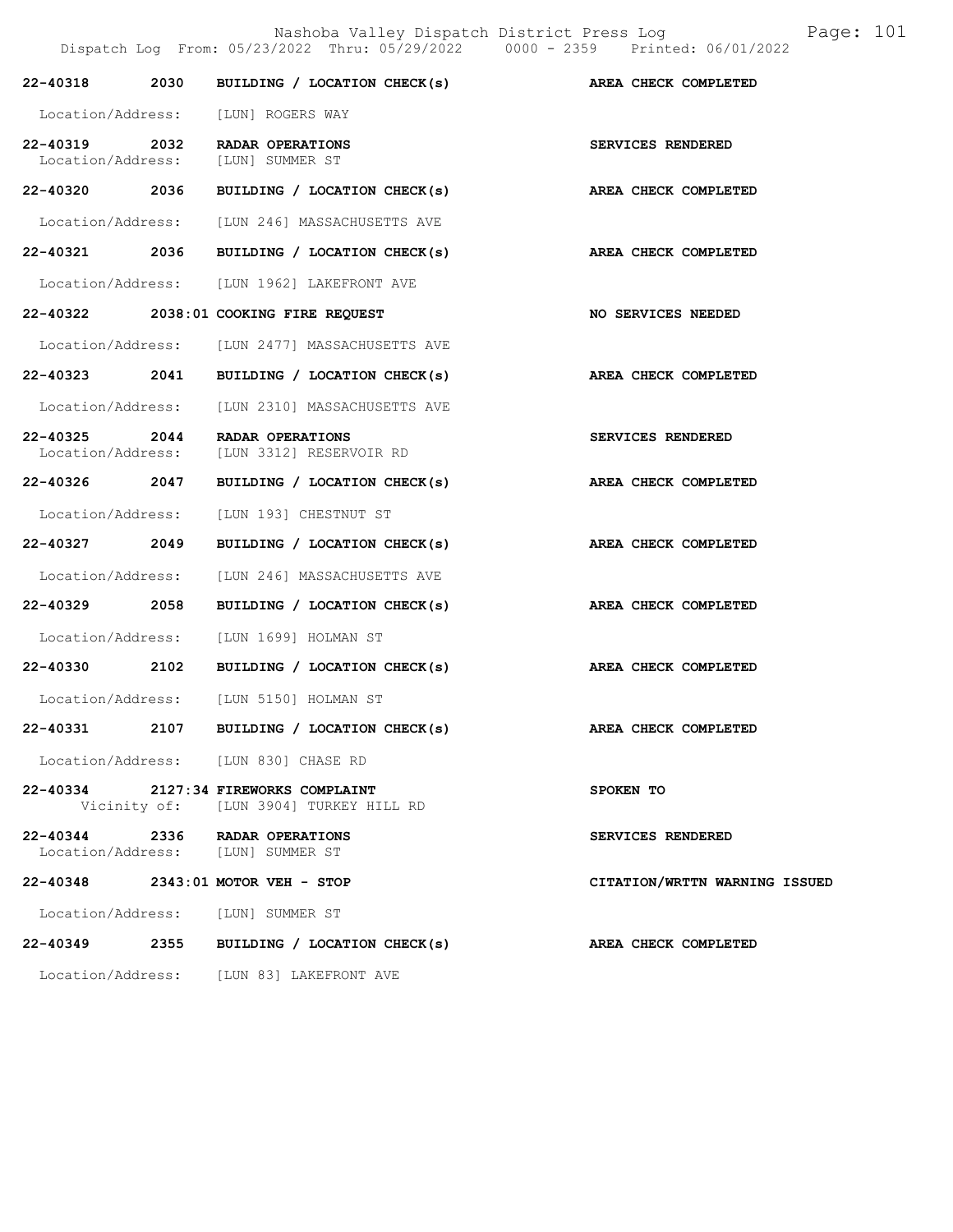# For Jurisdiction: DEVENS RFTA, MA

### For Date: 05/28/2022 - Saturday

- 22-39887 0154:59 FD-FIRE ALARM, MASTER BOX FALSE ALARM Location/Address: [MLT 13] LOVELL RD<br>Refer To Fire Case: 22DEV-329-IN Refer To Fire Case:
- 22-39960 1022:38 FD-FIRE ALARM (BOX DETAIL) SERVICES RENDERED Location/Address: [MLT 26] QUEBEC ST

# For Date: 05/29/2022 - Sunday

# 22-40239 1057:01 FD-FIRE ALARM, MASTER BOX INVESTIGATED Location/Address: [MLT 257] QUEBEC ST Refer To Fire Case: 22DEV-333-IN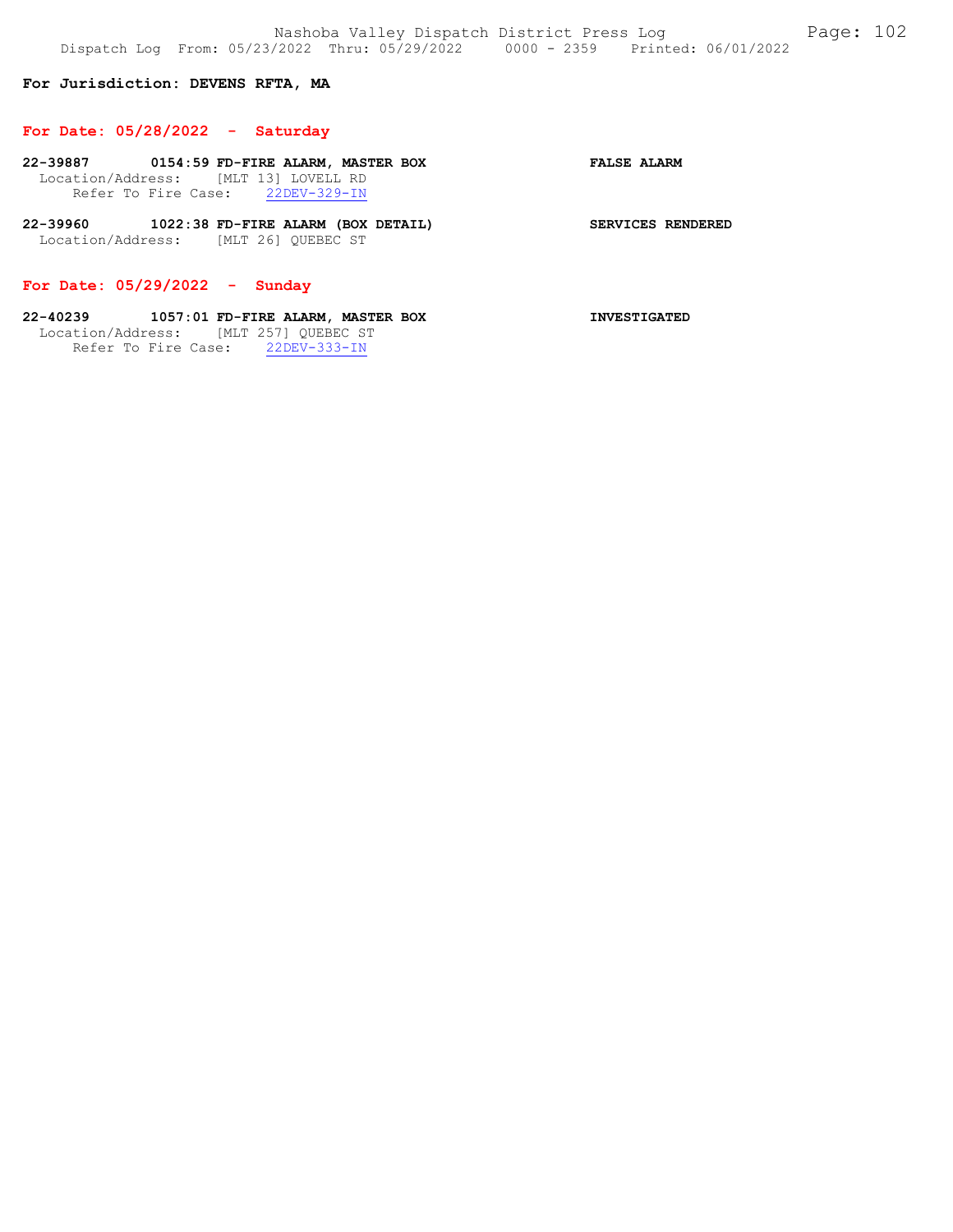Nashoba Valley Dispatch District Press Log Fage: 103 Dispatch Log From: 05/23/2022 Thru: 05/29/2022 0000 - 2359 Printed: 06/01/2022

# For Jurisdiction: TOWNSEND, MA

| For Date: $05/23/2022 -$ Monday |                                                                                                                 |                                |
|---------------------------------|-----------------------------------------------------------------------------------------------------------------|--------------------------------|
|                                 | 22-38158 0129 BUILDING / LOCATION CHECK(s) BUILDING CHKED, APPEARS SECURE                                       |                                |
|                                 | Location/Address: [TOW 36] FITCHBURG RD                                                                         |                                |
|                                 | 22-38159 0130 BUILDING / LOCATION CHECK(s) AREA CHECK COMPLETED                                                 |                                |
|                                 | Location: [TOW 193] SECTOR THREE                                                                                |                                |
|                                 | 22-38174 0145 BUILDING / LOCATION CHECK(s) AREA CHECK COMPLETED                                                 |                                |
|                                 | Location/Address: [TOW 169] NEW FITCHBURG RD                                                                    |                                |
|                                 | 22-38182 0158 BUILDING / LOCATION CHECK(s)                                                                      | BUILDING CHKED, APPEARS SECURE |
|                                 | Location/Address: [TOW 36] FITCHBURG RD                                                                         |                                |
|                                 | 22-38184 0159 BUILDING / LOCATION CHECK(s) AREA CHECK COMPLETED                                                 |                                |
|                                 | Location/Address: [TOW 100] MAIN ST                                                                             |                                |
|                                 | 22-38189 0206 BUILDING / LOCATION CHECK(s) BUILDING CHKED, APPEARS SECURE                                       |                                |
|                                 | Location/Address: [TOW 159] MAIN ST                                                                             |                                |
|                                 | 22-38190 0207 BUILDING / LOCATION CHECK(s) AREA CHECK COMPLETED                                                 |                                |
|                                 | Location: [TOW 191] SECTOR ONE                                                                                  |                                |
|                                 | 22-38199 0225 BUILDING / LOCATION CHECK(s) AREA CHECK COMPLETED                                                 |                                |
|                                 | Location/Address: [TOW 149] MASON RD                                                                            |                                |
|                                 | 22-38201 0228 BUILDING / LOCATION CHECK(s)                                                                      | AREA CHECK COMPLETED           |
|                                 | Location: [TOW 194] SECTOR 4                                                                                    |                                |
|                                 | 22-38206 0234 BUILDING / LOCATION CHECK(s) AREA CHECK COMPLETED                                                 |                                |
|                                 | Location/Address: [TOW 171] BROOKLINE ST                                                                        |                                |
|                                 | 22-38211 0258:57 SUSPICIOUS ACTIVITY<br>Location/Address: [TOW P10472] DEPOT ST                                 | VEHICLE TOWED                  |
|                                 | 22-38215 0316:17 FD-VEHICLE FIRE<br>Location/Address: [TOW P10472] DEPOT ST<br>Refer To Fire Case: 22TOW-584-IN | EXTINGUISHED FIRE              |
|                                 | 22-38267 0905:57 ALARM - COMMERCIAL BURGLARY<br>Location/Address: [TOW 48] SCALES LN                            | <b>FALSE ALARM</b>             |
|                                 | 22-38279 0940 BUILDING / LOCATION CHECK(s)                                                                      | AREA CHECK COMPLETED           |
|                                 | Location/Address: [TOW 214] MAIN ST                                                                             |                                |
| 22-38281 0952:40 FOLLOW UP      | Location/Address: [TOW 200] MAIN ST                                                                             | SERVICES RENDERED              |
|                                 | 22-38285 1001 RADAR OPERATIONS<br>Location/Address: [TOW] NEW FITCHBURG RD                                      | Gone on Arrival                |
| 22-38293 1038:55 ANIMAL CALL    | Vicinity of: [TOW] WEST ELM ST                                                                                  | SERVICES RENDERED              |
|                                 | 22-38317 1316:17 PROPERTY - Found or Lost                                                                       | SERVICES RENDERED              |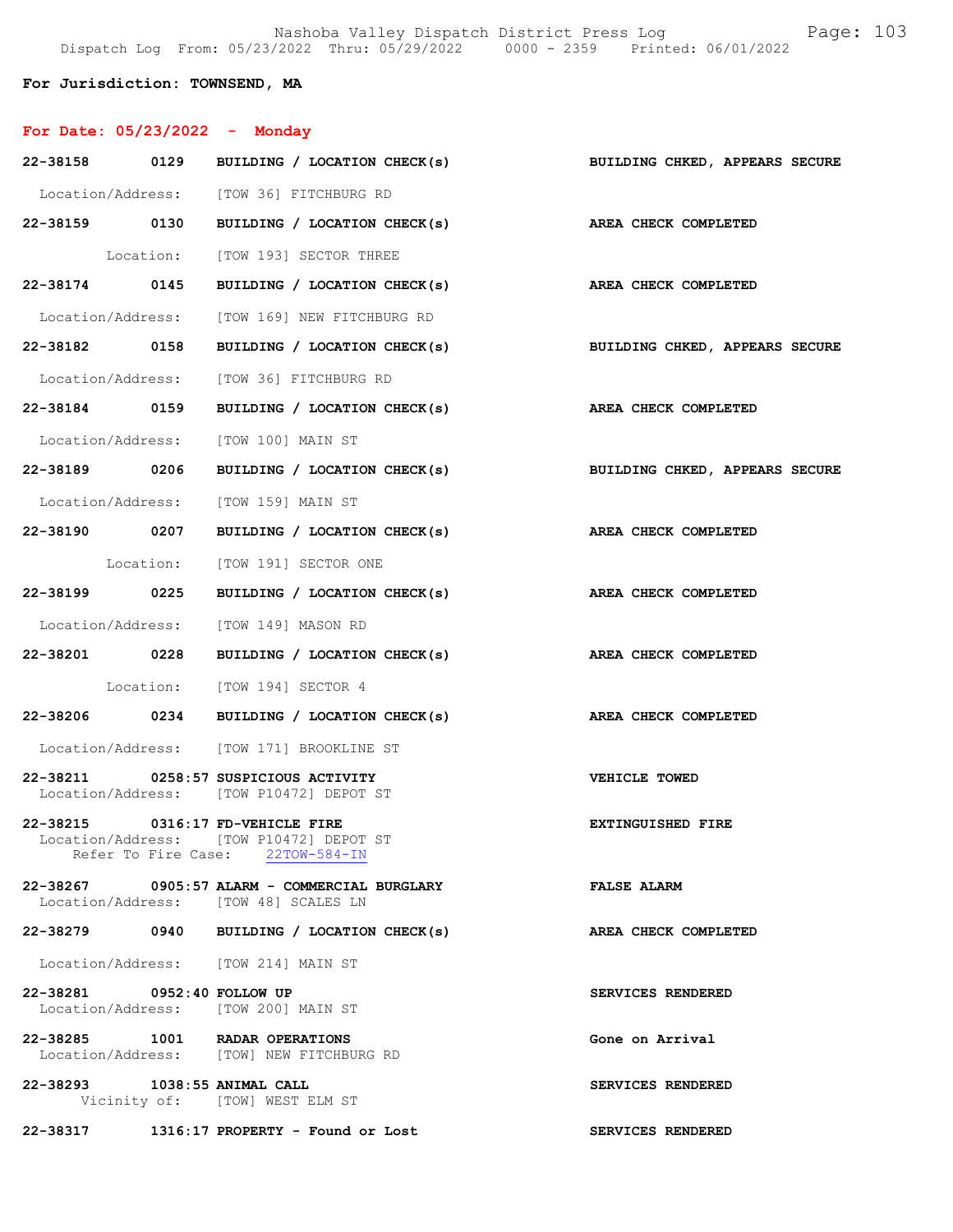| Nashoba Valley Dispatch District Press Log Faqe: 104<br>Dispatch Log From: 05/23/2022 Thru: 05/29/2022 0000 - 2359 Printed: 06/01/2022 |      |                                                                                                          |                                |  |  |
|----------------------------------------------------------------------------------------------------------------------------------------|------|----------------------------------------------------------------------------------------------------------|--------------------------------|--|--|
|                                                                                                                                        |      | Location/Address: [TOW 52] BROOKLINE RD                                                                  |                                |  |  |
| 22-38335 1533:14 DISTURBANCE                                                                                                           |      | Location/Address: [TOW] HICKORY DR                                                                       | SPOKEN TO                      |  |  |
|                                                                                                                                        |      | 22-38338 1545:33 ALARM - RESIDENTIAL BURGLARY<br>Location/Address: [TOW 561] COPPERSMITH WAY             | <b>FALSE ALARM</b>             |  |  |
|                                                                                                                                        |      | 22-38343 1617:05 ILLEGAL DUMPING<br>Location/Address: [TOW] FITCHBURG RD                                 | SERVICES RENDERED              |  |  |
|                                                                                                                                        |      | 22-38346 1638:23 REQUEST TO SPEAK TO AN OFFICER SPOKEN TO<br>Location/Address: [TOW P10462] BROOKLINE RD |                                |  |  |
|                                                                                                                                        |      | 22-38352 1720 COMMUNITY POLICING                                                                         | AREA CHECK COMPLETED           |  |  |
|                                                                                                                                        |      | Location/Address: [TOW 214] MAIN ST                                                                      |                                |  |  |
| Location/Address: [TOW] EMERY RD                                                                                                       |      | 22-38354 1726:10 SUSPICIOUS ACTIVITY                                                                     | Gone on Arrival                |  |  |
|                                                                                                                                        |      | 22-38356 1732:04 SUSPICIOUS ACTIVITY                                                                     | Merge: 22-38354 By: 0171       |  |  |
| Location/Address: [TOW] ASH ST                                                                                                         |      |                                                                                                          |                                |  |  |
|                                                                                                                                        |      | 22-38359 1752:32 MOTOR VEH - COMPLAINT<br>Location/Address: [TOW] BROOKLINE RD                           | <b>VERBAL WARNING</b>          |  |  |
| 22-38363 1821:29 DISTURBANCE                                                                                                           |      | Location/Address: [TOW] HICKORY DR                                                                       | PEACE RESTORED                 |  |  |
|                                                                                                                                        |      | 22-38367 1902 COMMUNITY POLICING<br>Location/Address: [TOW 53] MAIN ST                                   | SERVICES RENDERED              |  |  |
|                                                                                                                                        |      | 22-38368 1903:40 SUSPICIOUS ACTIVITY<br>Location/Address: [TOW] HAYNES RD                                | SPOKEN TO                      |  |  |
|                                                                                                                                        |      | 22-38372 1930:29 COMMUNITY POLICING<br>Location/Address: [TOW 53] MAIN ST                                | SERVICES RENDERED              |  |  |
|                                                                                                                                        |      | 22-38376 2022:22 SEX OFFENDER REGISTRY<br>Location/Address: [TOW P10462] BROOKLINE RD                    | SERVICES RENDERED              |  |  |
|                                                                                                                                        |      | 22-38394 2223:16 MOTOR VEH - STOP<br>Vicinity of: [TOW] BROOKLINE ST + WATER ST                          | STOP COMPLETED                 |  |  |
| For Date: $05/24/2022 - Tuesday$                                                                                                       |      |                                                                                                          |                                |  |  |
|                                                                                                                                        |      | 22-38464 0039 BUILDING / LOCATION CHECK(s)                                                               | AREA CHECK COMPLETED           |  |  |
|                                                                                                                                        |      | Location/Address: [TOW 171] BROOKLINE ST                                                                 |                                |  |  |
|                                                                                                                                        |      | 22-38481 0051 RADAR OPERATIONS<br>Location/Address: [TOW 92] MAIN ST                                     | SERVICES RENDERED              |  |  |
|                                                                                                                                        |      | 22-38492 0123 BUILDING / LOCATION CHECK(s)                                                               | BUILDING CHKED, APPEARS SECURE |  |  |
|                                                                                                                                        |      | Location/Address: [TOW 232] MAIN ST                                                                      |                                |  |  |
| 22-38494                                                                                                                               | 0125 | BUILDING / LOCATION CHECK(s)                                                                             | AREA CHECK COMPLETED           |  |  |
|                                                                                                                                        |      | Location/Address: [TOW 100] MAIN ST                                                                      |                                |  |  |
|                                                                                                                                        |      | 22-38505 0136 BUILDING / LOCATION CHECK(s)                                                               | BUILDING CHKED, APPEARS SECURE |  |  |
|                                                                                                                                        |      | Location/Address: [TOW 53] MAIN ST                                                                       |                                |  |  |
|                                                                                                                                        |      | 22-38510 0140 BUILDING / LOCATION CHECK(s)                                                               | AREA CHECK COMPLETED           |  |  |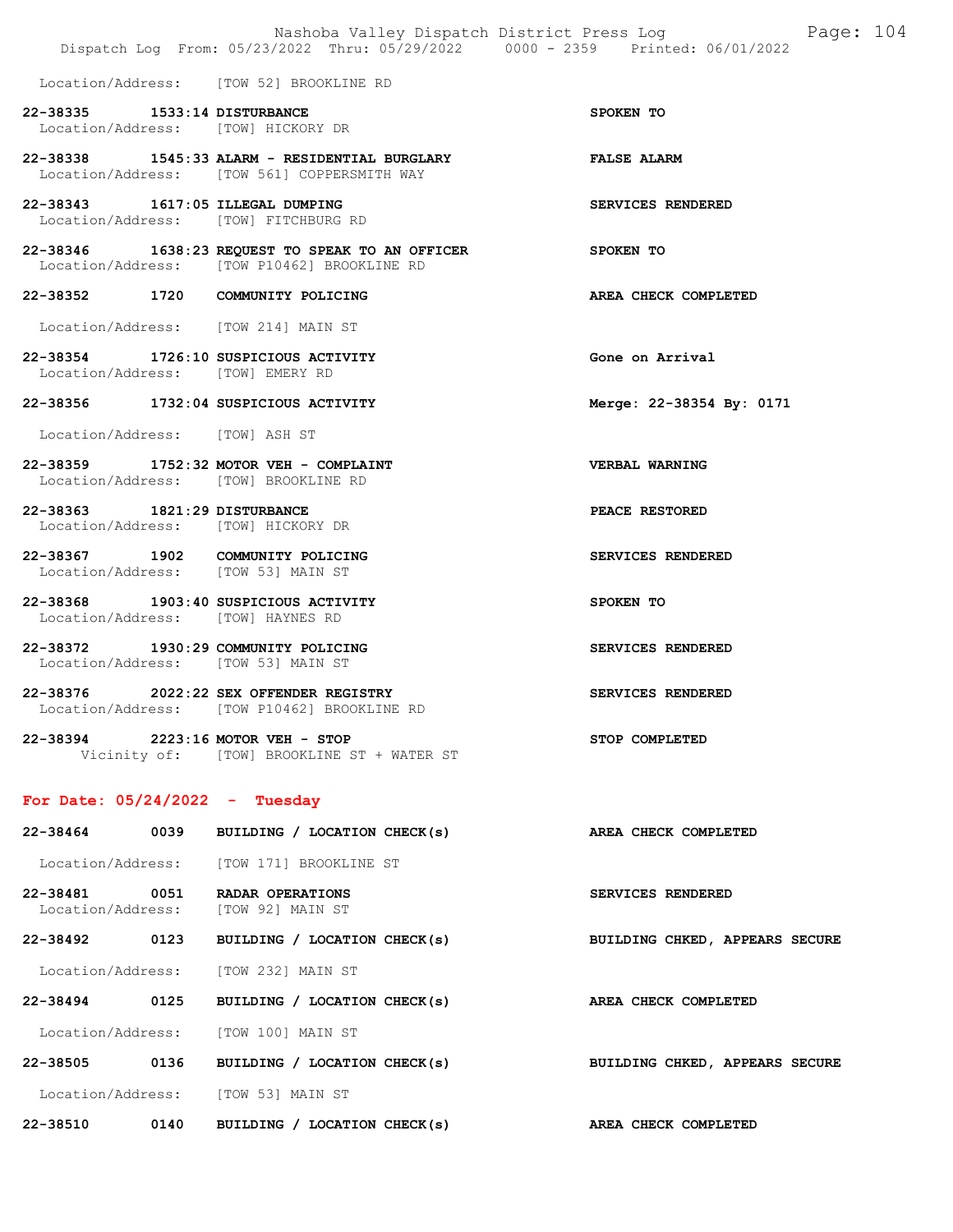|                                                                      |                                                                                       | Dispatch Log From: 05/23/2022 Thru: 05/29/2022 0000 - 2359 Printed: 06/01/2022 |  |  |  |
|----------------------------------------------------------------------|---------------------------------------------------------------------------------------|--------------------------------------------------------------------------------|--|--|--|
|                                                                      | Location/Address: [TOW 169] NEW FITCHBURG RD                                          |                                                                                |  |  |  |
|                                                                      |                                                                                       | 22-38512 0142 BUILDING / LOCATION CHECK(s) BUILDING CHKED, APPEARS SECURE      |  |  |  |
| Location/Address: [TOW 42] MAIN ST                                   |                                                                                       |                                                                                |  |  |  |
|                                                                      | 22-38515 0150 BUILDING / LOCATION CHECK(s)                                            | BUILDING CHKED, APPEARS SECURE                                                 |  |  |  |
|                                                                      | Location/Address: [TOW P10033] MAIN ST                                                |                                                                                |  |  |  |
|                                                                      |                                                                                       | 22-38519 0154 BUILDING / LOCATION CHECK(s) BUILDING CHKED, APPEARS SECURE      |  |  |  |
| Location/Address: [TOW 58] MAIN ST                                   |                                                                                       |                                                                                |  |  |  |
|                                                                      | 22-38524 0157 BUILDING / LOCATION CHECK(s)                                            | AREA CHECK COMPLETED                                                           |  |  |  |
|                                                                      | Location: [TOW 193] SECTOR THREE                                                      |                                                                                |  |  |  |
|                                                                      | $22-38556$ 0428 BUILDING / LOCATION CHECK(s)                                          | AREA CHECK COMPLETED                                                           |  |  |  |
|                                                                      | Location/Address: [TOW 121] MAIN ST                                                   |                                                                                |  |  |  |
|                                                                      | 22-38576 0606 BUILDING / LOCATION CHECK(s)                                            | AREA CHECK COMPLETED                                                           |  |  |  |
|                                                                      | Location: [TOW 191] SECTOR ONE                                                        |                                                                                |  |  |  |
| 22-38588 0704:28 ANIMAL CALL                                         |                                                                                       | REFERRED TO OTHER AGENCY                                                       |  |  |  |
|                                                                      | Location/Address: [TOW 362] OAK CIR                                                   |                                                                                |  |  |  |
| 22-38597 0758:11 TREE/WIRE DOWN<br>Location/Address: [TOW] WARNER RD |                                                                                       | SERVICES RENDERED                                                              |  |  |  |
| 22-38630 1034:06 WELL BEING CHECK                                    | Location/Address: [TOW 697] WARREN RD                                                 | SPOKEN TO                                                                      |  |  |  |
|                                                                      | 22-38642 1204 COMMUNITY POLICING<br>Location/Address: [TOW 53] MAIN ST                | SERVICES RENDERED                                                              |  |  |  |
|                                                                      | 22-38669 1336:38 FD-FIRE TRAINING/DRILL<br>Location/Address: [TOW P10017] WHITCOMB ST | SERVICES RENDERED                                                              |  |  |  |
|                                                                      | 22-38691 1447:42 ASSIST OTHER AGENCY<br>Location/Address: [TOW] BAYBERRY HILL RD      | SERVICES RENDERED                                                              |  |  |  |
| 22-38697 1615:51 FD-INSPECTION                                       | Location/Address: [TOW P10313] BARKER HILL RD                                         | SERVICES RENDERED                                                              |  |  |  |
| 22-38714 1729:07 MOTOR VEH - STOP                                    | Vicinity of: [TOW P10101] HIGHLAND ST                                                 | VERBAL WARNING                                                                 |  |  |  |
|                                                                      | 22-38727 1909:23 SUSPICIOUS ACTIVITY<br>Location/Address: [TOW] SPAULDING ST          | SPOKEN TO                                                                      |  |  |  |
| For Date: $05/25/2022 -$ Wednesday                                   |                                                                                       |                                                                                |  |  |  |
|                                                                      | 22-38785 0013 BUILDING / LOCATION CHECK(s)                                            | AREA CHECK COMPLETED                                                           |  |  |  |

Location/Address: [TOW 171] BROOKLINE ST

22-38821 0050 RADAR OPERATIONS SERVICES RENDERED Location/Address: [TOW 214] MAIN ST

# 22-38859 0135 BUILDING / LOCATION CHECK(s) BUILDING CHKED, APPEARS SECURE

Location/Address: [TOW 140] MAIN ST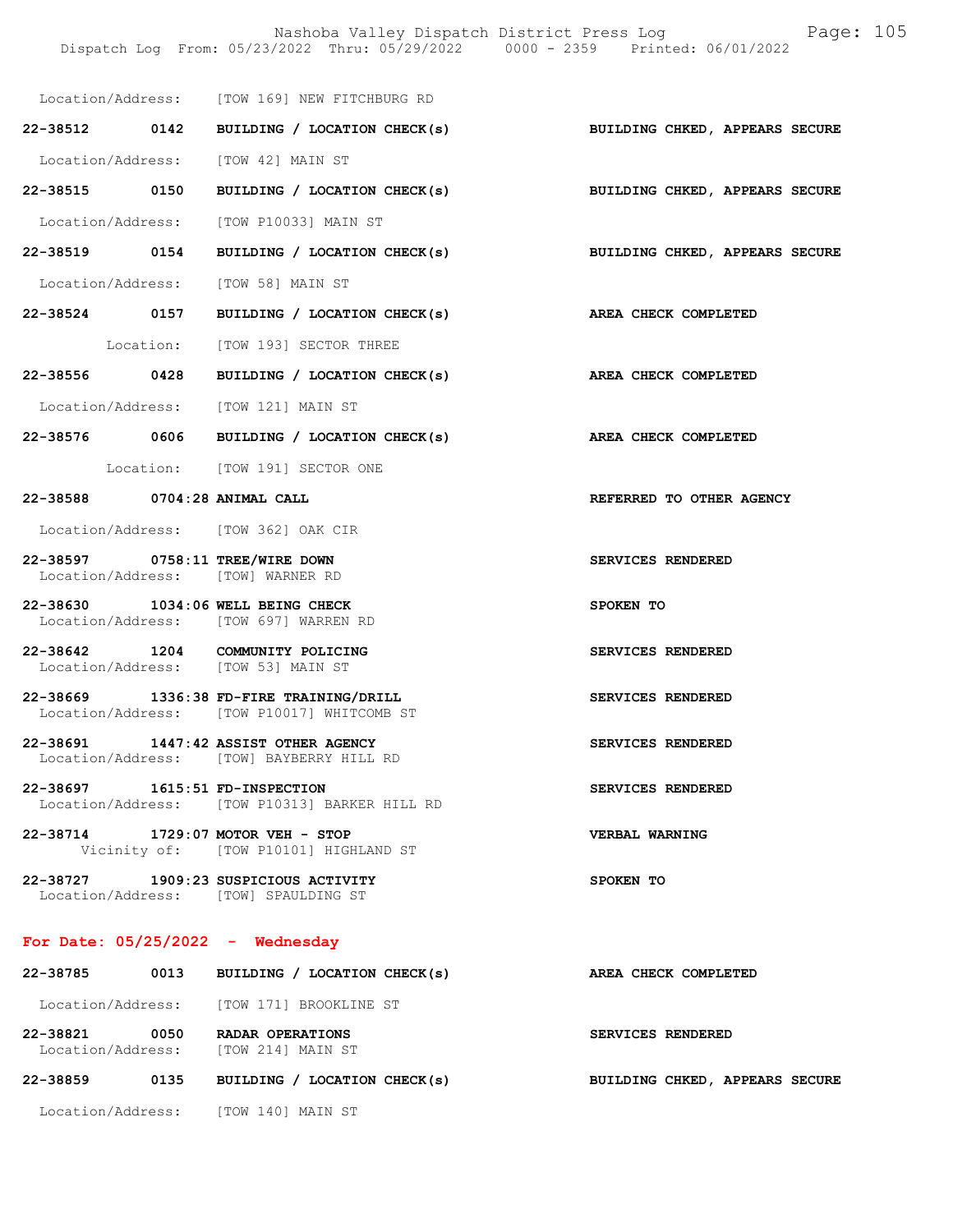|                          |      | Nashoba Valley Dispatch District Press Log                                     | Page: 106                      |
|--------------------------|------|--------------------------------------------------------------------------------|--------------------------------|
|                          |      | Dispatch Log From: 05/23/2022 Thru: 05/29/2022 0000 - 2359 Printed: 06/01/2022 |                                |
| 22-38860                 | 0136 | BUILDING / LOCATION CHECK(s)                                                   | BUILDING CHKED, APPEARS SECURE |
|                          |      | Location/Address: [TOW P10033] MAIN ST                                         |                                |
| 22-38862 0144            |      | BUILDING / LOCATION CHECK(s)                                                   | BUILDING CHKED, APPEARS SECURE |
| Location/Address:        |      | [TOW 232] MAIN ST                                                              |                                |
| 22-38866 0156            |      | BUILDING / LOCATION CHECK(s)                                                   | BUILDING CHKED, APPEARS SECURE |
| Location/Address:        |      | [TOW 53] MAIN ST                                                               |                                |
| 22-38868                 | 0206 | BUILDING / LOCATION CHECK(s)                                                   | BUILDING CHKED, APPEARS SECURE |
| Location/Address:        |      | [TOW 39] MAIN ST                                                               |                                |
| 22-38876 0239            |      | BUILDING / LOCATION CHECK(s)                                                   | BUILDING CHKED, APPEARS SECURE |
| Location/Address:        |      | [TOW 107] MAIN ST                                                              |                                |
| 22-38879 0244            |      | BUILDING / LOCATION CHECK(s)                                                   | AREA CHECK COMPLETED           |
| Location/Address:        |      | [TOW 147] DUDLEY RD                                                            |                                |
| 22-38881                 | 0248 | BUILDING / LOCATION CHECK(s)                                                   | AREA CHECK COMPLETED           |
| Location/Address:        |      | [TOW P10126] BROOKLINE RD                                                      |                                |
| 22-38883 0250            |      | BUILDING / LOCATION CHECK(s)                                                   | AREA CHECK COMPLETED           |
| Location/Address:        |      | [TOW 52] BROOKLINE RD                                                          |                                |
| 22-38884 0256            |      | BUILDING / LOCATION CHECK(s)                                                   | AREA CHECK COMPLETED           |
| Location/Address:        |      | [TOW 21] TURNPIKE RD                                                           |                                |
| 22-38885                 | 0312 | BUILDING / LOCATION CHECK(s)                                                   | AREA CHECK COMPLETED           |
| Location/Address:        |      | [TOW 36] FITCHBURG RD                                                          |                                |
| 22-38886                 | 0315 | BUILDING / LOCATION CHECK(s)                                                   | BUILDING CHKED, APPEARS SECURE |
|                          |      | Location/Address: [TOW P10384] ELM ST                                          |                                |
| 22-38887 0316            |      | BUILDING / LOCATION CHECK(s)                                                   | BUILDING CHKED, APPEARS SECURE |
|                          |      | Location/Address: [TOW P10472] DEPOT ST                                        |                                |
| 22-38892 0409            |      | BUILDING / LOCATION CHECK(s)                                                   | AREA CHECK COMPLETED           |
|                          |      | Location/Address: [TOW 214] MAIN ST                                            |                                |
|                          |      | 22-38895 0512 RADAR OPERATIONS<br>Location/Address: [TOW 213] SOUTH ST         | SERVICES RENDERED              |
|                          |      | 22-38897 0531:05 MOTOR VEH - STOP<br>Vicinity of: [TOW 40] MAIN ST             | <b>VERBAL WARNING</b>          |
|                          |      | 22-38906 0641 RADAR OPERATIONS<br>Location/Address: [TOW 53] MAIN ST           | SERVICES RENDERED              |
|                          |      | 22-38919 0806:19 ASSIST OTHER AGENCY<br>Location/Address: [TOW] FITCHBURG RD   | SERVICES RENDERED              |
|                          |      | 22-38933 0840 BUILDING / LOCATION CHECK(s)                                     | BUILDING CHKED, APPEARS SECURE |
|                          |      | Location/Address: [TOW 53] MAIN ST                                             |                                |
| 22-38962 1022:00 RUNAWAY |      |                                                                                | RETURNED TO HOME OR FAMILY     |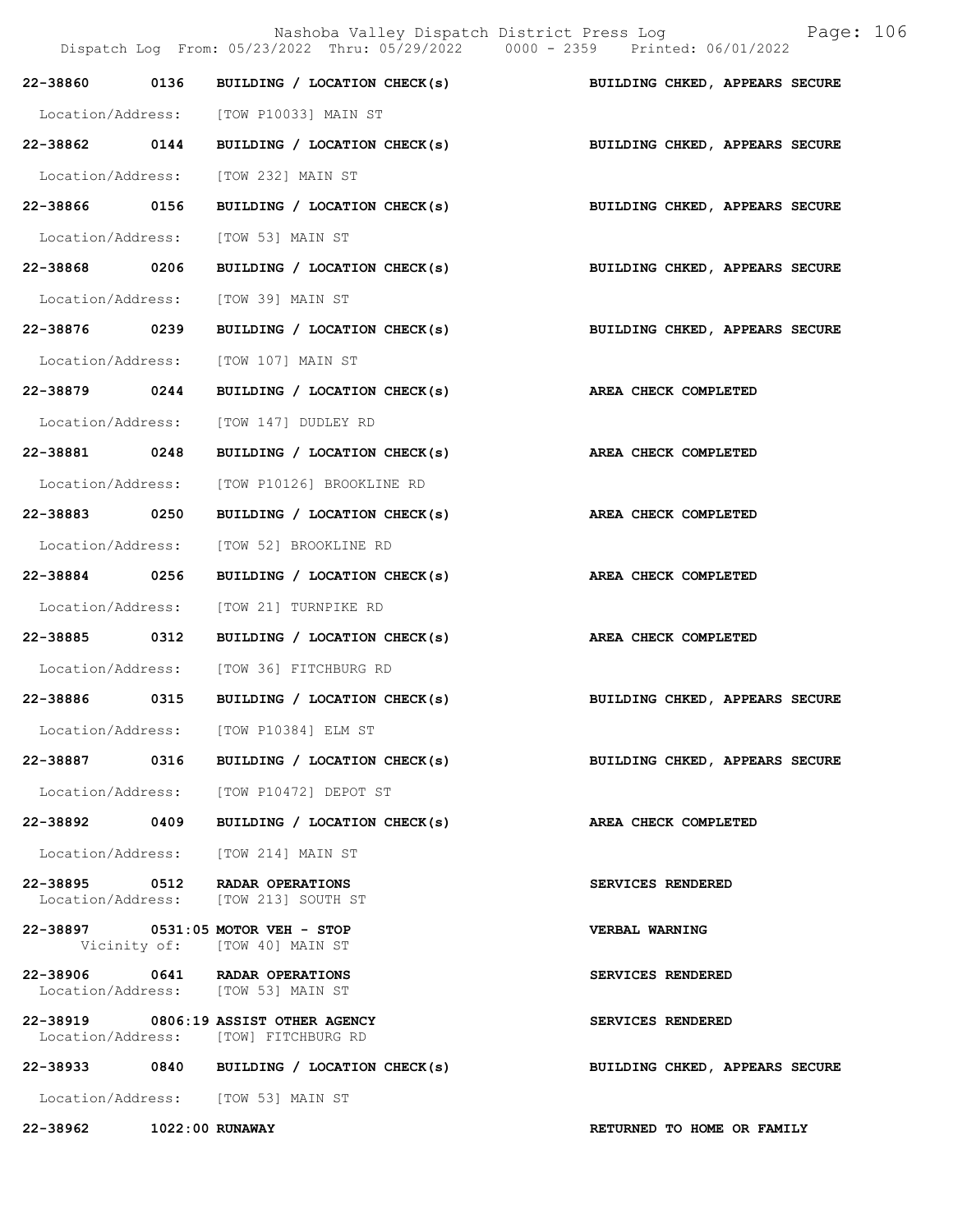Location/Address: [TOW 52] BROOKLINE RD

- 22-38964 1028:27 LARCENY/ FORGERY/ FRAUD REPORT Location/Address: [TOW P10462] BROOKLINE RD
- 22-38991 1140 BUILDING / LOCATION CHECK(s) SERVICES RENDERED Vicinity of: [TOW P10126] BROOKLINE RD
- 22-38992 1145:28 HUNTING COMPLAINT(S) SERVICES RENDERED Vicinity of: [TOW P10126] BROOKLINE RD
- 22-39014 1340:42 FD-MEDICAL EMERGENCY TRANSPORTED ALS Location/Address: [TOW] WEST MEADOW RD<br>Refer To Fire Case: 22TOW-586-IN Refer To Fire Case:

#### 22-39022 1427:44 FD-MEDICAL EMERGENCY PATIENT REFUSAL, NO TRANSPORT

- Location/Address: [TOW 672] SQUANNACOOK TER Refer To Fire Case: 22TOW-587-IN
- 22-39023 1436 FOLLOW UP SPOKEN TO Location/Address: [TOW P10126] BROOKLINE RD
- 22-39029 1516:46 ROAD HAZARDS SERVICES RENDERED Location/Address: [TOW] MAIN ST

#### 22-39036 1624 COMMUNITY POLICING AREA CHECK COMPLETED

Location/Address: [TOW 214] MAIN ST

## 22-39051 1729:16 FD-MEDICAL EMERGENCY TRANSPORTED ALS Location/Address: [TOW] PROCTOR RD<br>Refer To Fire Case: 22TOW-588-IN Refer To Fire Case:

22-39060 1841:12 COMMUNITY POLICING SERVICES RENDERED Location/Address: [TOW P10462] BROOKLINE RD

### 22-39083 2042:17 ALARM - COMMERCIAL BURGLARY BUILDING CHKED, APPEARS SECURE

Location/Address: [TOW 231] DUDLEY RD

- 22-39114 2227:22 ASSIST OTHER AGENCY NEGATIVE CONTACT Location/Address: [TOW 195] MAIN ST
- 22-39122 2257:06 MOTOR VEH STOP VERBAL WARNING Vicinity of: [TOW 130] MAIN ST

# For Date:  $05/26/2022 -$  Thursday

- 22-39149 0023 BUILDING / LOCATION CHECK(s) BUILDING CHKED, APPEARS SECURE Location/Address: [TOW P10195] DUDLEY RD 22-39150 0026 BUILDING / LOCATION CHECK(s) BUILDING CHKED, APPEARS SECURE Location/Address: [TOW 52] BROOKLINE RD 22-39160 0035:34 ASSIST OTHER AGENCY SPOKEN TO Location/Address: [TOW] BLOOD RD 22-39164 0045:49 SUSPICIOUS ACTIVITY SEARCHED AREA, NEGATIVE RESULT Vicinity of: [TOW] WEST MEADOW RD 22-39201 0130 BUILDING / LOCATION CHECK(s) AREA CHECK COMPLETED
	- Location/Address: [TOW] W MEADOW ESTATE DR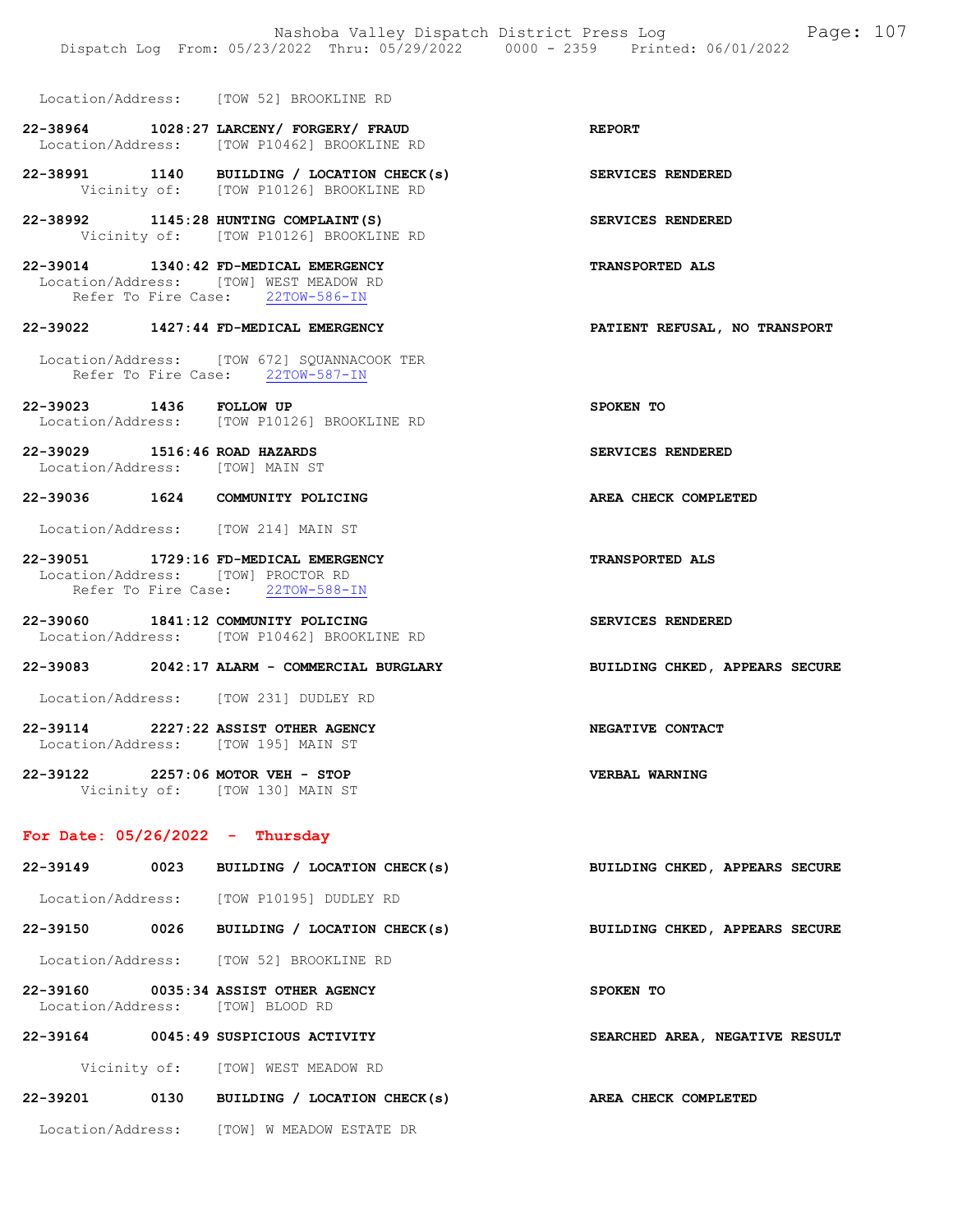Nashoba Valley Dispatch District Press Log Fage: 108 Dispatch Log From: 05/23/2022 Thru: 05/29/2022 0000 - 2359 Printed: 06/01/2022

|               |      | 22-39215 0157 BUILDING / LOCATION CHECK(s) BUILDING CHKED, APPEARS SECURE |                                       |
|---------------|------|---------------------------------------------------------------------------|---------------------------------------|
|               |      | Location/Address: [TOW 36] FITCHBURG RD                                   |                                       |
|               |      | 22-39227 0215:39 ALARM - COMMERCIAL BURGLARY                              | BUILDING CHKED, APPEARS SECURE        |
|               |      | Location/Address: [TOW 206] TURNPIKE RD                                   |                                       |
|               |      | 22-39230 0249 BUILDING / LOCATION CHECK(s) BUILDING CHKED, APPEARS SECURE |                                       |
|               |      | Location/Address: [TOW P10017] WHITCOMB ST                                |                                       |
| 22-39231 0304 |      | RADAR OPERATIONS<br>Location/Address: [TOW P10252] ELM ST                 | SERVICES RENDERED                     |
|               |      | 22-39232 0326 BUILDING / LOCATION CHECK(s)                                | <b>BUILDING CHKED, APPEARS SECURE</b> |
|               |      | Location/Address: [TOW 45] ELM ST                                         |                                       |
|               |      | 22-39233 0330 BUILDING / LOCATION CHECK(s) AREA CHECK COMPLETED           |                                       |
|               |      | Location/Address: [TOW 149] MASON RD                                      |                                       |
|               |      | 22-39236 0401 BUILDING / LOCATION CHECK(s)                                | AREA CHECK COMPLETED                  |
|               |      | Location/Address: [TOW 214] MAIN ST                                       |                                       |
|               |      | 22-39237 0404 BUILDING / LOCATION CHECK(s) AREA CHECK COMPLETED           |                                       |
|               |      | Location/Address: [TOW 107] MAIN ST                                       |                                       |
| 22-39238 0408 |      | BUILDING / LOCATION CHECK(s) AREA CHECK COMPLETED                         |                                       |
|               |      | Location/Address: [TOW 53] MAIN ST                                        |                                       |
|               |      | 22-39239 0411 BUILDING / LOCATION CHECK(s)                                | AREA CHECK COMPLETED                  |
|               |      | Location/Address: [TOW 39] MAIN ST                                        |                                       |
|               |      | 22-39241 0434 BUILDING / LOCATION CHECK(s)                                | AREA CHECK COMPLETED                  |
|               |      | Location/Address: [TOW 46] MAIN ST                                        |                                       |
| 22-39244 0520 |      | BUILDING / LOCATION CHECK(s) BUILDING CHKED, APPEARS SECURE               |                                       |
|               |      | Location/Address: [TOW 159] MAIN ST                                       |                                       |
|               |      | 22-39247 0527 BUILDING / LOCATION CHECK(s)                                | AREA CHECK COMPLETED                  |
|               |      | Location: [TOW 197] TIMBERLEE PARK                                        |                                       |
| 22-39248      | 0531 | BUILDING / LOCATION CHECK(s)                                              | BUILDING CHKED, APPEARS SECURE        |
|               |      | Location/Address: [TOW P10101] HIGHLAND ST                                |                                       |
| 22-39252 0538 |      | <b>RADAR OPERATIONS</b><br>Location/Address: [TOW] MASON RD               | SERVICES RENDERED                     |
|               |      | 22-39253 0539 BUILDING / LOCATION CHECK(s)                                | AREA CHECK COMPLETED                  |
|               |      | Location: [TOW 198] PINE TREE HAVEN                                       |                                       |
| 22-39265 0640 |      | TRAFFIC CONTROL<br>Location/Address: [TOW 53] MAIN ST                     | SERVICES RENDERED                     |
|               |      | 22-39279 0816:39 WELL BEING CHECK<br>Location/Address: [TOW] HAYNES RD    | SPOKEN TO                             |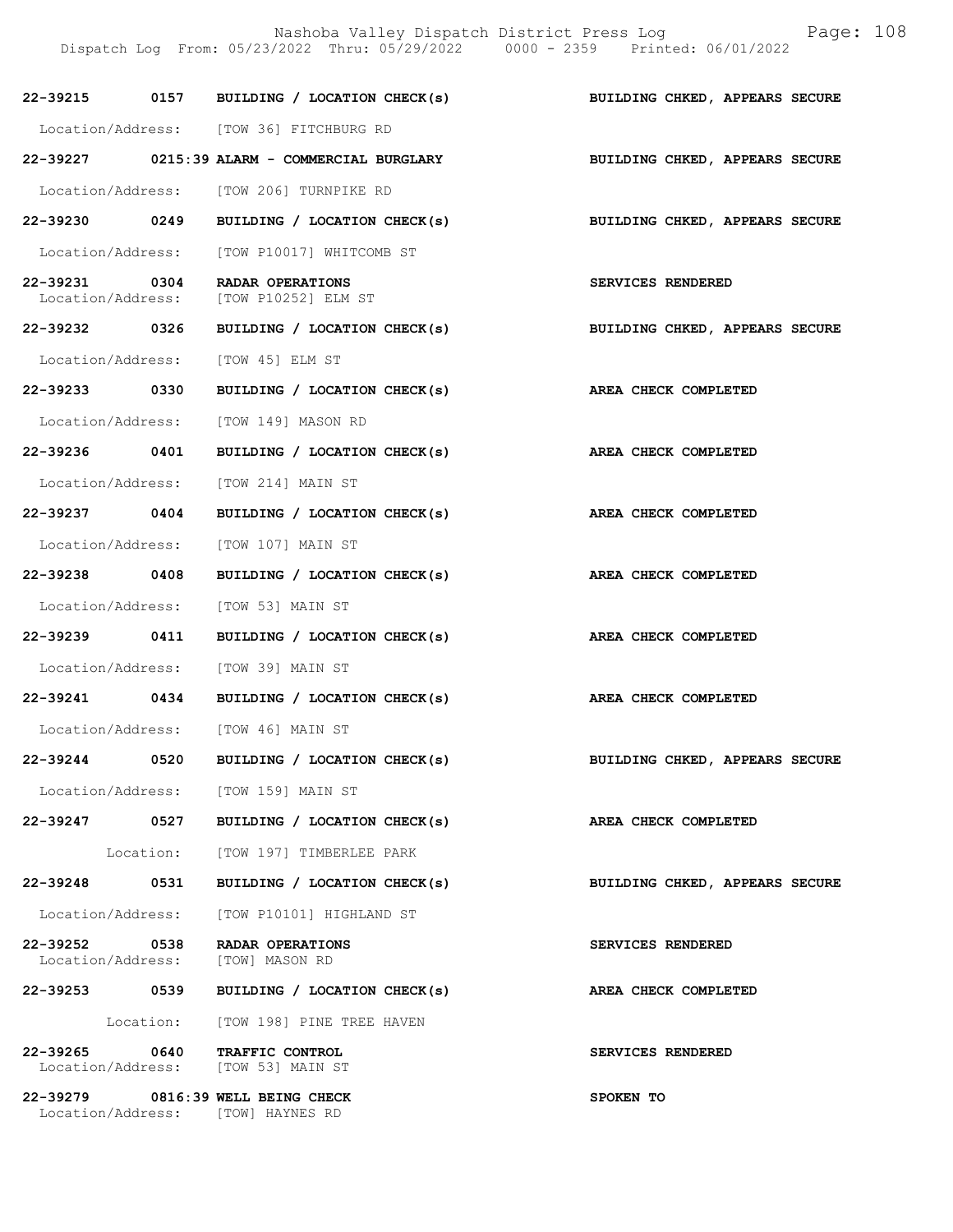|                                 |      | 22-39285 0836 BUILDING / LOCATION CHECK(s) AREA CHECK COMPLETED                                                   |                        |
|---------------------------------|------|-------------------------------------------------------------------------------------------------------------------|------------------------|
|                                 |      | Location/Address: [TOW 53] MAIN ST                                                                                |                        |
|                                 |      | 22-39290 0845 BUILDING / LOCATION CHECK(s) BUILDING CHKED, APPEARS SECURE                                         |                        |
|                                 |      | Location/Address: [TOW 52] BROOKLINE RD                                                                           |                        |
|                                 |      | 22-39301 0914 BUILDING / LOCATION CHECK(s) AREA CHECK COMPLETED                                                   |                        |
|                                 |      | Location/Address: [TOW P10126] BROOKLINE RD                                                                       |                        |
|                                 |      | 22-39303 0917:46 FD-MEDICAL EMERGENCY<br>Location/Address: [TOW 112] EMERY RD<br>Refer To Fire Case: 22TOW-591-IN | <b>TRANSPORTED ALS</b> |
| 22-39309 0956:55 FD-INSPECTION  |      | Location/Address: [TOW] NEW FITCHBURG RD                                                                          | SERVICES RENDERED      |
| 22-39313 1015:09 FD-INSPECTION  |      | Location/Address: [TOW] GILCHRIST RD                                                                              | SERVICES RENDERED      |
|                                 |      | 22-39317 1018:40 LARCENY/ FORGERY/ FRAUD<br>Location/Address: [TOW] WALLACE HILL RD                               | <b>NOTIFIED</b>        |
| 22-39319 1033:30 FD-INSPECTION  |      | Location/Address: [TOW] PONDEROSA DR                                                                              | SERVICES RENDERED      |
|                                 |      | 22-39323 1047 RADAR OPERATIONS<br>Location/Address: [TOW 149] MASON RD                                            | SERVICES RENDERED      |
|                                 |      | 22-39348 1416:58 BURGLARY - BREAK & ENTERING<br>Location/Address: [TOW 474] WALNUT ST                             | <b>REPORT</b>          |
|                                 |      | 22-39351 1432:20 SUSPICIOUS ACTIVITY<br>Location/Address: [TOW 97] MAIN ST                                        | Gone on Arrival        |
|                                 |      | 22-39394 1826:12 ASSIST CITIZEN<br>Location/Address: [TOW] HICKORY DR                                             | SERVICES RENDERED      |
|                                 |      | 22-39405 1941:35 MOTOR VEH - STOP<br>Vicinity of: [TOW 145] ELM ST                                                | VERBAL WARNING         |
|                                 |      | 22-39409 2012 SEX OFFENDER REGISTRY<br>Location/Address: [TOW P10462] BROOKLINE RD                                | SERVICES RENDERED      |
| 22-39445                        | 2358 | BUILDING / LOCATION CHECK(s)                                                                                      | AREA CHECK COMPLETED   |
|                                 |      | Location/Address: [TOW 171] BROOKLINE ST                                                                          |                        |
| For Date: $05/27/2022 -$ Friday |      |                                                                                                                   |                        |
| 22-39449                        | 0019 | BUILDING / LOCATION CHECK(s)                                                                                      | AREA CHECK COMPLETED   |
|                                 |      | Location/Address: [TOW 214] MAIN ST                                                                               |                        |
| 22-39451                        | 0019 | RADAR OPERATIONS                                                                                                  | AREA CHECK COMPLETED   |

 Location/Address: [TOW] FITCHBURG RD + BAYBERRY HILL RD 22-39464 0036 BUILDING / LOCATION CHECK(s) BUILDING CHKED, APPEARS SECURE Location/Address: [TOW 232] MAIN ST 22-39483 0048 BUILDING / LOCATION CHECK(s) BUILDING CHKED, APPEARS SECURE

Location/Address: [TOW 53] MAIN ST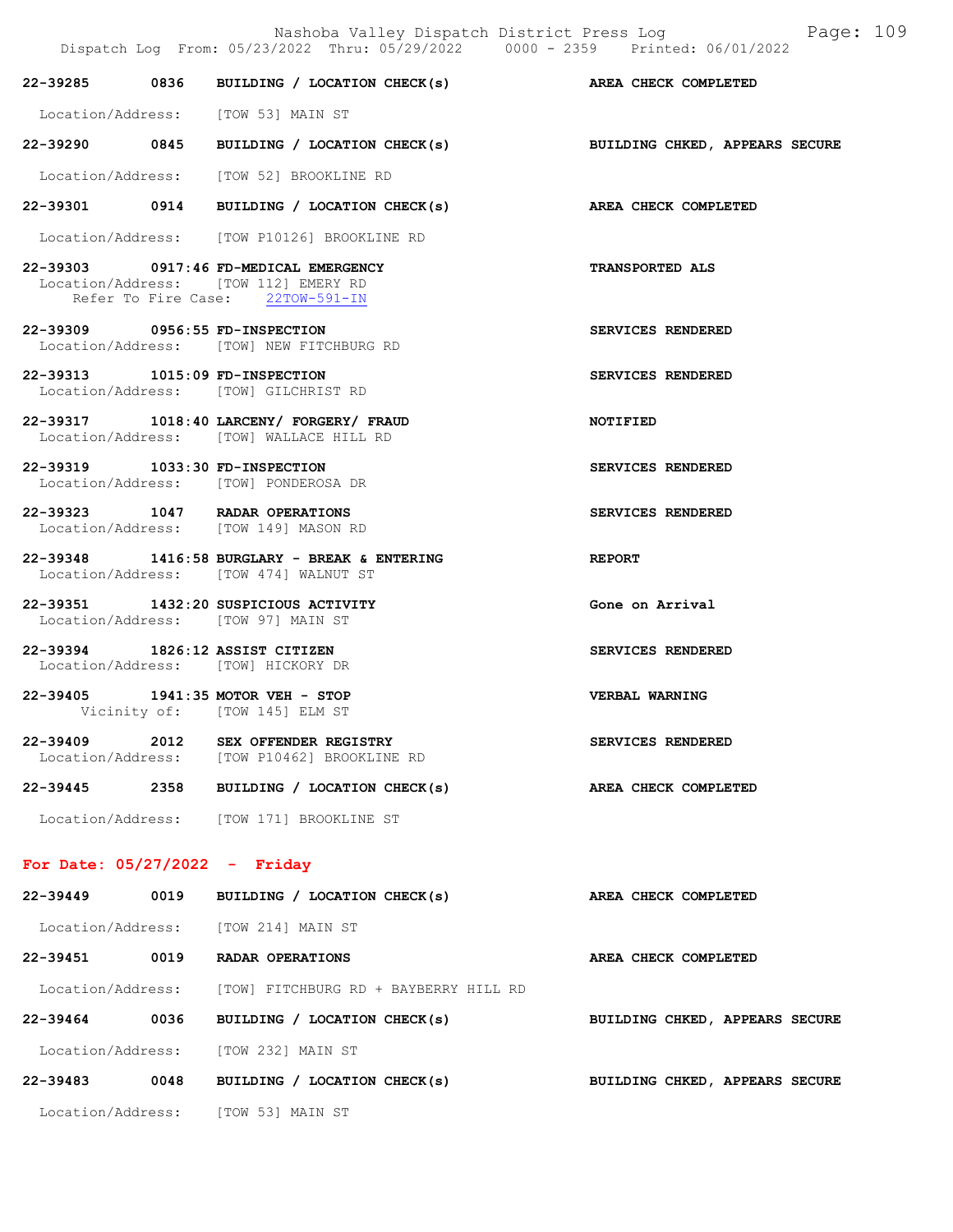Nashoba Valley Dispatch District Press Log Fage: 110

|                                                                 | Dispatch Log From: 05/23/2022 Thru: 05/29/2022 0000 - 2359 Printed: 06/01/2022                                 |                                |
|-----------------------------------------------------------------|----------------------------------------------------------------------------------------------------------------|--------------------------------|
|                                                                 | 22-39494 0103 BUILDING / LOCATION CHECK(s)                                                                     | BUILDING CHKED, APPEARS SECURE |
|                                                                 | Location/Address: [TOW 39] MAIN ST                                                                             |                                |
|                                                                 | 22-39500 0109 BUILDING / LOCATION CHECK(s) AREA CHECK COMPLETED                                                |                                |
|                                                                 | Location/Address: [TOW 45] ELM ST                                                                              |                                |
|                                                                 | 22-39501 0111 BUILDING / LOCATION CHECK(s) AREA CHECK COMPLETED                                                |                                |
|                                                                 | Location/Address: [TOW P10017] WHITCOMB ST                                                                     |                                |
|                                                                 | 22-39510 0124 RADAR OPERATIONS<br>Location/Address: [TOW 140] MAIN ST                                          | SERVICES RENDERED              |
|                                                                 | 22-39532 0215:14 FD-MEDICAL EMERGENCY<br>Location/Address: [TOW] WILLOW DR<br>Refer To Fire Case: 22TOW-595-IN | <b>TRANSPORTED BLS</b>         |
|                                                                 | 22-39537 0243 BUILDING / LOCATION CHECK(s)                                                                     | BUILDING CHKED, APPEARS SECURE |
|                                                                 | Location/Address: [TOW P10127] RAILROAD ST                                                                     |                                |
|                                                                 | 22-39548 0332 BUILDING / LOCATION CHECK(s) BUILDING CHKED, APPEARS SECURE                                      |                                |
|                                                                 | Location/Address: [TOW 58] MAIN ST                                                                             |                                |
|                                                                 | 22-39549 0333 BUILDING / LOCATION CHECK(s) BUILDING CHKED, APPEARS SECURE                                      |                                |
|                                                                 | Location/Address: [TOW P10033] MAIN ST                                                                         |                                |
| 22-39550 0353                                                   | BUILDING / LOCATION CHECK(s)                                                                                   | BUILDING CHKED, APPEARS SECURE |
|                                                                 | Location/Address: [TOW 92] MAIN ST                                                                             |                                |
|                                                                 | 22-39557 0529 RADAR OPERATIONS<br>Location/Address: [TOW 214] MAIN ST                                          | SERVICES RENDERED              |
|                                                                 | 22-39563 0554:30 MISSING PERSON<br>Vicinity of: [TOW 169] NEW FITCHBURG RD                                     | <b>INVESTIGATED</b>            |
| 22-39566 0619:28 DISTURBANCE<br>Location/Address: [TOW] MAIN ST |                                                                                                                | SPOKEN TO                      |
|                                                                 | 22-39569 0645 RADAR OPERATIONS<br>Location/Address: [TOW 53] MAIN ST                                           | SERVICES RENDERED              |
|                                                                 | 22-39571 0648:12 FD-FIRE ALARM (BOX DETAIL)<br>Location/Address: [TOW 93] MAIN ST                              | SERVICES RENDERED              |
|                                                                 | 22-39579 0809:26 Property Damage<br>Location/Address: [TOW] OLD MEETINGHOUSE RD                                | SPOKEN TO                      |
|                                                                 | 22-39604 0916 BUILDING / LOCATION CHECK(s)                                                                     | AREA CHECK COMPLETED           |
|                                                                 | Location/Address: [TOW 52] BROOKLINE RD                                                                        |                                |
|                                                                 | 22-39611 0947 RADAR OPERATIONS<br>Location/Address: [TOW] BROOKLINE ST + N END RD                              | SERVICES RENDERED              |
|                                                                 | 22-39618 1010 BUILDING / LOCATION CHECK(s)                                                                     | AREA CHECK COMPLETED           |
|                                                                 | Location/Address: [TOW P10126] BROOKLINE RD                                                                    |                                |
| 22-39626 1107                                                   | BUILDING / LOCATION CHECK(s)                                                                                   | AREA CHECK COMPLETED           |
|                                                                 | Location/Address: [TOW 232] MAIN ST                                                                            |                                |
|                                                                 | 22-39631 1139:39 FD-FIRE ALARM, MASTER BOX                                                                     | SERVICES RENDERED              |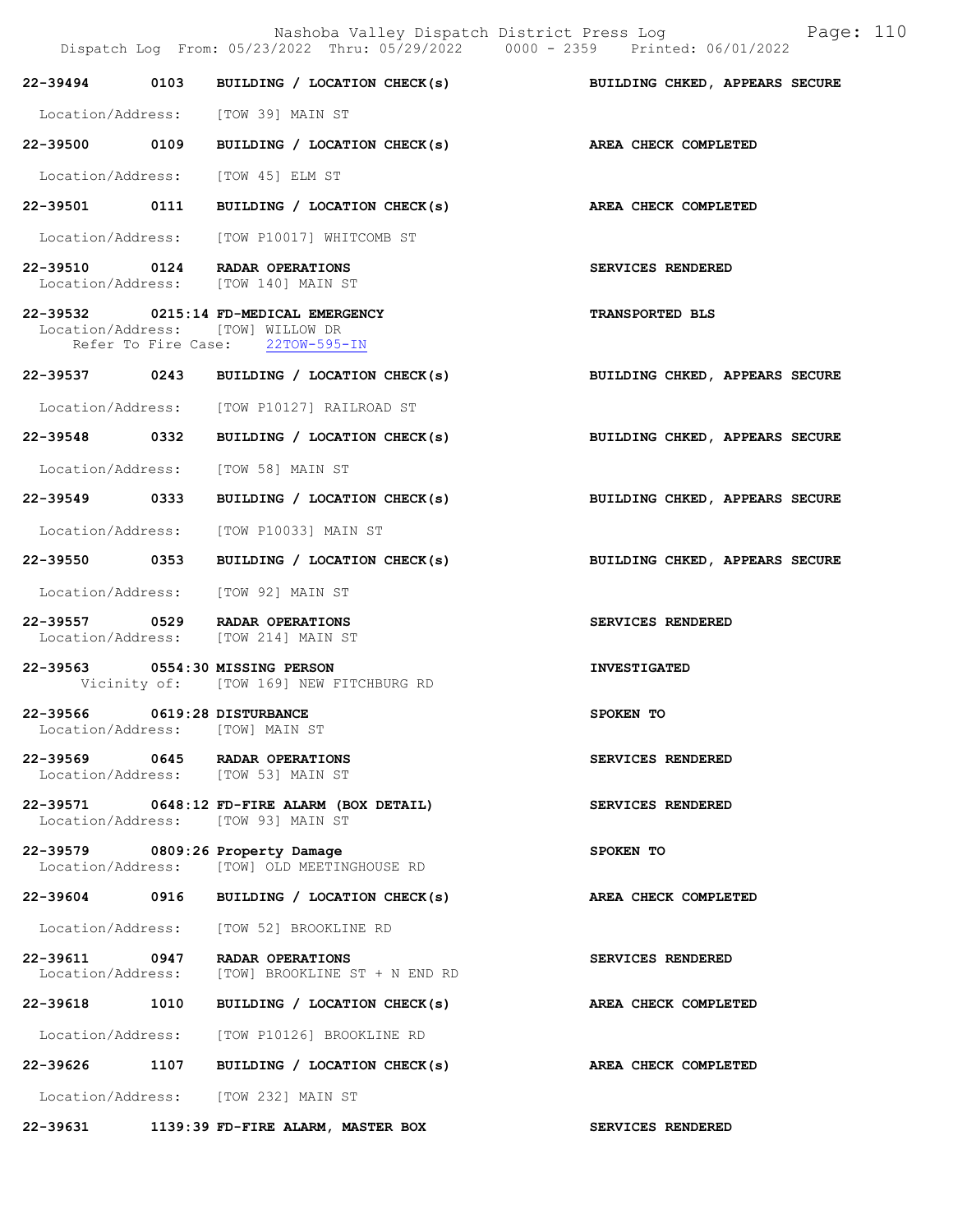|                                   |      | Nashoba Valley Dispatch District Press Log<br>Dispatch Log From: 05/23/2022 Thru: 05/29/2022 0000 - 2359 Printed: 06/01/2022 | Page: 111                      |
|-----------------------------------|------|------------------------------------------------------------------------------------------------------------------------------|--------------------------------|
|                                   |      | Location/Address: [TOW P10017] WHITCOMB ST<br>Refer To Fire Case: 22TOW-596-IN                                               |                                |
| 22-39643 1258:03 DISTURBANCE      |      | Location/Address: [TOW P10152] TURNPIKE RD                                                                                   | PEACE RESTORED                 |
| Location/Address: [TOW] MAIN ST   |      | 22-39646 1316:43 PROPERTY - Found or Lost                                                                                    | SERVICES RENDERED              |
|                                   |      | 22-39653 1346 RADAR OPERATIONS                                                                                               | AREA CHECK COMPLETED           |
|                                   |      | Location/Address: [TOW] NEW FITCHBURG RD                                                                                     |                                |
|                                   |      | 22-39659 1405:08 FD-FIRE ALARM (BOX DETAIL)<br>Location/Address: [TOW P10017] WHITCOMB ST                                    | SERVICES RENDERED              |
|                                   |      | 22-39665 1519:54 NEIGHBOR COMPLAINT<br>Location/Address: [TOW 438] REAGAN RD                                                 | SPOKEN TO                      |
|                                   |      | 22-39677 1554:41 FD-MEDICAL EMERGENCY<br>Location/Address: [TOW] BEECH ST<br>Refer To Fire Case: 22TOW-597-IN                | <b>TRANSPORTED ALS</b>         |
|                                   |      | 22-39686 1625 BUILDING / LOCATION CHECK(s)                                                                                   | AREA CHECK COMPLETED           |
|                                   |      | Location/Address: [TOW 214] MAIN ST                                                                                          |                                |
|                                   |      | 22-39690 1639:18 WELL BEING CHECK<br>Location/Address: [TOW] BROOKLINE ST                                                    | NEGATIVE CONTACT               |
|                                   |      | 22-39704 1737 BUILDING / LOCATION CHECK(s)<br>Location: [TOW 193] SECTOR THREE                                               | UNABLE TO SERVE                |
|                                   |      | 22-39707 1744:18 FD-MEDICAL EMERGENCY                                                                                        | PATIENT REFUSAL, NO TRANSPORT  |
|                                   |      |                                                                                                                              |                                |
|                                   |      | Location/Address: [TOW 1] ELM ST<br>Refer To Fire Case: 22TOW-598-IN                                                         |                                |
|                                   |      | 22-39745 2057 RADAR OPERATIONS<br>Location/Address: [TOW 169] NEW FITCHBURG RD                                               | SERVICES RENDERED              |
|                                   |      | 22-39749 2119:32 FD-MEDICAL EMERGENCY<br>Location/Address: [TOW 684] LUNENBURG RD<br>Refer To Fire Case: 22TOW-599-IN        | <b>TRANSPORTED ALS</b>         |
|                                   |      | 22-39766 2210 RADAR OPERATIONS<br>Location/Address: [TOW 256] BURGESS RD                                                     | SERVICES RENDERED              |
|                                   |      | 22-39769 2220:25 FD-MEDICAL EMERGENCY<br>Location/Address: [TOW] CLEMENT RD<br>Refer To Fire Case: 22TOW-600-IN              | <b>TRANSPORTED ALS</b>         |
| For Date: $05/28/2022 - Saturday$ |      |                                                                                                                              |                                |
| 22-39791                          | 0012 | BUILDING / LOCATION CHECK(s)                                                                                                 | AREA CHECK COMPLETED           |
|                                   |      | Location/Address: [TOW 100] MAIN ST                                                                                          |                                |
| 22-39797 0017                     |      | BUILDING / LOCATION CHECK(s)                                                                                                 | AREA CHECK COMPLETED           |
|                                   |      | Location/Address: [TOW 169] NEW FITCHBURG RD                                                                                 |                                |
|                                   |      | 22-39807 0034 BUILDING / LOCATION CHECK(s)                                                                                   | BUILDING CHKED, APPEARS SECURE |
|                                   |      | Location/Address: [TOW 36] FITCHBURG RD                                                                                      |                                |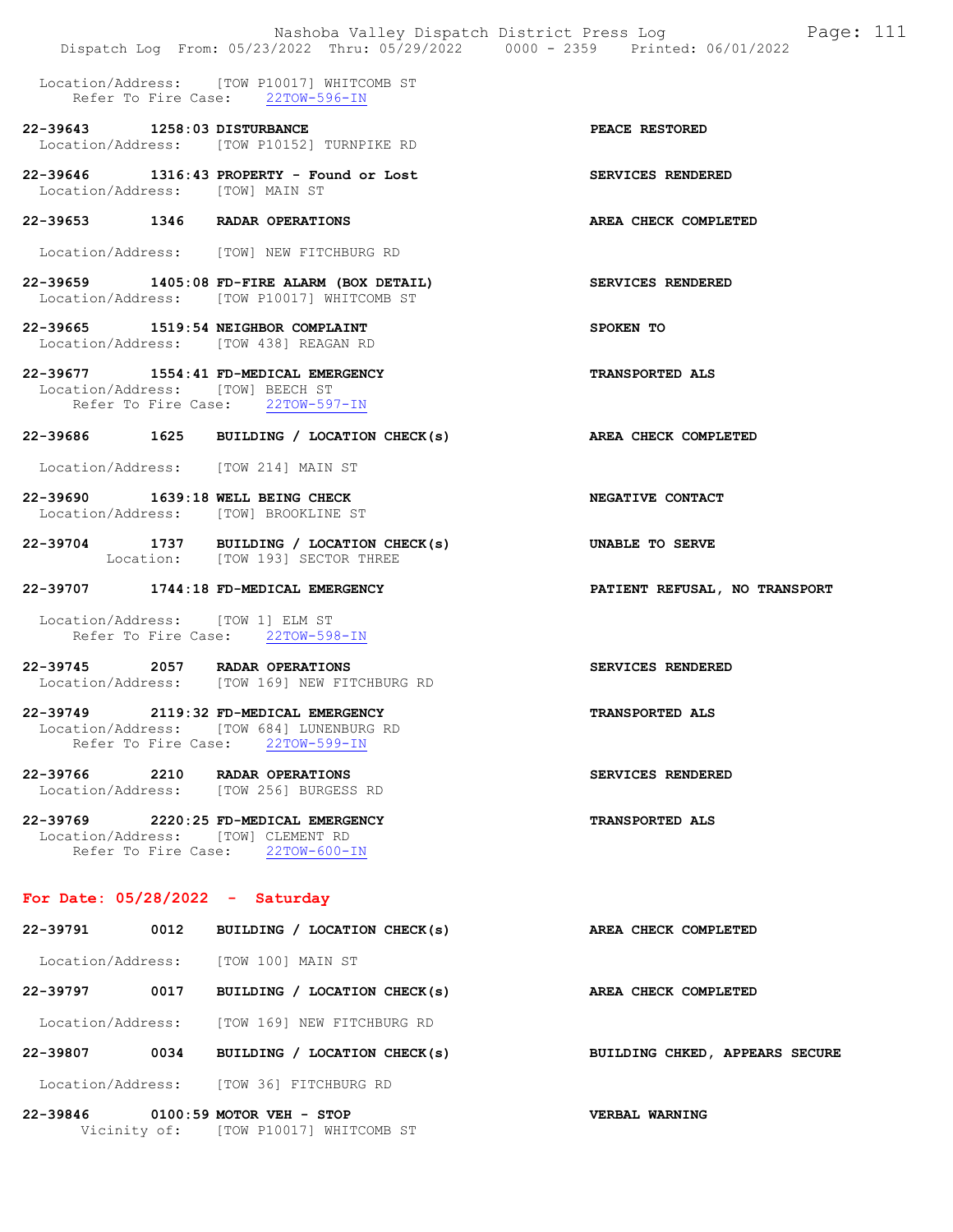| 22-39855 0106 |      | RADAR OPERATIONS<br>Location/Address: [TOW 88] MAIN ST                                                           | SERVICES RENDERED              |
|---------------|------|------------------------------------------------------------------------------------------------------------------|--------------------------------|
|               |      | 22-39878 0139:29 911 ABANDONED/MISDIAL/HANGUP                                                                    | <b>ACCIDENTAL 911 CALL</b>     |
|               |      | Location/Address: [TOW 215] RIVERBANK TER                                                                        |                                |
|               |      | 22-39888 0155 BUILDING / LOCATION CHECK(s)                                                                       | AREA CHECK COMPLETED           |
|               |      | Location/Address: [TOW 214] MAIN ST                                                                              |                                |
| 22-39891 0208 |      | BUILDING / LOCATION CHECK(s)                                                                                     | BUILDING CHKED, APPEARS SECURE |
|               |      | Location/Address: [TOW 45] ELM ST                                                                                |                                |
| 22-39898 0339 |      | BUILDING / LOCATION CHECK(s)                                                                                     | BUILDING CHKED, APPEARS SECURE |
|               |      | Location/Address: [TOW P10017] WHITCOMB ST                                                                       |                                |
| 22-39900 0340 |      | BUILDING / LOCATION CHECK(s) BUILDING CHKED, APPEARS SECURE                                                      |                                |
|               |      | Location/Address: [TOW 159] MAIN ST                                                                              |                                |
| 22-39901 0341 |      | BUILDING / LOCATION CHECK(s)                                                                                     | AREA CHECK COMPLETED           |
|               |      | Location/Address: [TOW 107] MAIN ST                                                                              |                                |
| 22-39902 0346 |      | BUILDING / LOCATION CHECK(s)                                                                                     | AREA CHECK COMPLETED           |
|               |      | Location/Address: [TOW 53] MAIN ST                                                                               |                                |
| 22-39904 0358 |      | BUILDING / LOCATION CHECK(s) BUILDING CHKED, APPEARS SECURE                                                      |                                |
|               |      | Location/Address: [TOW P10101] HIGHLAND ST                                                                       |                                |
|               |      | 22-39905 0403 BUILDING / LOCATION CHECK(s)                                                                       | AREA CHECK COMPLETED           |
|               |      | Location/Address: [TOW 232] MAIN ST                                                                              |                                |
| 22-39913 0550 |      | BUILDING / LOCATION CHECK(s) AREA CHECK COMPLETED                                                                |                                |
|               |      | Location/Address: [TOW 149] MASON RD                                                                             |                                |
| 22-39920      | 0557 | RADAR OPERATIONS<br>Location/Address: [TOW] GREENVILLE RD                                                        | SERVICES RENDERED              |
| 22-39927      | 0710 | BUILDING / LOCATION CHECK(s)                                                                                     | AREA CHECK COMPLETED           |
|               |      | Location/Address: [TOW 147] DUDLEY RD                                                                            |                                |
| 22-39928 0725 |      | BUILDING / LOCATION CHECK(s)                                                                                     | AREA CHECK COMPLETED           |
|               |      | Location/Address: [TOW 214] MAIN ST                                                                              |                                |
| 22-39934 0730 |      | <b>RADAR OPERATIONS</b><br>Location/Address: [TOW 140] MAIN ST                                                   | SERVICES RENDERED              |
| 22-39954 0956 |      | BUILDING / LOCATION CHECK(s)                                                                                     | AREA CHECK COMPLETED           |
|               |      | Location: [TOW 197] TIMBERLEE PARK                                                                               |                                |
| 22-39980      |      | 1137:21 WELL BEING CHECK<br>Location/Address: [TOW 123] DUDLEY RD                                                | SERVICES RENDERED              |
| 22-39994      |      | 1400:53 FD-FIRE ALARM, COMMERCIAL<br>Location/Address: [TOW 18] FITCHBURG RD<br>Refer To Fire Case: 22TOW-604-IN | SERVICES RENDERED              |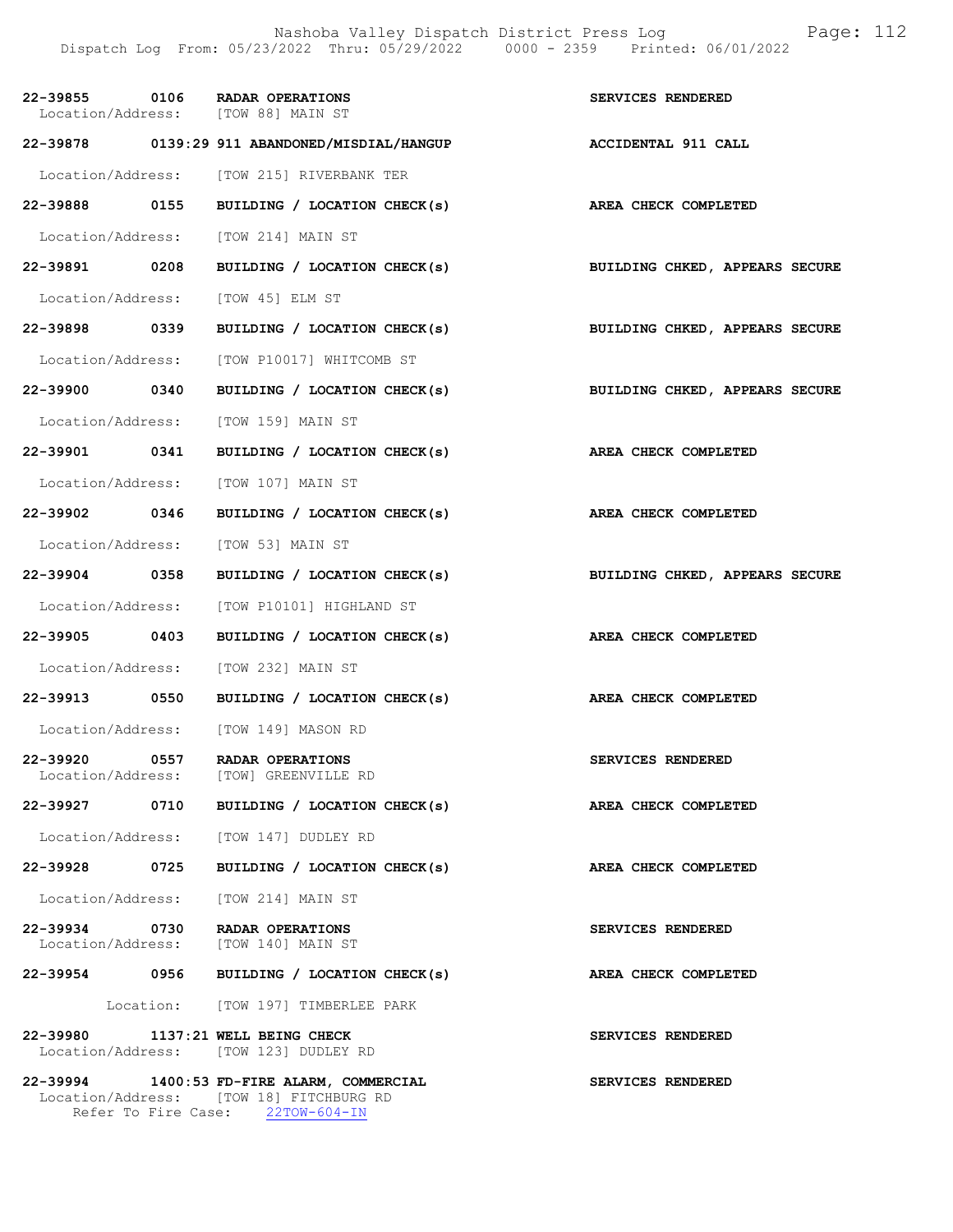|                                 |      | Nashoba Valley Dispatch District Press Log<br>Dispatch Log From: 05/23/2022 Thru: 05/29/2022 0000 - 2359 Printed: 06/01/2022 | Page: 113                      |
|---------------------------------|------|------------------------------------------------------------------------------------------------------------------------------|--------------------------------|
| 22-39998 1420:13 DISTURBANCE    |      | Location/Address: [TOW] FITCHBURG RD                                                                                         | VERBAL WARNING                 |
|                                 |      | 22-40001 1450:38 MOTOR VEH - STOP<br>Location/Address: [TOW] BROOKLINE ST                                                    | VERBAL WARNING                 |
| Location/Address: [TOW] MAIN ST |      | 22-40010 1532:48 ASSIST OTHER AGENCY                                                                                         | <b>NOTIFIED</b>                |
|                                 |      | 22-40015 1600 BUILDING / LOCATION CHECK(s) AREA CHECK COMPLETED                                                              |                                |
|                                 |      | Location/Address: [TOW 169] NEW FITCHBURG RD                                                                                 |                                |
|                                 |      | 22-40022 1648 RADAR OPERATIONS<br>Location/Address: [TOW 214] MAIN ST                                                        | SERVICES RENDERED              |
|                                 |      | 22-40040 1839 RADAR OPERATIONS                                                                                               | AREA CHECK COMPLETED           |
|                                 |      | Location/Address: [TOW 53] MAIN ST                                                                                           |                                |
|                                 |      | 22-40041 1841 COMMUNITY POLICING<br>Location/Address: [TOW 232] MAIN ST                                                      | SERVICES RENDERED              |
|                                 |      | 22-40043 1857:55 MOTOR VEH - STOP<br>Vicinity of: [TOW] BROOKLINE ST                                                         | VERBAL WARNING                 |
|                                 |      | 22-40059 2051:20 MOTOR VEH - STOP<br>Vicinity of: [TOW P10252] ELM ST                                                        | <b>VERBAL WARNING</b>          |
|                                 |      | 22-40067 2131 BUILDING / LOCATION CHECK(s) AREA CHECK COMPLETED                                                              |                                |
|                                 |      | Location/Address: [TOW 149] MASON RD                                                                                         |                                |
| 22-40074 2208:29 ROAD HAZARDS   |      |                                                                                                                              | REFERRED TO OTHER AGENCY       |
|                                 |      | Location/Address: [TOW] MAIN ST + SPAULDING ST                                                                               |                                |
|                                 |      | 22-40080 2244:45 FD-MEDICAL LIFT ASSIST                                                                                      | PATIENT REFUSAL, NO TRANSPORT  |
|                                 |      | Location/Address: [TOW] EMERY RD<br>Refer To Fire Case: 22TOW-605-IN                                                         |                                |
| 22-40087                        | 2306 | BUILDING / LOCATION CHECK(s)                                                                                                 | AREA CHECK COMPLETED           |
|                                 |      | Vicinity of: [TOW 214] MAIN ST                                                                                               |                                |
|                                 |      | 22-40090 2327 BUILDING / LOCATION CHECK(s)                                                                                   | AREA CHECK COMPLETED           |
|                                 |      | Vicinity of: [TOW 40] MAIN ST                                                                                                |                                |
| 22-40092 2332                   |      | BUILDING / LOCATION CHECK(s)                                                                                                 | AREA CHECK COMPLETED           |
|                                 |      | Location/Address: [TOW P10299] MAIN ST                                                                                       |                                |
| 22-40093 2333                   |      | BUILDING / LOCATION CHECK(s)                                                                                                 | BUILDING CHKED, APPEARS SECURE |
|                                 |      | Location/Address: [TOW 36] FITCHBURG RD                                                                                      |                                |
| 22-40094 2340                   |      | BUILDING / LOCATION CHECK(s)                                                                                                 | AREA CHECK COMPLETED           |
|                                 |      | Vicinity of: [TOW 232] MAIN ST                                                                                               |                                |
| 22-40095 2345                   |      | BUILDING / LOCATION CHECK(s)                                                                                                 | <b>AREA CHECK COMPLETED</b>    |
|                                 |      | Location/Address: [TOW 53] MAIN ST                                                                                           |                                |
|                                 |      | 22-40096 2346 BUILDING / LOCATION CHECK(s)                                                                                   | BUILDING CHKED, APPEARS SECURE |
|                                 |      | Location/Address: [TOW 159] MAIN ST                                                                                          |                                |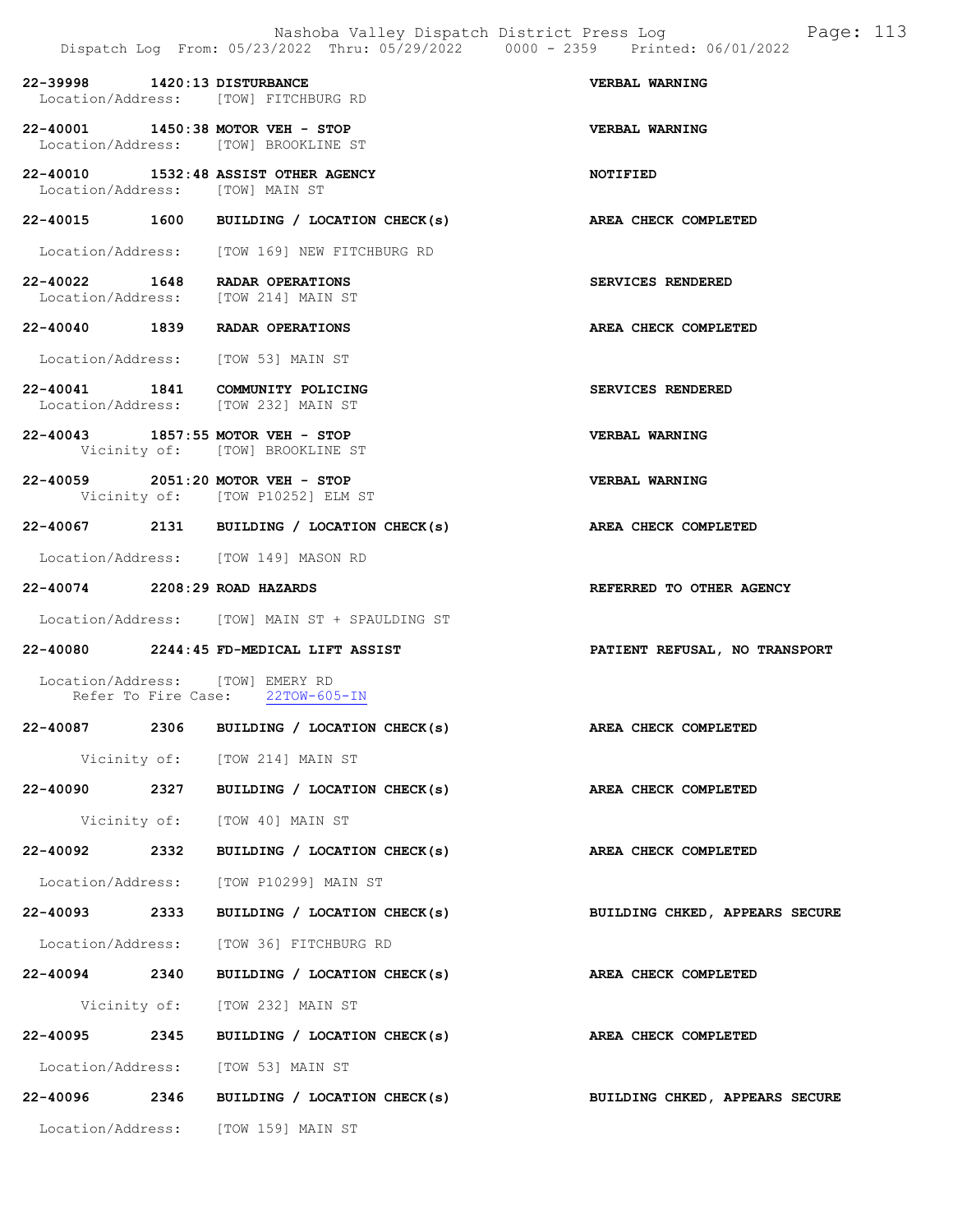Nashoba Valley Dispatch District Press Log Fage: 114 Dispatch Log From: 05/23/2022 Thru: 05/29/2022 0000 - 2359 Printed: 06/01/2022

| 22-40098                          | 2357 | <b>RADAR OPERATIONS</b> | <b>SERVICES RENDERED</b> |  |
|-----------------------------------|------|-------------------------|--------------------------|--|
| Location/Address: [TOW] WARREN RD |      |                         |                          |  |

## For Date: 05/29/2022 - Sunday

|                                 |      | 22-40099 0012 BUILDING / LOCATION CHECK(s)                             | BUILDING CHKED, APPEARS SECURE |
|---------------------------------|------|------------------------------------------------------------------------|--------------------------------|
|                                 |      | Location/Address: [TOW P10101] HIGHLAND ST                             |                                |
|                                 |      | 22-40110 0032 BUILDING / LOCATION CHECK(s)                             | <b>AREA CHECK COMPLETED</b>    |
|                                 |      | Location: [TOW 197] TIMBERLEE PARK                                     |                                |
|                                 |      | 22-40126 0052 BUILDING / LOCATION CHECK(s) AREA CHECK COMPLETED        |                                |
|                                 |      | Location: [TOW 198] PINE TREE HAVEN                                    |                                |
| 22-40132 0104                   |      | BUILDING / LOCATION CHECK(s)                                           | AREA CHECK COMPLETED           |
|                                 |      | Vicinity of: [TOW 112] EMERY RD                                        |                                |
| 22-40137 0115                   |      | RADAR OPERATIONS<br>Vicinity of: [TOW 36] FITCHBURG RD                 | SERVICES RENDERED              |
|                                 |      | 22-40139 0122 BUILDING / LOCATION CHECK(s)                             | BUILDING CHKED, APPEARS SECURE |
|                                 |      | Location/Address: [TOW 45] ELM ST                                      |                                |
| 22-40146 0152                   |      | BUILDING / LOCATION CHECK(s)                                           | BUILDING CHKED, APPEARS SECURE |
|                                 |      | Location/Address: [TOW 74] ELM ST                                      |                                |
| 22-40148 0201                   |      | BUILDING / LOCATION CHECK(s)                                           | AREA CHECK COMPLETED           |
|                                 |      | Vicinity of: [TOW 295] NORTH END RD                                    |                                |
|                                 |      | 22-40152 0212 BUILDING / LOCATION CHECK(s)                             | AREA CHECK COMPLETED           |
|                                 |      | Vicinity of: [TOW 232] MAIN ST                                         |                                |
| 22-40154 0215                   |      | RADAR OPERATIONS<br>Location/Address: [TOW 88] MAIN ST                 | SERVICES RENDERED              |
|                                 |      | 22-40158 0224 BUILDING / LOCATION CHECK(s)                             | BUILDING CHKED, APPEARS SECURE |
|                                 |      | Location/Address: [TOW P10195] DUDLEY RD                               |                                |
|                                 |      | 22-40167 0353 BUILDING / LOCATION CHECK(s)                             | AREA CHECK COMPLETED           |
| Vicinity of:                    |      | [TOW 214] MAIN ST                                                      |                                |
| 22-40168                        | 0354 | BUILDING / LOCATION CHECK(s)                                           | BUILDING CHKED, APPEARS SECURE |
|                                 |      | Location/Address: [TOW P10017] WHITCOMB ST                             |                                |
|                                 |      | 22-40185 0425:24 MOTOR VEH - STOP<br>Vicinity of: [TOW 232] MAIN ST    | <b>VERBAL WARNING</b>          |
|                                 |      | 22-40186 0427 RADAR OPERATIONS<br>Location/Address: [TOW 168] MASON RD | SERVICES RENDERED              |
| Location/Address: [TOW] MAIN ST |      | 22-40207 0536:59 911 ABANDONED/MISDIAL/HANGUP                          | <b>INVESTIGATED</b>            |
|                                 |      | 22-40209 0554 RADAR OPERATIONS<br>Vicinity of: [TOW 58] MAIN ST        | SERVICES RENDERED              |